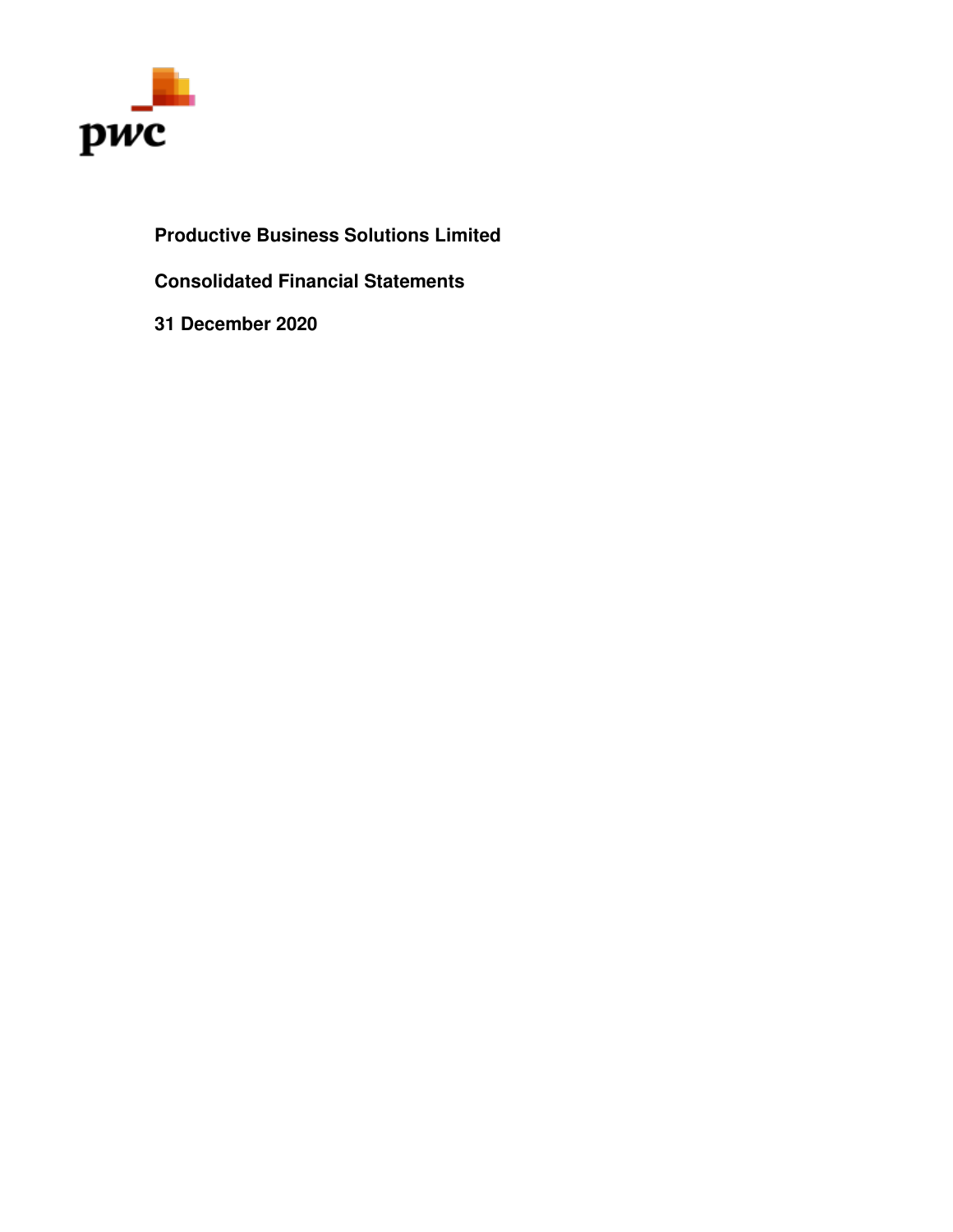**31 December 2020** 

#### **Consolidated Financial Statements**

| Independent auditor's report                   |         |
|------------------------------------------------|---------|
| Consolidated statement of comprehensive income |         |
| Consolidated statement of financial position   | $2 - 3$ |
| Consolidated statement of changes in equity    | 4       |
| Consolidated statement of cash flows           | 5       |
| Notes to the consolidated financial statements | 6 - 75  |

**Page**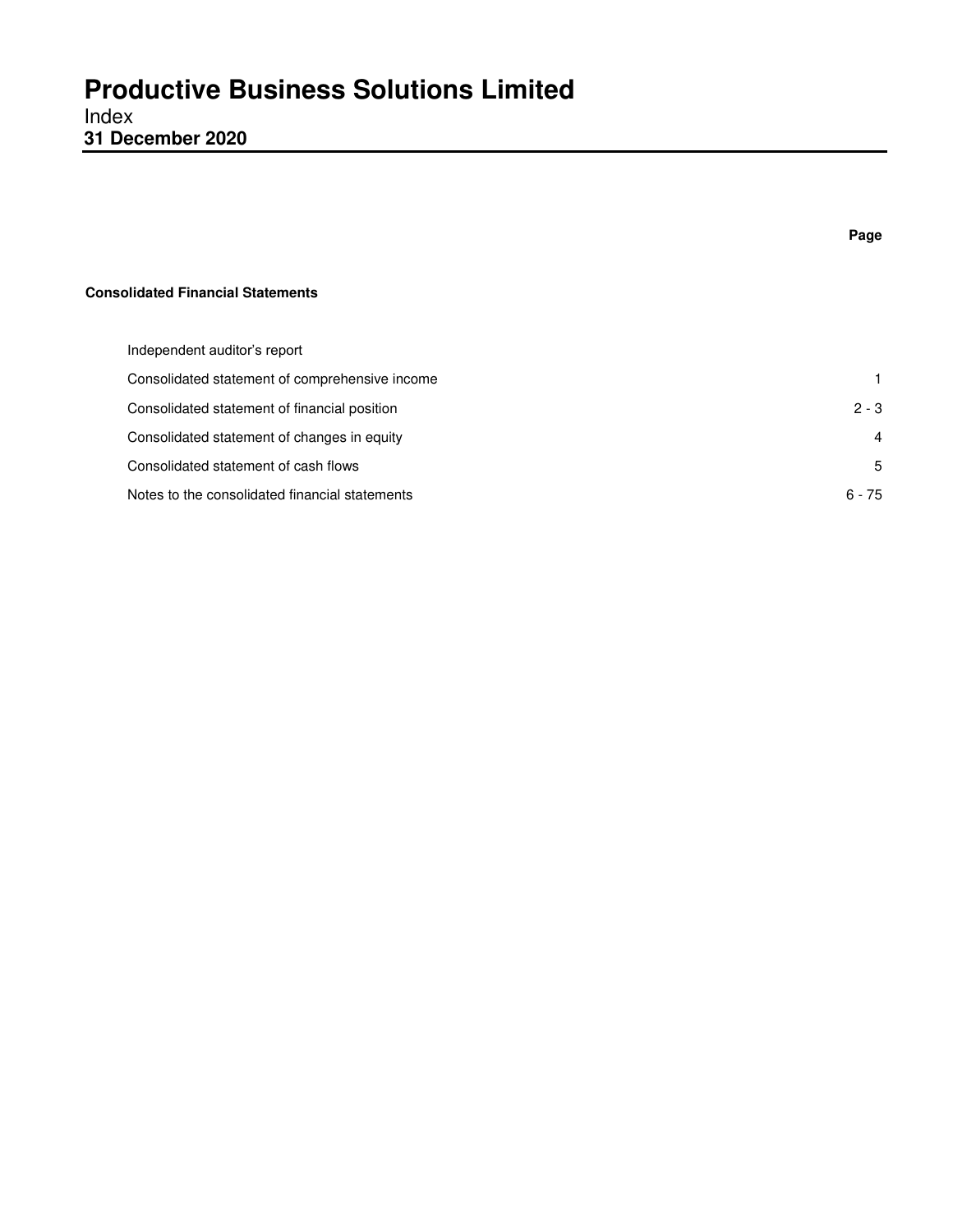

### **Independent auditor's report**

To the shareholders of Productive Business Solutions Limited

Report on the audit of the consolidated financial statements

### **Our opinion**

In our opinion, the consolidated financial statements present fairly, in all material respects the consolidated financial position of Productive Business Solutions Limited (the Company) and its subsidiaries (together the Group) as at 31 December 2020, and the Group's consolidated financial performance and consolidated cash flows for the year then ended in accordance with International Financial Reporting Standards (IFRS).

### **What we have audited**

The Group's consolidated financial statements comprise:

- the consolidated statement of financial position as at 31 December 2020;
- the consolidated statement of comprehensive income for the year then ended;
- the consolidated statement of changes in equity for the year then ended;
- the consolidated statement of cash flows for the year then ended; and
- the notes to the consolidated financial statements, which include significant accounting policies and other explanatory information.

### **Basis for opinion**

We conducted our audit in accordance with International Standards on Auditing (ISAs). Our responsibilities under those standards are further described in the *Auditor's responsibilities for the audit of*  the consolidated financial statements section of our report.

We believe that the audit evidence we have obtained is sufficient and appropriate to provide a basis for our opinion.

#### **Independence**

We are independent of the Group in accordance with the International Code of Ethics for Professional Accountants (including International Independence Standards) issued by the International Ethics Standards Board for Accountants (IESBA Code). We have fulfilled our other ethical responsibilities in accordance with the IESBA Code.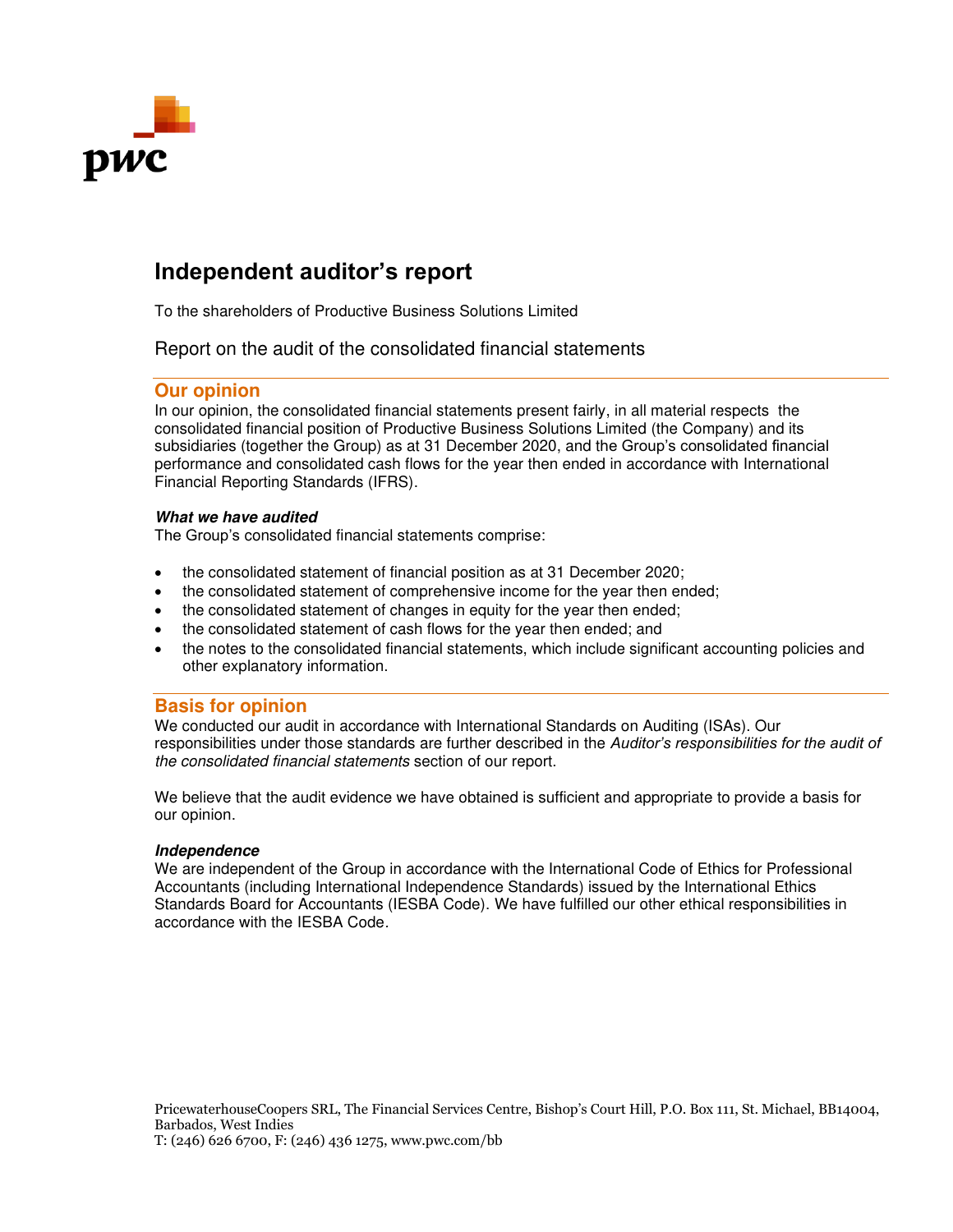

### **Our audit approach**

### **Audit Scope**

As part of designing our audit, we determined materiality and assessed the risks of material misstatement in the consolidated financial statements. In particular, we considered where management made subjective judgements; for example, in respect of significant accounting estimates that involved making assumptions and considering future events that are inherently uncertain. As in all of our audits, we also addressed the risk of management override of internal controls, including among other matters consideration of whether there was evidence of bias that represented a risk of material misstatement due to fraud.

#### **How we tailored our group audit scope**

We tailored the scope of our audit in order to perform sufficient work to enable us to provide an opinion on the consolidated financial statements as a whole, taking into account the structure of the Group, the accounting processes and controls, and the industry in which the Group operates.

The Group is comprised of twelve (12) reporting components of which we selected ten (10) components for testing which represent the principal business units within the Group and covered entities within Jamaica, Barbados, Central America, the Netherlands Antilles, Nicaragua, St. Lucia and Dominican Republic. A full scope audit was performed for Productive Business Solutions (Central America), S.A. and its subsidiaries and Productive Business Solutions (Nicaragua) S. A. as these were determined to be individually financially significant. Additionally, based on our professional judgement, eight (8) other components within the group were selected to perform audit procedures on specific account balances, classes of transactions or disclosures.

In establishing the overall Group audit strategy and plan, we determined the type of work that is needed to be performed at the component level by the Group engagement team and by PwC component auditors. Where the work was performed by component auditors, we determined the level of involvement we needed to have in the audit work of those components to be able to conclude whether sufficient appropriate audit evidence has been obtained as a basis for our opinion on the consolidated financial statements as a whole.

The Group team reviewed the working papers of Productive Business Solutions (Central America) S.A. and its subsidiaries and Productive Business Solutions (Nicaragua) S. A. The Group team reviewed all reports with regards to the audit approach and findings submitted in detail by the full scope components.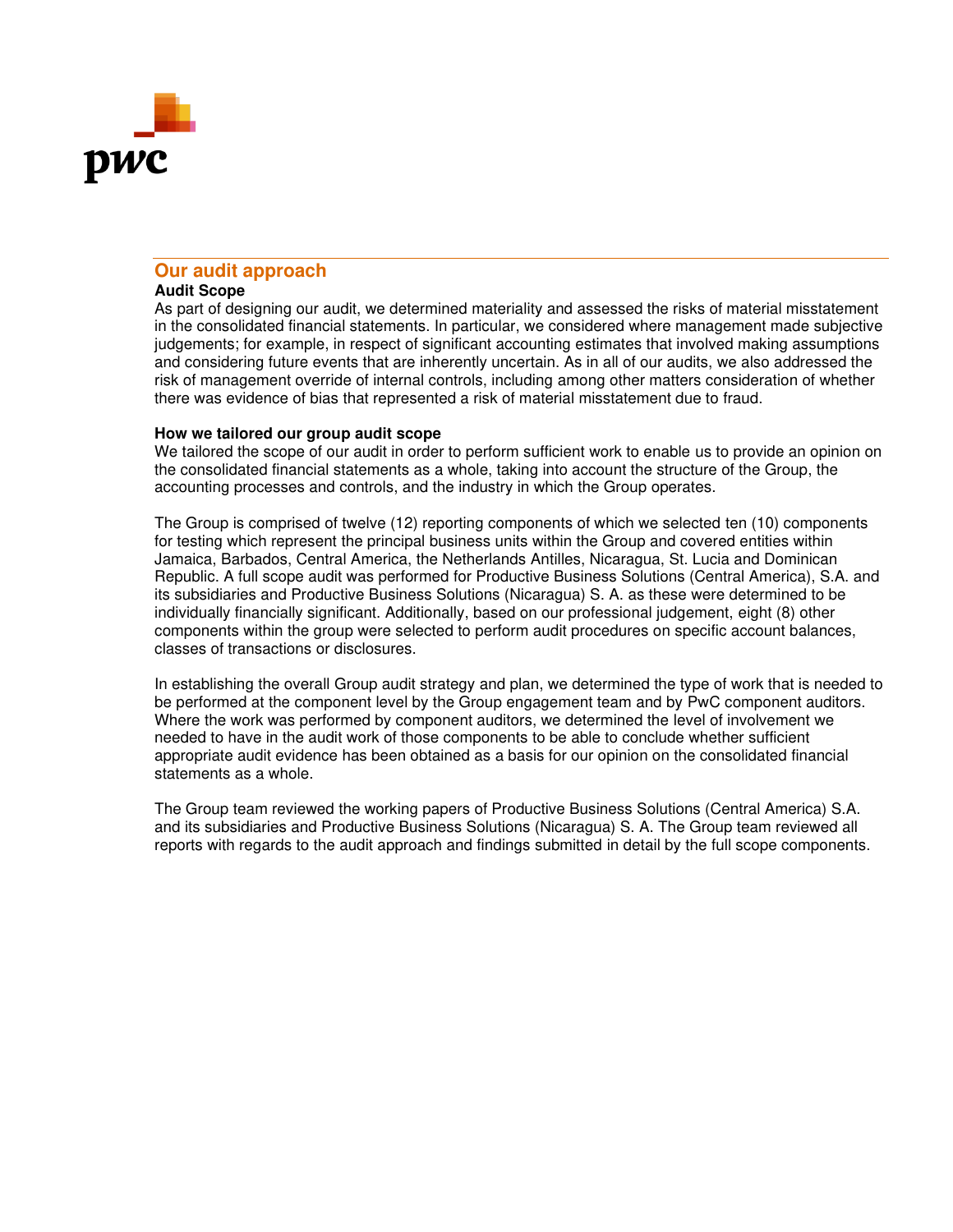

#### **Key audit matters**

Key audit matters are those matters that, in our professional judgment, were of most significance in our audit of the consolidated financial statements of the current period. These matters were addressed in the context of our audit of the consolidated financial statements as a whole, and in forming our opinion thereon, and we do not provide a separate opinion on these matters.

#### Key audit matter **How our audit addressed the key audit matter** How our audit addressed the key audit matter

**Impairment Assessment of Goodwill** Refer to notes 2(f), 4 and 17 of the consolidated financial statements for disclosures of related accounting policies, judgements, estimates and balances.

As at 31 December 2020, Goodwill accounted for US\$15.8 million, which represents 8.7% of total assets.

On an annual basis, management tests whether goodwill is subject to impairment. The recoverable amounts of cash-generating units have been determined based on value in use calculations.

We focused on this area because the assessment of the carrying value of goodwill involves significant judgement and estimation, is sensitive to changes in key assumptions and due to challenge involved in determining the impact of COVID - 19 on these assumptions.

The key assumptions were assessed by management as being:

- Revenue growth rate,
- Terminal growth rate,
- Average EBITDA to revenue and
- Discount rate.

Our approach to testing management's impairment assessment, with the assistance of our valuation expert involved the following procedures, amongst others:

- o Obtained management's discounted cash flow model (DCF) including qualitative and quantitative analyses and updated our understanding of the process used by management to determine the value in use of each cash generating unit (CGU).
- o Agreed the 31 December 2020 base year financial information to current year results and compared previous forecasts to actual results to assess the performance of the business and the accuracy of management's forecasting.
- o Compared the revenue growth rates to historical revenue growth and externally derived data as well as our own assessments in relation to key inputs such as projected economic growth, inflation and discount rates;
- o Developed a range of parameters using available market inputs and historical information and performed sensitivity analyses using these parameters, which was compared to management's terminal growth and discount rate
- o Compared EBITDA margins to historical results, and verified reconciling variances to underlying supporting data and current period results;

Tested management's impairment testing model calculations for mathematical accuracy. Based on the procedures performed, management's assumptions and judgements relating to the carrying value of goodwill, in our view, were not unreasonable.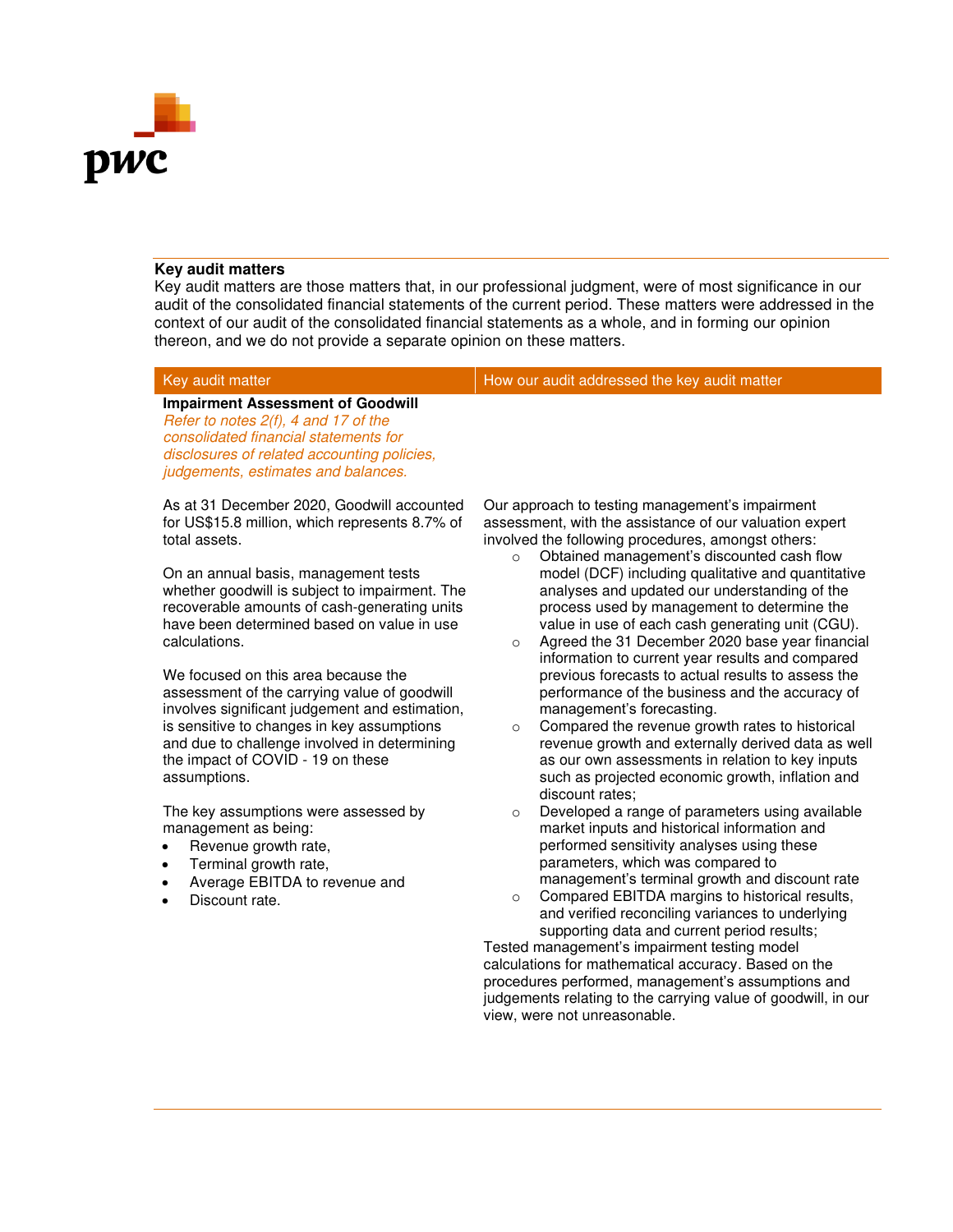

**Revenue Recognition - Non- standard contracts related to reprographic products**  Refer to notes 2(d) and 6 of the consolidated financial statements for disclosures of related accounting policies, judgements, estimates and balances.

Revenues earned from reprographic products are through either an outright sale or an operating lease of equipment and from related service contracts. These revenues are generated from invoices and standard lease agreements. These include reprographic products sold with full service maintenance agreements.

Sales and lease agreements that are individually negotiated and tailored to meet the specific circumstances of the customers typically include clauses that have revenue recognition implications.

We focused on this area as there is increased management judgement surrounding the timing of revenue recognition for reprographic contracts with multiple performance obligations.

Key audit matter **How our audit addressed the key audit matter** How our audit addressed the key audit matter

Our approach to testing revenue recognition on nonstandard contracts related to reprographic products involved the following procedures, amongst others:

- Updated our understanding of the Group's accounting policies and evaluated consistency with prior year.
- On a sample basis, tested a sample of revenue contracts to check that revenue is recognised in the correct period based on the terms of the contracts and in accordance with the Group's accounting policy.
- Selected a sample of revenue transactions throughout the year to evaluate appropriate revenue recognition with specific focus on impact of the timing of revenue recognition for reprographic contracts with multiple performance obligations.
- Examined the reversal of any sales in the subsequent period to evaluate appropriate revenue recognition.

Based on the procedures performed, management's judgements relating to revenue recognition for the nonstandard contracts related to reprographic products, in our view, were not unreasonable.

#### **Other information**

Management is responsible for the other information. The other information comprises the Annual Report (but does not include the consolidated financial statements and our auditor's report thereon), which is expected to be made available to us after the date of this auditor's report.

Our opinion on the consolidated financial statements does not cover the other information and we will not express any form of assurance conclusion thereon.

In connection with our audit of the consolidated financial statements, our responsibility is to read the other information identified above when it becomes available and, in doing so, consider whether the other information is materially inconsistent with the consolidated financial statements or our knowledge obtained in the audit, or otherwise appears to be materially misstated.

When we read the Annual Report, if we conclude that there is a material misstatement therein, we are required to communicate the matter to those charged with governance.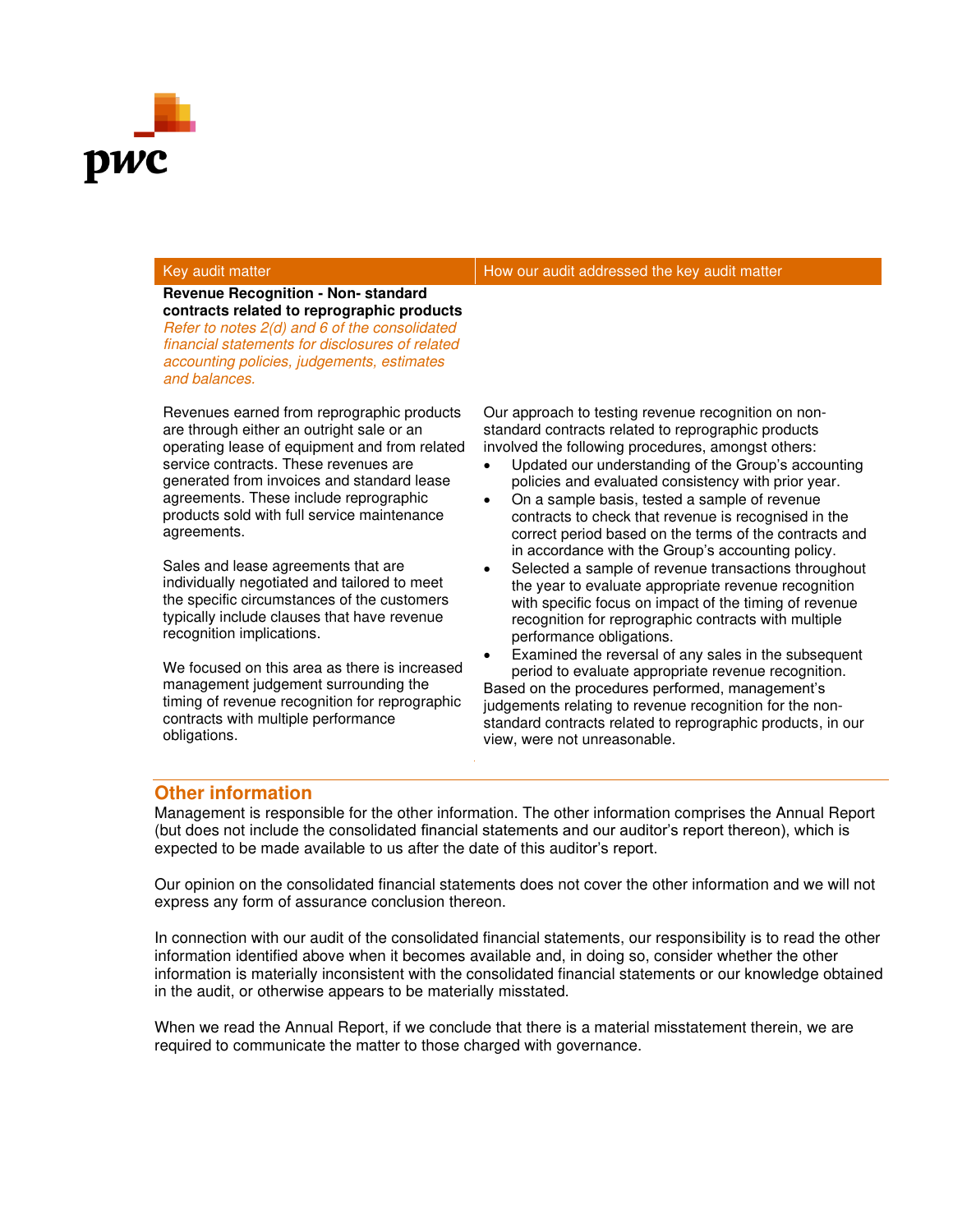

### **Responsibilities of management and those charged with governance for the consolidated financial statements**

Management is responsible for the preparation and fair presentation of the consolidated financial statements in accordance with IFRS and for such internal control as management determines is necessary to enable the preparation of consolidated financial statements that are free from material misstatement, whether due to fraud or error.

In preparing the consolidated financial statements, management is responsible for assessing the Group's ability to continue as a going concern, disclosing, as applicable, matters related to going concern and using the going concern basis of accounting unless management either intends to liquidate the Group or to cease operations, or has no realistic alternative but to do so.

Those charged with governance are responsible for overseeing the Group's financial reporting process.

### **Auditor's responsibilities for the audit of the consolidated financial statements**

Our objectives are to obtain reasonable assurance about whether the consolidated financial statements as a whole are free from material misstatement, whether due to fraud or error, and to issue an auditor's report that includes our opinion. Reasonable assurance is a high level of assurance, but is not a guarantee that an audit conducted in accordance with ISAs will always detect a material misstatement when it exists. Misstatements can arise from fraud or error and are considered material if, individually or in the aggregate, they could reasonably be expected to influence the economic decisions of users taken on the basis of these consolidated financial statements.

As part of an audit in accordance with ISAs, we exercise professional judgment and maintain professional scepticism throughout the audit. We also:

- Identify and assess the risks of material misstatement of the consolidated financial statements, whether due to fraud or error, design and perform audit procedures responsive to those risks, and obtain audit evidence that is sufficient and appropriate to provide a basis for our opinion. The risk of not detecting a material misstatement resulting from fraud is higher than for one resulting from error, as fraud may involve collusion, forgery, intentional omissions, misrepresentations, or the override of internal control.
- Obtain an understanding of internal control relevant to the audit in order to design audit procedures that are appropriate in the circumstances, but not for the purpose of expressing an opinion on the effectiveness of the Group's internal control.
- Evaluate the appropriateness of accounting policies used and the reasonableness of accounting estimates and related disclosures made by management.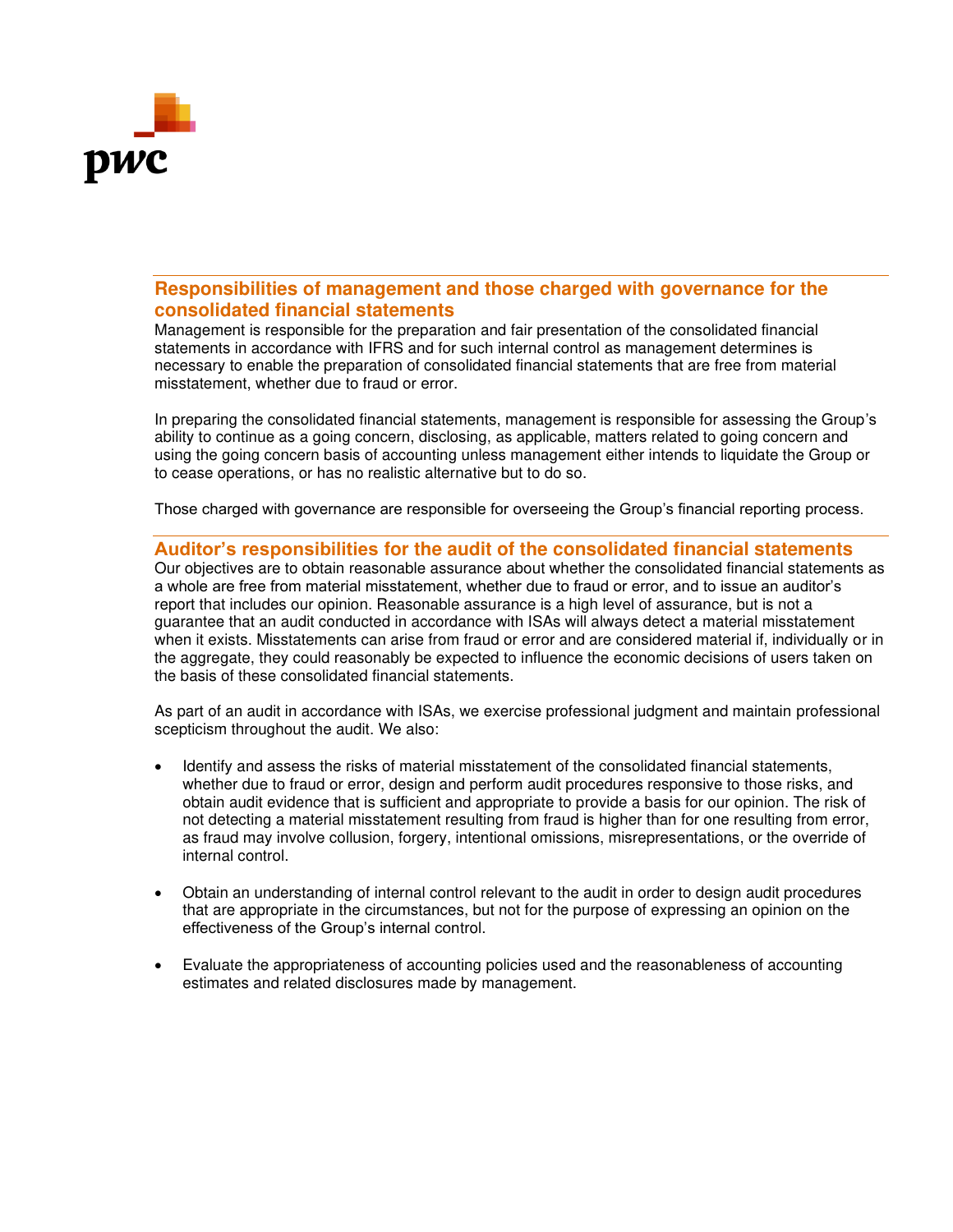

- Conclude on the appropriateness of management's use of the going concern basis of accounting and, based on the audit evidence obtained, whether a material uncertainty exists related to events or conditions that may cast significant doubt on the Group's ability to continue as a going concern. If we conclude that a material uncertainty exists, we are required to draw attention in our auditor's report to the related disclosures in the consolidated financial statements or, if such disclosures are inadequate, to modify our opinion. Our conclusions are based on the audit evidence obtained up to the date of our auditor's report. However, future events or conditions may cause the Group to cease to continue as a going concern.
- Evaluate the overall presentation, structure and content of the consolidated financial statements, including the disclosures, and whether the consolidated financial statements represent the underlying transactions and events in a manner that achieves fair presentation.
- Obtain sufficient appropriate audit evidence regarding the financial information of the entities or business activities within the Group to express an opinion on the consolidated financial statements. We are responsible for the direction, supervision and performance of the Group audit. We remain solely responsible for our audit opinion.

We communicate with those charged with governance regarding, among other matters, the planned scope and timing of the audit and significant audit findings, including any significant deficiencies in internal control that we identify during our audit.

We also provide those charged with governance with a statement that we have complied with relevant ethical requirements regarding independence, and to communicate with them all relationships and other matters that may reasonably be thought to bear on our independence, and where applicable, actions taken to eliminate threats or safeguards applied.

From the matters communicated with those charged with governance, we determine those matters that were of most significance in the audit of the consolidated financial statements of the current period and are therefore the key audit matters. We describe these matters in our auditor's report unless law or regulation precludes public disclosure about the matter or when, in extremely rare circumstances, we determine that a matter should not be communicated in our report because the adverse consequences of doing so would reasonably be expected to outweigh the public interest benefits of such communication.

The engagement partner on the audit resulting in this independent auditor's report is Michelle White-Ying.

aterhandoopers sol

Bridgetown, Barbados 23 April 2021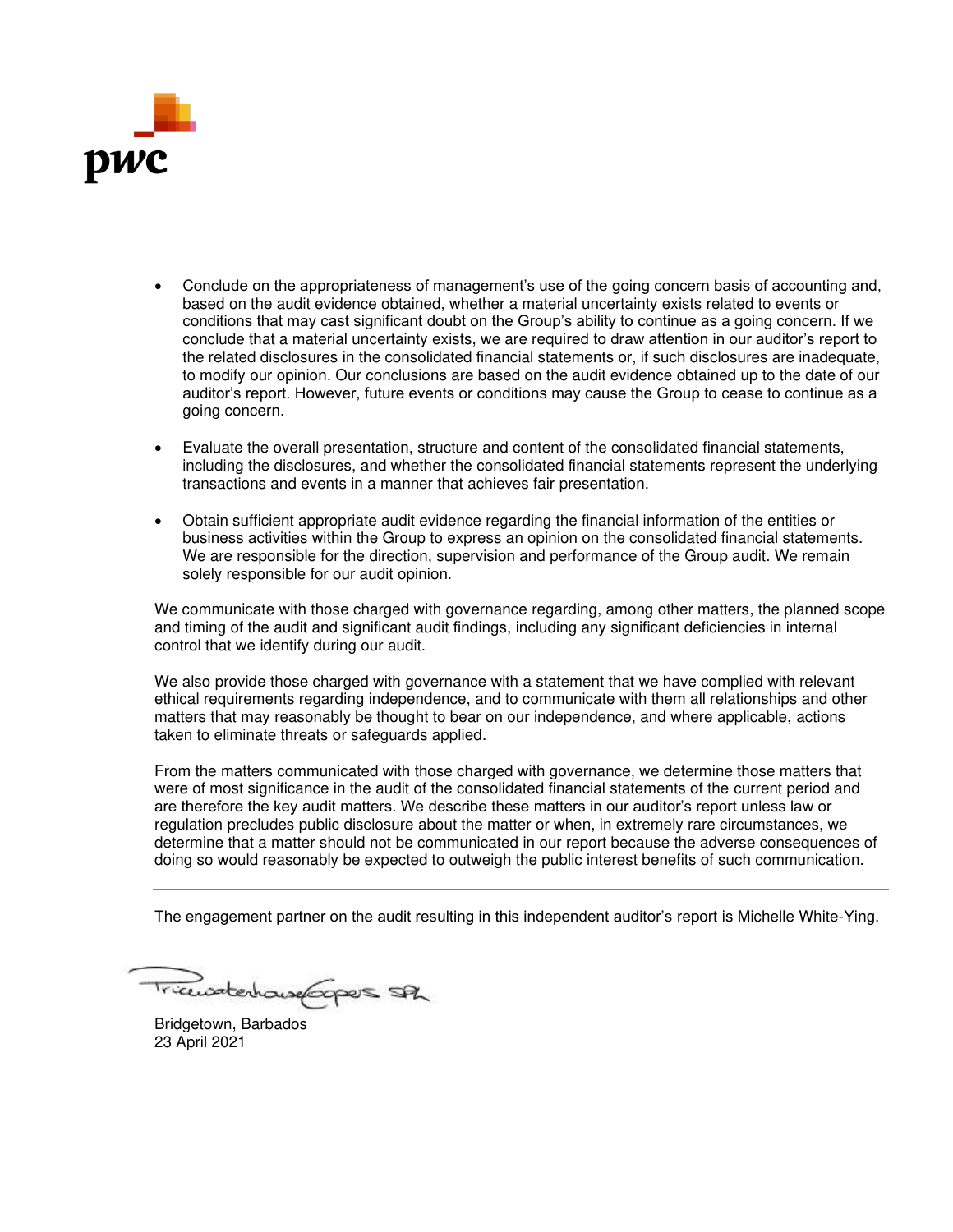### Page 1

# **Productive Business Solutions Limited**

Consolidated Statement of Comprehensive Income

### **Year ended 31 December 2020**

(Expressed in United States dollars unless otherwise indicated)

|                                                                    | <b>Note</b> | 2020<br>\$'000 | 2019<br>\$'000 |
|--------------------------------------------------------------------|-------------|----------------|----------------|
| <b>Continuing Operations</b>                                       |             |                |                |
| Revenue                                                            | 6           | 161,860        | 180,104        |
| Direct expenses                                                    | 8           | (97, 896)      | (108, 246)     |
| <b>Gross Profit</b>                                                |             | 63,964         | 71,858         |
| Other income                                                       | 7           | 1,910          | 770            |
| Selling, general and administrative expenses                       | 8           | (54, 306)      | (60, 486)      |
| Impairment losses                                                  |             | (706)          | (591)          |
| <b>Operating Profit</b>                                            |             | 10,862         | 11,551         |
| Finance costs                                                      | 10          | (8,618)        | (7, 511)       |
| <b>Profit before Taxation</b>                                      |             | 2,244          | 4,040          |
| Taxation                                                           | 11          | (2, 124)       | (1, 955)       |
| Net Income for the year                                            |             | 120            | 2,085          |
|                                                                    |             |                |                |
| <b>Other Comprehensive Income</b>                                  |             |                |                |
| Items that may be subsequently reclassified to profit or loss:     |             |                |                |
| Currency translation differences on the net assets of foreign      |             | (2,558)        | 336            |
| subsidiaries                                                       |             |                |                |
|                                                                    |             | (2, 558)       | 336            |
| <b>TOTAL COMPREHENSIVE INCOME</b>                                  |             | (2, 438)       | 2,421          |
|                                                                    |             |                |                |
| Net Income for the Year is Attributable to:                        |             |                |                |
| Shareholders of the Company                                        |             | 105            | 1,798          |
| Non-controlling interests                                          |             | 15             | 287            |
|                                                                    |             | 120            | 2,085          |
|                                                                    |             |                |                |
| Total Comprehensive (Loss)/Income for the Year is Attributable to: |             |                |                |
| Shareholders of the Company<br>Non-controlling interests           |             | (2, 453)       | 2,134<br>287   |
|                                                                    |             | 15<br>(2, 438) | 2,421          |
|                                                                    |             |                |                |
|                                                                    |             |                |                |
|                                                                    |             | <b>Cents</b>   | <b>Cents</b>   |
| Basic and diluted earnings per share for profit from continuing    |             |                |                |
| operation attributable to ordinary share holders                   | 13          | 0.09           | 1.46           |
|                                                                    |             |                |                |

The accompanying notes form an integral part of these consolidated financial statements.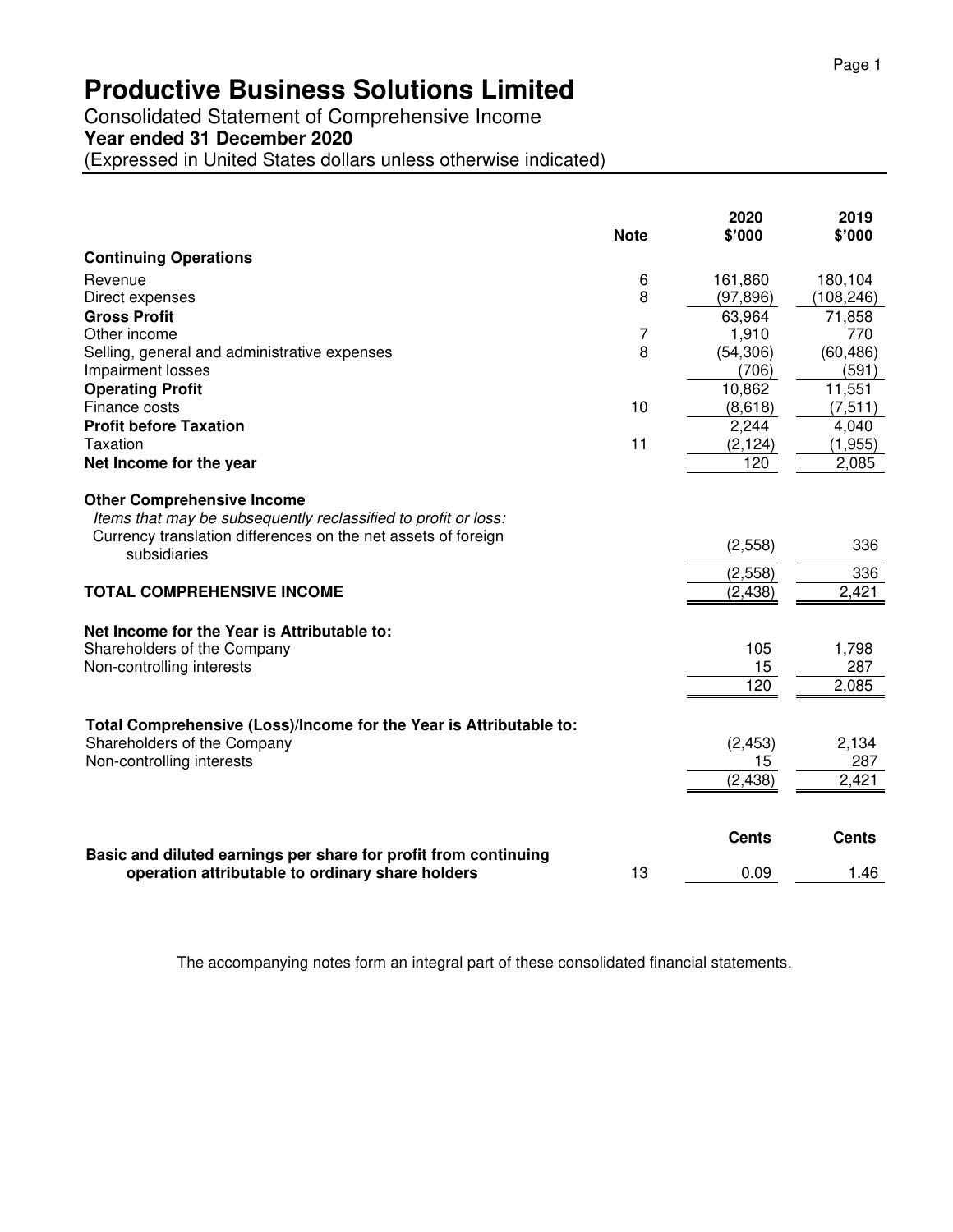**Consolidated Statement of Financial Position** 

**31 December 2020** 

(Expressed in United States dollars unless otherwise indicated)

|                                      | <b>Note</b> | 2020<br>\$'000 | 2019<br>\$'000 |
|--------------------------------------|-------------|----------------|----------------|
| <b>Non-Current Assets</b>            |             |                |                |
| Property, plant and equipment        | 15          | 24,844         | 25,519         |
| Right-of-use assets                  | 16          | 13,873         | 16,092         |
| Intangible assets                    | 17          | 20,010         | 21,104         |
| Lease receivables                    | 18          | 2,280          | 3,126          |
| Pension plan assets                  | 32          | 85             |                |
| Long term receivables                | 19          | 1,085          | 1,935          |
| Deferred income tax assets           | 20          | 1,326          | 1,349          |
|                                      |             | 63,503         | 69,125         |
| <b>Current Assets</b>                |             |                |                |
| Due from related parties             | 21          | 3,708          | 3,356          |
| Inventories                          | 22          | 31,947         | 39,810         |
| <b>Contract assets</b>               | 36          | 12,684         | 6,079          |
| Trade and other receivables          | 23          | 51,726         | 44,057         |
| Current portion of lease receivables | 18          | 1,296          | 1,536          |
| <b>Taxation recoverable</b>          |             | 10,222         | 10,148         |
| Cash and cash equivalents            | 24          | 5,850          | 5,297          |
|                                      |             | 117,433        | 110,283        |
| <b>Current Liabilities</b>           |             |                |                |
| Trade and other payables             | 25          | 30,516         | 34,579         |
| <b>Contract liabilities</b>          | 36          | 4,110          | 4,232          |
| Due to related parties               | 21          | 8,270          | 5,162          |
| <b>Taxation payable</b>              |             | 5,290          | 3,418          |
| Current portion of lease liabilities | 26          | 2,683          | 2,726          |
| Short term loans                     | 27          | 2,959          | 2,101          |
| Current portion of long term loans   | 27          | 3,241          | 999            |
| <b>Bank overdraft</b>                | 27          | 3,174          | 3,398          |
|                                      |             | 60,243         | 56,615         |
| <b>Net Current Assets</b>            |             | 57,190         | 53,668         |
|                                      |             | 120,693        | 122,793        |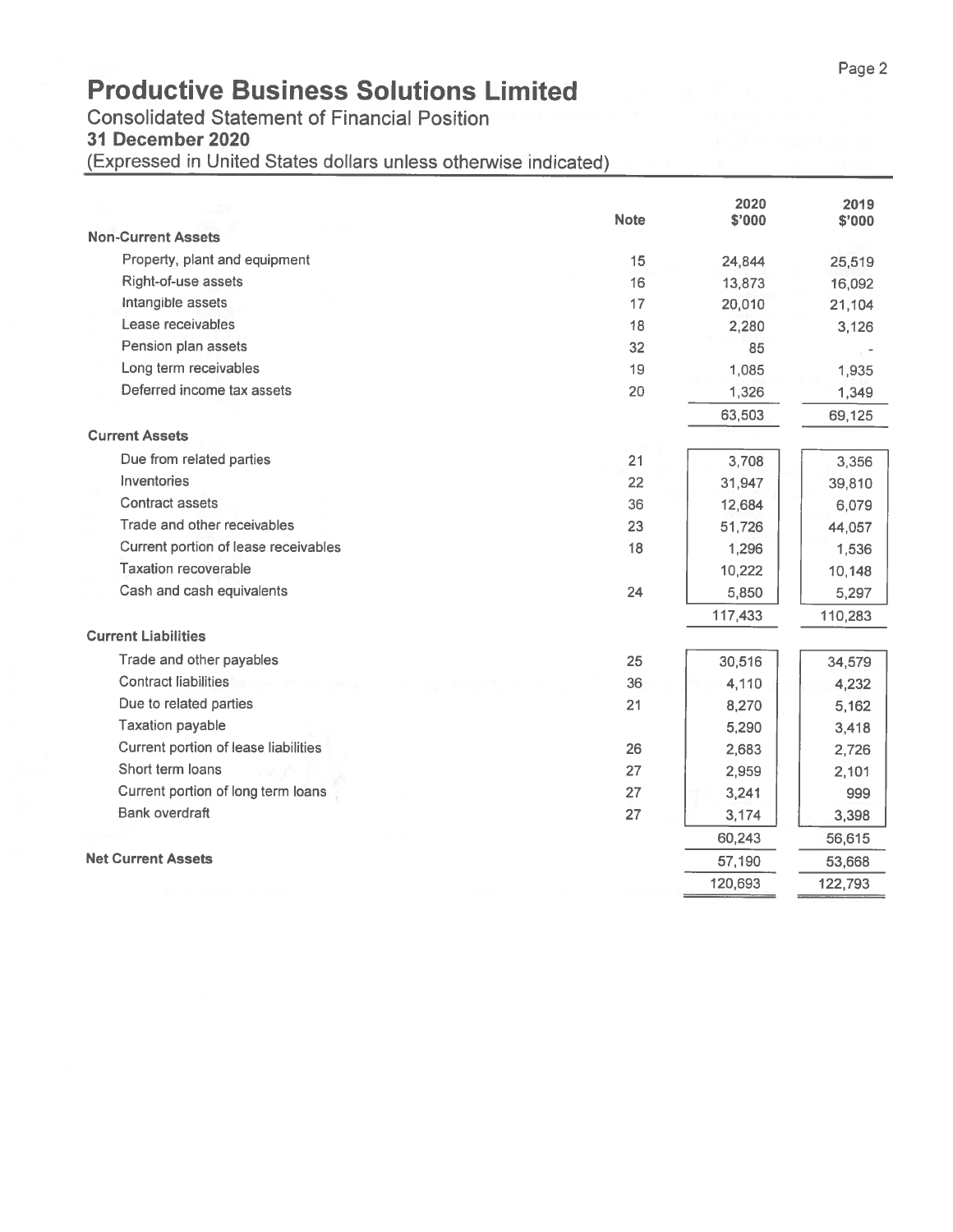**Consolidated Statement of Financial Position (Continued)** 31 December 2020

(Expressed in United States dollars unless otherwise indicated)

|                                                    | <b>Note</b> | 2020<br>\$'000 | 2019<br>\$'000 |
|----------------------------------------------------|-------------|----------------|----------------|
| <b>Equity</b>                                      |             |                |                |
| <b>Attributable to Shareholders of the Company</b> |             |                |                |
| Share capital                                      | 28          | 57,317         | 57,317         |
| Other reserves                                     | 29          | (18, 429)      | (15, 871)      |
| <b>Accumulated deficit</b>                         | 14 & 30     | (6, 127)       | (6, 232)       |
|                                                    |             | 32,761         | 35,214         |
| <b>Non-controlling Interests</b>                   |             | 851            | 836            |
|                                                    |             | 33,612         | 36,050         |
| <b>Non-Current Liabilities</b>                     |             |                |                |
| Retirement benefit obligations                     | 32          | 525            | 557            |
| Contingent consideration payable                   | 39          | 1,728          |                |
| Deferred income tax liabilities                    | 20          | 334            | 394            |
| Lease liabilities                                  | 26          | 12,648         | 14,402         |
| <b>Borrowings</b>                                  | 27          | 71,846         | 71,390         |
|                                                    |             | 87,081         | 86,743         |
|                                                    |             | 120,693        | 122,793        |

Approved for issue by the Board of Directors on 23 April 2021 and signed on its behalf by:

**Paul Scott** 

**Director** 

Pedro Paris

Director

The accompanying notes form an integral part of these consolidated financial statements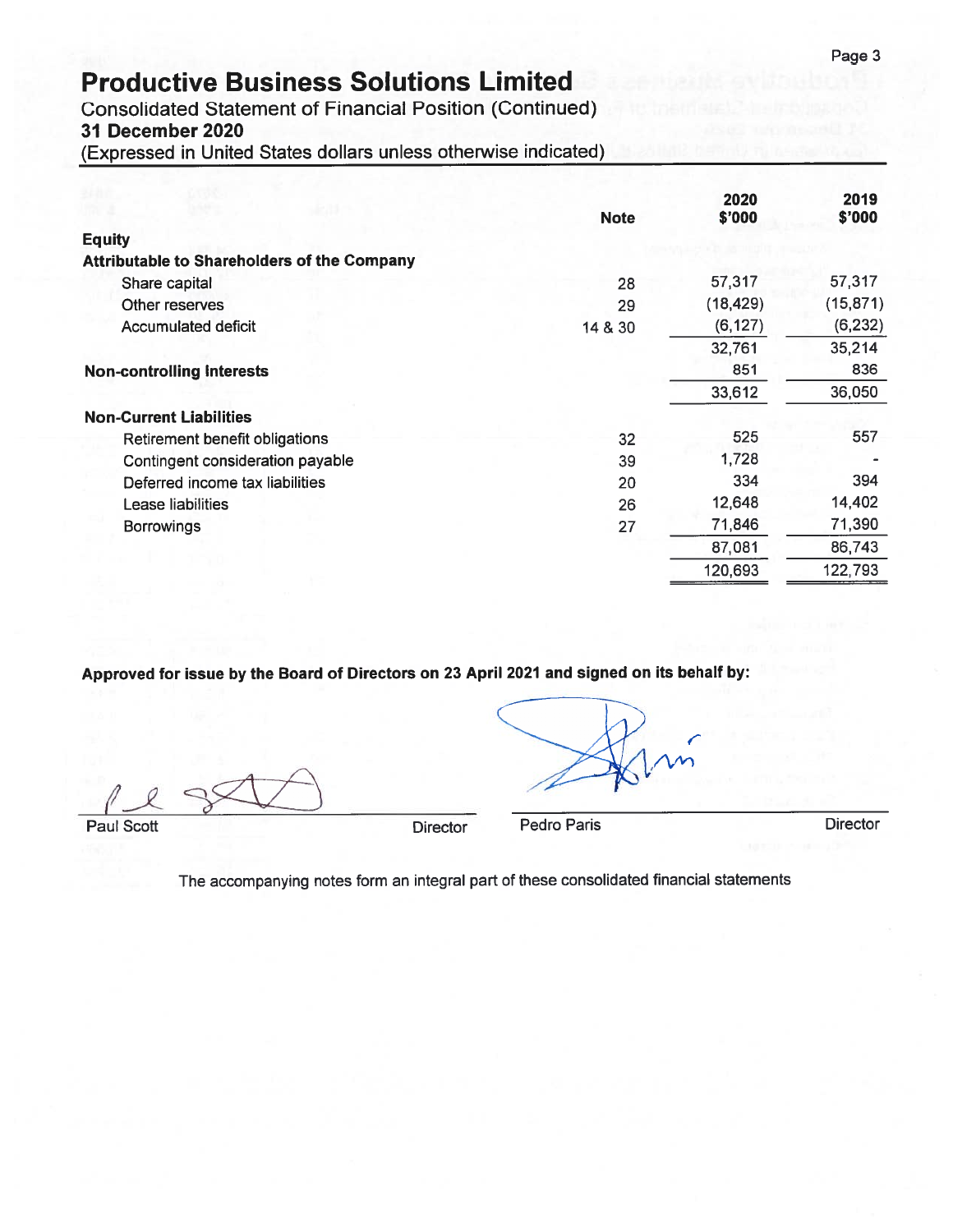### Page 4

# **Productive Business Solutions Limited**

Consolidated Statement of Changes in Equity

### **Year ended 31 December 2020**

(Expressed in United States dollars unless otherwise indicated)

|                                    | Attributable to Shareholders of the<br>Company |                                   |                                    |                                                |                                                         |                 |
|------------------------------------|------------------------------------------------|-----------------------------------|------------------------------------|------------------------------------------------|---------------------------------------------------------|-----------------|
|                                    | <b>Number</b><br>of Shares<br>$000^{\circ}$    | <b>Share</b><br>Capital<br>\$'000 | Other<br><b>Reserves</b><br>\$'000 | <b>Accumulated</b><br><b>Deficit</b><br>\$'000 | Non-<br><b>Controlling</b><br><b>Interest</b><br>\$'000 | Total<br>\$'000 |
| <b>Balance at 1 January 2019</b>   | 123,272                                        | 57,317                            | (16, 207)                          | (6,030)                                        | 549                                                     | 35,629          |
| Currency translation differences   |                                                |                                   | 336                                |                                                |                                                         | 336             |
| Net income                         |                                                |                                   |                                    | 1,798                                          | 287                                                     | 2,085           |
| <b>Total comprehensive income</b>  |                                                |                                   | 336                                | 1,798                                          | 287                                                     | 2,421           |
| Dividends (note 38)                |                                                |                                   |                                    | (2,000)                                        |                                                         | (2,000)         |
| <b>Balance at 1 January 2020</b>   | 123,272                                        | 57,317                            | (15, 871)                          | (6, 232)                                       | 836                                                     | 36,050          |
| Currency translation differences   |                                                |                                   | (2,558)                            |                                                |                                                         | (2,558)         |
| Net income                         |                                                |                                   |                                    | 105                                            | 15                                                      | 120             |
| <b>Total comprehensive loss</b>    |                                                | $\overline{\phantom{a}}$          | (2, 558)                           | 105                                            | 15                                                      | (2, 438)        |
| <b>Balance at 31 December 2020</b> | 123,272                                        | 57,317                            | (18, 429)                          | (6, 127)                                       | 851                                                     | 33,612          |

The accompanying notes form an integral part of these consolidated financial statements.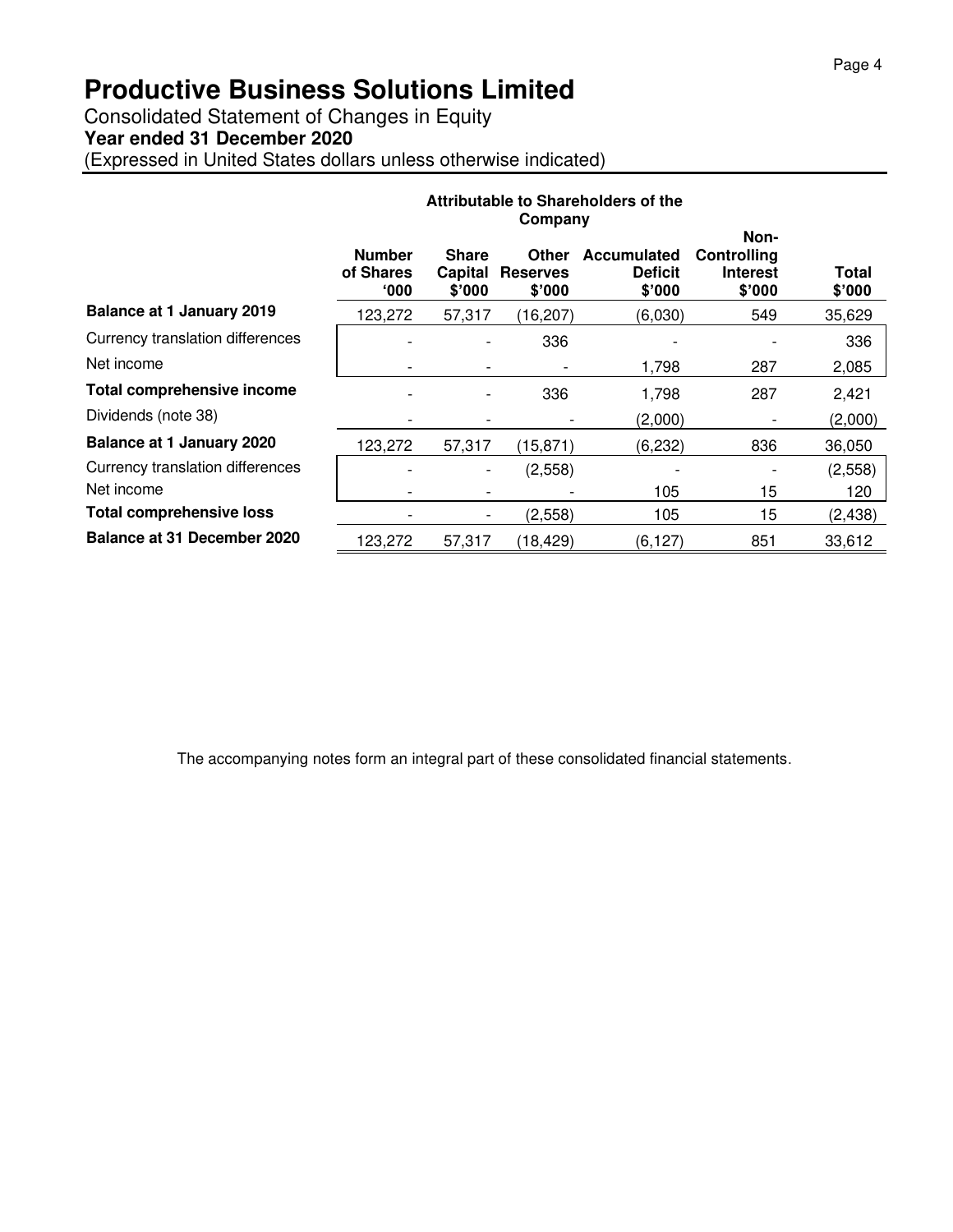Consolidated Statement of Cash Flows

**Year ended 31 December 2020** 

(Expressed in United States dollars unless otherwise indicated)

|                                                               | 2020<br>\$'000 | 2019<br>\$'000 |
|---------------------------------------------------------------|----------------|----------------|
| <b>Cash Flows from Operating Activities (Note 34)</b>         | 16,008         | 5,271          |
| <b>Cash Flows from Financing Activities</b>                   |                |                |
| Interest paid                                                 | (8, 116)       | (5,810)        |
| Dividends paid                                                | (1,000)        | (1,000)        |
| Proceeds from borrowing                                       | 6,842          | 5,145          |
| Repayments of borrowings                                      | (3,903)        | (78)           |
| Repayments of lease liabilities                               | (3,269)        | (2, 455)       |
| Net cash used in financing activities                         | (9, 446)       | (4, 198)       |
| <b>Cash Flows from Investing Activities</b>                   |                |                |
| Interest received                                             | 584            | 543            |
| Purchase of property, plant and equipment                     | (6, 399)       | (3,206)        |
| Proceeds on disposal of property, plant and equipment         | 30             | 424            |
| Net cash used in investing activities                         | (5,785)        | (2,239)        |
| Net Increase/(Decrease) in Cash and Cash Equivalents          | 777            | (1, 166)       |
| Cash and cash equivalents at beginning of the year            | 1,899          | 3,065          |
| <b>CASH AND CASH EQUIVALENTS AT END OF THE YEAR (NOTE 24)</b> | 2,676          | 1,899          |

The principal non-cash transactions include:

- Transfer to property, plant and equipment from inventory during operating lease period of \$6,334,000 (2019 - \$13,193,000).
- Transfer from property, plant and equipment to inventory upon expiry of operating lease of \$2,806,000 (2019 - \$4,517,000).
- Acquisition of High Tech for which payment of consideration is outstanding. See note 37 for details.
- Dividends declared of nil (2019: 1,000,000).

The accompanying notes form an integral part of these consolidated financial statements.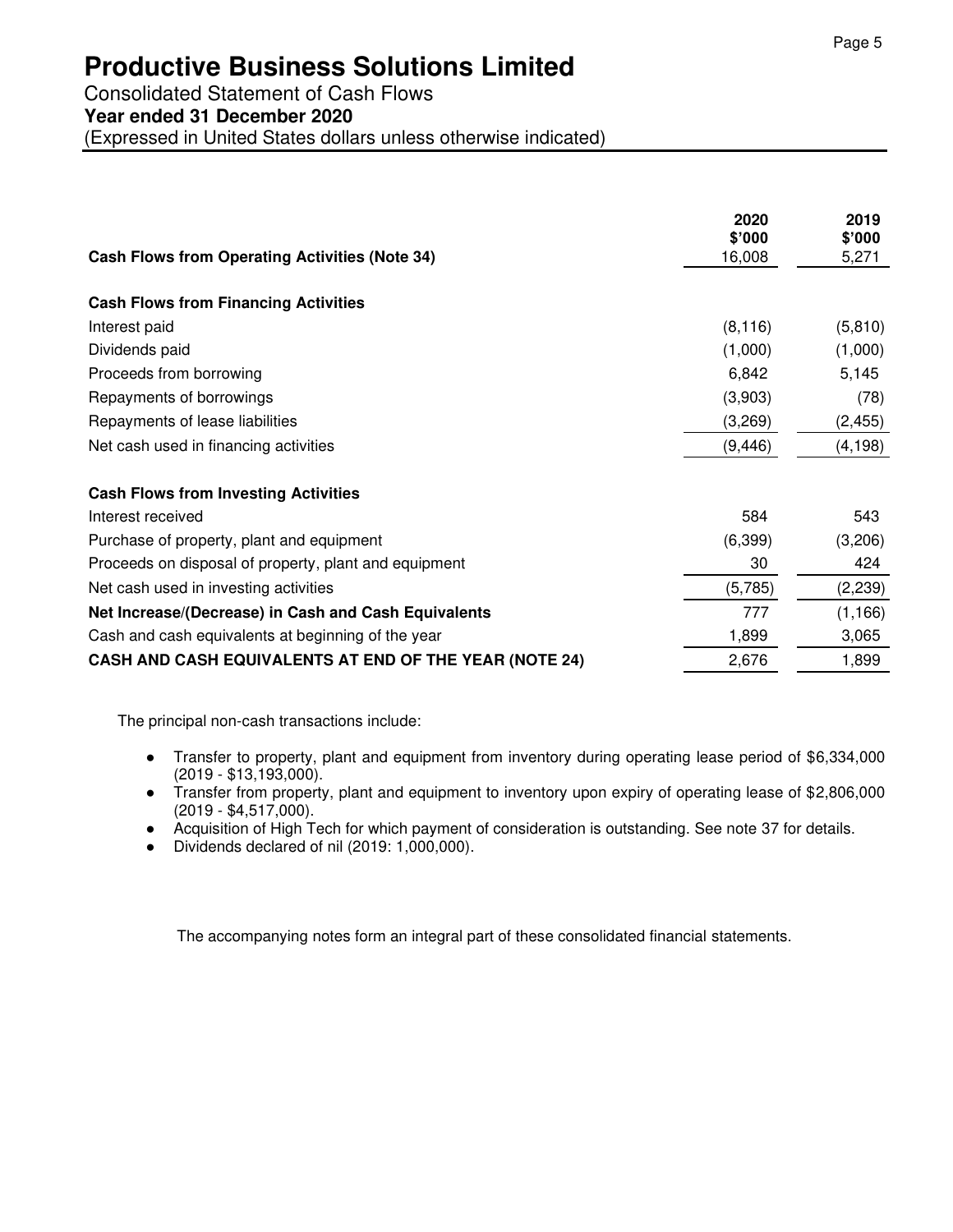Notes to the Consolidated Financial Statements **31 December 2020**  (Expressed in United States dollars unless otherwise indicated)

### **1. Identification and Principal Activities**

Productive Business Solutions Limited ("the Company") is a company incorporated on 16 December 2010, and domiciled in Barbados, originally under the International Business Corporation (IBC) Act 77.

Effective January 1,2020, the International Business Companies Act Cap. 77 was repealed, and all companies licensed under this Act prior to its repeal, will now be required to carry on business under and in accordance with the Companies Act Cap, 308. The Company will be grandfathered under the provisions of the International Business Companies (Repeal) Act, 2019-40 of Barbados until June 30, 2021.

The tax rates for the fiscal year commencing 1 January 2020 are as follows: first \$500,000 of taxable income is subject to tax at 5.5%, the next \$9,500,000 at 3.0%, the next \$10,000,000 at 2.5% and all amounts in excess of \$15,000,000 at 1.0%

The registered office of the Company is at Facey House # 42 Warrens Industrial Park, Warrens, St. Michaels, Barbados.

The Company is capitalised by ordinary shares and preference shares. The Company is a subsidiary of Facey Group Limited, a company incorporated in Barbados under the Companies Act, Cap. 308 of the laws of Barbados as an international business company which owns 68.28% of the ordinary shares. The preference shares are 25,800,000 9.75% Jamaican dollars redeemable cumulative preference shares.

The Company is listed on the Jamaica Stock Exchange and the International Securities Market in Barbados.

The Company's ultimate parent company and controlling party are Elkon Limited ("Elkon"), which is incorporated and domiciled in Jamaica, and Paul B. Scott, respectively.

The principal activities of the Company and its subsidiaries, (referred to as "Group") are the distribution of printing equipment, business machines, handsets and related accessories.

The financial statements were authorised for issue by the directors on 23 April 2021. The directors have the power to amend and reissue the financial statements.

#### **2. Significant Accounting Policies**

The principal accounting policies applied in the preparation of these consolidated financial statements, herein after referred to as the financial statements, are set out below. These policies have been consistently applied to all the years presented, unless otherwise stated.

#### **(a) Basis of preparation**

The financial statements have been prepared in accordance with International Financial Reporting Standards (IFRS) and IFRS Interpretations Committee (IFRS IC) applicable to companies reporting under IFRS. The consolidated financial statements have been prepared under the historical cost convention, as modified by the revaluation of certain items of property, plant and equipment.

The preparation of financial statements in conformity with IFRS requires the use of certain critical accounting estimates. It also requires management to exercise its judgement in the process of applying the Group's accounting policies. Although these estimates are based on managements' best knowledge of current events and action, actual results could differ from those estimates. The areas involving a higher degree of judgement or complexity, or areas where assumptions and estimates are significant to the financial statements are disclosed in Note 4.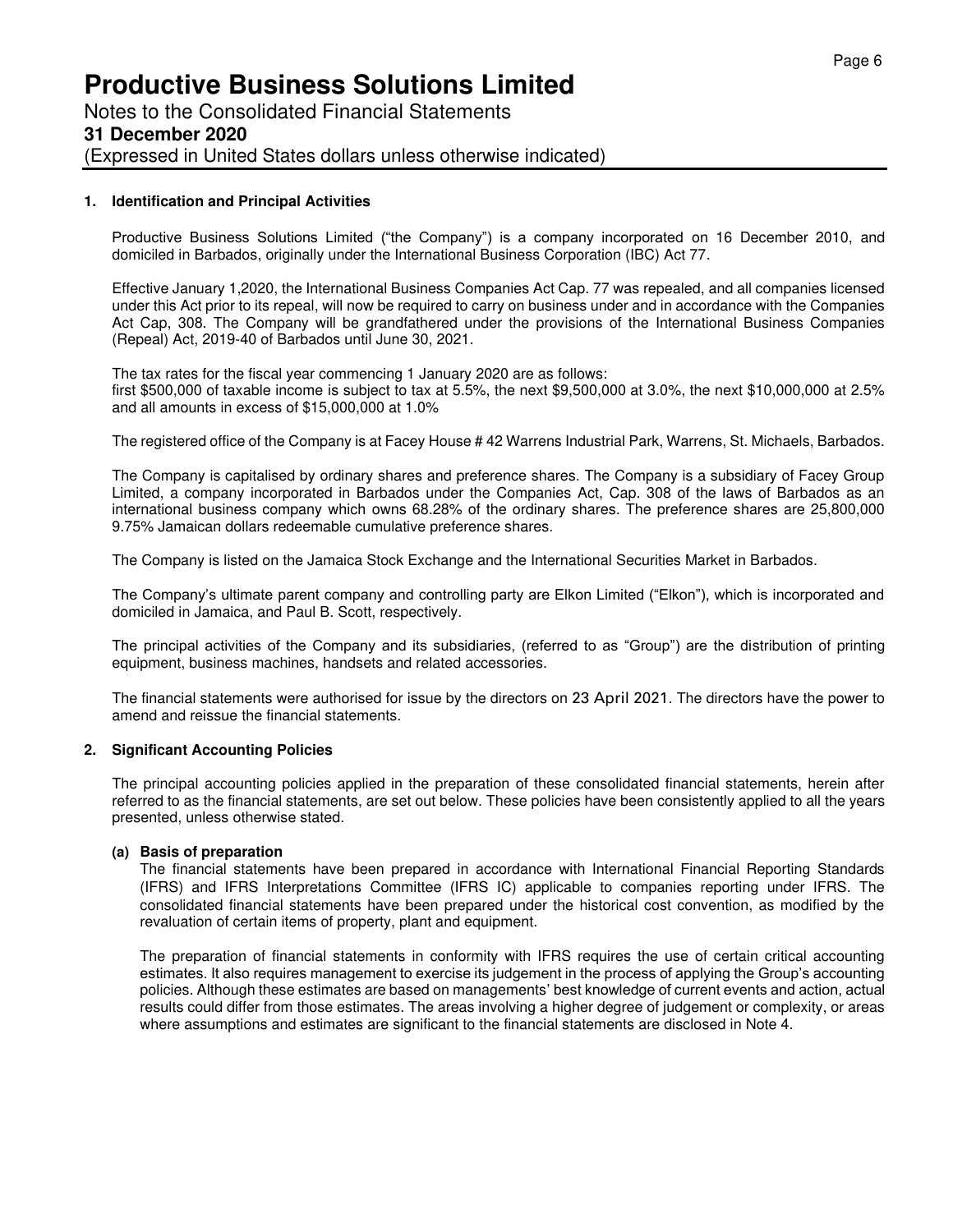### **2. Significant Accounting Policies (Continued)**

#### **(a) Basis of preparation (continued)**

#### **Standards, interpretations and amendments to published standards effective in current year**

Certain new standards, amendments and interpretations to existing standards have been published that became effective during the current financial year. The Group has assessed the relevance of all such new standards, interpretations and amendments and has affected the following, which are immediately relevant to its operations:

**Amendments to IAS 1 'Presentation of financial statements and IAS 8 'Accounting policies, changes in accounting estimates and errors'**, (effective for annual periods beginning on or after 1 January 2020). The amendment clarifies that the reference to obscuring information addresses situations in which the effect is similar to omitting or misstating that information. It also states that an entity assesses materiality in the context of the financial statements as a whole. The amendment also clarifies the meaning of 'primary users of general purpose financial statements' to whom those financial statements are directed, by defining them as 'existing and potential investors, lenders and other creditors' that must rely on general purpose financial statements for much of the financial information they need. The adoption of this amendment did not have any significant impact on the operations of the Group.

**Amendments to IFRS 7, 'Financial Instruments: Disclosures', IFRS 9, 'Financial Instruments' and IAS 39, 'Financial Instruments: Recognition and Measurement'** (effective for annual periods beginning or after 1 January 2020) – These amendments provide certain relief in relation to interest rate benchmark reforms. The reliefs relate to hedge accounting and have the effect that IBOR reform should not generally cause hedge accounting to terminate. However, any hedge ineffectiveness should continue to be recorded in the statement of comprehensive income. Given the pervasive nature of hedges involving IBOR based contracts, the reliefs will affect companies in all industries. The adoption of these amendments did not have any impact on the operations of the Group.

**Amendments to IFRS 3 – definition of a business** (effective for annual periods beginning or after 1 January 2020)**.** This amendment revises the definition of a business. The amended definition of a business requires an acquisition to include an input and a substantive process that together significantly contribute to the ability to create outputs. The definition of the term 'outputs' is amended to focus on goods and services provided to customers, generating investment income and other income, and it excludes returns in the form of lower costs and other economic benefits. The amendments will likely result in more acquisitions being accounted for as asset acquisitions. The adoption of this amendment did not have a significant impact on the Group.

**Amendments to IFRS 16, 'Covid-19-related Rent Concessions'**, (effective for annual periods beginning on or after 1 June 2020). As a result of the COVID-19 pandemic, rent concessions have been granted to lessees. Such concessions might take a variety of forms, including payment holidays and deferral of lease payments. In May 2020, the IASB made an amendment to IFRS 16 Leases which provides lessees with an option to treat qualifying rent concessions in the same way as they would if they were not lease modifications. In many cases, this would result in accounting for the concessions as variable lease payments in the period in which they are granted. Entities applying the practical expedients must disclose this fact, whether the expedient has been applied to all qualifying rent concessions or, if not, information about the nature of the contracts to which it has been applied, as well as the amount recognised in profit or loss arising from the rent concessions.

The amendment was early adopted in current period to all qualifying rent concessions.

There are no other IFRSs or IFRIC interpretations effective in the current year which are expected to have a significant impact on the accounting policies or financial disclosures of the Group.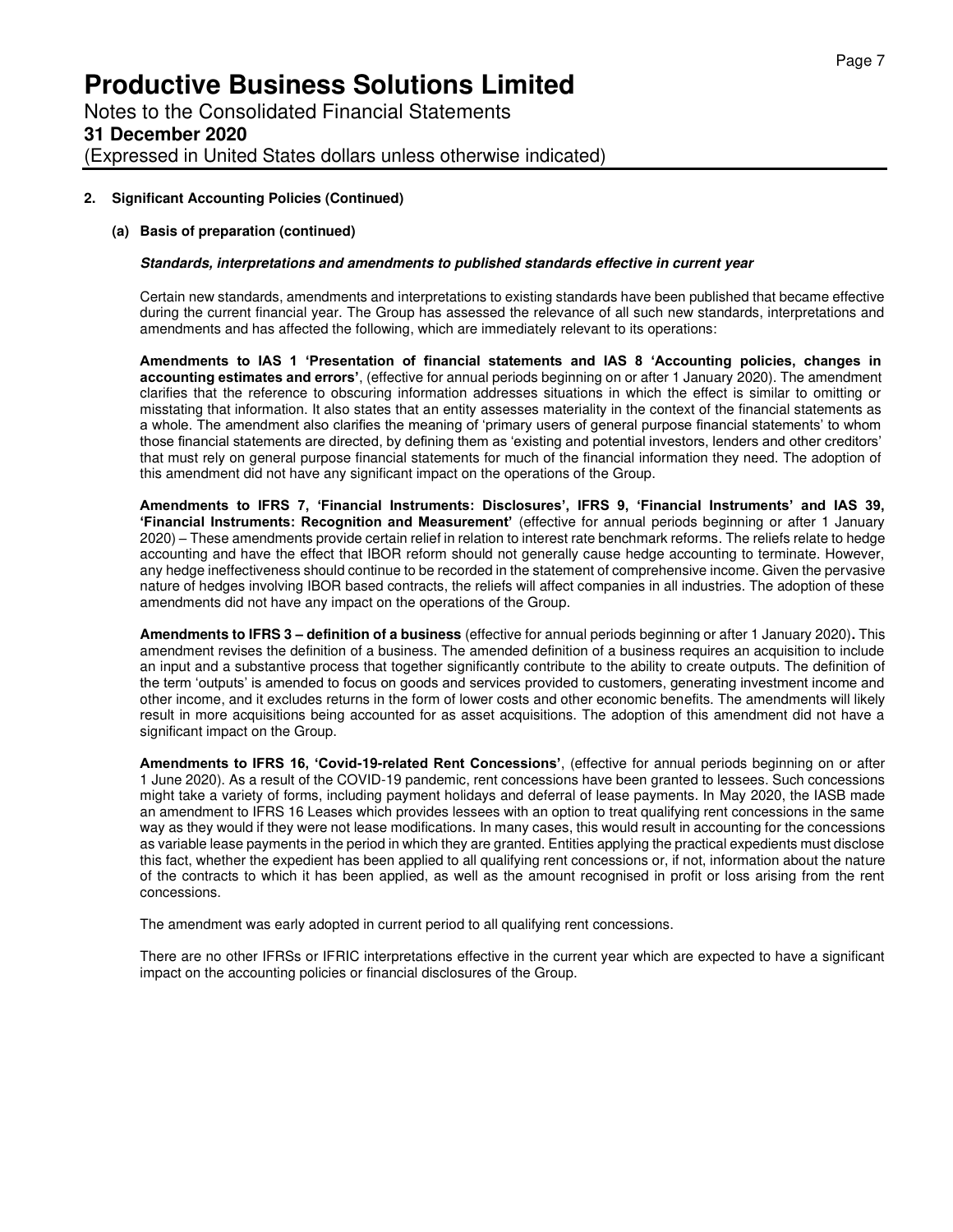Notes to the Consolidated Financial Statements **31 December 2020**  (Expressed in United States dollars unless otherwise indicated)

### **2. Significant Accounting Policies (Continued)**

#### **(a) Basis of preparation (continued)**

#### **Standards, interpretations and amendments to published standards that are not yet effective and have not been early adopted by the Group**

The Group has concluded that the following standards which are published but not yet effective, are relevant to its operations and will impact the Group's accounting policies and financial disclosures as discussed below. These standards and amendments to existing standards are mandatory for the Group's accounting periods beginning after 1 January 2020, but the Group has not early adopted them:

**Amendments to IAS 1, 'Presentation of Financial Statements'**, (effective for annual periods beginning on or after 1 January 2022 (possibly deferred to 1 January 2023). The narrow-scope amendments to IAS 1 Presentation of Financial Statements clarify that liabilities are classified as either current or non-current, depending on the rights that exist at the end of the reporting period. Classification is unaffected by the expectations of the entity or events after the reporting date, such as, the receipt of a waiver or a breach of covenant. The amendments also clarify what IAS 1 means when it refers to the 'settlement' of a liability. The amendments could affect the classification of liabilities, particularly for entities that previously considered management's intentions to determine classification and for some liabilities that can be converted into equity. They must be applied retrospectively in accordance with the normal requirements in IAS 8 Accounting Policies, Changes in Accounting Estimates and Errors. In May 2020, the IASB issued an Exposure Draft proposing to defer the effective date of the amendments to 1 January 2023. The adoption of this amendment is not expected to have any significant impact on the operations of the Group.

**Amendments to IAS 16, 'Property, Plant and Equipment'**, (effective for annual periods beginning on or after 1 January 2022. The amendment to IAS 16 Property, Plant and Equipment prohibits an entity from deducting from the cost of an item of property, plant and equipment any proceeds received from selling items produced while the entity is preparing the asset for its intended use. It also clarifies that an entity is 'testing whether the asset is functioning properly' when it assesses the technical and physical performance of the asset. The financial performance of the asset is not relevant to this assessment. Entities must disclose separately the amounts of proceeds and costs relating to items produced that are not an output of the entity's ordinary activities. The adoption of this amendment is not expected to have any significant impact on the operations of the Group.

**Annual Improvements to IFRS Standards 2018-2020 Cycle**, (effective for annual periods beginning on or after 1 January 2022). The IASB issued its Annual Improvements to IFRSs 2018-2020 cycle amending a number of standards, the following of which might be relevant to the Group:

- IFRS 9 Financial Instruments clarifies which fees should be included in the 10% test for derecognition of financial liabilities.
- IFRS 16 Leases Clarifies the treatment of lease incentives and payments from lessor relating to leasehold improvements.

The adoption of the standard is not expected to have any significant impact on the operations of the Group.

There are no other new or amended standards and interpretations that are published but not yet effective that would be expected to have an impact on the accounting policies or financial disclosures of the Group.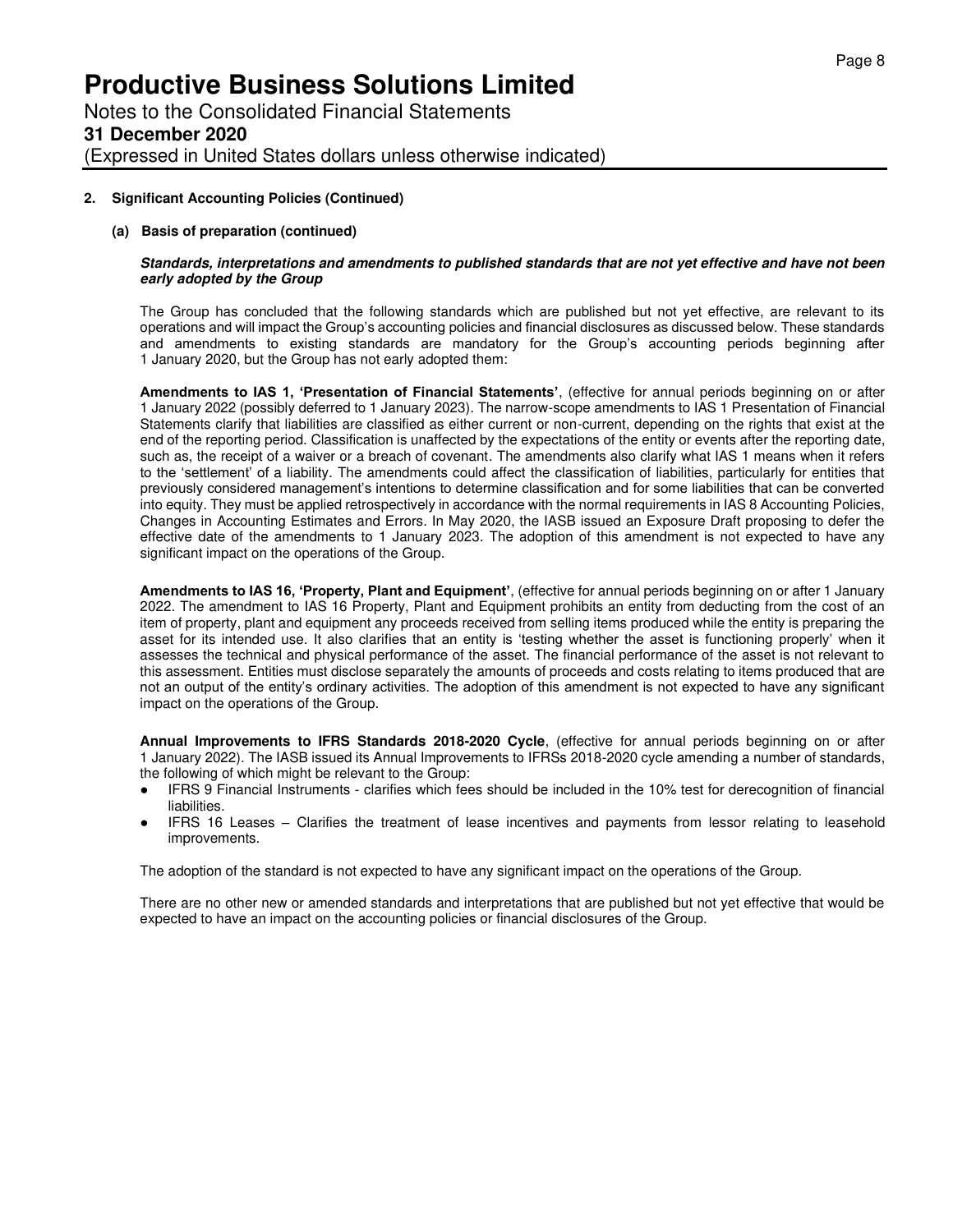### **2. Significant Accounting Policies (Continued)**

#### **(b) Consolidation**

(i) Subsidiaries

Subsidiaries are all entities over which the Group has control. The Group controls an entity when the Group is exposed to, or has rights to, variable returns from its involvement with the entity and has the ability to affect those returns through its power to direct the activities of the entity. Subsidiaries are fully consolidated from the date on which control is transferred to the Group. They are de-consolidated from the date that control ceases.

The acquisition method of accounting is used to account for business combinations involving third parties by the Group. The consideration transferred for the acquisition of a subsidiary is the fair values of the assets transferred, the liabilities incurred, and the equity interests issued by the Group. The consideration transferred includes the fair value of any asset or liability resulting from a contingent consideration arrangement. Acquisition-related costs are expensed as incurred. Identifiable assets acquired and liabilities and contingent liabilities assumed in a business combination are measured initially at their fair values at the acquisition date. On an acquisition-by-acquisition basis, the Group recognises any non-controlling interest in the acquiree either at fair value or at the non-controlling interest's proportionate share of the acquiree's net assets.

The excess of the consideration transferred, the amount of any non-controlling interest in the acquiree and the acquisition-date fair value of any previous equity interest in the acquiree over the fair value of the identifiable net assets acquired and liabilities assumed is recorded as goodwill. If this is less than the fair value of the net assets of the subsidiary acquired in the case of a bargain purchase, the difference is recognised directly in profit or loss, in the statement of comprehensive income.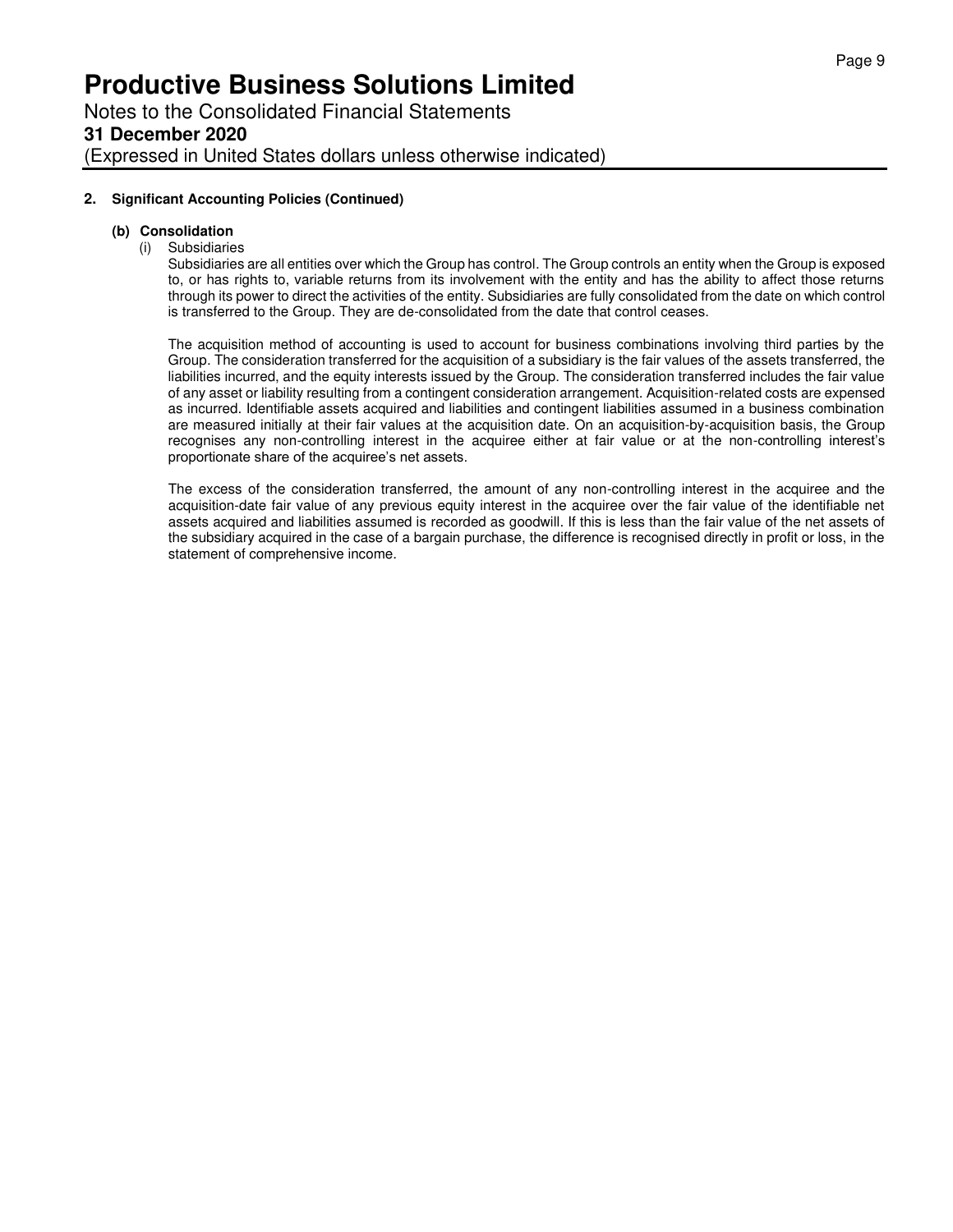Notes to the Consolidated Financial Statements **31 December 2020**  (Expressed in United States dollars unless otherwise indicated)

### **2. Significant Accounting Policies (Continued)**

#### **(b) Consolidation (continued)**

#### (i) Subsidiaries (continued)

Inter-company transactions, balances and unrealised gains on transactions between Group companies are eliminated. Unrealised losses are also eliminated. Accounting policies of subsidiaries have been changed where necessary to ensure consistency with the policies adopted by the Group.

The Group's subsidiaries, countries of incorporation, and the Group's percentage interest are as follows:

|                                                                                                                  | <b>Country of</b><br>incorporation | Group's<br>Percentage<br><b>Interest</b> |      |
|------------------------------------------------------------------------------------------------------------------|------------------------------------|------------------------------------------|------|
|                                                                                                                  |                                    | 2020                                     | 2019 |
| Productive Business Solutions Caribbean Limited and its                                                          |                                    |                                          |      |
| subsidiaries                                                                                                     | Saint Lucia                        | 100                                      | 100  |
| <b>Productive Business Solutions Limited</b>                                                                     | Jamaica                            | 100                                      | 100  |
| Cayman Business Machines Limited*                                                                                | Cayman                             | 40                                       | 40   |
| Mobay Holdings N.V. and its subsidiary                                                                           | Curacao                            | 100                                      | 100  |
| Productive Business Solutions (Curacao) B.V. and its subsidiary                                                  | Curacao                            | 100                                      | 100  |
| Productive Business Solutions (Aruba) N.V.                                                                       | Aruba                              | 100                                      | 100  |
| Productive Business Solutions Limited and its subsidiaries                                                       | Saint Lucia<br>Dominican           | 100                                      | 100  |
| Productive Business Solutions Dominicana, S.A.S.                                                                 | Republic                           | 100                                      | 100  |
| Nicaragua Holdings and its subsidiary                                                                            | Saint Lucia                        | 100                                      | 100  |
| Productive Business Solutions (Nicaragua), S.A.                                                                  | Nicaragua                          | 100                                      | 100  |
| Productive Business Solutions (Barbados) Limited<br>Productive Business Solutions (Central America), S.A and its | <b>Barbados</b>                    | 100                                      | 100  |
| subsidiaries                                                                                                     | Panama<br><b>British Virgin</b>    | 100                                      | 100  |
| Dorada Management Inc.                                                                                           | Islands                            | 100                                      | 100  |
| Productive Business Solutions (Guatemala), S.A.                                                                  | Guatemala                          | 100                                      | 100  |
| Global Products Alliance, Incorporated                                                                           | <b>USA</b>                         | 100                                      | 100  |
| Productive Business Solutions Costa Rica, S.A.                                                                   | Costa Rica                         | 100                                      | 100  |
| Easton Commerce, S.A.                                                                                            | Costa Rica                         | 100                                      | 100  |
| Distribuidora Fotográfica Industrial, S.A                                                                        | Guatemala                          | 100                                      | 100  |
| Negocios Fotográficos, S.A.                                                                                      | Guatemala                          | 100                                      | 100  |
| Productive Business Solutions El Salvador, S.A. de C.V.                                                          | El Salvador                        | 100                                      | 100  |
| High Tech Corporation, S.A. de C.V.<br>Productive Business Solutions (Panama), S.A. and                          | El Salvador                        | 100                                      | 100  |
| Tradeco Zona Libre S.A.                                                                                          | Panama                             | 100                                      | 100  |
| Productive Business Solutions (Belize) Limited                                                                   | Belize                             | 100                                      | 100  |
| Productive Business Solutions Honduras, S.A. de C.V.                                                             | Honduras                           | 75                                       | 75   |
| High Tech Consulting, S.A. de C.V.                                                                               | Honduras                           | 100                                      | 100  |
| Productive Business Solutions (Colombia), S.A.S.                                                                 | Colombia                           | 100                                      | 100  |
| Productive Business Solutions (South America) Limited                                                            | Saint Lucia                        | 100                                      | 100  |
| Productive Business Solutions (Suriname) Limited                                                                 | Saint Lucia                        | 100                                      | 100  |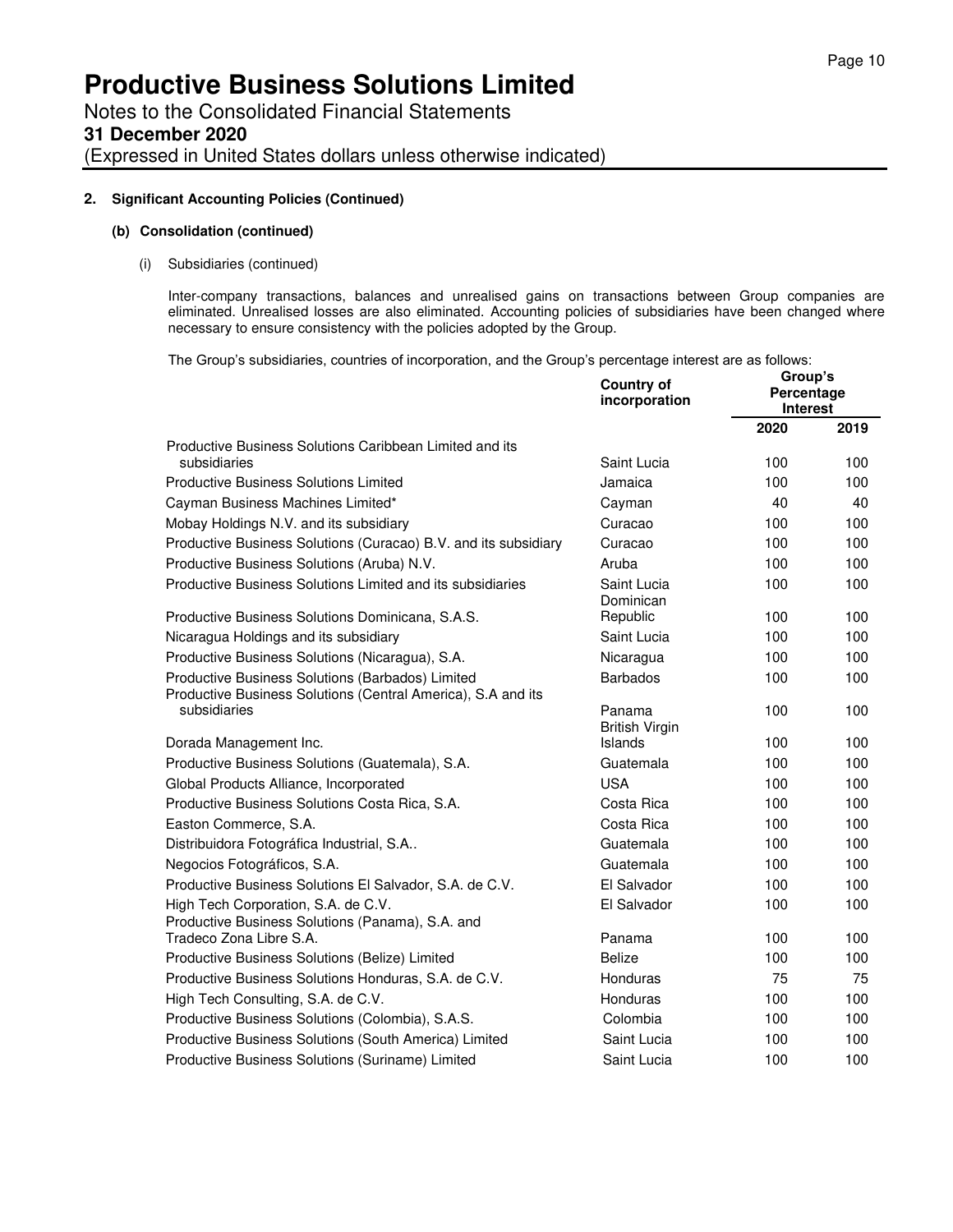Notes to the Consolidated Financial Statements **31 December 2020** 

(Expressed in United States dollars unless otherwise indicated)

### **2. Significant Accounting Policies (Continued)**

#### **(b) Consolidation (continued)**

(i) Subsidiaries (continued)

In accordance with Cayman laws, entities that are domiciled in the Cayman Islands and are not issued with Local Companies Control Law Licenses, are required to be at least 60% owned by a Caymanian. The operation of Cayman Business Machines Limited is however controlled by Productive Business Solutions Limited and is therefore, in substance, categorised as a subsidiary.

(ii) Transactions with non-controlling interests

The Group treats transactions with non-controlling interests as transactions with equity owners of the Group. For purchases of ownership interest in subsidiaries from non-controlling interests in which the Group retains control of the subsidiary, the difference between any consideration paid and the relevant share acquired of the carrying value of net assets of the subsidiary is recorded in equity. Gains or losses on disposals to non-controlling interests where control is retained by the Group are also recorded in equity.

#### (iii) Disposal of subsidiaries

When the Group ceases to have control or significant influence, any retained interest in the entity is remeasured to its fair value, with the change in carrying amount recognised in profit or loss. The fair value is the initial carrying amount for the purposes of subsequently accounting for the retained interest as an associate, joint venture or financial asset. In addition, any amounts previously recognised in other comprehensive income in respect of that entity are accounted for as if the Group had directly disposed of the related assets or liabilities. This may mean that amounts previously recognised in other comprehensive income are reclassified to profit or loss.

If the ownership interest in an associate is reduced but significant influence is retained, only a proportionate share of the amounts previously recognised in other comprehensive income are reclassified to profit or loss where appropriate.

#### **(c) Foreign currency translation**

#### (i) Functional and presentation currency

Items included in the financial statements of each of the Group's entities are measured using the currency of the primary economic environment in which each entity operates ('the functional currency'). The consolidated financial statements are presented in United States Dollars, which is the Company's functional and presentation currency.

(ii) Transactions and balances

Foreign currency transactions are translated into the functional currency using the exchange rates prevailing at the dates of the transactions or valuation where items are re-measured. At the statement of financial position date, monetary assets and liabilities denominated in foreign currencies are translated using the weighted average closing exchange rate. Foreign exchange gains and losses resulting from the settlement of such transactions and from the translation at year-end exchange rates, of monetary assets and liabilities denominated in foreign currencies are recognised in statement of comprehensive income.

#### (iii) Group companies

 The results and financial position of all the group entities (none of which has the currency of a hyper-inflationary economy) that have a functional currency different from the presentation currency are translated as follows:

- a) Assets and liabilities for each statement of financial position presented are translated at year end rates,
- b) Items affecting the statement of comprehensive income are translated at average rates, and
- c) The resultant gains or losses are recognised in other comprehensive income as translation gains or losses.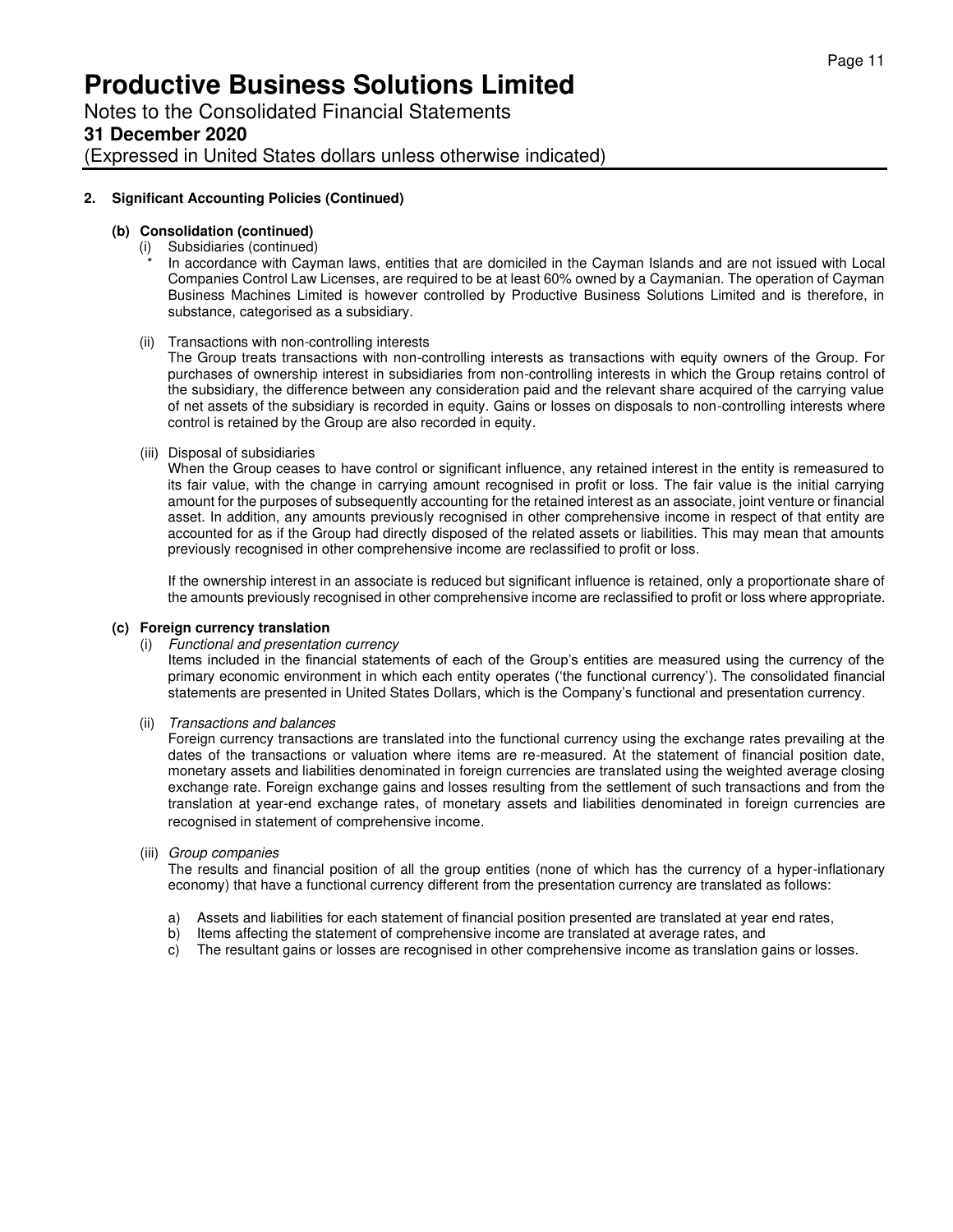Notes to the Consolidated Financial Statements **31 December 2020**  (Expressed in United States dollars unless otherwise indicated)

#### **2. Significant Accounting Policies (Continued)**

#### **(c) Foreign currency translation (Continued)**

 Goodwill and fair value adjustments arising on the acquisition of a foreign entity are treated as assets and liabilities of the foreign entity and translated at the closing rate. Exchange differences arising are recognised in other comprehensive income.

#### **(d) Revenue recognition**

Revenue comprises the fair value of the consideration received or receivable for the sale of goods and services in the ordinary course of the Group's activities. Revenue is shown net of applicable value added taxes, returns, rebates and discounts and after eliminating sales within the Group.

Revenue is recognised as follows:

#### Reprographic products

Revenue earned from reprographic products is either through an outright sale or an operating lease of equipment and from related service contracts.

Revenues from the sale of equipment, including those from sales-type leases, are recognised at the time of sale or at the inception of the lease, as appropriate. For equipment sales that require installation, revenue is recognised when the equipment has been delivered and installed at the customer location. Sales of customer-installable products are recognised upon shipment or receipt by the customer according to the customer's shipping terms. Revenues from equipment under other leases and similar arrangements are accounted for by the operating lease method and are recognised as earned over the lease term, which is generally on a straight-line basis.

A substantial portion of the Group's reprographic products is sold with full-service maintenance agreements. Service revenues are derived primarily from these maintenance contracts on equipment sold to customers and are recognised over the term of the contracts in the accounting period in which the services are rendered, by reference to completion of the specific transaction assessed on the basis of the actual service provided as a proportion of the total services to be provided.

Revenue is recognised only after there are specific indicators of transfer of control to the customer. To evidence transfer of control on contracts where revenue is recognised at a point in time, management has defined that revenue can only be recognised after the equipment or part is installed or the supplies are delivered. Bill and hold agreements are scrutinised to ensure the transfer of control to the customer is effective.

For contracts where revenue is recognised over time, management verifies the contract checklist has been properly filled out and evidence is captured to demonstrate that the service is being provided to the customer.

#### Telecommunications products

Revenue from telecommunications products comprises revenue from the sales of cellular phones. These products are sold under contractual agreements with the telecommunications providers.

Revenue from the sale of telecommunications products is recognised on a gross basis as management has determined that the Group acts as a principal in relation to these transactions, due to the fact that the Group bears the majority of risk, principally credit and inventory risk, in relation to such transactions, and the Group also acts as primary obligor. Control is the key consideration when assessing the nature of the promise to the customer. When the entity does not control the good or service (or inventory) before it is transferred to the customer it is likely that the promise in the contract is to arrange for goods or services to be delivered (rather than these to be provided by the entity). In such cases, the net of revenue minus its cost is presented as a commission, within the Other Income account of the statement of comprehensive income.

Revenue from the sale of telecommunications products is recognised when a Group entity has delivered products to the customer; the customer has accepted the products and collectability of the related receivables is reasonably assured.

Interest income is recognised on the accrual basis on the effective interest basis, except when collectability is considered doubtful. In such cases, income is recorded when economic benefits are received.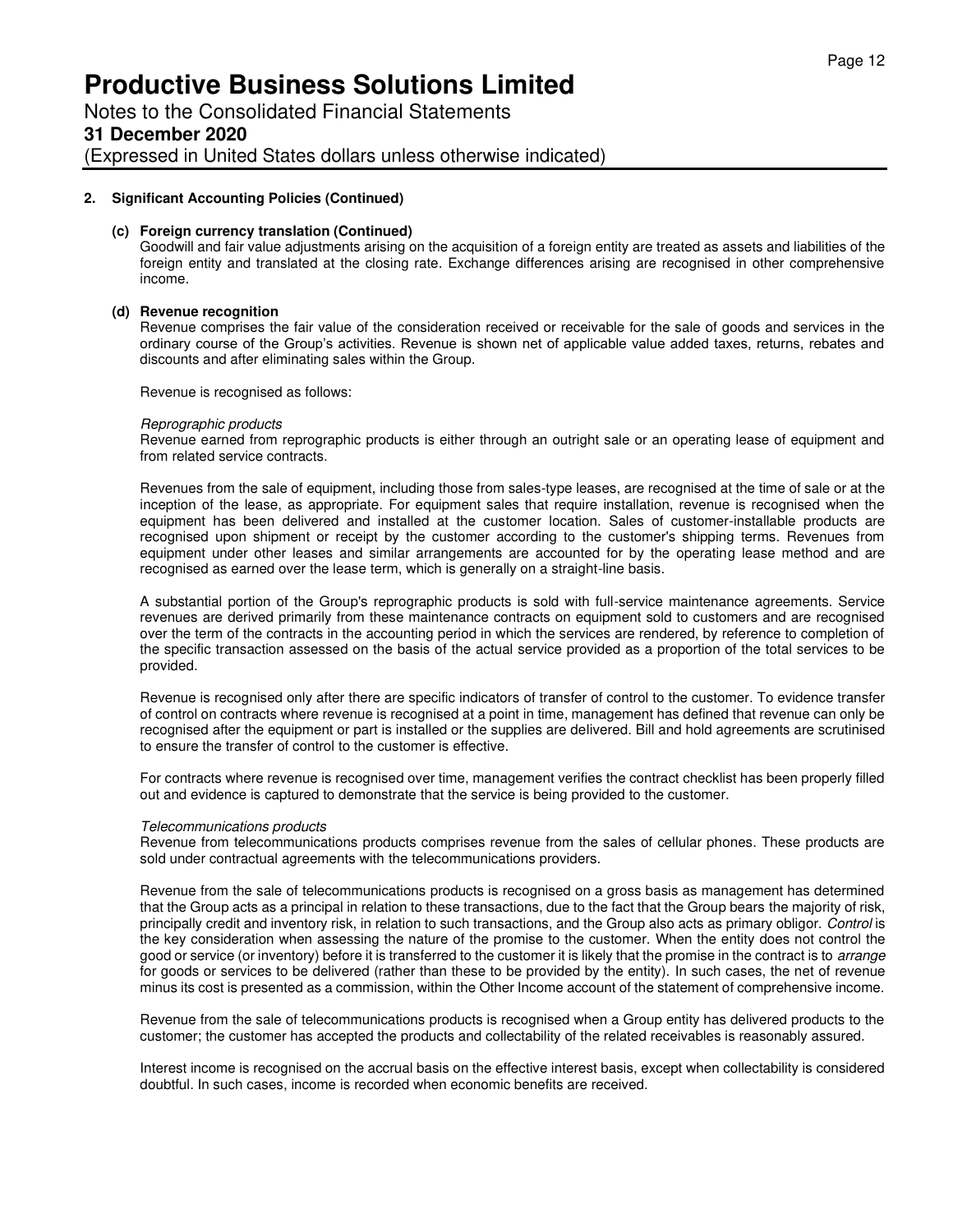Notes to the Consolidated Financial Statements **31 December 2020**  (Expressed in United States dollars unless otherwise indicated)

### **2. Significant Accounting Policies (Continued)**

#### **(e) Property, plant and equipment**

Land and buildings are shown at fair value, based on valuations by external independent valuers, less subsequent depreciation for buildings. Valuations are performed with sufficient regularity to ensure that the fair value of a revalued asset does not differ materially from it's carrying amount. Any accumulated depreciation at the date of revaluation is eliminated against the gross carrying amount of the asset, and the net amount is restated to the revalued amount of the asset.

Increases in the carrying amount arising on revaluation of land and buildings are credited to other comprehensive income and shown as other reserves in shareholder's equity. Decreases that offset previous increases of the same asset are recorded in other comprehensive income and debited against other reserves directly in equity; all other decreases are charged to the profit or loss.

All other property, plant and equipment are stated at historical cost less accumulated depreciation and impairment losses.

Land is not depreciated as it is deemed to have an indefinite life. For all other property, plant and equipment, depreciation is calculated at annual rates on the straight-line basis to write-off the cost of the assets to their residual values over their estimated useful lives at annual rates as follows:

| Freehold buildings                       | $2 - 2\frac{1}{2}\%$   |
|------------------------------------------|------------------------|
| Leasehold buildings and improvements     | 10 - 20%               |
| Furniture, fixtures, plant and equipment | $10 - 33\frac{1}{3}\%$ |
| Motor vehicles                           | 20 - 25%               |

Gains and losses on disposal of property, plant and equipment are determined by comparing proceeds with the carrying amount and are included in operating profit.

Repairs and maintenance expenditure is charged to profit or loss during the financial period in which it is incurred. The cost of major renovations is included in the carrying amount of the asset when it is probable that future economic benefits in excess of the originally assessed standard of performance of the existing asset will flow to the Group.

When revalued assets are sold, the amounts included in other reserves are transferred to retained earnings.

#### **(f) Intangible assets**

#### (i) Goodwill

Goodwill represents the excess of the cost of an acquisition over the fair value of the Group's share of the net identifiable assets of the acquired subsidiary, associate or joint venture at the date of acquisition. Goodwill on acquisition of subsidiaries is included in intangible assets. Goodwill on acquisitions of associates and joint ventures is included in investment in associates and investment in joint venture, respectively. Separately recognised goodwill is tested annually for impairment and carried at cost less accumulated impairment losses. Impairment losses on goodwill are not reversed. Gains and losses on the disposal of an entity include the carrying amount of goodwill relating to the entity sold.

Goodwill is allocated to cash-generating units for the purpose of impairment testing. The allocation is made to those cash-generating units or Groups of cash-generating units that are expected to benefit from the business combination in which the goodwill arose.

(ii) Brands, contracts, software, franchise agreements and licences.

Brands, contracts, software, franchise agreements and licences are shown at historical cost less accumulated amortisation and impairment and are deemed to have finite useful lives. Amortisation is calculated using the straightline method to allocate the cost of the intangible assets over their estimated useful lives between 6 and 20 years.

#### (iii) Computer software

This represents acquired computer software licences, which are capitalised on the basis of costs incurred to acquire and bring to use the specific software. The costs of these assets are amortised over their estimated useful lives of three years.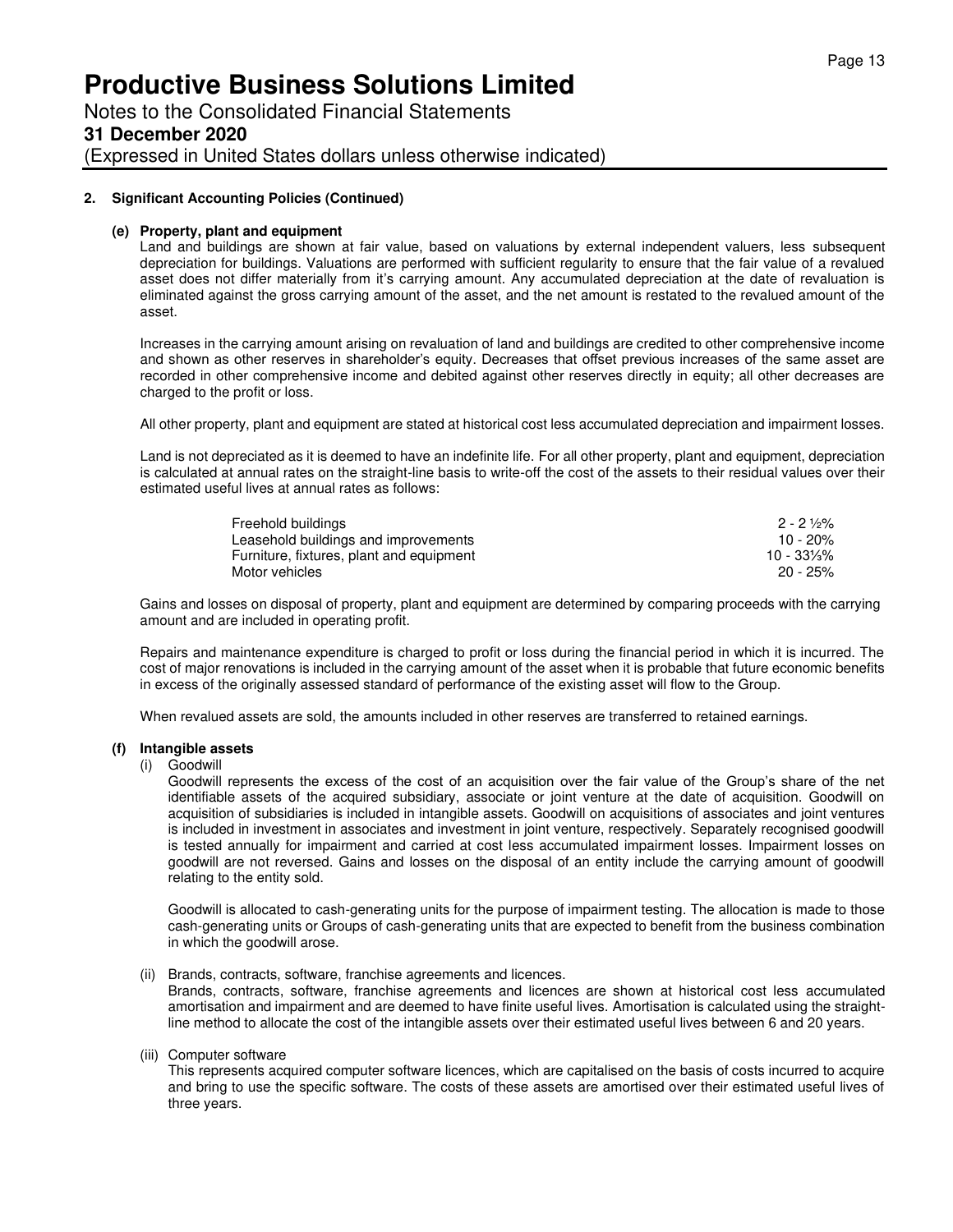Notes to the Consolidated Financial Statements **31 December 2020**  (Expressed in United States dollars unless otherwise indicated)

### **2. Significant Accounting Policies (Continued)**

#### **(f) Intangible assets (continued)**

(iv) Proprietary Software

The Group is the owner of a software internally developed to address diverse customer needs. This asset is carried at cost and amortised according to its defined useful life.

#### **(g) Impairment of non-financial assets**

Assets that have an indefinite useful life are not subject to amortisation and are tested annually for impairment. Assets that are subject to amortisation are reviewed for impairment whenever events or changes in circumstances indicate that the carrying amount may not be recoverable. An impairment loss is recognised for the amount by which the asset's carrying amount exceeds its recoverable amount. The recoverable amount is the higher of an asset's fair value less costs to sell and value in use. For the purposes of assessing impairment, assets are grouped at the lowest levels for which there are separately identifiable cash flows (cash-generating units). Non-financial assets other than goodwill that suffered impairment are reviewed for possible reversal of the impairment at each reporting date.

#### **(h) Financial instruments**

A financial instrument is any contract that gives rise to both a financial asset in one entity and a financial liability or equity of another entity.

#### **Financial assets**

#### **Classification**

The Group classifies its financial assets at amortised cost. The classification depends on the business model used for managing the financial assets and the contractual terms of the cash flows.

#### **Impairment**

The Group assesses on a forward-looking basis the expected credit loss (ECL) associated with its financial assets classified at amortised cost, lease receivables, long term receivables and related party balances.

#### Application of the General Model

The Group has applied the 'general model' as required under IFRS 9 for financial assets other than trade receivables. Under this model, the Group is required to assess on a forward-looking basis the ECL associated with its financial assets carried at amortised cost. The ECL will be recognised in profit or loss before a loss event has occurred. The measurement of ECL reflects an unbiased and probability-weighted amount that is determined by evaluating a range of possible outcomes. The probability-weighted outcome considers multiple scenarios based on reasonable and supportable forecasts. Under current guidance, impairment amount represents the single best outcome; the time value of money; and reasonable and supportable information that is available without undue cost or effort at the reporting date about past events, current conditions and forecasts of future economic conditions.

ECL is calculated by multiplying the Probability of default (PD), Loss Given Default (LGD) and Exposure at Default (EAD).

The impairment model uses a three-stage approach based on the extent of credit deterioration since origination:

Stage  $1 - 12$ -month ECL applies to all financial assets that have not experienced a significant increase in credit risk since origination and are not credit impaired. The ECL will be computed using a 12-month PD that represents the probability of default occurring over the next 12 months.

Stage 2 – When a financial asset experiences a significant increase in credit risk subsequent to origination but is not credit impaired, it is considered to be in Stage 2. This requires the computation of ECL based on lifetime PD that represents the probability of default occurring over the remaining estimated life of the financial asset. Provisions are higher in this stage because of an increase in risk and the impact of a longer time horizon being considered compared to 12 months in Stage 1.

Stage 3 – Financial assets that have an objective evidence of impairment will be included in this stage. Similar to Stage 2, the allowance for credit losses will continue to capture the lifetime ECL.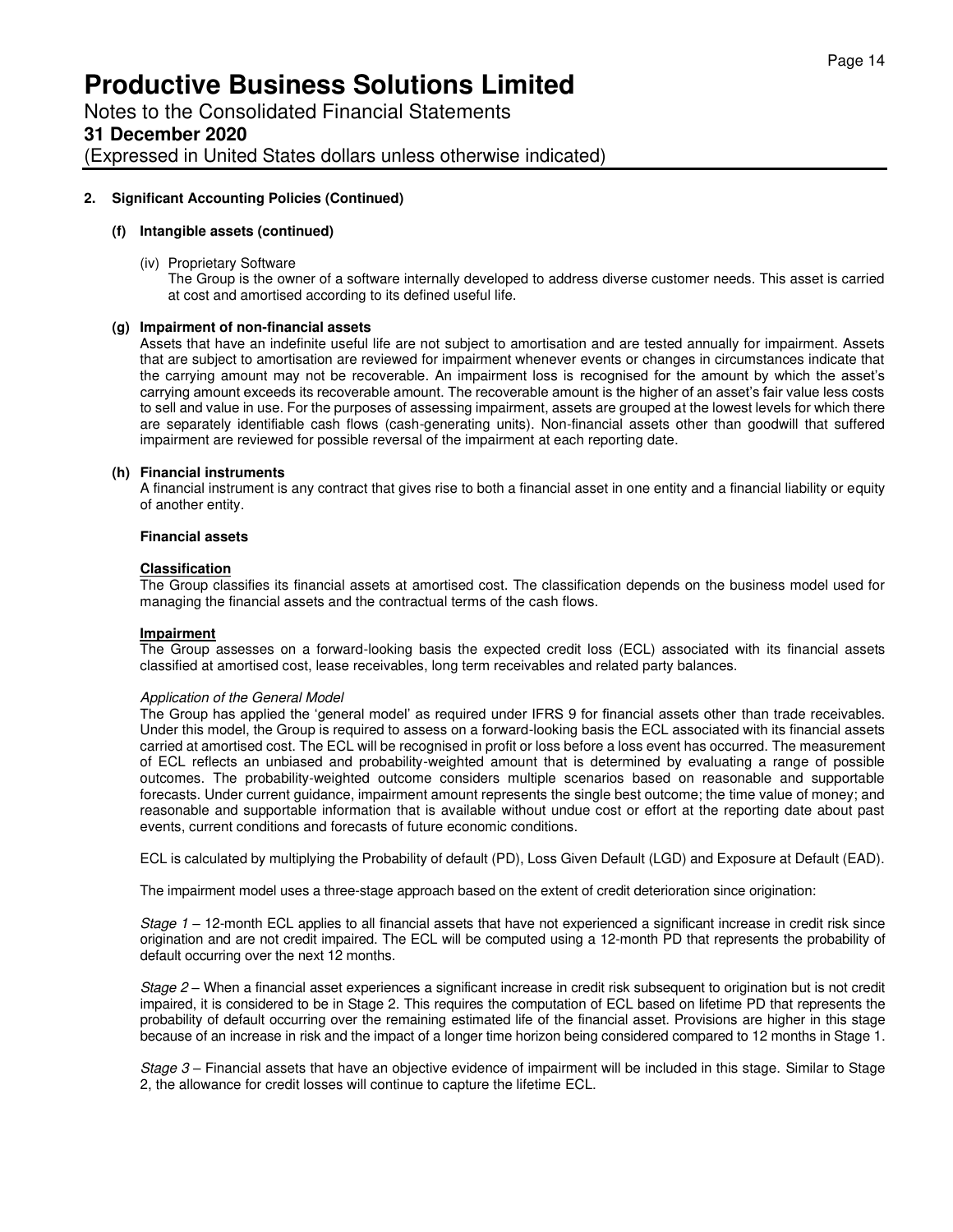#### **2. Significant Accounting Policies (Continued)**

#### **(h) Financial instruments (continued)**

The Group uses judgement when considering the following factors that affect the determination of impairment:

#### Assessment of Significant Increase in Credit Risk

The assessment of a significant increase in credit risk is done on a relative basis. To assess whether the credit risk on a financial asset has increased significantly since origination, the Group compares the risk of default occurring over the expected life of the financial asset at the reporting date to the corresponding risk of default at origination, using key risk indicators that are used in the Group's existing risk management processes. At each reporting date, the assessment of a change in credit risk will be individually assessed for those considered individually significant and at the segment level.

This assessment is symmetrical in nature, allowing credit risk of financial assets to move back to Stage 1 if the increase in credit risk since origination has reduced and is no longer deemed to be significant.

#### Macroeconomic Factors, Forward Looking Information and Multiple Scenarios

The Group applies an unbiased and probability weighted estimate of credit losses by evaluating a range of possible outcomes that incorporates forecasts of future economic conditions.

Macroeconomic factors and forward-looking information are incorporated into the measurement of ECL as well as the determination of whether there has been a significant increase in credit risk since origination. Measurement of ECLs at each reporting period reflect reasonable and supportable information at the reporting date about past events, current conditions and forecasts of future economic conditions.

The Group uses three scenarios that are probability weighted to determine ECL.

#### Expected Life

When measuring ECL, the Group considers the maximum contractual period over which the Group is exposed to credit risk. All contractual terms are considered when determining the expected life, including prepayment options and extension and rollover options.

#### Application of the Simplified Approach

For trade receivables, the Group applies the simplified approach permitted by IFRS 9, which requires that the impairment provision is measured at initial recognition and throughout the life of the receivables using a lifetime ECL. As a practical expedient, a provision matrix is utilised in determining the lifetime ECLs for trade receivables.

The lifetime ECLs are determined by taking into consideration historical rates of default for each segment of aged receivables as well as the estimated impact of forward looking information.

#### **Financial liabilities**

The Group's financial liabilities are initially measured at fair value and are subsequently measured at amortised cost using the effective interest method, this is the initial recognition minus the cumulative amortisation of any difference between that initial amount and the maturity amount. Financial liabilities at amortised costs are classified as current or non-current depending on whether these are due within 12 months after the statement of financial position date or beyond. Financial liabilities are derecognised when either of the following take place: The Group is discharged from its obligation, upon expiration or when they are cancelled or replaced by a new liability.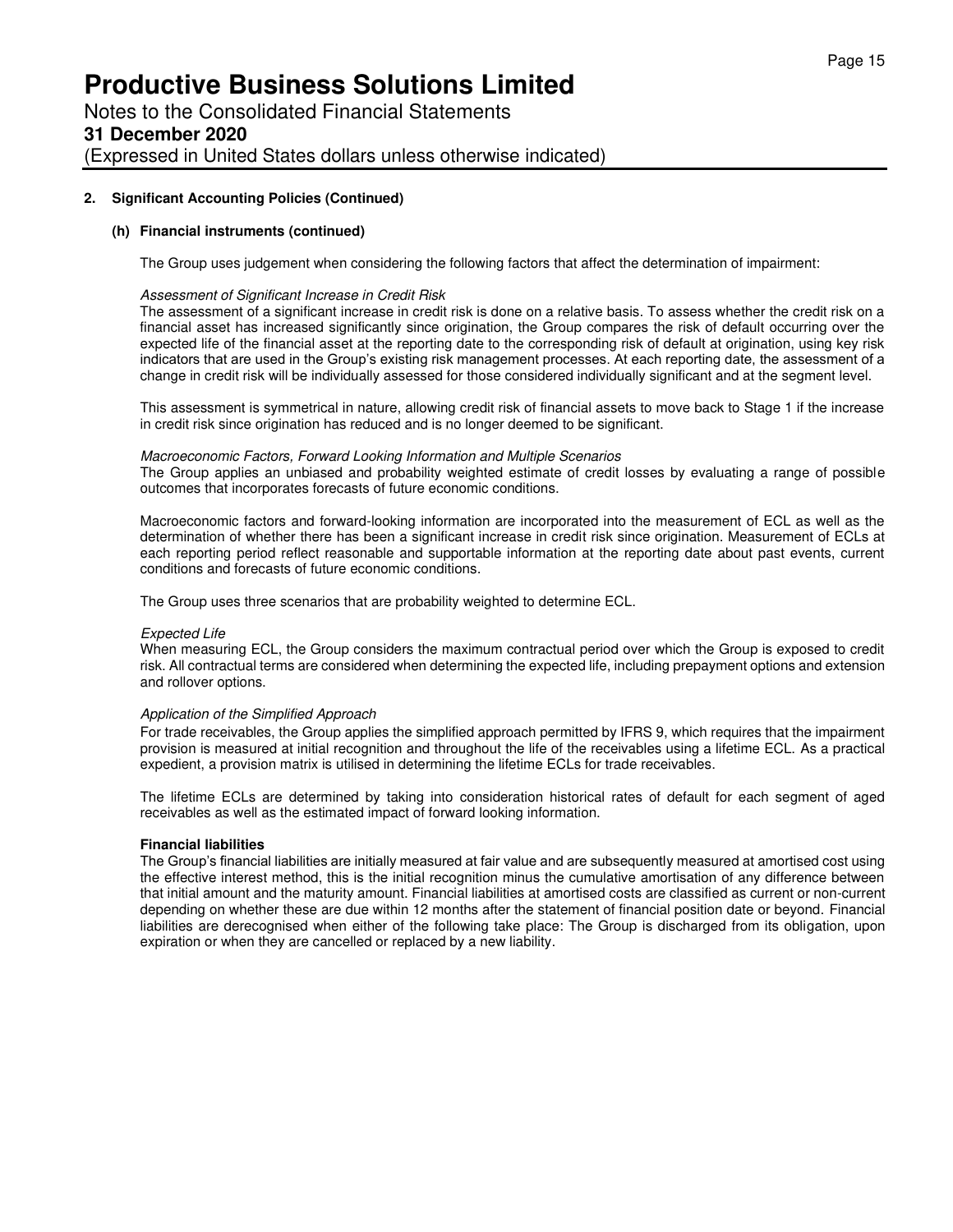Notes to the Consolidated Financial Statements **31 December 2020** 

(Expressed in United States dollars unless otherwise indicated)

### **2. Significant Accounting Policies (Continued)**

#### **(i) Inventories**

Inventories are carried at weighted average purchase cost. These items are stated less provision for write down to net realisable value, where necessary and are stated at the lower of average cost and net realisable value. Net realisable value is the estimated selling price in the ordinary course of business, less the costs of completion and selling expenses.

#### **(j) Trade receivables**

Impairment over trade receivables is determined with the aid of a matrix based on the ageing of the account. Twice a year, management assesses whether there has been any indicator of a change in the credit risk. Additionally, periodically a comprehensive evaluation is performed with the objective of identifying individual accounts that may be subject to impairment which are either written off or fully provided for.

#### **(k) Cash and cash equivalents**

 Cash and cash equivalents include cash on hand, restricted cash (where applicable) and short-term deposits with original maturities of three months or less, net of bank overdrafts. In the consolidated statement of cash flows, cash and cash equivalents include cash in hand and at bank, short term bank deposits and bank overdrafts. Bank overdrafts are shown in current liabilities on the statement of financial position.

#### **(l) Trade payables**

These amounts represent liabilities for goods and services provided to the group prior to the end of financial year which are unpaid. The amounts are unsecured and are usually paid within 30 days of recognition. Trade and other payables are presented as current liabilities unless payment is not due within 12 months after the reporting period. They are recognised initially at their fair value and subsequently measured at amortised cost using the effective interest method.

#### **(m) Income taxes**

Taxation expense in the statement of comprehensive income comprises current and deferred tax charges.

 Current tax charges are based on taxable profits for the year, which differ from the profit before tax reported because it excludes items that are taxable or deductible in other years, and items that are never taxable or deductible. The Group's liability for current tax is calculated at tax rates that have been enacted at the date of the statement of financial position.

 Deferred tax is the tax expected to be paid or recovered on differences between the carrying amounts of assets and liabilities and the corresponding tax bases. Deferred income tax is provided in full, using the liability method, on temporary differences arising between the tax bases of assets and liabilities and their carrying amounts in the financial statements. Currently enacted tax rates are used in the determination of deferred income tax.

 Deferred tax assets are recognised to the extent that it is probable that future taxable profit will be available against which the temporary differences can be utilised.

 Deferred income tax is provided on temporary differences arising on investments in subsidiaries, except where the timing of the reversal of the temporary difference can be controlled and it is probable that the temporary difference will not reverse in the foreseeable future.

 Current and deferred tax assets and liabilities are offset when they arise from the same taxable entity, relate to the same tax authority and when the legal right of offset exists.

 Deferred tax is charged or credited to profit or loss, except where it relates to items charged or credited to other comprehensive income, in which case, deferred tax is also dealt with in other comprehensive income.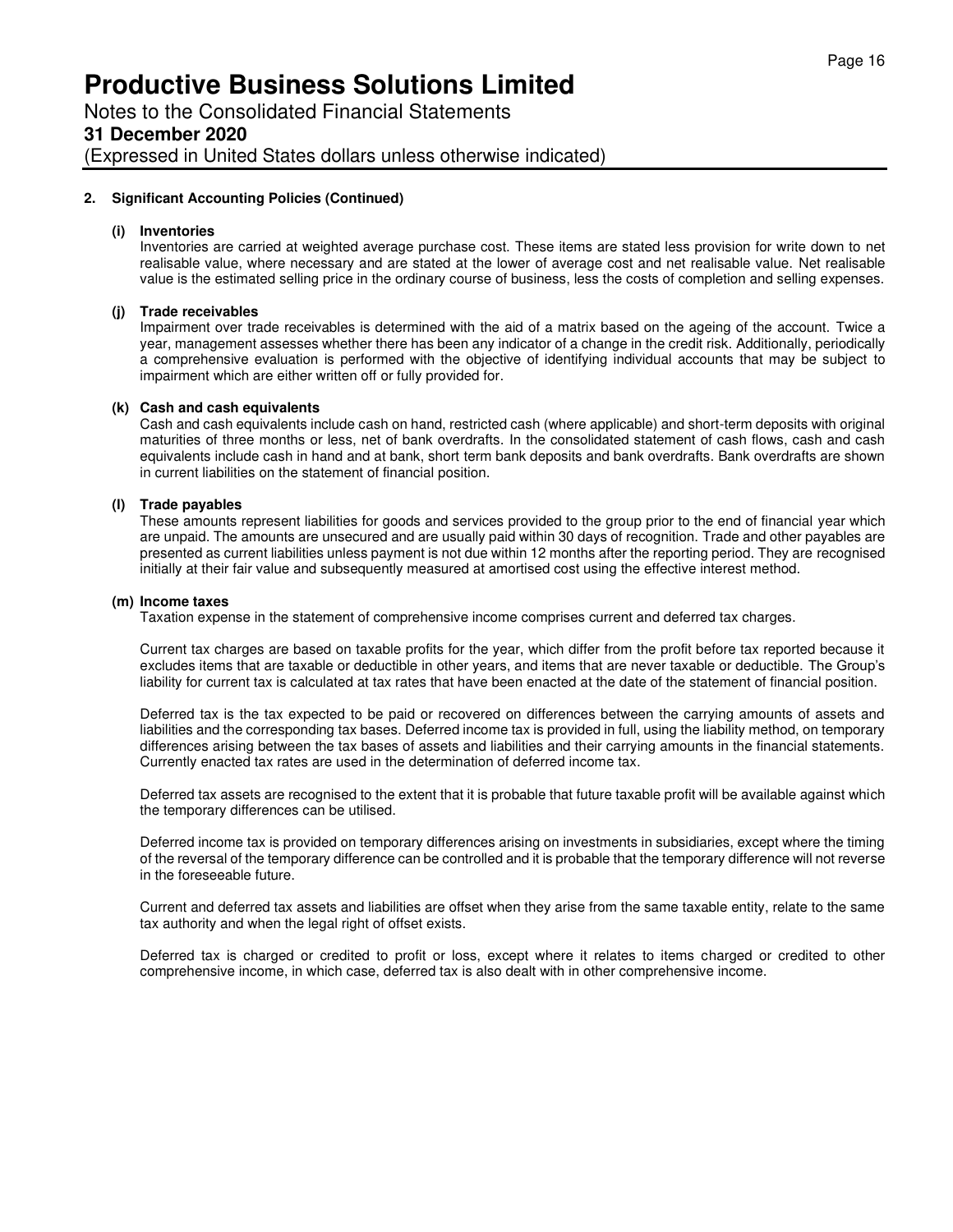Notes to the Consolidated Financial Statements

### **31 December 2020**

(Expressed in United States dollars unless otherwise indicated)

### **2. Significant Accounting Policies (Continued)**

#### **(n) Provisions**

 Provisions are recognised when the Group has a present legal or constructive obligation as a result of past events, it is probable that an outflow of resources will be required to settle the obligation, and a reliable estimate of the amount can be made. Where the Group expects a provision to be reimbursed, for example under an insurance contract, the reimbursement is recognised as a separate asset but only when the reimbursement is virtually certain.

#### **(o) Share capital**

Ordinary Shares are classified as equity instruments. Dividends on ordinary shares are recognised in equity in the period in which they are declared.

#### **(p) Earnings per share**

- (i) Basic earnings per share
	- Basic earnings per share is calculated by dividing:
		- the profit attributable to owners of the Company, excluding any costs of servicing equity other than ordinary shares.
		- by the weighted average number of ordinary shares outstanding during the financial year, adjusted for bonus elements in ordinary shares issued during the year and excluding treasury shares.
- (ii) Diluted earnings per share

Diluted earnings per share adjusts the figures used in the determination of basic earnings per share to take into account:

- the after-income tax effect of interest and other financing costs associated with dilutive potential ordinary shares, and
- the weighted average number of additional ordinary shares that would have been outstanding assuming the conversion of all dilutive potential ordinary shares.

#### **(q) Borrowings**

Borrowings are recognised initially at cost, being their issue proceeds, net of transaction costs incurred. Subsequently, borrowings are stated at amortised cost and any difference between net proceeds and the redemption value is recognised in profit or loss over the period of the borrowings using the effective interest method.

### **(r) Leases**

#### **As Lessee**

Leases are recognised as a right-of-use asset and a corresponding liability at the date at which the leased asset is available for use by the Group.

Assets and liabilities arising from a lease are initially measured on a present value basis. Lease liabilities include the net present value of the following lease payments:

- fixed payments (including in-substance fixed payments), less any lease incentives receivable
- payments of penalties for terminating the lease, if the lease term reflects the Group exercising that option.

Lease payments to be made under reasonably certain extension options are also included in the measurement of the liability. The lease payments are discounted using the lessee's incremental borrowing rates, being the rate that the individual lessee would have to pay to borrow the funds necessary to obtain an asset of similar value to the right-of-use asset in a similar economic environment with similar terms, security and conditions.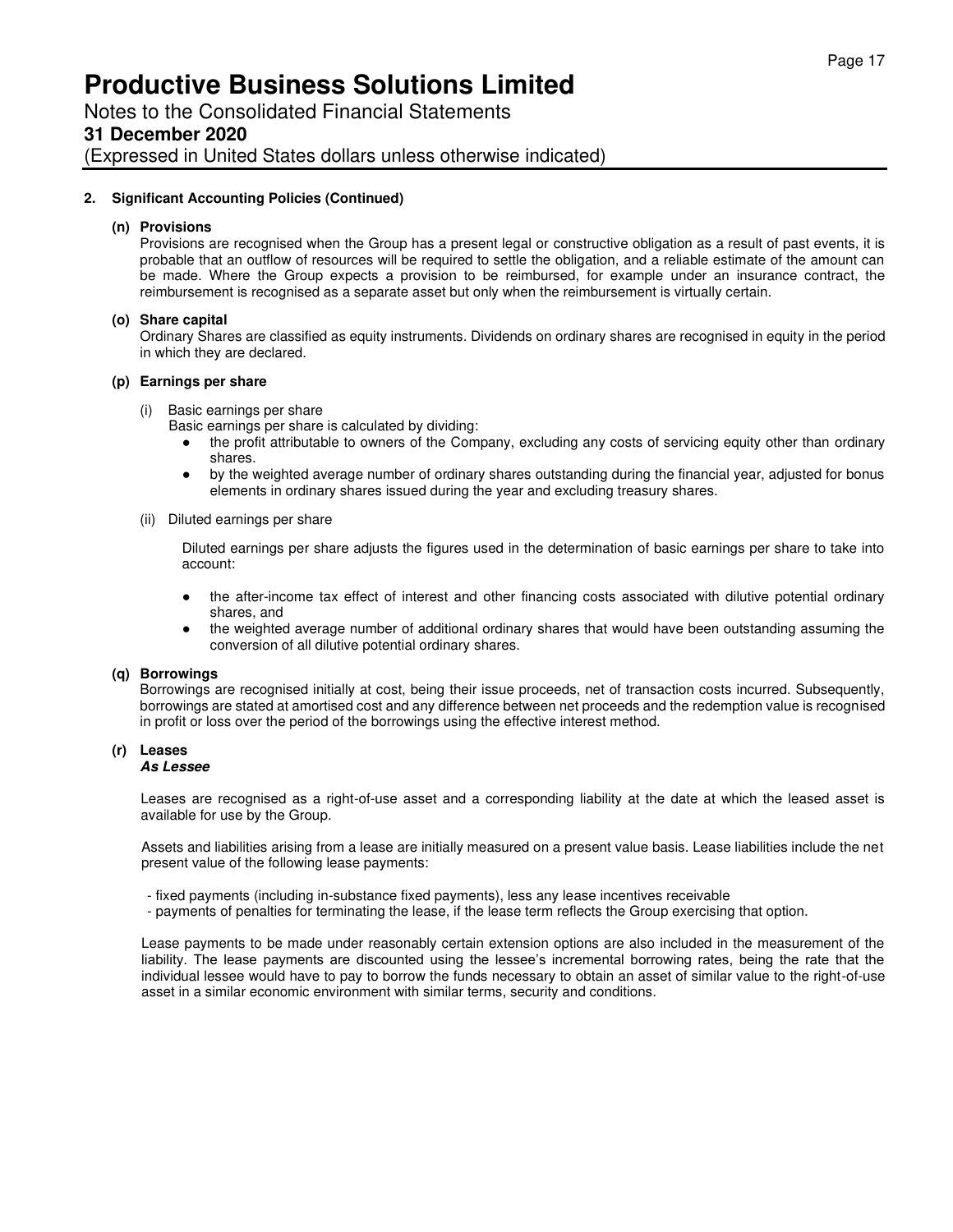Notes to the Consolidated Financial Statements **31 December 2020**  (Expressed in United States dollars unless otherwise indicated)

### **2. Significant Accounting Policies (Continued)**

#### **(r) Leases (continued)**

#### **As Lessor**

Leases of assets under which all the risks and rewards of ownership are effectively retained by the lessee are classified as finance leases. When assets are leased out under a finance lease, the present value of the lease payments is recognised as a receivable. The difference between the gross receivable and the present value of the receivable is recognised as unearned finance income. Lease income is recognised over the term of the lease in a manner which reflects a constant periodic rate of return on the net investment in the lease.

Leases of assets under which all the risks and rewards of ownership are effectively retained by the lessor are classified are included in property, plant and equipment in the statement of financial position. They are depreciated over their expected useful lives on a basis consistent with similar owned property, plant and equipment. Rental income is recognised in profit or loss on a straight-line basis over the period of the lease. In some instances, transfers are made from Inventory to Property, Plant and Equipment to facilitate the leasing of assets. In instances where leased equipment is returned this is transferred from Property, Plant and Equipment to Inventory.

When an operating lease is terminated before the lease period has expired, any payment required to be made to the lessor by way of penalty is recognised in profit or loss in the period in which termination takes place.

#### **(s) Post-employment benefits**

The Group participates in a defined contribution plan operated by a related party, Musson (Jamaica) Limited, whereby it pays contributions to a separate, trustee-administered fund for its Jamaican operation. Once the contributions have been paid, the Group has no further payment obligations. Contributions to the plan are charged to profit or loss in the period to which they relate.

There is an unfunded retirement benefit plan in the Nicaragua and El Salvador operations which is reflected in the statement of financial position as a liability. Changes to benefits are calculated by third party actuaries and are reflected in the Statement of Comprehensive Income.

Termination benefits are payable when employment is terminated by the Group before the normal retirement date, or whenever an employee accepts voluntary redundancy in exchange for these benefits. The Group recognises termination benefits at the earlier of the following dates: (a) when the Group can no longer withdraw the offer of those benefits; and (b) when the entity recognises costs for a restructuring that is within the scope of IAS 37 and involves the payment of termination benefits. In the case of an offer made to encourage voluntary redundancy, the termination benefits are measured based on the number of employees expected to accept the offer. Benefits falling due more than 12 months after the end of the reporting period are discounted to their present value.

#### **(t) Finance costs**

Finance costs includes interest payable on borrowings calculated using the effective interest method, interest on finance leases, material bank charges and foreign exchange gains and losses recognised in profit or loss.

#### **(u) Offsetting financial instruments**

Financial assets and liabilities are offset, and the net amount reported in the statement of financial position when there is a legally enforceable right to offset the recognised amounts and there is an intention to settle on a net basis or realise the asset and settle the liability simultaneously. The legally enforceable right must not be contingent on future events and must be enforceable in the normal course of business and in the event of default, insolvency or bankruptcy of the Group or the counterparty.

#### **(v) Segment information**

Operating segments are reported in a manner consistent with the internal reporting provided to the chief operating decision-maker. The chief operating decision maker is the Chief Executive Officer.

#### **(w) Dividend distribution**

Dividend distribution is recognised as equity in the financial statements in which the dividends are approved by the shareholders of the Group.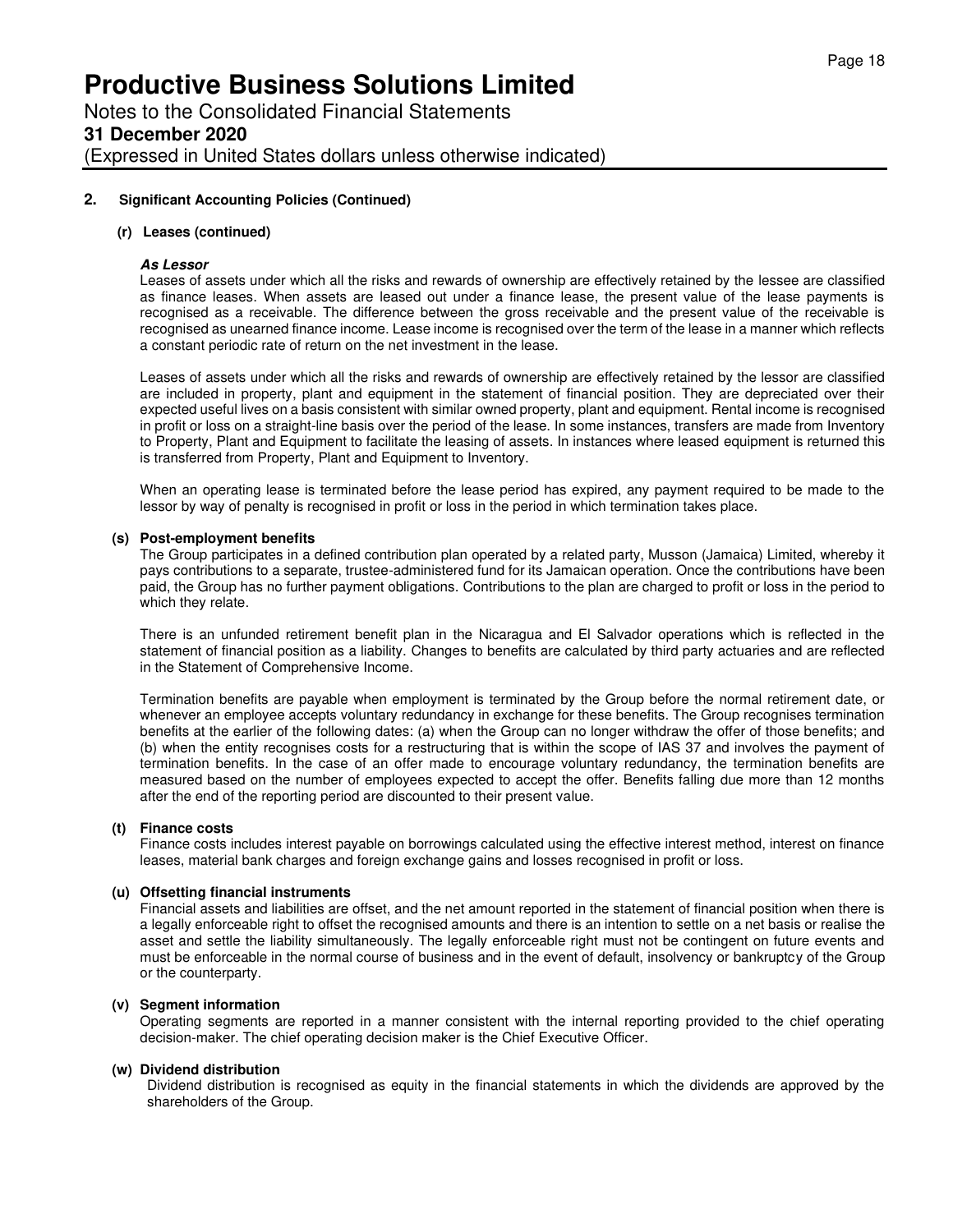Notes to the Consolidated Financial Statements **31 December 2020**  (Expressed in United States dollars unless otherwise indicated)

#### **3. Financial Risk Management**

#### **(a) Financial risk factors**

The Group's activities expose it to a variety of financial risks: market risk (including currency risk, fair value interest rate risk and cash flow interest rate risk), credit risk and liquidity risk. The Group's overall risk management programme focuses on the unpredictability of financial markets and seeks to minimise potential adverse effects on the Group's financial performance.

The Group's risk management policies are designed to identify and analyse these risks, to set appropriate risk limits and controls, and to monitor the risks and adherence to limits by means of reliable and up-to-date information systems.

 Risk management is carried out by a central treasury department (Group treasury) under policies approved by the Board of Directors. Group treasury identifies and evaluates financial risks in close co-operation with the Group's operating units. The Board provides principles for overall risk management, as well as policies covering specific areas, such as foreign exchange risk, interest rate risk, credit risk and investment of excess liquidity.

#### **(i) Credit risk**

The Group takes on exposure to credit risk, which is the risk that its customers, clients or counterparties will cause a financial loss for the Group by failing to discharge their contractual obligations. Credit exposures arise principally from the Group's receivables from customers and are influenced mainly by the individual characteristics of each customer. The Group has established credit policies under which each customer is analysed individually for creditworthiness prior to the Group offering them a credit facility. Credit limits are assigned to each customer and are reviewed on an ongoing basis. The Group has procedures in place to restrict customer orders if the order will result in customers exceeding their credit limits. Customers who fail to meet the Group's benchmark creditworthiness may transact with the Group on a prepayment basis.

Customer credit risk is monitored according to their credit characteristics such as whether it is an individual or company, geographic location, industry, aging profile, and previous financial difficulties. The Group establishes an allowance for impairment that represents an estimate of expected credit losses in respect of trade and other receivables. The Group addresses impairment assessment in two areas: individually and collectively assessed allowances.

Cash transactions are limited to high credit quality financial institutions. The Group has policies in place to limit the amount of exposure to any one financial institution. The maximum exposure to credit risk is the amount reflected on the statement of financial position.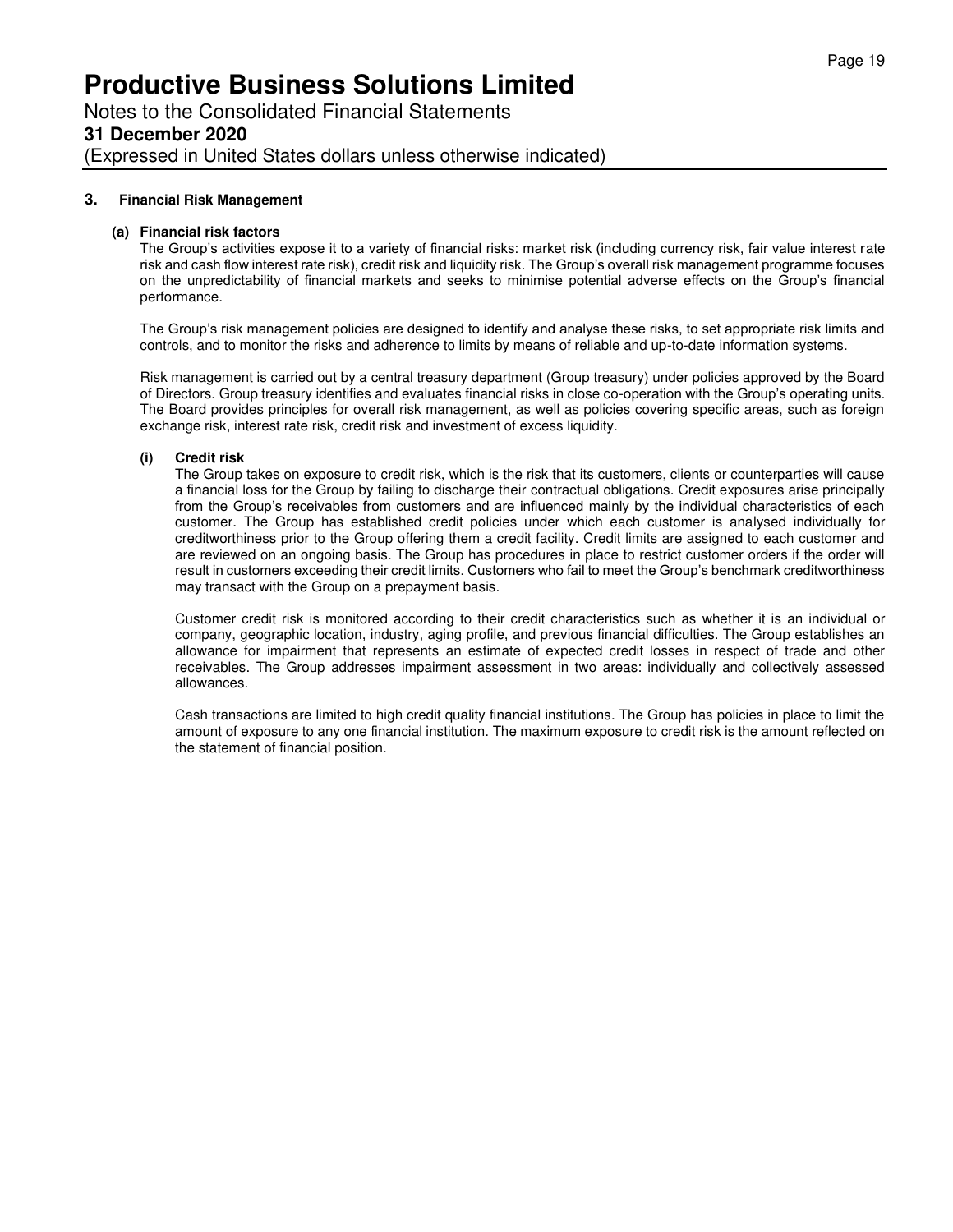Notes to the Consolidated Financial Statements **31 December 2020**  (Expressed in United States dollars unless otherwise indicated)

### **3**. **Financial Risk Management (Continued)**

#### **(a) Financial risk factors (continued)**

#### **(i) Credit risk (continued)**

At year end, the banks where the Group maintains most of its cash, were rated by Fitch Ratings as follows:

|                                         | <b>Short Term</b> | Long Term |
|-----------------------------------------|-------------------|-----------|
| BAC Bank, Int.                          | $F1+$             | AA+       |
| CIBC First Caribbean International Bank | $F1+$             | AA-       |
| Citibank                                | F1                | A+        |

#### **Maximum credit risk exposure**

The Group's maximum exposure to credit risk equals the carrying amounts on the statement of financial position, of the assets which expose the Group to credit risk. There has been no change over the prior year in the manner in which the Group manages and measures credit risk.

#### **Analysis of trade receivables**

The Group's trade receivables, broken down by customer sector is as follows:

|                                   | 2020<br>\$'000 | 2019<br>\$'000 |
|-----------------------------------|----------------|----------------|
| Government                        | 19.496         | 10,139         |
| Private entities                  | 27,782         | 30,820         |
|                                   | 47.278         | 40,959         |
| Less: Provision for credit losses | (2, 455)       | (2,502)        |
|                                   | 44,823         | 38,457         |

#### **Impairment of financial assets**

The Group has two types of financial assets that are subject to expected credit losses as follows:

- (i) Trade receivables; and
- (ii) Other debt instruments carried at amortised cost including lease receivables and long-term receivables.

#### **Impairment of financial assets**

#### **(i) Trade receivables**

The Group applies the IFRS 9 simplified approach to measure expected credit losses (ECL) which requires that the impairment provision is measured at initial recognition and throughout the life of the receivables using a lifetime ECL. As a practical expedient, a provision matrix is utilised in determining the lifetime ECLs for trade receivables. The lifetime ECLs are determined by taking into consideration historical rates of default for each segment of aged receivables as well as the estimated impact of forward-looking information. On that basis, the loss allowance at 31 December 2020 and 2019 was determined as follows for trade receivables: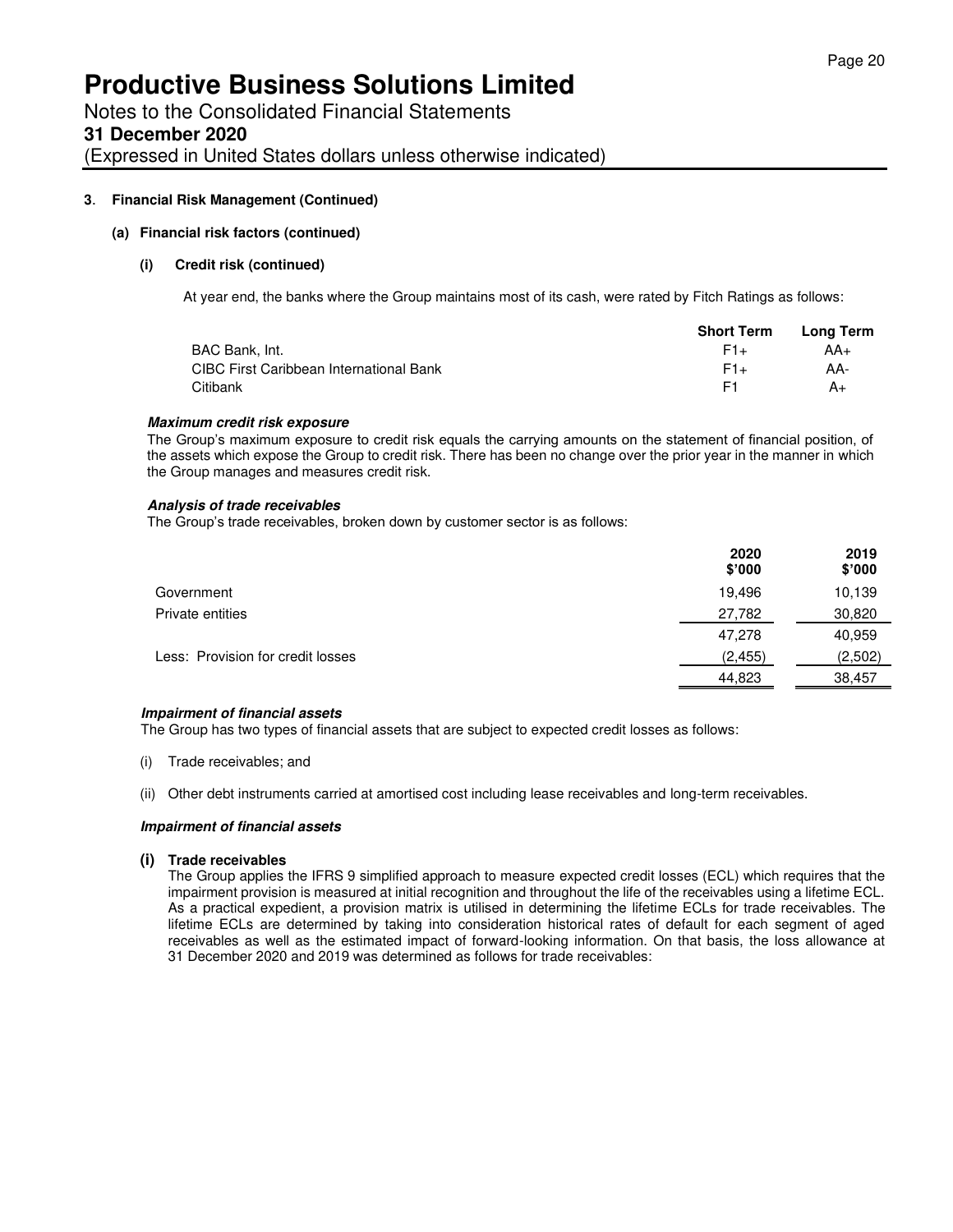Notes to the Consolidated Financial Statements **31 December 2020** 

(Expressed in United States dollars unless otherwise indicated)

### **3. Financial Risk Management (Continued)**

**Impairment of financial assets (continued)** 

### **(i) Trade receivables (continued)**

| 31 December 2020         | <b>Current</b><br>$(0-30$ days)<br>\$'000 | 1-180 days<br>past due<br>\$'000 | 181-360<br>days<br>past due<br>\$'000 | <b>Over 360</b><br>days past<br>due<br>\$'000 | <b>Total</b><br>\$'000 |
|--------------------------|-------------------------------------------|----------------------------------|---------------------------------------|-----------------------------------------------|------------------------|
| Expected loss rate       | 0.02%                                     | 1.29%                            | 16.46%                                | 55.08%                                        |                        |
| Gross carrying amount    | 31,438                                    | 10,285                           | 1,926                                 | 3,629                                         | 47,278                 |
| Loss allowance provision | 6                                         | 133                              | 317                                   | 1,999                                         | 2,455                  |
| 31 December 2019         | <b>Current</b><br>$(0-30$ days)<br>\$'000 | 1-180 days<br>past due<br>\$'000 | 181-360<br>days<br>past due<br>\$'000 | <b>Over 360</b><br>days past<br>due<br>\$'000 | <b>Total</b><br>\$'000 |
| Expected loss rate       | $0\%$                                     | 4.70%                            | 26.07%                                | 55.81%                                        |                        |
| Gross carrying amount    | 26,017                                    | 10,724                           | 1,197                                 | 3,021                                         | 40,959                 |
| Loss allowance provision |                                           | 504                              | 312                                   | 1,686                                         | 2,502                  |

The closing loss allowances for trade receivables as at 31 December 2020 reconcile to the opening loss allowances as follows:

|                                                       | 2020   | 2019   |
|-------------------------------------------------------|--------|--------|
|                                                       | \$'000 | \$'000 |
| Opening loss allowance as at 1 January                | 2,502  | 1,843  |
| On acquisition of subsidiary                          |        | 403    |
| Expected credit losses on receivables during the year | 557    | 690    |
| Amounts written-off                                   | (577)  | (419)  |
| Unused amounts reversed                               |        | (9)    |
| Exchange difference                                   | (27)   | (6)    |
| At 31 December                                        | 2,455  | 2,502  |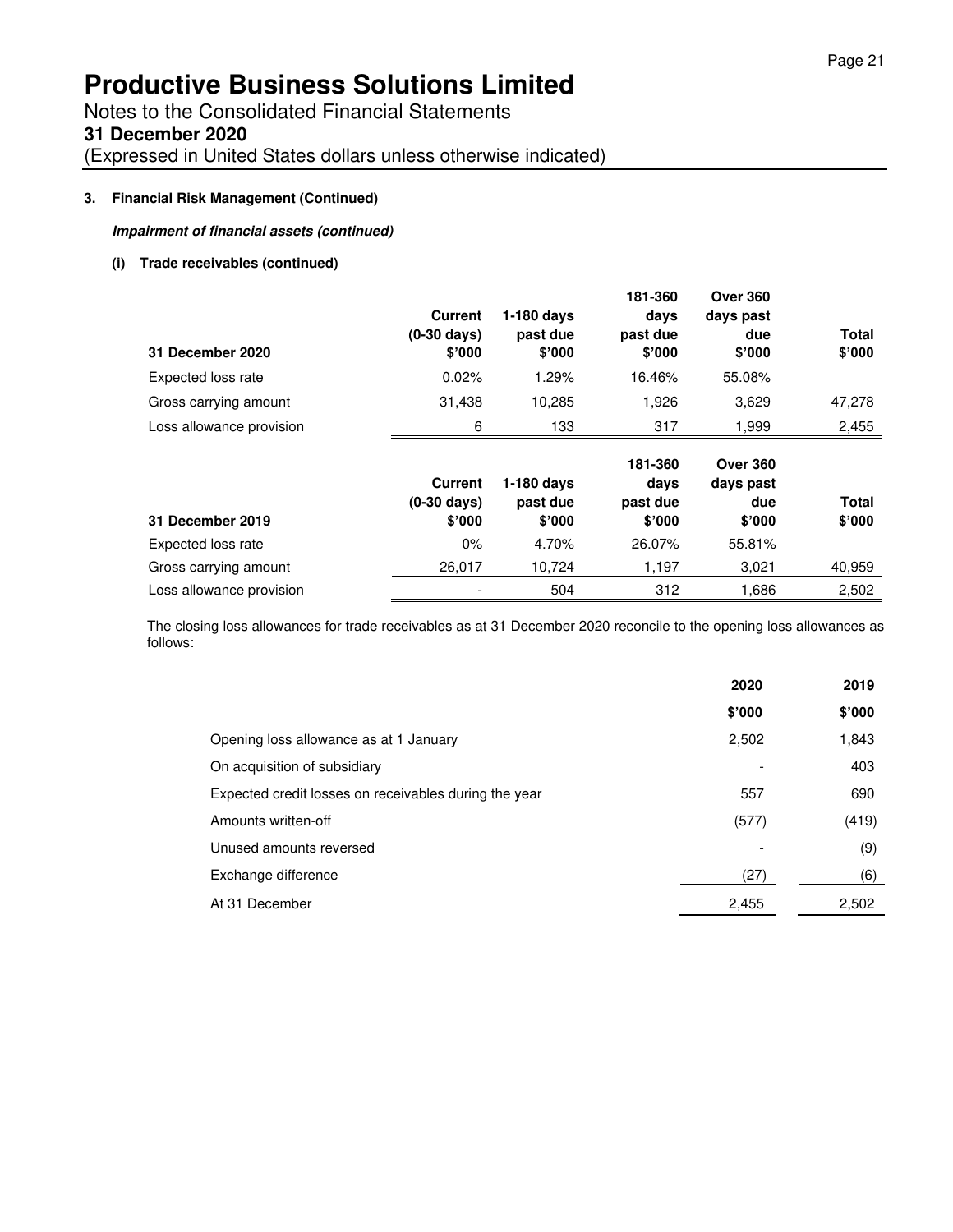Notes to the Consolidated Financial Statements **31 December 2020**  (Expressed in United States dollars unless otherwise indicated)

#### **3. Financial Risk Management (Continued)**

#### **Impairment of financial assets (continued)**

#### **(ii) Lease receivables and long-term receivables**

The Group applies the 'three stage' model of IFRS 9 in measuring the expected credit losses (ECL) for all lease and longterm receivable. The application makes estimation about likelihood of default occurring, of the associated loss ratios of default correlations between counter parties. The measurement of ECL reflects an unbiased and probability-weighted amount that is determined by evaluating a range of possible outcomes. The probability-weighted outcome considers multiple scenarios based on reasonable and supportable forecasts. Under current guidance, impairment amount represents the single best outcome; the time value of money; and reasonable and supportable information that is available without undue cost or effort at the reporting date about past events, current conditions and forecasts of future economic conditions. The following tables contains an analysis of the credit exposure for lease and long-term receivables as at 31 December 2020 and 2019 as follows:

| Long term receivables | 2020                                        |                                             |                                             |                 |  |  |  |
|-----------------------|---------------------------------------------|---------------------------------------------|---------------------------------------------|-----------------|--|--|--|
|                       | Stage 1<br>12-month<br><b>ECL</b><br>\$'000 | Stage 2<br>Lifetime<br><b>ECL</b><br>\$'000 | Stage 3<br>Lifetime<br><b>ECL</b><br>\$'000 | Total<br>\$'000 |  |  |  |
| Gross carrying amount | 1,234                                       | $\overline{\phantom{a}}$                    | 374                                         | 1,608           |  |  |  |
| Loss allowance        | (149)                                       |                                             | (374)                                       | (523)           |  |  |  |
| Carrying amount       | 1,085                                       | $\overline{\phantom{0}}$                    | ۰.                                          | 1,085           |  |  |  |

|                       |                                             | 2019                                        |                                             |                        |  |  |  |  |
|-----------------------|---------------------------------------------|---------------------------------------------|---------------------------------------------|------------------------|--|--|--|--|
|                       | Stage 1<br>12-month<br><b>ECL</b><br>\$'000 | Stage 2<br>Lifetime<br><b>ECL</b><br>\$'000 | Stage 3<br>Lifetime<br><b>ECL</b><br>\$'000 | <b>Total</b><br>\$'000 |  |  |  |  |
| Gross carrying amount | 2,032                                       | 33                                          | -                                           | 2,065                  |  |  |  |  |
| Loss allowance        | (121)                                       | (9)                                         | ۰                                           | (130)                  |  |  |  |  |
| Carrying amount       | 1,911                                       | 24                                          | $\overline{\phantom{0}}$                    | 1,935                  |  |  |  |  |

| Lease receivables     | 2020                                        |                                      |                                      |                        |  |  |  |
|-----------------------|---------------------------------------------|--------------------------------------|--------------------------------------|------------------------|--|--|--|
|                       | Stage 1<br>12-month<br><b>ECL</b><br>\$'000 | Stage 2<br>Lifetime<br>ECL<br>\$'000 | Stage 3<br>Lifetime<br>ECL<br>\$'000 | <b>Total</b><br>\$'000 |  |  |  |
| Gross carrying amount | 3,576                                       | -                                    |                                      | 3,576                  |  |  |  |
| Carrying amount       | 3,576                                       |                                      |                                      | 3,576                  |  |  |  |

**Leased assets are fully protected as there is a pledge on these assets.**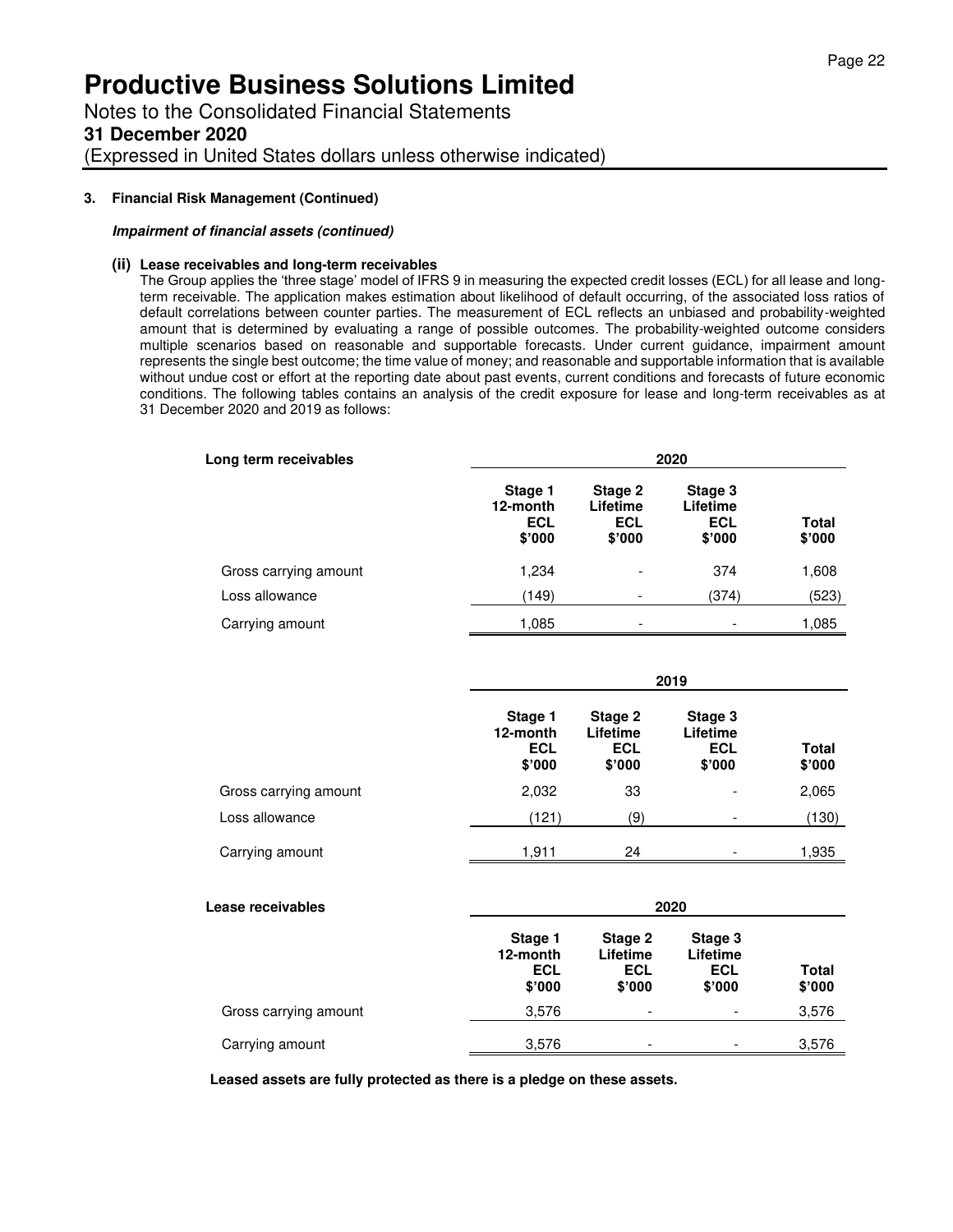Notes to the Consolidated Financial Statements **31 December 2020**  (Expressed in United States dollars unless otherwise indicated)

### **3. Financial Risk Management (Continued)**

**Impairment of financial assets (continued)** 

#### **(ii) Lease receivables and long-term receivables (continued)**

|                       |                                      | 2019                                        |                                             |                        |  |  |  |
|-----------------------|--------------------------------------|---------------------------------------------|---------------------------------------------|------------------------|--|--|--|
|                       | Stage 1<br>12-month<br>ECL<br>\$'000 | Stage 2<br>Lifetime<br><b>ECL</b><br>\$'000 | Stage 3<br>Lifetime<br><b>ECL</b><br>\$'000 | <b>Total</b><br>\$'000 |  |  |  |
| Gross carrying amount | 4,731                                |                                             | ٠                                           | 4,731                  |  |  |  |
| Loss allowance        | (69)                                 |                                             |                                             | (69)                   |  |  |  |
| Carrying amount       | 4,662                                |                                             |                                             | 4,662                  |  |  |  |

The following tables contain a movement analysis of the expected credit losses for lease receivables and long-term receivables as at 31 December 2020 and 2019:

#### **Loss Allowance – Long term receivables:**

|                                           | Stage 1<br>12-month<br>ECL | Stage 2<br>Lifetime<br>ECL | Stage 3<br>Lifetime<br>ECL | Total  |
|-------------------------------------------|----------------------------|----------------------------|----------------------------|--------|
|                                           | \$'000                     | \$'000                     | \$'000                     | \$'000 |
| Loss allowance as at 1 January 2020       | 121                        | 9                          |                            | 130    |
| Movements without profit and loss impact: | (121)                      | (9)                        | 374                        | 244    |
| Movements with profit and loss impact:    | 149                        |                            |                            | 149    |
| Loss allowance as at 31 December 2020     | 149                        |                            | 374                        | 523    |

#### **Loss Allowance – Long term receivables:**

|                                        | Stage 1<br>12-month<br>ECL<br>\$'000 | Stage 2<br>Lifetime<br><b>ECL</b><br>\$'000 | Stage 3<br>Lifetime<br><b>ECL</b><br>\$'000 | <b>Total</b><br>\$'000 |
|----------------------------------------|--------------------------------------|---------------------------------------------|---------------------------------------------|------------------------|
| Loss allowance as at 1 January 2019    | 90                                   | -                                           | -                                           | 90                     |
| Movements with profit and loss impact: | 31                                   | 9                                           | $\overline{\phantom{a}}$                    | 40                     |
| Loss allowance as at 31 December 2019  | 121                                  | 9                                           | $\overline{\phantom{a}}$                    | 130                    |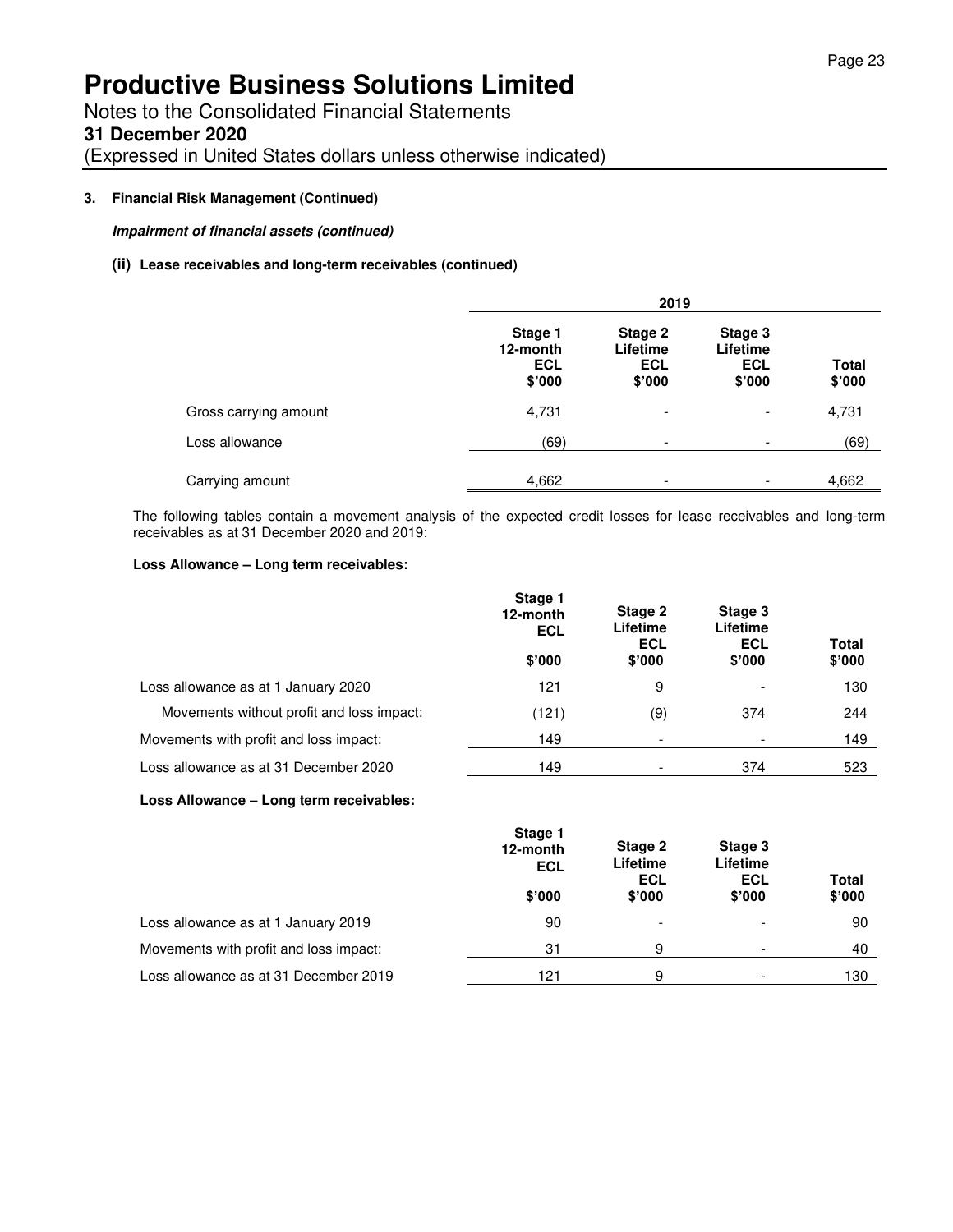Notes to the Consolidated Financial Statements **31 December 2020**  (Expressed in United States dollars unless otherwise indicated)

### **3. Financial Risk Management (Continued)**

**Impairment of financial assets (continued)** 

#### **(ii) Lease receivables and long-term receivables (continued)**

#### **Loss Allowance – Lease Receivables:**

|                                          | Stage 1<br>12-month<br>ECL<br>\$'000 | Stage 2<br>Lifetime<br>ECL<br>\$'000 | Stage 3<br>Lifetime<br>ECL<br>\$'000 | Total<br>\$'000 |
|------------------------------------------|--------------------------------------|--------------------------------------|--------------------------------------|-----------------|
| Loss allowance as at 1 January 2020      | 69                                   |                                      |                                      | 69              |
| Movements without profit and loss impact |                                      |                                      | $\overline{\phantom{a}}$             |                 |
| Movements with profit and loss impact:   | (69)                                 |                                      |                                      | (69)            |
| Loss allowance as at 31 December 2020    |                                      |                                      |                                      |                 |

#### **Loss Allowance – Lease Receivables:**

|                                        | Stage 1<br>12-month<br>ECL<br>\$'000 | Stage 2<br>Lifetime<br>ECL<br>\$'000 | Stage 3<br>Lifetime<br>ECL<br>\$'000 | <b>Total</b><br>\$'000 |
|----------------------------------------|--------------------------------------|--------------------------------------|--------------------------------------|------------------------|
| Loss allowance as at 1 January 2019    | 97                                   | $\overline{\phantom{0}}$             | $\overline{\phantom{a}}$             | 97                     |
| Movements with profit and loss impact: | (28)                                 |                                      | $\overline{\phantom{0}}$             | (28)                   |
| Loss allowance as at 31 December 2019  | 69                                   |                                      | -                                    | 69                     |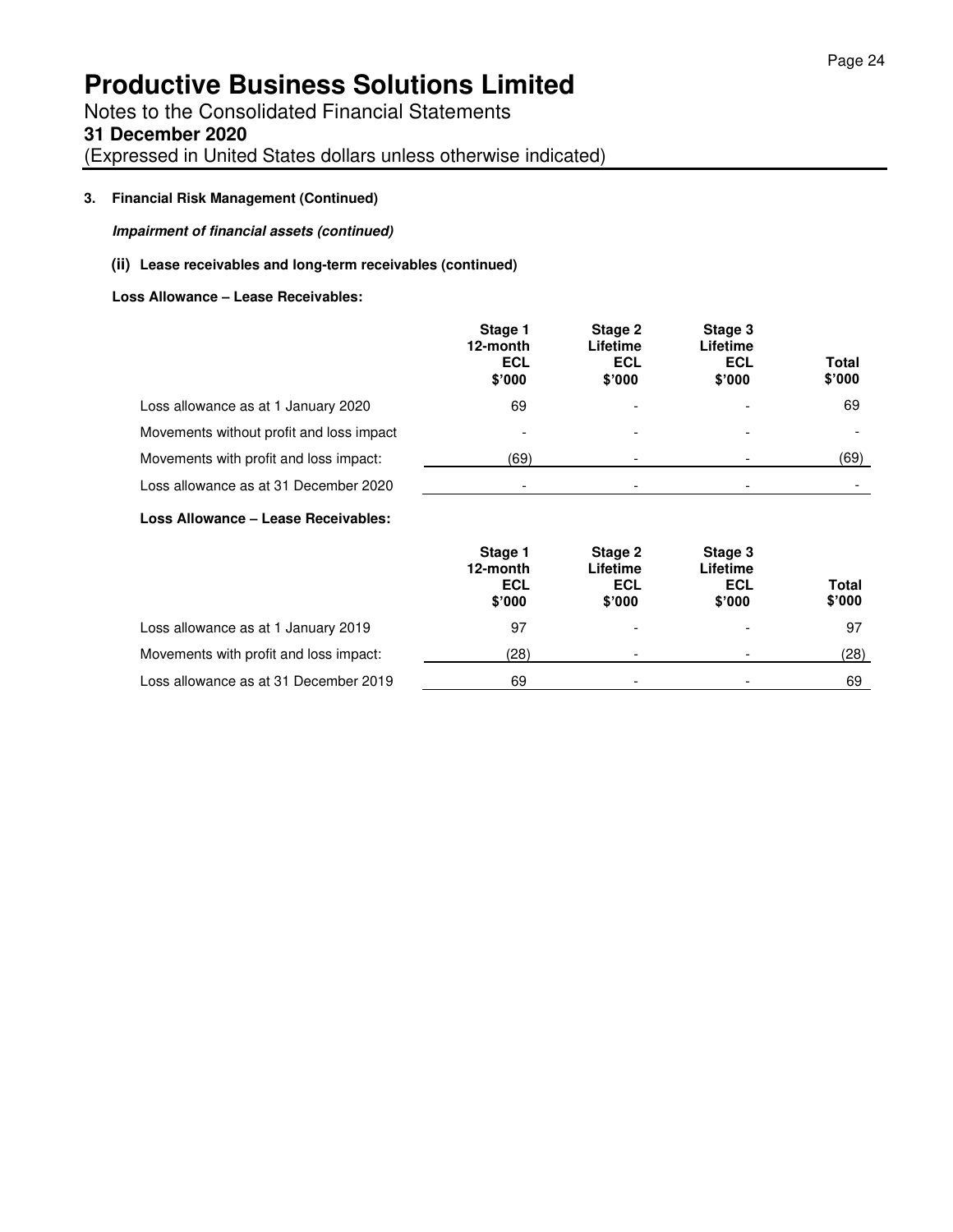Notes to the Consolidated Financial Statements **31 December 2020**  (Expressed in United States dollars unless otherwise indicated)

#### **3. Financial Risk Management (Continued)**

#### **Impairment of financial assets (continued)**

#### **(ii) Lease receivables and long-term receivables (continued)**

Lease and long-term receivables are written off when there is no reasonable expectation of recovery. Indicators that there is no reasonable expectation of recovery include ceasing enforcement activity, and where the Group's recovery method is foreclosing on collateral, and the value of the collateral is such that there is no reasonable expectation of recovering in full.

Expected credit losses are presented net of subsequent recoveries of amounts previously written off.

#### **Cash and bank and other receivables**

Other financial assets at amortised cost include cash and bank balances, due from related parties and other receivables**.**  These debt instruments at amortised cost are considered to have low credit risk. The loss allowance recognised during the period on those deemed to have low credit risk was therefore limited to the 12 month expected losses. Management considers these instruments as having low credit risk when there is a low risk of default and the issuer has a strong capacity to meet its contractual cash flow obligations in the near term. The allowance is assessed by estimating the likelihood of default, associated loss ratio and default correlation between counterparties.

No opening loss allowances were recognised on balances for cash and bank, due from related parties and there were no movements during the current year, as the amounts determined were deemed immaterial. Loss allowance recognised for other receivables during the year was \$149,000.

#### **(iii) Liquidity risk**

Liquidity risk is the risk that the Group is unable to meet its payment obligations associated with its financial liabilities when they fall due. Prudent liquidity risk management implies maintaining sufficient cash and other liquid assets and maintaining the availability of funding through an adequate amount of committed credit facilities.

#### **Liquidity risk management process**

The Group's liquidity management process, as carried out within the Group and monitored by the Board of Directors, primarily includes:

- (i) Monitoring future cash flows and liquidity on an ongoing basis. This incorporates an assessment of expected cash flows and the availability of collateral which could be used to secure funding if required;
- (ii) Maintaining committed lines of credit; and
- Managing the concentration and profile of debt maturities.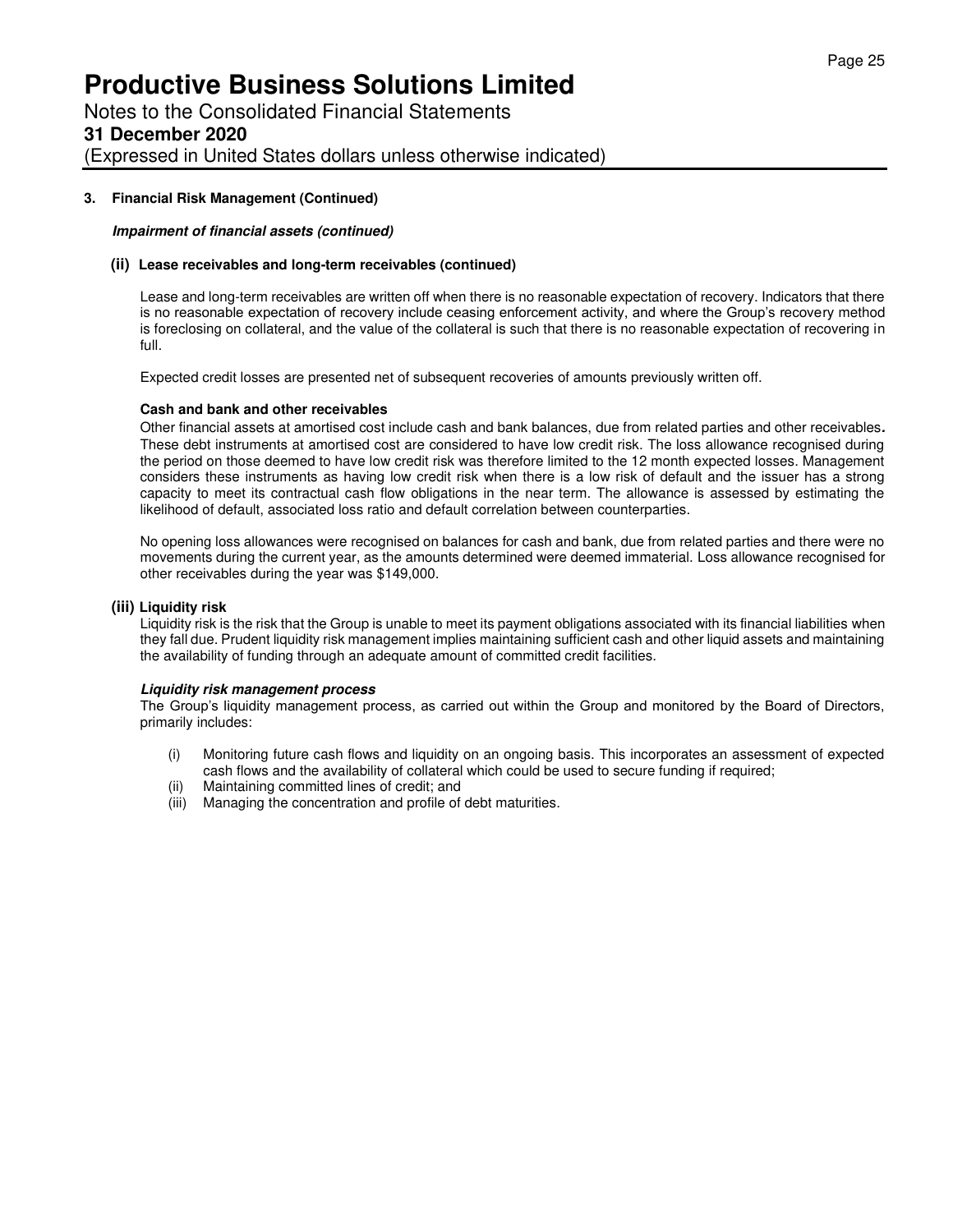Notes to the Consolidated Financial Statements **31 December 2020**  (Expressed in United States dollars unless otherwise indicated)

#### **3. Financial Risk Management (Continued)**

#### **(iii) Liquidity risk (continued)**

#### **Undiscounted cash flows of financial liabilities**

The maturity profile of financial liabilities based on contractual undiscounted payments is as follows:

|                                  | Within 12     | $1$ to 5 | Over 5 |              |
|----------------------------------|---------------|----------|--------|--------------|
|                                  | <b>Months</b> | Years    | vears  | <b>Total</b> |
|                                  | \$'000        | \$'000   | \$'000 | \$'000       |
|                                  |               |          |        | 2020         |
| Trade payables                   | 21,681        |          |        | 21,681       |
| Other payables                   | 8,828         |          |        | 8,835        |
| Due to related parties           | 8,270         |          |        | 8,270        |
| Lease liabilities                | 3,611         | 11,893   | 2,798  | 18,302       |
| Borrowings - non-related parties | 12,093        | 94,397   |        | 106,490      |
| Borrowings - related parties     |               | 11       |        | 11           |
| <b>Bank Overdraft</b>            | 3,174         |          |        | 3,174        |
| Contingent consideration payable |               | 1,931    |        | 1,931        |
|                                  | 57,657        | 108,239  | 2,798  | 168,694      |
|                                  |               |          |        |              |
|                                  |               | 2019     |        |              |
| Trade payables                   | 21,682        |          |        | 21,682       |
| Other payables                   | 9,545         | 57       | 3,295  | 12,897       |
| Due to related parties           | 5,162         |          |        | 5,162        |
| Lease liabilities                | 4,017         | 12,448   | 4,564  | 21,029       |
| Borrowings - non-related parties | 5,706         | 18,048   | 75,369 | 99,123       |
| Borrowings - related parties     | 1,482         | 23       |        | 1,505        |
| <b>Bank Overdraft</b>            | 3,398         |          |        | 3,398        |
|                                  | 50,992        | 30,576   | 83,228 | 164,796      |

#### **(iv) Market risk**

The Group takes on exposure to market risks, which is the risk that the fair value of future cash flows of a financial instrument will fluctuate because of changes in market prices. Market risks mainly arise from changes in foreign currency exchange rates and interest rates. Market risk is monitored by the Facey Group Limited's treasury department which carries out extensive research and monitors the price movement of financial assets on the local and international markets. Market risk exposures are measured using sensitivity analysis. There has been no change to the Group's exposure to market risks or the manner in which it manages and measures the risk.

#### **Currency risk**

Currency risk is the risk that the fair value of future cash flows of a financial instrument will fluctuate because of changes in foreign exchange rates.

The Group operates internationally and is exposed to foreign exchange risk arising from various currency exposures, primarily with respect to the Jamaican (JMD) dollar, Honduran Lempira (HNL), Nicaraguan Córdoba (NIO), Dominican Peso (DOP), Costa Rican Colón (CRC) and the Guatemala Quetzal (GTQ). Foreign exchange risk arises from future commercial transactions, recognised assets and liabilities and net investments in foreign operations.

The Group manages its foreign exchange risk by ensuring that the net exposure in foreign assets and liabilities is kept to an acceptable level by monitoring currency positions. The Group further manages this risk by invoicing where possible in US dollars and converting foreign currency balances into US Dollar denominated accounts.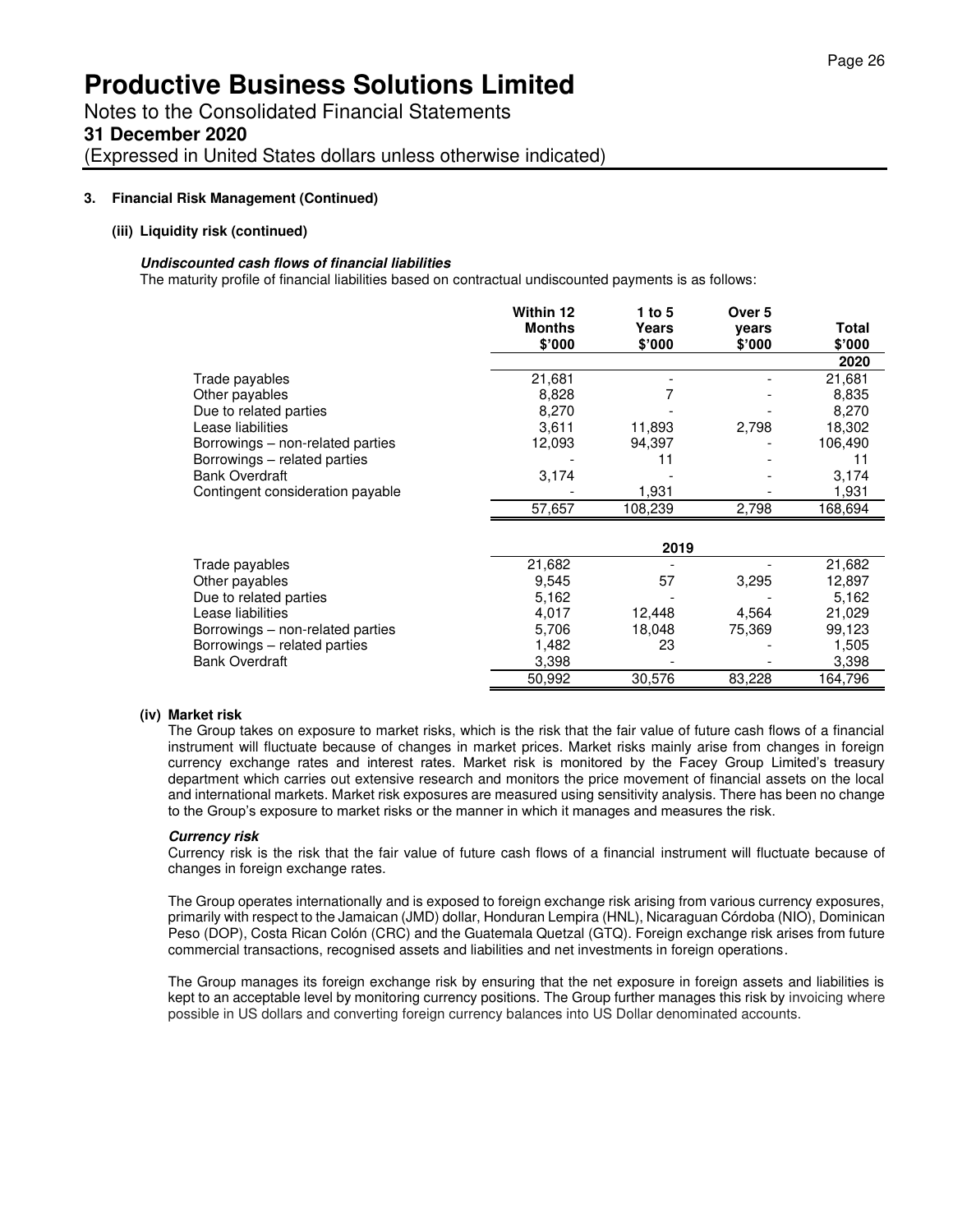Notes to the Consolidated Financial Statements **31 December 2020**  (Expressed in United States dollars unless otherwise indicated)

#### **3. Financial Risk Management (Continued)**

#### **(iv) Market risk (continued)**

The Group has certain investments in foreign operations, the net assets of which are exposed to foreign currency translation risk. Currency exposure arising from the net assets of the Group's foreign operations is managed primarily through borrowings denominated in the relevant foreign currencies. The table below summarises the Group's exposure to foreign currency exchange rate risk at 31 December:

|                                     | <b>USD</b> | <b>HNL</b>                   | <b>JMD</b> | <b>NIO</b> | <b>DOP</b> | <b>CRC</b> | <b>GTQ</b> | Other*                   | <b>Total</b> |
|-------------------------------------|------------|------------------------------|------------|------------|------------|------------|------------|--------------------------|--------------|
|                                     | \$'000     | \$'000                       | \$'000     | \$'000     | \$'000     | \$'000     | \$'000     | \$'000                   | \$'000       |
|                                     |            |                              |            |            | 2020       |            |            |                          |              |
| <b>Financial Assets</b>             |            |                              |            |            |            |            |            |                          |              |
| Long term receivables               | 522        | 534                          |            | 2          |            |            | 27         | $\overline{\phantom{a}}$ | 1,085        |
| Lease receivables                   | 1.829      |                              |            |            |            |            | ÷,         | 1.747                    | 3,576        |
| Due from related parties            | 2,633      | $\qquad \qquad \blacksquare$ | 1,021      |            |            |            |            | 54                       | 3,708        |
| Trade receivables                   | 21,086     | 3,820                        | 2,166      | 1,592      | 1,231      | 3,662      | 3,972      | 7,294                    | 44,823       |
| Other receivables                   | 1,325      | 410                          | 219        | 42         | 260        | 1,696      | 60         | 291                      | 4,303        |
| Cash and cash equivalents           | 3,117      | 29                           | 330        | 554        | 105        | 45         | 841        | 829                      | 5,850        |
| Total financial assets              | 30,512     | 4,793                        | 3,736      | 2,190      | 1,596      | 5,403      | 4,900      | 10,215                   | 63,345       |
| <b>Financial liabilities</b>        |            |                              |            |            |            |            |            |                          |              |
| Trade payables                      | 19,585     | 204                          | 40         | 243        | 58         | 1,143      | 279        | 129                      | 21,681       |
| Other payables                      | 4,305      | 433                          | 587        | 1,121      | 43         | 147        | 1,094      | 1,105                    | 8,835        |
| Lease liabilities                   | 10,265     | ä,                           | 219        |            | 953        |            |            | 3.894                    | 15,331       |
| Due to related parties              | 8,179      |                              | 2          |            |            |            |            | 89                       | 8,270        |
| Borrowings - non-related<br>parties | 58,010     | $\overline{\phantom{a}}$     | 17,555     |            | ÷          | 258        |            | 131                      | 75,954       |
| Borrowings - related parties        | 11         | ä,                           | 1          | L,         |            |            |            | ä,                       | 12           |
| <b>Finance Leases</b>               | 1,879      |                              |            | ä,         | 53         |            |            | 148                      | 2,080        |
| <b>Bank Overdraft</b>               |            |                              | 3,174      |            |            |            |            | $\overline{\phantom{a}}$ | 3,174        |
| Contingent consideration<br>payable | 1,728      |                              |            |            |            |            |            | ٠                        | 1,728        |
| <b>Total financial liabilities</b>  | 103,962    | 637                          | 21,578     | 1,364      | 1,107      | 1,548      | 1,373      | 5,496                    | 137,065      |
| Net position                        | (73, 450)  | 4,156                        | (17, 842)  | 826        | 489        | 3,855      | 3,527      | 4,719                    | (73, 720)    |

\* Includes currencies traded at fixed exchange rate or with minimum fluctuation.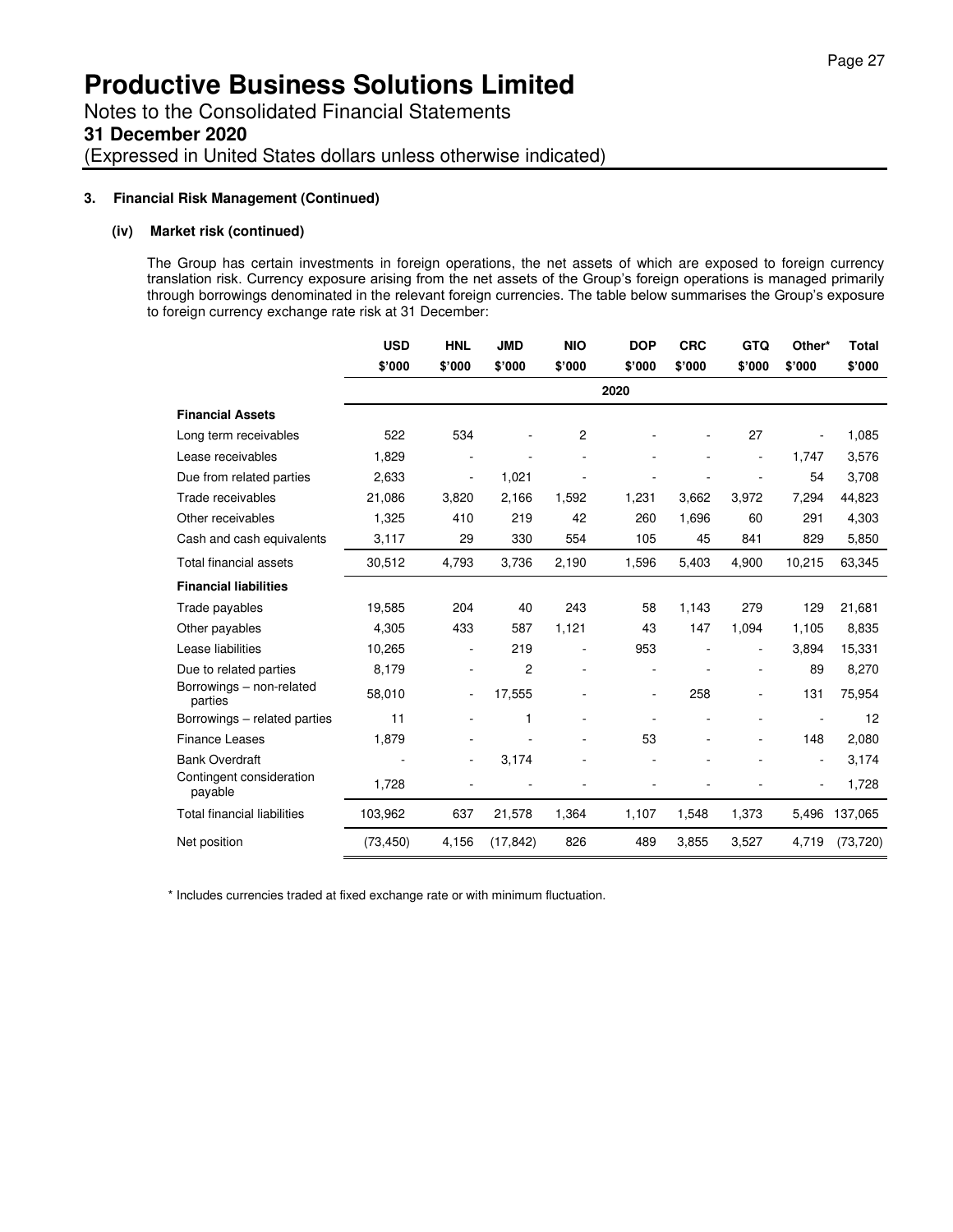Notes to the Consolidated Financial Statements

**31 December 2020** 

(Expressed in United States dollars unless otherwise indicated)

### **3. Financial Risk Management (Continued)**

### **(iv) Market risk (continued)**

### **Currency risk (continued)**

|                                     | <b>USD</b> | <b>HNL</b>               | <b>JMD</b>               | <b>NIO</b>   | <b>DOP</b> | <b>CRC</b> | <b>GTQ</b> | Other*                   | <b>Total</b> |
|-------------------------------------|------------|--------------------------|--------------------------|--------------|------------|------------|------------|--------------------------|--------------|
|                                     | \$'000     | \$'000                   | \$'000                   | \$'000       | \$'000     | \$'000     | \$'000     | \$'000                   | \$'000       |
|                                     |            |                          |                          |              | 2019       |            |            |                          |              |
| <b>Financial Assets</b>             |            |                          |                          |              |            |            |            |                          |              |
| Long term receivables               | 1,341      | 523                      | 8                        | $\mathbf{2}$ |            |            | 61         | $\overline{\phantom{a}}$ | 1,935        |
| Lease receivables                   | 2,507      | ÷,                       | $\overline{\phantom{a}}$ |              | ä,         |            | ÷,         | 2,155                    | 4,662        |
| Due from related parties            | 2,777      | ٠                        | 579                      |              |            |            |            |                          | 3,356        |
| Trade receivables                   | 18,988     | 4,261                    | 2.274                    | 991          | 798        | 3,343      | 3,820      | 3,982                    | 38,457       |
| Other receivables                   | 1,382      | 12                       | 299                      | 121          | 43         | 774        | 11         | 366                      | 3,008        |
| Cash and cash equivalents           | 2,828      | 27                       | 125                      | 385          | 574        | 14         | 799        | 545                      | 5,297        |
| Total financial assets              | 29,823     | 4,823                    | 3,285                    | 1,499        | 1,415      | 4,131      | 4,691      | 7,048                    | 56,715       |
| <b>Financial liabilities</b>        |            |                          |                          |              |            |            |            |                          |              |
| Trade payables                      | 19,627     | 386                      | 120                      | 34           | 57         | 633        | 572        | 253                      | 21,682       |
| Other payables                      | 9,832      | 339                      | 207                      | 637          | 137        | 201        | 1,132      | 412                      | 12,897       |
| Lease liabilities                   | 9,291      | 71                       | 434                      | 2,503        | 477        |            |            | 4,352                    | 17,128       |
| Due to related parties              | 5,065      |                          | 97                       |              |            |            |            |                          | 5,162        |
| Borrowings - non-related<br>parties | 51,717     | $\overline{\phantom{a}}$ | 18,871                   | 131          | ÷,         | 687        |            | 221                      | 71,627       |
| Borrowings - related parties        | 826        |                          |                          |              | ٠          |            |            | $\overline{\phantom{a}}$ | 826          |
| Finance Leases                      | 1,687      |                          |                          |              | 350        |            |            | $\overline{\phantom{a}}$ | 2,037        |
| <b>Bank Overdraft</b>               |            | ٠                        | 3,398                    |              |            |            |            | ٠                        | 3,398        |
| Total financial liabilities         | 98,045     | 796                      | 23,127                   | 3,305        | 1,021      | 1,521      | 1,704      | 5,238                    | 134,757      |
| Net position                        | (68, 222)  | 4,027                    | (19, 842)                | (1,806)      | 394        | 2,610      | 2,987      | 1,810                    | (78, 042)    |

\* Includes currencies traded at fixed exchange rate or with minimum fluctuation.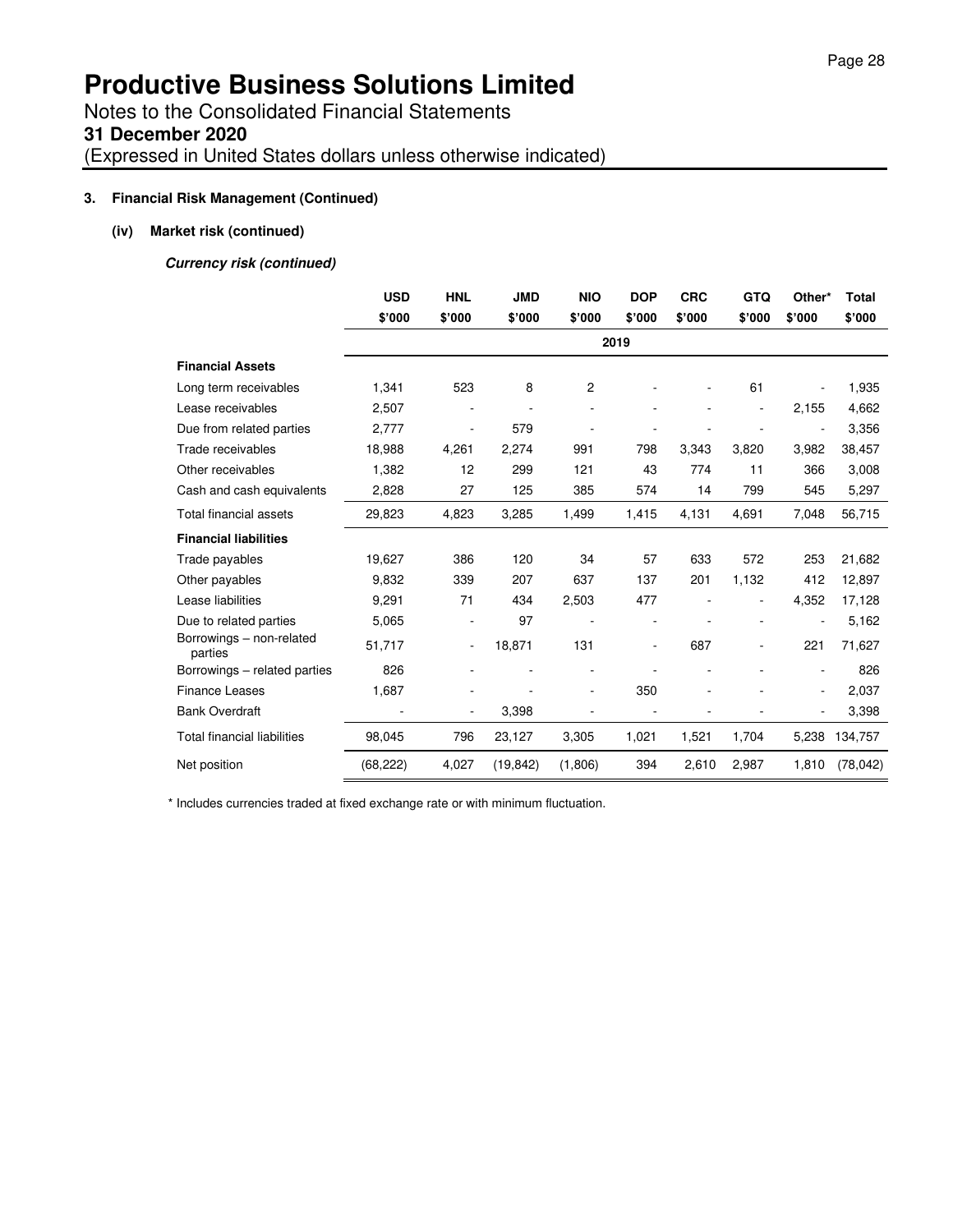Notes to the Consolidated Financial Statements **31 December 2020** 

(Expressed in United States dollars unless otherwise indicated)

### **3. Financial Risk Management (Continued)**

#### **(iv) Market risk (continued)**

### **Currency risk (continued)**

The following tables indicate the currencies to which the Group had significant exposure on their monetary assets and liabilities and forecast cash flows. The change in currency rate below represents management's assessment of the possible change in foreign exchange rates. The sensitivity analysis represents outstanding foreign currency denominated monetary items and adjusts their translation at the year-end for a reasonably expected change in foreign currency rates. The sensitivity of the profit or loss was primarily as a result of foreign exchange gains and losses on translation of trade receivables and payables, long term receivables and borrowings. There would be an immaterial impact on other components of equity.

|            | % Change<br>in Currency<br>Rate | <b>Effect on</b><br><b>Profit</b><br>before Tax<br>2020 |
|------------|---------------------------------|---------------------------------------------------------|
|            | 2020                            | \$'000                                                  |
| Currency:  |                                 |                                                         |
| <b>HNL</b> | -6                              | (249)                                                   |
| <b>HNL</b> | $+2$                            | 83                                                      |
| <b>JMD</b> | -6                              | (1,071)                                                 |
| JMD        | $+2$                            | 357                                                     |
| <b>NIO</b> | -6                              | 50                                                      |
| <b>NIO</b> | $+2$                            | (17)                                                    |
| <b>DOP</b> | -6                              | (29)                                                    |
| <b>DOP</b> | $+2$                            | 10                                                      |
| CRC        | -6                              | (231)                                                   |
| <b>CRC</b> | $+2$                            | 77                                                      |
| <b>GTQ</b> | -6                              | (212)                                                   |
| <b>GTQ</b> | $+2$                            | 71                                                      |

|                   | % Change<br>in Currency<br>Rate | <b>Effect on</b><br><b>Profit</b><br>before Tax<br>2019 |
|-------------------|---------------------------------|---------------------------------------------------------|
|                   | 2019                            | \$'000                                                  |
| Currency:         |                                 |                                                         |
| <b>HNL</b>        | -6                              | (162)                                                   |
| <b>HNL</b><br>JMD | $+4$<br>-6                      | 108<br>1,175                                            |
| JMD               |                                 |                                                         |
| <b>NIO</b>        | $+4$<br>-6                      | (783)<br>185                                            |
| <b>NIO</b>        | $+4$                            | 123                                                     |
| <b>DRP</b>        | -6                              | (123)                                                   |
| <b>DRP</b>        | $+4$                            | 82                                                      |
| <b>CRC</b>        | -6                              | 125                                                     |
| <b>CRC</b>        | $+4$                            | (83)                                                    |
| <b>GTQ</b>        | -6                              | (376)                                                   |
| <b>GTQ</b>        | $+4$                            | 251                                                     |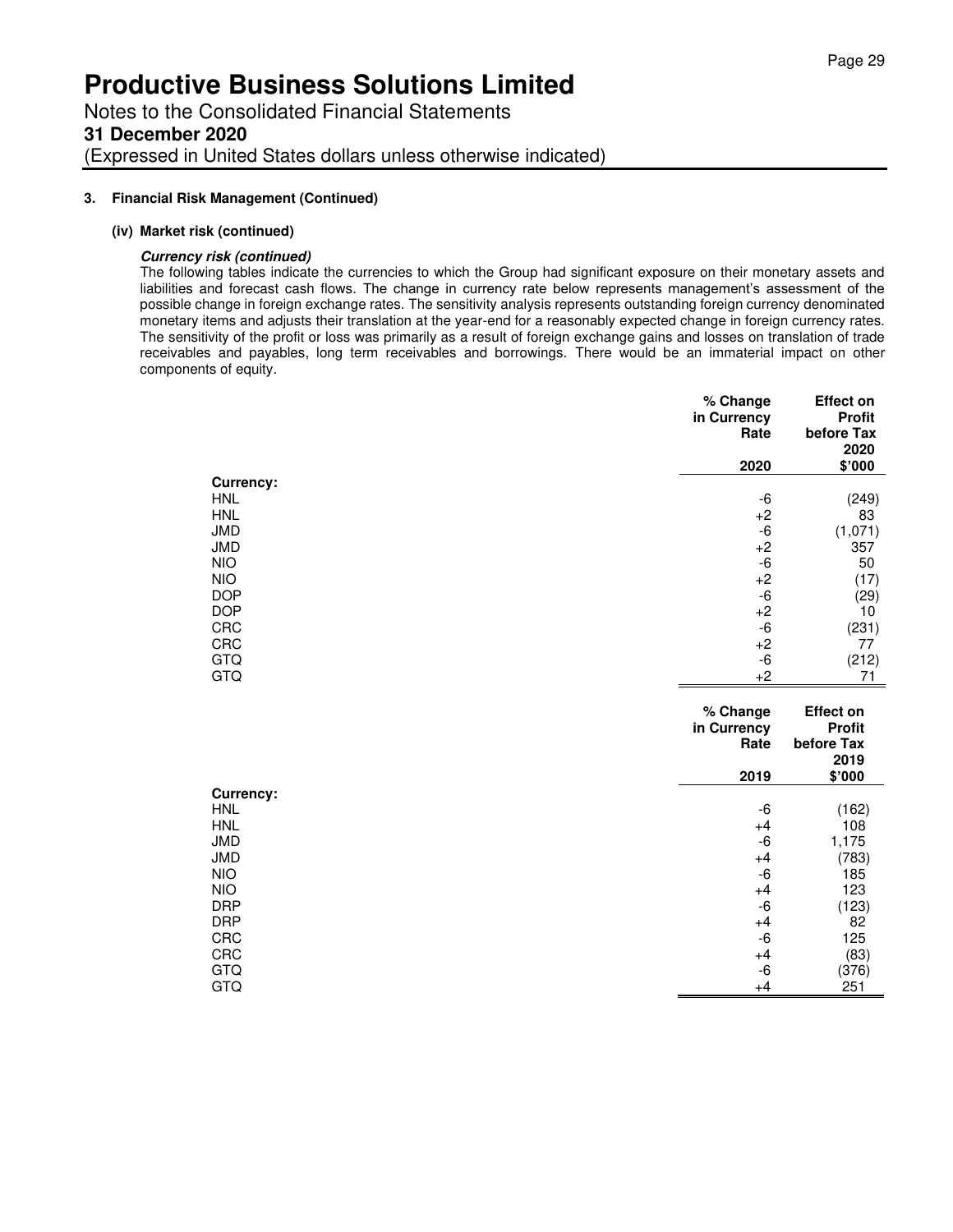Notes to the Consolidated Financial Statements **31 December 2020**  (Expressed in United States dollars unless otherwise indicated)

#### **3. Financial Risk Management (Continued)**

#### **(v) Cash flow and fair value interest rate risk**

As the Group has no significant interest-bearing assets, the Group's income and operating cash flows are substantially independent of changes in market interest rates.

The Group's interest rate exposure arises from borrowings. Borrowings issued at variable rates and revolving short-term borrowings expose the Group to cash flow interest rate risk.

The Group analyses its interest rate exposure on a dynamic basis. Various scenarios are simulated for borrowings that represent the major interest-bearing positions, taking into consideration refinancing, renewal of existing positions and alternative financing.

The following table indicates the sensitivity to a reasonably possible change in interest rates, with all other variables held constant, on the profit or loss. As the Group's interest rate risk arises primarily from borrowings, the sensitivity of the profit or loss is the effect of the assumed changes in interest rates based on floating rate long term and revolving short-term borrowings. There is no direct impact on other components of equity.

|                          | <b>Effect on</b><br>Loss<br>before Tax<br>2020<br>\$'000 | <b>Effect on</b><br><b>Profit</b><br>before Tax<br>2019<br>\$'000 |
|--------------------------|----------------------------------------------------------|-------------------------------------------------------------------|
| Change in basis points:  |                                                          |                                                                   |
| 2020: -100 (2019: -100)  | 32                                                       | 752                                                               |
| $2020: +100(2019: +100)$ | (32)                                                     | (752)                                                             |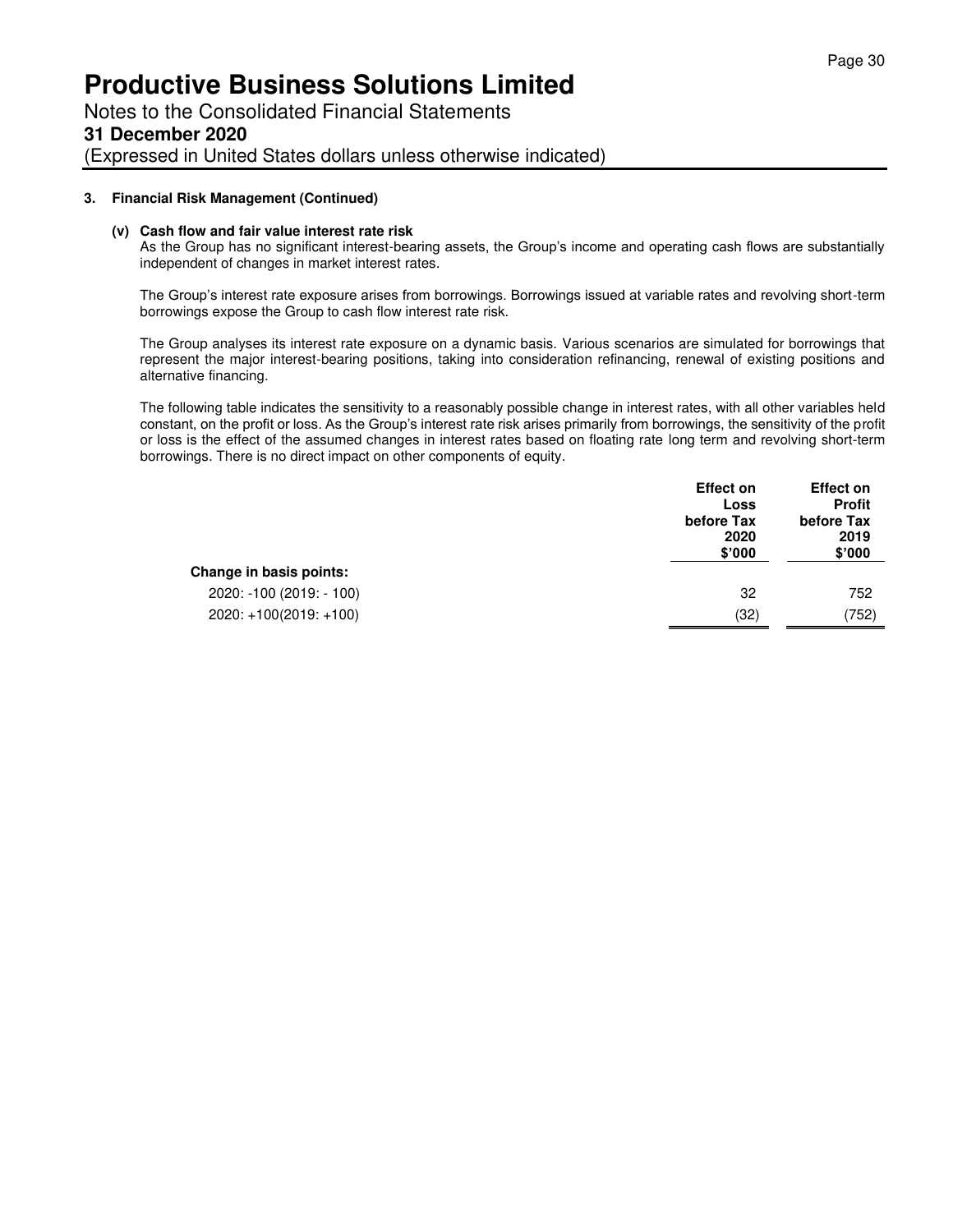Notes to the Consolidated Financial Statements **31 December 2020** 

(Expressed in United States dollars unless otherwise indicated)

### **3. Financial Risk Management (Continued)**

### **(b) Capital management**

The capital management process is carried out by the parent company. The Group's objectives when managing capital are to safeguard the Group's ability to continue as a going concern in order to provide returns for the shareholder and benefits for other stakeholders. The Board of Directors monitors the return on capital, which the Group defines as net operating income (excluding non-recurring items) divided by total equity (excluding non-redeemable preference shares and non-controlling interests). There was no change to the capital management process during the year.

The Group has no specific capital management strategy and is exposed to externally imposed capital requirements through debt covenants as outlined in the loan agreement with JCSD Trustee Services Limited on behalf of Bondholders. The financial covenants include: The Current ratio, Interest coverage ratio and the net total debt to EBITDA ratio. The Group was in compliance with the financial covenants as at the year end.

#### **(c) Fair values of financial instruments**

Fair value is the amount for which an asset could be exchanged, or a liability settled, in an orderly transaction between market participants at the measurement date.

The fair value of the Group's financial instruments that, subsequent to initial recognition, are not measured at fair value is determined by using valuation techniques. The Group uses a variety of methods and makes assumptions that are based on market conditions existing at each statement of financial position date. The fair values of these financial instruments are determined as follows:

- (i) The face value, less any estimated credit adjustments, for financial assets and liabilities with a maturity of less than one year are estimated to approximate their fair values. These financial assets and liabilities include cash and bank balances, trade receivables and payables and short-term borrowings.
- (ii) The carrying values of non-current borrowings to non-related parties approximate their fair values, as these loans are carried at amortised cost reflecting their contractual obligations and the interest rates are reflective of current market rates for similar transactions. The fair value of borrowings is disclosed in note 27.
- (iii) The fair values of the long-term receivables and loans to and from related parties could not be reliably determined as these instruments were granted under special terms and are not likely to be traded in a fair market exchange.

### **(d) Offsetting of financial assets and liabilities**

No offsetting arrangements have taken place in 2020. In 2019 there were offsetting arrangements within the group for certain related parties. As such financial assets and liabilities were offset and the net amount reported in the statement of financial position. The financial assets and liabilities with offsetting arrangements included certain related party balances. The gross amounts of these financial assets and financial liabilities amounted to \$3,757,000 and \$3,470,000 respectively resulting in a net due-from related parties balance of \$287,000.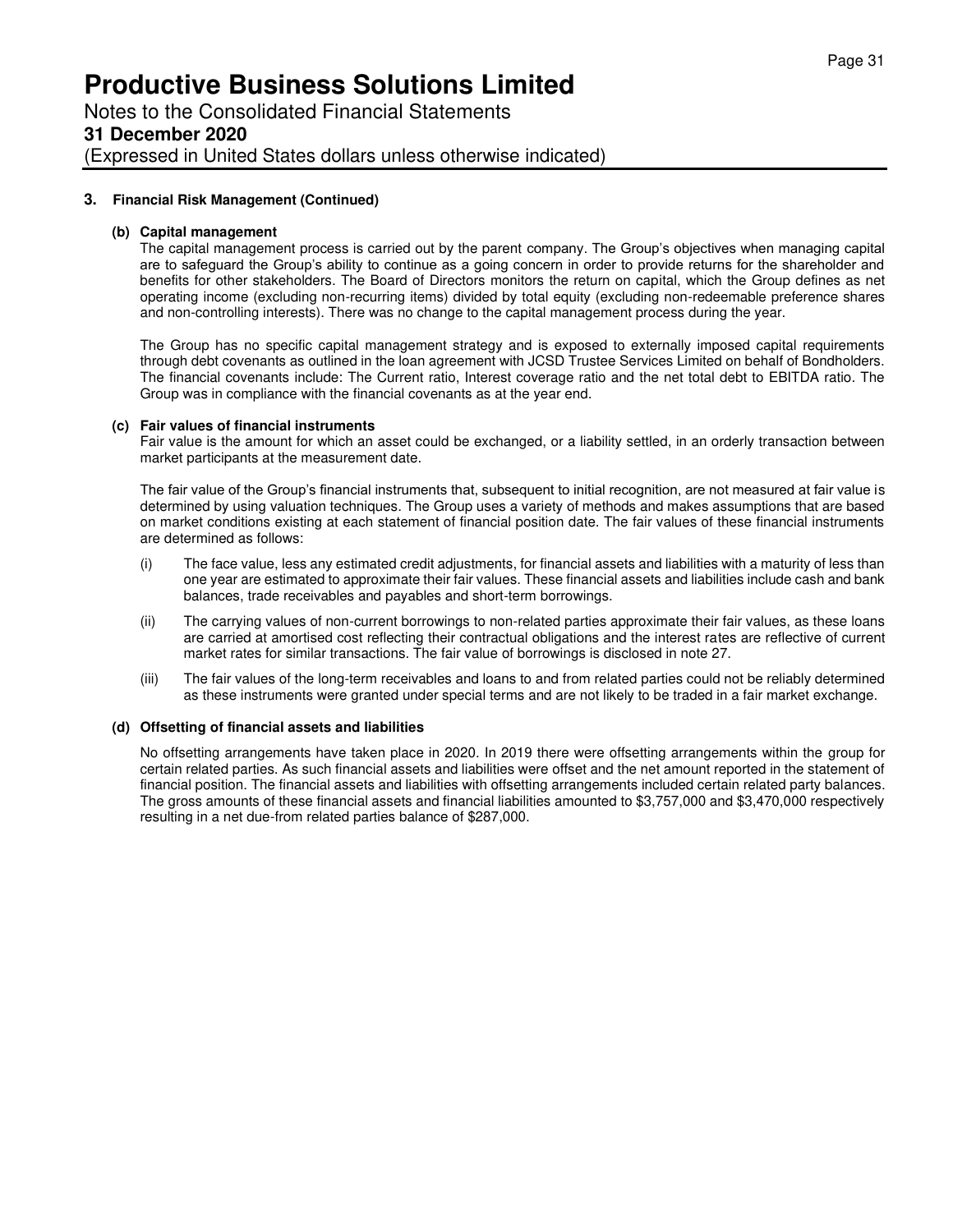Notes to the Consolidated Financial Statements **31 December 2020**  (Expressed in United States dollars unless otherwise indicated)

### **4. Critical Accounting Judgements and Key Sources of Estimation Uncertainty**

Judgements and estimates are continually evaluated and are based on historical experience and other factors, including expectations of future events that are believed to be reasonable under the circumstances.

The Group makes estimates and assumptions concerning the future. The resulting accounting estimates will, by definition, seldom equal the related actual results. The estimates and assumptions that have a risk of causing a material adjustment to the carrying amounts of assets and liabilities within the next financial year are discussed below.

#### **Estimated impairment of goodwill**

The Group tests annually whether goodwill has suffered any impairment, in accordance with the accounting policy stated in Note 2(f). The recoverable amounts of cash-generating units have been determined based on value-in-use calculations, which require the use of estimates. In determining the value in use, management has made certain assumptions regarding revenue growth rate, EBITDA to revenue ratios, terminal growth rate and discount rates. See Note 17 for sensitivity of amounts to estimates.

#### **Intangible assets**

Intangible assets arising from the acquisition of subsidiaries have been deemed to be indefinite life intangibles. Other intangible assets have been deemed to be finite life intangibles. Their estimated useful lives have been determined by management, based on their best estimate of the time period over which the Group will benefit from the assets acquired. Management has estimated that the useful lives of the intangibles will be between 6 and 20 years.

#### **Income taxes**

The Group is subject to income taxes in numerous jurisdictions. Significant judgement is required in determining the worldwide provision for income taxes. The Group recognises liabilities for actual and anticipated tax audit issues based on estimates of whether additional taxes will be due. In determining these estimates, management considers the merit of any audit issues raised, based on their interpretation of the taxation laws, and their knowledge of any precedents established by the taxation authorities. Where the final tax outcome of these matters is different from the amounts that were initially recorded, such differences could materiality impact the current tax and deferred tax provisions in the period in which such determination is made (see Notes 11 and 20).

#### **Determining the lease term**

In determining the lease term, management considers all facts and circumstances that create an economic incentive to exercise an extension option, or not exercise a termination option. Extension options (or periods after termination options) are only included in the lease term if the lease is reasonably certain to be extended (or not terminated).

For leases of administrative offices, retail stores, equipment and vehicles, the following factors are normally the most relevant:

- If there are significant penalties to terminate (or not extend), the Group is typically reasonably certain to extend (or not terminate).
- If any leasehold improvements are expected to have a significant remaining value, the Group is typically reasonably certain to extend (or not terminate).
- Otherwise, the Group considers other factors including historical lease durations and the costs and business disruption required to replace the leased asset. Most extension options in offices equipment and vehicles leases have not been included in the lease liability, because the Group could replace the assets without significant cost or business disruption.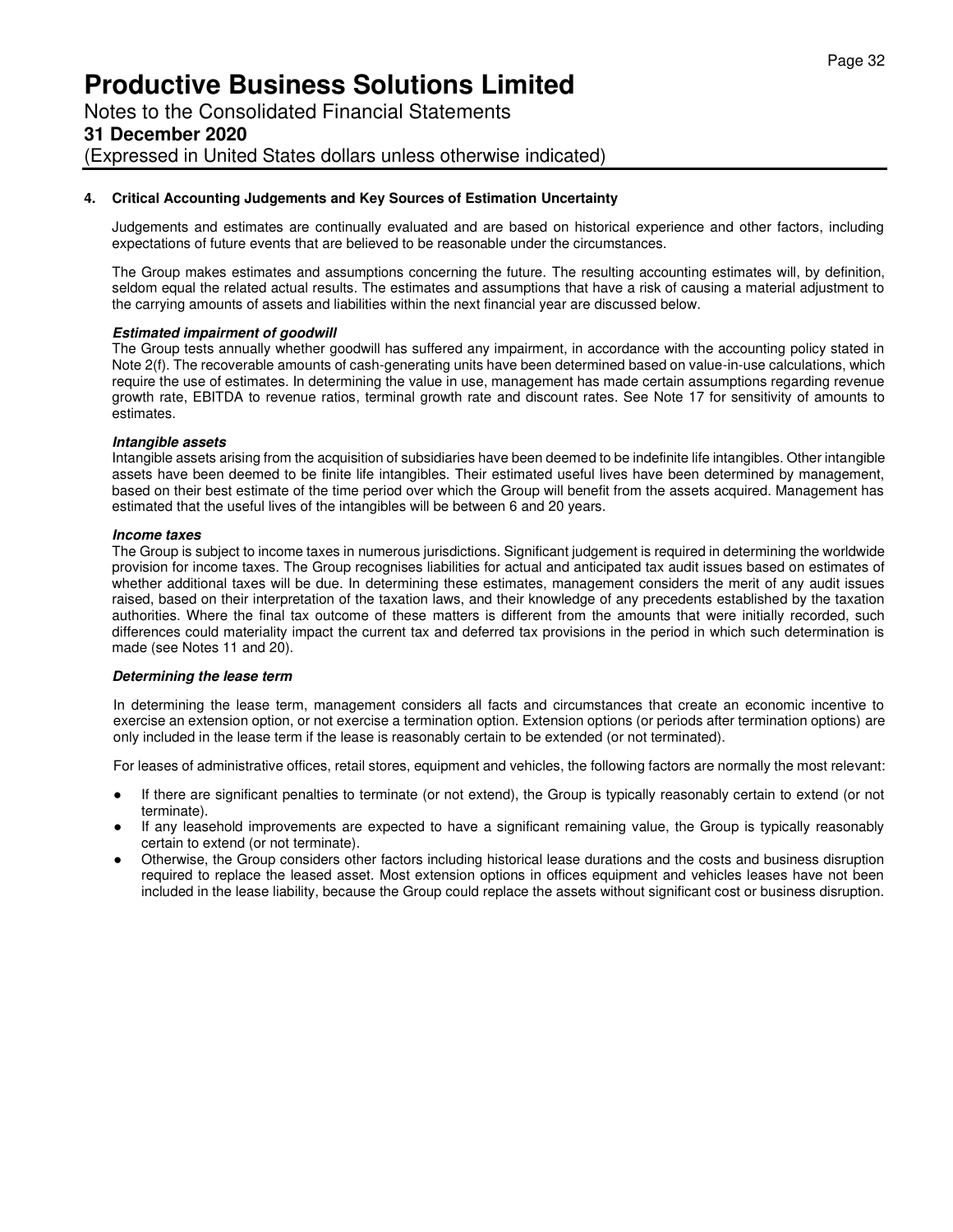Notes to the Consolidated Financial Statements **31 December 2020**  (Expressed in United States dollars unless otherwise indicated)

### **5. Segment Financial Information**

The Group's Chief Executive Officer examines the Group's performance from a geographic perspective and has identified two reportable segments of business:

- **Central America-** The principal activities of this part of the business is the sale and leasing of reprographic products including printing equipment, business machines and related accessories to customers in the Central America Region such as Guatemala, El Salvador, Honduras, Costa Rica, Nicaragua and Panama.
- **Caribbean-** The principal activities of this part of the business is the sale and leasing of reprographic products including printing equipment, business machines and related accessories to customers in the Caribbean region such as Dominican Republic, Jamaica, Barbados, Curacao and Aruba, Colombia and Suriname.

Management primarily uses a measure of adjusted earnings before interest, tax, depreciation and amortisation (EBITDA) to assess the performance of the operating segments. However, information about the segments' revenue, assets and liabilities are also submitted for review on a monthly basis.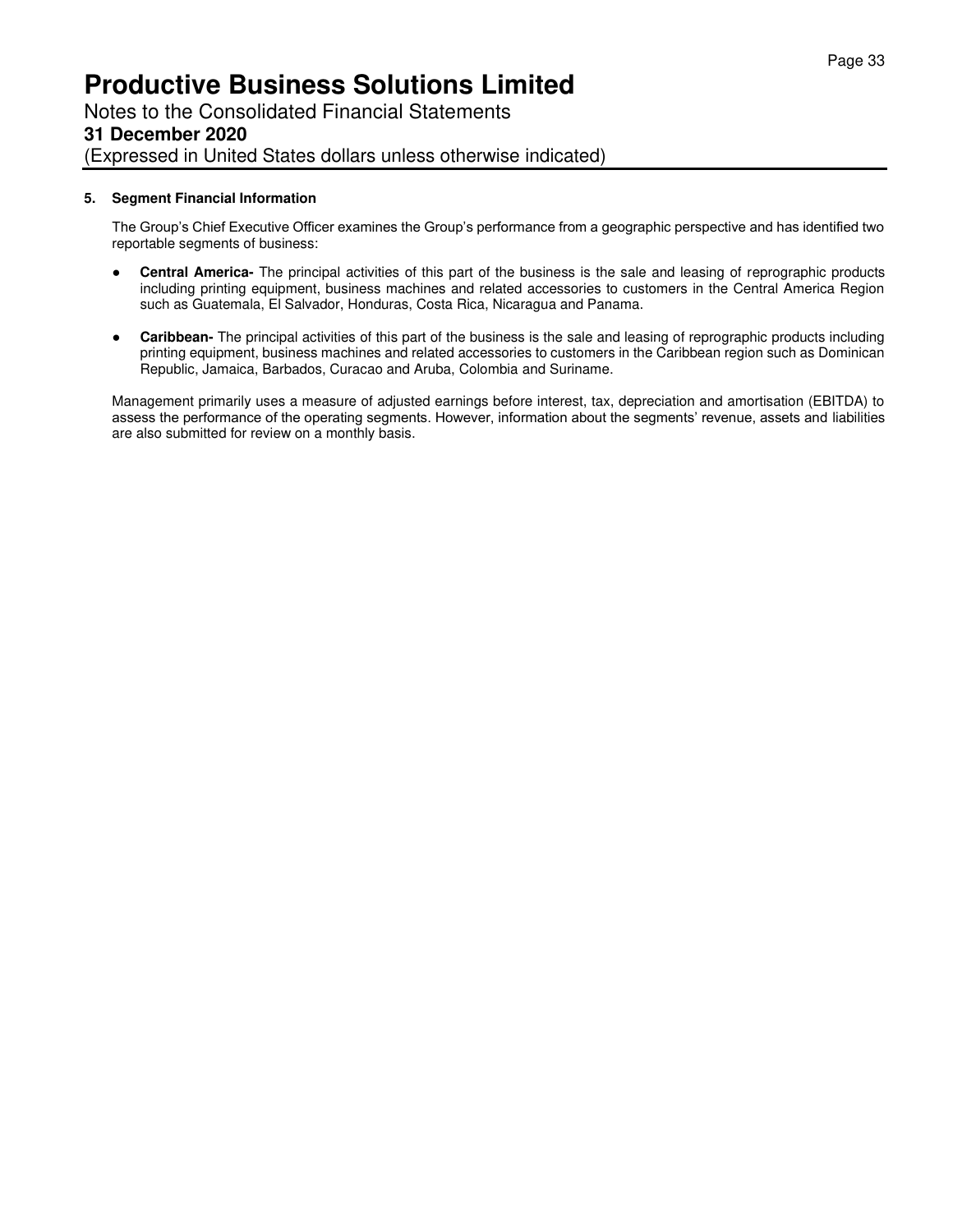Notes to the Consolidated Financial Statements **31 December 2020**  (Expressed in United States dollars unless otherwise indicated)

# **5. Segment Financial Information (Continued)**

|                                                       |                                  | 2020      |                             |              |
|-------------------------------------------------------|----------------------------------|-----------|-----------------------------|--------------|
|                                                       | <b>Central</b><br><b>America</b> | Caribbean | Intersegment<br>elimination | <b>Total</b> |
| Revenue from external customers                       | 112,444                          | 49,416    |                             | 161,860      |
| Revenue from another operating segment                | 12,928                           |           | (12, 928)                   |              |
| <b>Total Income</b>                                   | 125,372                          | 49,416    | (12,928)                    | 161,860      |
| <b>Adjusted EBITDA</b>                                | 17,521                           | 8,091     |                             | 25,612       |
| Finance costs                                         |                                  |           |                             | (8,618)      |
| Depreciation                                          |                                  |           |                             | (12, 572)    |
| Amortisation                                          |                                  |           |                             | (1,086)      |
| Unallocated                                           |                                  |           |                             | (1,092)      |
| Profit before taxation                                |                                  |           |                             | 2,244        |
| Other profit and loss disclosures                     |                                  |           |                             |              |
| Depreciation                                          | (9, 340)                         | (3,232)   |                             | (12, 572)    |
| Amortisation                                          | (804)                            | (90)      | (192)                       | (1,086)      |
| Income tax                                            | (2,040)                          | (84)      |                             | (2, 124)     |
| Segment assets-                                       |                                  |           |                             |              |
| Total segment assets                                  | 155,397                          | 48,732    | (163,989)                   | 40,140       |
| Unallocated items                                     |                                  |           |                             | 140,711      |
| Total assets per statement of financial position      |                                  |           |                             | 180,851      |
| Capital expenditure                                   | 5,449                            | 950       |                             | 6,399        |
| Segment liabilities-                                  |                                  |           |                             |              |
| Total segment liabilities                             | 87,784                           | 81,061    | (127, 349)                  | 41,496       |
| Unallocated items                                     |                                  |           |                             | 105,743      |
| Total liabilities per statement of financial position |                                  |           |                             | 147,239      |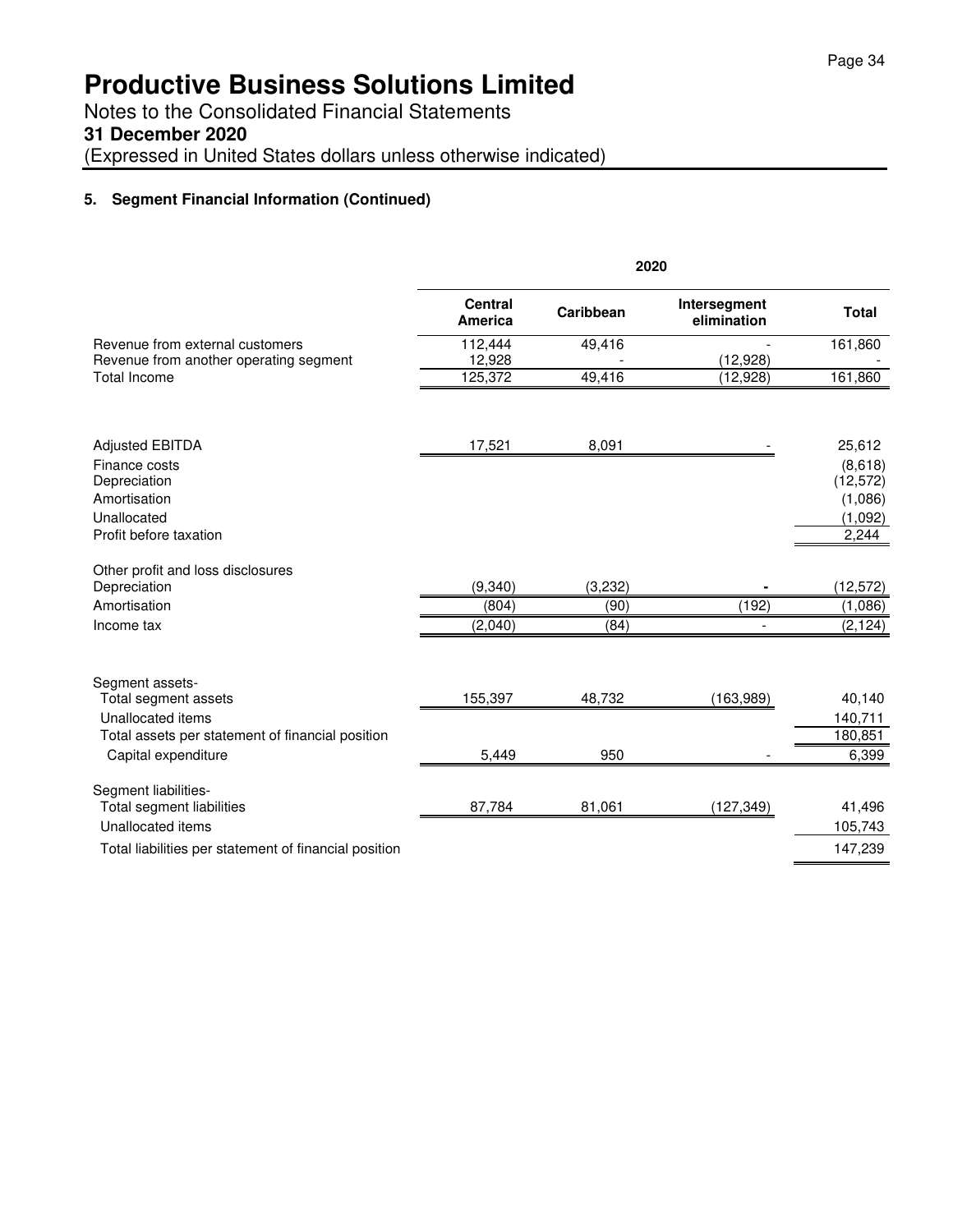Notes to the Consolidated Financial Statements **31 December 2020**  (Expressed in United States dollars unless otherwise indicated)

## **5. Segment Financial Information (Continued)**

|                                                          |                                  |           | 2019                        |              |
|----------------------------------------------------------|----------------------------------|-----------|-----------------------------|--------------|
|                                                          | <b>Central</b><br><b>America</b> | Caribbean | Intersegment<br>elimination | <b>Total</b> |
| Revenue from external customers                          | 125,584                          | 54,520    |                             | 180,104      |
| Revenue from another operating segment                   | 21,601                           | 2         | (21, 603)                   |              |
| <b>Total Income</b>                                      | 147,185                          | 54,522    | (21, 603)                   | 180,104      |
| <b>Adjusted EBITDA</b>                                   | 21,325                           | 4,775     |                             | 26,100       |
| Finance costs                                            |                                  |           |                             | (7, 511)     |
| Depreciation                                             |                                  |           |                             | (12, 328)    |
| Amortisation                                             |                                  |           |                             | (992)        |
| Unallocated                                              |                                  |           |                             | (1, 229)     |
| Profit before taxation                                   |                                  |           |                             | 4,040        |
| Other profit and loss disclosures                        |                                  |           |                             |              |
| Depreciation                                             | (9,082)                          | (3, 246)  |                             | (12, 328)    |
| Amortisation                                             | (710)                            | (90)      | (192)                       | (992)        |
| Income tax                                               | (1, 574)                         | (381)     |                             | (1, 955)     |
| Segment assets-                                          |                                  |           |                             |              |
| Total segment assets                                     | 159,671                          | 47,836    | (161, 893)                  | 45,614       |
| Unallocated items                                        |                                  |           |                             | 133,794      |
| Total assets per statement of financial<br>position      |                                  |           |                             | 179,408      |
| Capital expenditure                                      | 12,878                           | 3,521     |                             | 16,399       |
| Segment liabilities-                                     |                                  |           |                             |              |
| Total segment liabilities                                | 93,066                           | 81,296    | (127, 753)                  | 46,609       |
| Unallocated items                                        |                                  |           |                             | 96,749       |
| Total liabilities per statement of financial<br>position |                                  |           |                             | 143,358      |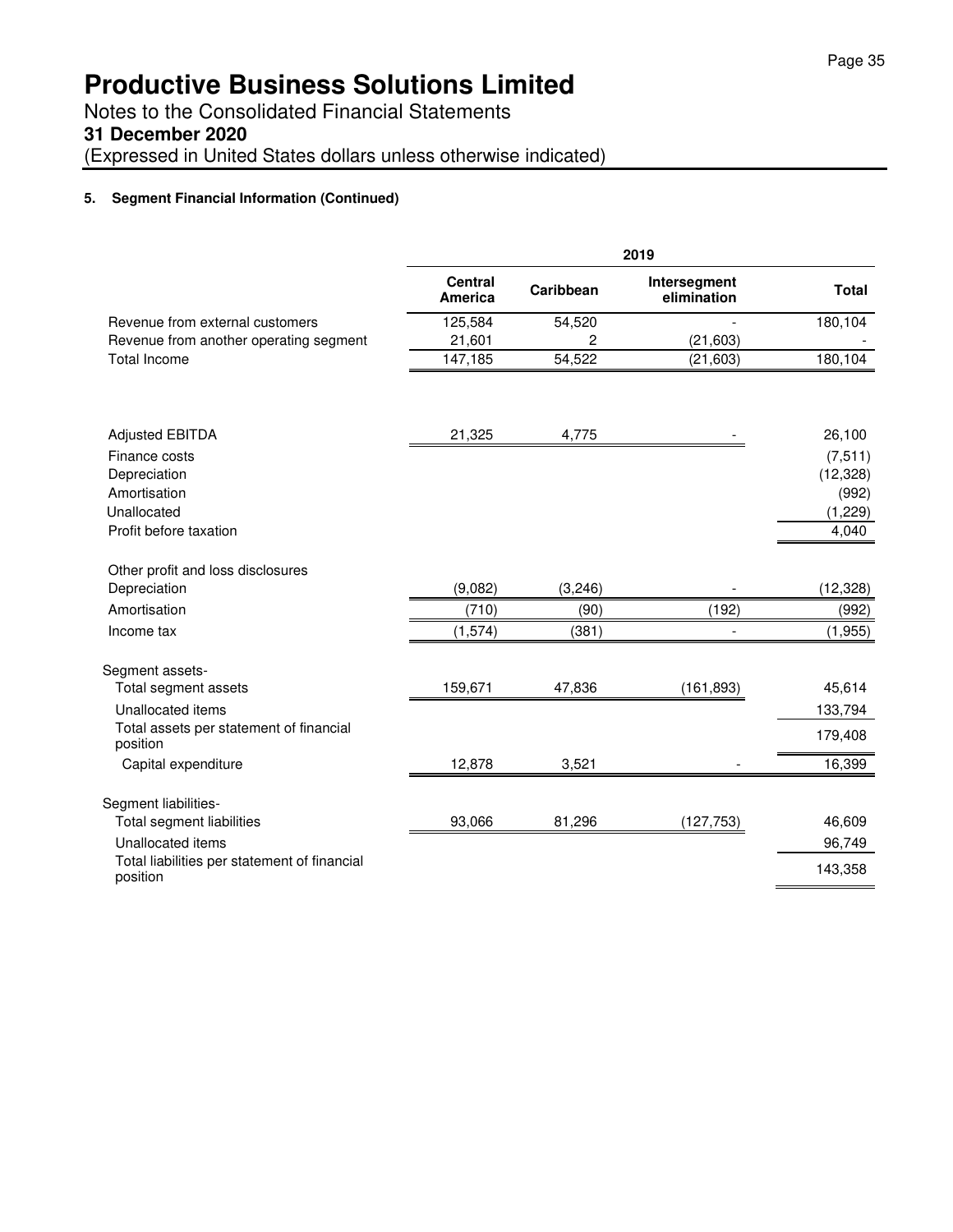Notes to the Consolidated Financial Statements **31 December 2020**  (Expressed in United States dollars unless otherwise indicated)

## **5. Segment Financial Information (Continued)**

Segment assets are measured in the same way as in the financial statements. These assets are allocated based on the operations of the segment and the physical location of the asset.

Segment liabilities are measured in the same way as in the financial statements. These liabilities are allocated based on the operations of the segment.

The parent entity is domiciled in Barbados. The amount of its revenue from external customers broken down by location of the customers is shown in table below.

|                    | 2020<br>\$'000 | 2019<br>\$'000 |
|--------------------|----------------|----------------|
| <b>Barbados</b>    | 8,060          | 8,420          |
|                    |                |                |
| Costa Rica         | 26,562         | 25,707         |
| Dominican Republic | 7,894          | 10,160         |
| El Salvador        | 22,044         | 21,395         |
| Guatemala          | 21,838         | 27,827         |
| Honduras           | 9,544          | 13,131         |
| Nicaragua          | 13,996         | 11,645         |
| Panama             | 11,389         | 15,251         |
| <b>USA</b>         | 7,308          | 114            |
| Antilles           | 6,199          | 7,308          |
| Jamaica            | 11,853         | 8,909          |
| Other              | 15,173         | 30,237         |
| Total              | 161,860        | 180,104        |

The total of capital expenditure, broken down by location of the assets is shown in the table below.

|                 | 2020<br>\$'000 | 2019<br>\$'000 |
|-----------------|----------------|----------------|
| Antilles        | 614            | 690            |
| <b>Barbados</b> | 80             | 381            |
| Costa Rica      | 315            | 2,877          |
| El Salvador     | 346            | 986            |
| Guatemala       | 3,087          | 4,356          |
| Nicaragua       | 608            | 1,273          |
| Panama          | 447            | 2,069          |
| Other           | 902            | 3,767          |
| Total           | 6,399          | 16,399         |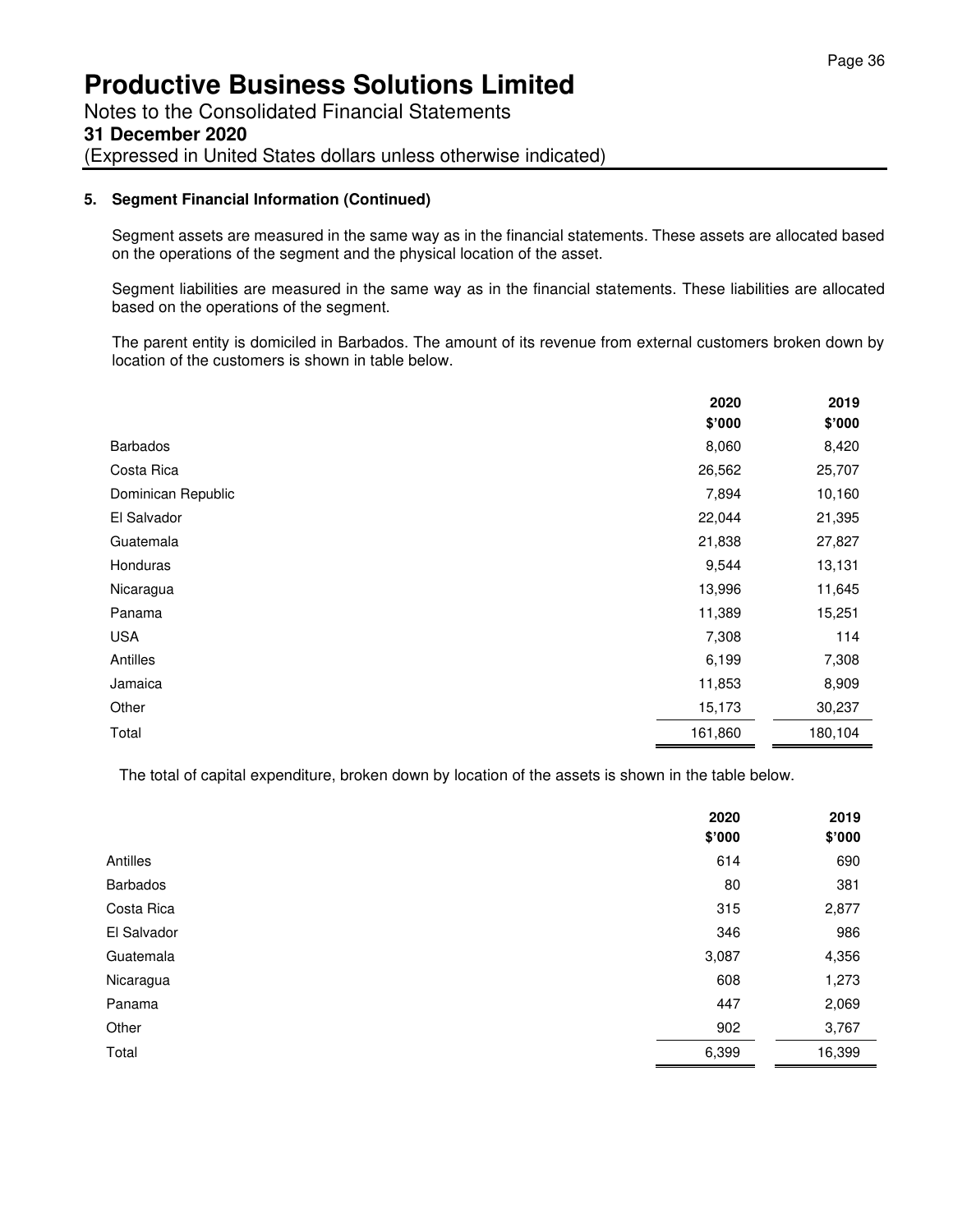Notes to the Consolidated Financial Statements

## **31 December 2020**

(Expressed in United States dollars unless otherwise indicated)

## **6. Revenue**

|    |                               |                                            |                     | 2020<br>\$'000                        | 2019<br>\$'000 |
|----|-------------------------------|--------------------------------------------|---------------------|---------------------------------------|----------------|
|    | <b>Business Solutions</b>     |                                            |                     |                                       |                |
|    | Sale of goods                 |                                            |                     | 102,189                               | 109,022        |
|    | <b>Services</b>               |                                            |                     | 39,904                                | 49,202         |
|    |                               |                                            |                     | 142,093                               | 158,224        |
|    | Lease Income                  |                                            |                     | 19,767                                | 21,880         |
|    |                               |                                            |                     | 161,860                               | 180,104        |
|    |                               | <b>Central</b><br><b>America</b><br>\$'000 | Caribbean<br>\$'000 | Intersegment<br>elimination<br>\$'000 | 2020<br>\$'000 |
|    | Timing of Revenue Recognition |                                            |                     |                                       |                |
|    | At a point in time            | 101,505                                    | 40,531              | (12, 928)                             | 129,108        |
|    | Over time                     | 10,366                                     | 2,619               |                                       | 12,985         |
|    |                               | 111,871                                    | 43,150              | (12, 928)                             | 142,093        |
|    |                               | <b>Central</b><br><b>America</b>           | Caribbean<br>\$'000 | Intersegment<br>elimination           | 2019<br>\$'000 |
|    |                               | \$'000                                     |                     | \$'000                                |                |
|    | Timing of Revenue Recognition |                                            |                     |                                       |                |
|    | At a point in time            | 87,704                                     | 40,169              | (21,609)                              | 106,264        |
|    | Over time                     | 44,558                                     | 7,402               |                                       | 51,960         |
|    |                               | 132,262                                    | 47,571              | (21, 609)                             | 158,224        |
| 7. | <b>Other Income</b>           |                                            |                     |                                       |                |
|    |                               |                                            |                     | 2020<br>\$'000                        | 2019<br>\$'000 |
|    | Interest income               |                                            |                     | 584                                   | 543            |
|    | Commission                    |                                            |                     | 666                                   | 124            |
|    | Vendor's incentive            |                                            |                     | 348                                   |                |
|    | Government support            |                                            |                     | 137                                   |                |
|    | Miscellaneous                 |                                            |                     | 175<br>1,910                          | 103<br>770     |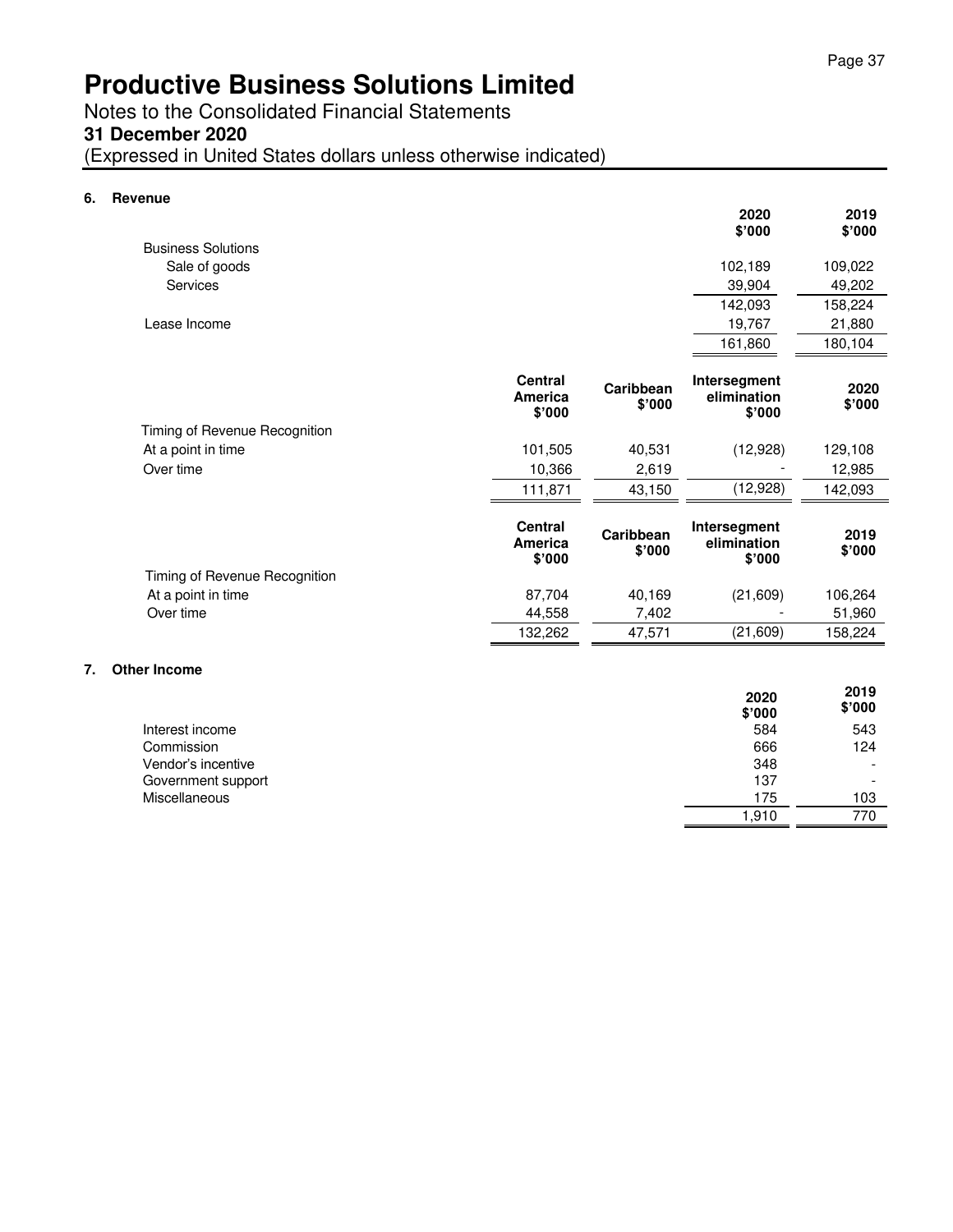# **Productive Business Solutions Limited**

Notes to the Consolidated Financial Statements

**31 December 2020** 

(Expressed in United States dollars unless otherwise indicated)

## **8. Expenses by Nature**

Total direct, selling, administration and other operating expenses:

|                                                  | 2020<br>\$'000 | 2019<br>\$'000 |
|--------------------------------------------------|----------------|----------------|
| Cost of inventories and cost related to services | 92,896         | 108,246        |
| Staff costs (Note 9)                             | 24,923         | 27,968         |
| Depreciation (Notes 15 and 16)                   | 12,572         | 12,328         |
| Commission                                       | 3,451          | 4,020          |
| Travel                                           | 1,299          | 2,143          |
| Management fees                                  | 864            | 1,600          |
| Telephone and communication                      | 964            | 1,058          |
| Transportation                                   | 568            | 1,027          |
| Amortisation of intangible assets (Note 17)      | 1,086          | 992            |
| Legal and professional fees                      | 648            | 842            |
| Occupancy costs                                  | 942            | 827            |
| Bank charges                                     | 333            | 817            |
| Auditor's remuneration                           | 711            | 692            |
| Office supplies, printing and stationery         | 369            | 457            |
| Repairs and maintenance                          | 153            | 197            |
| Advertising                                      | 158            | 223            |
| Other expenses                                   | 5,265          | 5,295          |
|                                                  | 54,306         | 60,486         |
|                                                  | 152,202        | 168,732        |
|                                                  |                |                |

## **9. Staff Costs**

Staff costs comprise:

|                                         | 2020<br>\$'000 | 2019<br>\$'000 |
|-----------------------------------------|----------------|----------------|
| Salaries and wages                      | 17,149         | 23,761         |
| Payroll taxes – employer's portion      | 2,080          | 1,773          |
| Pension costs – defined contribution    | 353            | 204            |
| Redundancy costs                        | 1,382          | 859            |
| Retirement benefit obligation (Note 32) | 432            | 422            |
| Other                                   | 3.527          | 949            |
|                                         | 24,923         | 27,968         |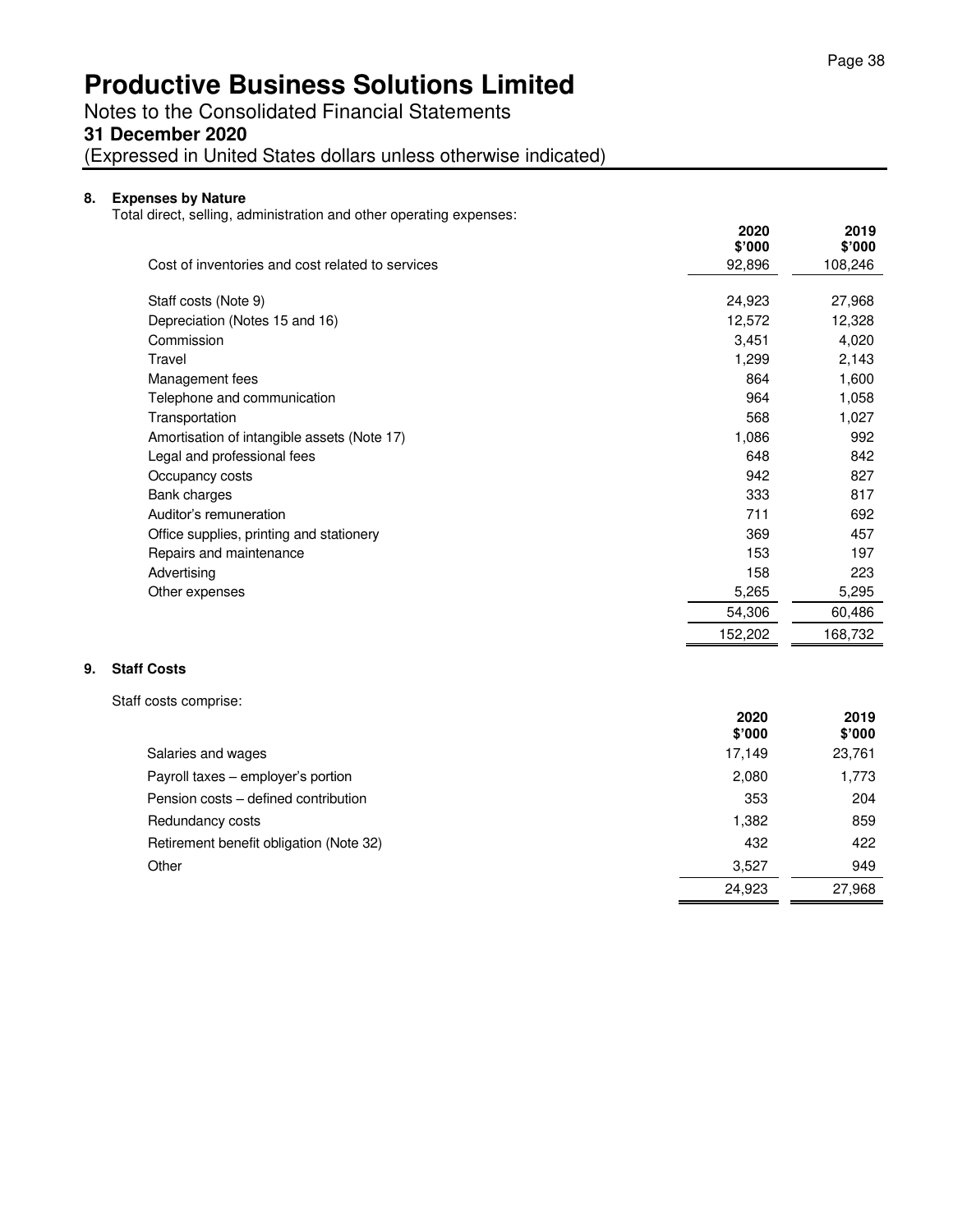Notes to the Consolidated Financial Statements **31 December 2020** 

(Expressed in United States dollars unless otherwise indicated)

### **10. Finance Costs**

|                                                           | 2020<br>\$'000 | 2019<br>\$'000 |
|-----------------------------------------------------------|----------------|----------------|
| Net foreign exchange gains                                | (166)          | (345)          |
| Interest expense - Loans, operating and finance<br>leases | 8.784          | 7,856          |
|                                                           | 8.618          | 7.511          |

Effective the 19 December 2019, the terms of the secured bonds were modified with and amendment to the trust deed (Second Amendment to Trust Deed). The impact of the amendment resulted in the maturity date of both bonds being extended from December 2020 to December 2025. Additionally, there was a reduction in the interest rate from 7.75% and 7.70% (for both US dollars tranche and the Jamaican dollars indexed tranche respectively) to 6.50%. The modification was deemed to be nonsubstantial and under IFRS 9, the requirement is for the cash flows under the modification to be rediscounted at the original effective interest rate, which will result in a gain or loss being immediately recognised in the statement of comprehensive income. At the date of modification, the Group recognised \$2,823,000 in the statement of comprehensive income.

#### **11. Taxation**

Taxation is based on profit for the year or, in some jurisdictions, the greater of a percentage of profit before tax or revenue adjusted for taxation purposes, and comprises:

|                        | 2020<br>\$'000 | 2019<br>\$'000 |
|------------------------|----------------|----------------|
| Current tax            | 2,175          | 1,822          |
| Deferred tax (Note 20) | (51            | 133            |
|                        | 2,124          | 955. ا         |

The tax on the profit before tax differs from the theoretical amount that would arise using the statutory tax rate as follows:

| Profit before tax                                                           | 2020<br>\$'000<br>2,244 | 2019<br>\$'000<br>4,040 |
|-----------------------------------------------------------------------------|-------------------------|-------------------------|
|                                                                             |                         |                         |
| Tax calculated at domestic tax rate of 2.5%<br>Adjusted for the effects of: | 56                      | 101                     |
| Different tax rates in other countries                                      | 2,008                   | 1,194                   |
| Tax on net assets at 1%                                                     |                         | 206                     |
| Income not subject to tax                                                   | (388)                   | (3)                     |
| Expenses not deductible for tax purposes                                    | 571                     | 454                     |
| Other charges and credits                                                   | (123)                   | 3                       |
| Tax charge                                                                  | 2,124                   | 1,955                   |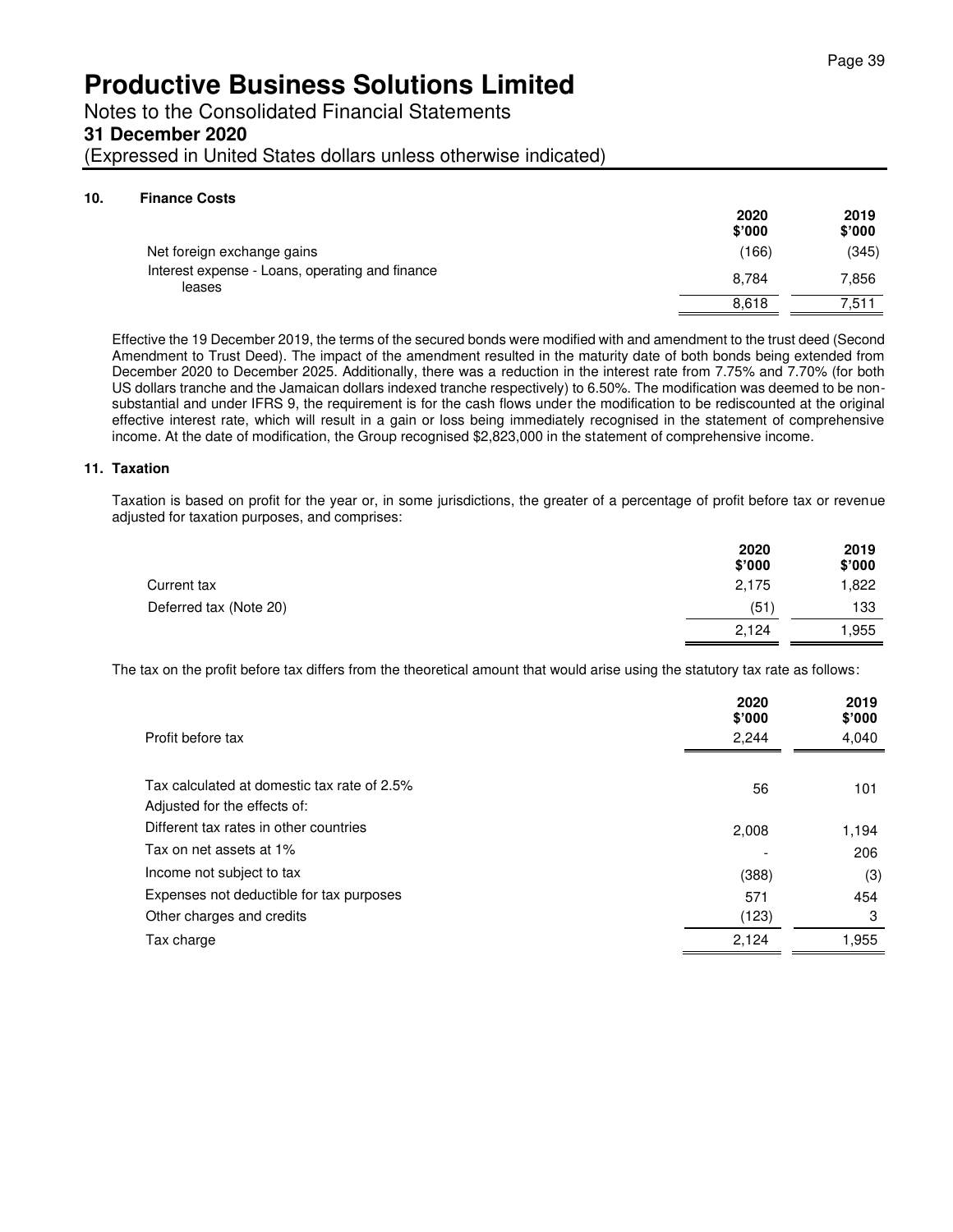Notes to the Consolidated Financial Statements

## **31 December 2020**

(Expressed in United States dollars unless otherwise indicated)

## **11. Taxation (Continued)**

|                                                                               | 2020                        |                      |                            |
|-------------------------------------------------------------------------------|-----------------------------|----------------------|----------------------------|
|                                                                               | <b>Before tax</b><br>\$'000 | Tax charge<br>\$'000 | <b>After tax</b><br>\$'000 |
| Items that may be subsequently reclassified to profit or<br>loss              |                             |                      |                            |
| Currency translation differences on the net assets of<br>foreign subsidiaries | (2,558)                     |                      | (2,558)                    |
| Other comprehensive loss                                                      | (2,558)                     |                      | (2, 558)                   |
| Deferred tax (Note 20)                                                        |                             |                      |                            |

|                                                                               | 2019                        |                      |                     |
|-------------------------------------------------------------------------------|-----------------------------|----------------------|---------------------|
|                                                                               | <b>Before tax</b><br>\$'000 | Tax charge<br>\$'000 | After tax<br>\$'000 |
| Items that may be subsequently reclassified to profit or<br>loss              |                             |                      |                     |
| Currency translation differences on the net assets of<br>foreign subsidiaries | 336                         |                      | 336                 |
| Other comprehensive income                                                    | 336                         |                      | 336                 |
| Deferred tax (Note 20)                                                        |                             |                      |                     |

#### **12. Investment in other Entities**

All subsidiary undertakings are included in the consolidation. The proportion of the voting rights in the subsidiary undertakings held directly by the parent company do not differ from the proportion of ordinary shares held.

The total non-controlling interest for the period was as follows:

|                                                        | 2020<br>\$'000 | 2019<br>\$'000 |
|--------------------------------------------------------|----------------|----------------|
| Productive Business Solutions Honduras S.A. de<br>C.V. |                | 287            |

Non-controlling interest in Cayman Business Machines Limited is immaterial to the shareholder and as such is not disclosed.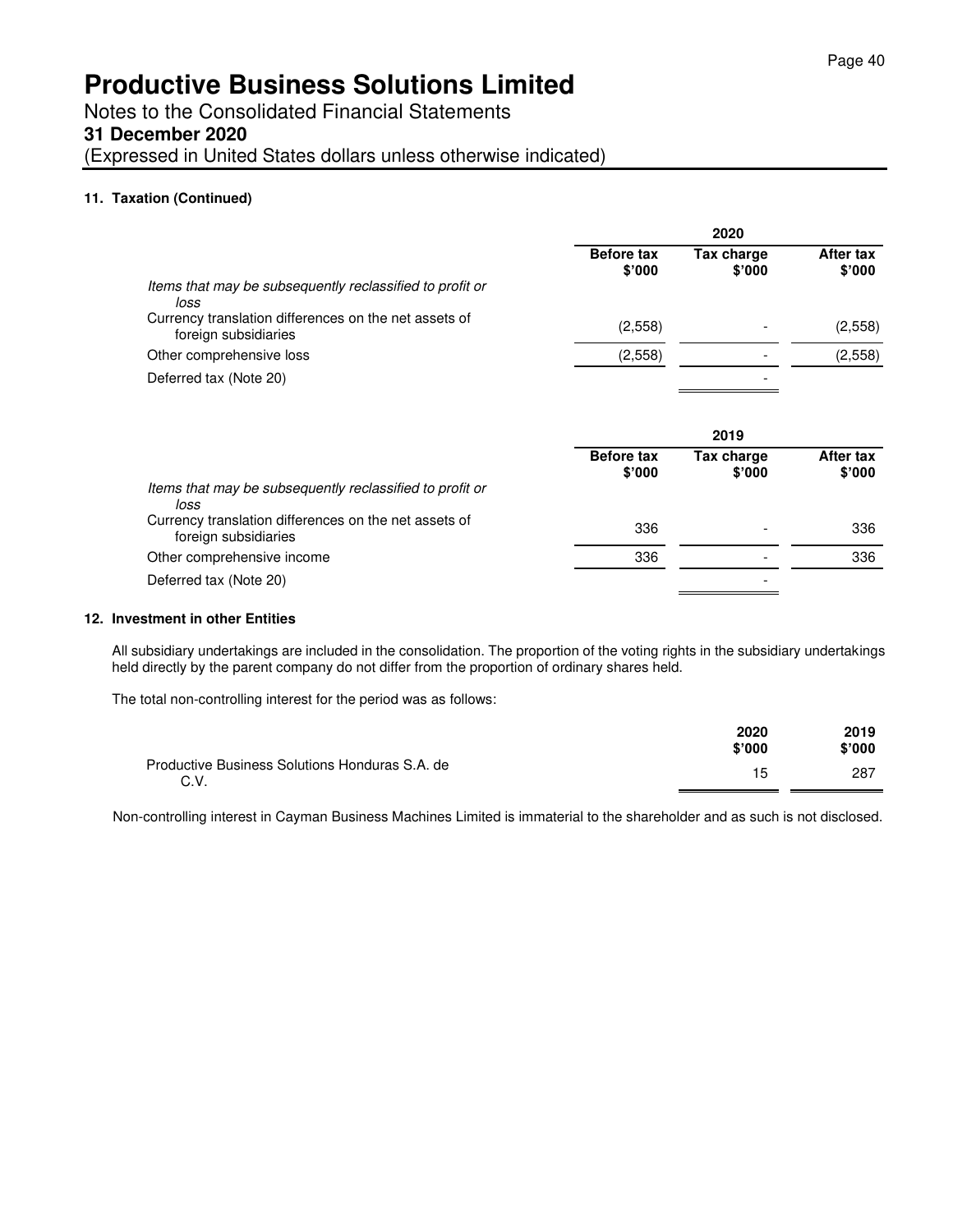Notes to the Consolidated Financial Statements **31 December 2020**  (Expressed in United States dollars unless otherwise indicated)

#### **12. Investment in Other Entities (Continued)**

### **Summarised financial information on subsidiary with material non-controlling interest**

Set out below is summarised financial information for Productive Business Solutions Honduras S.A. de C.V. that has noncontrolling interests that are material to the group. The amounts disclosed are before inter-company eliminations.

#### **Summarised statement of financial position**

|                                 | 2020<br>\$'000 | 2019<br>\$'000 |
|---------------------------------|----------------|----------------|
| <b>Current</b>                  |                |                |
| Assets                          | 7,705          | 7,240          |
| Liabilities                     | (5,791)        | (5, 102)       |
| <b>Total net current assets</b> | 1,914          | 2,138          |
| Non-current                     |                |                |
| Assets                          | 2,143          | 2,444          |
| Liabilities                     | (653)          | (1, 441)       |
|                                 | 1,490          | 1,003          |
| <b>Net assets</b>               | 3,404          | 3,141          |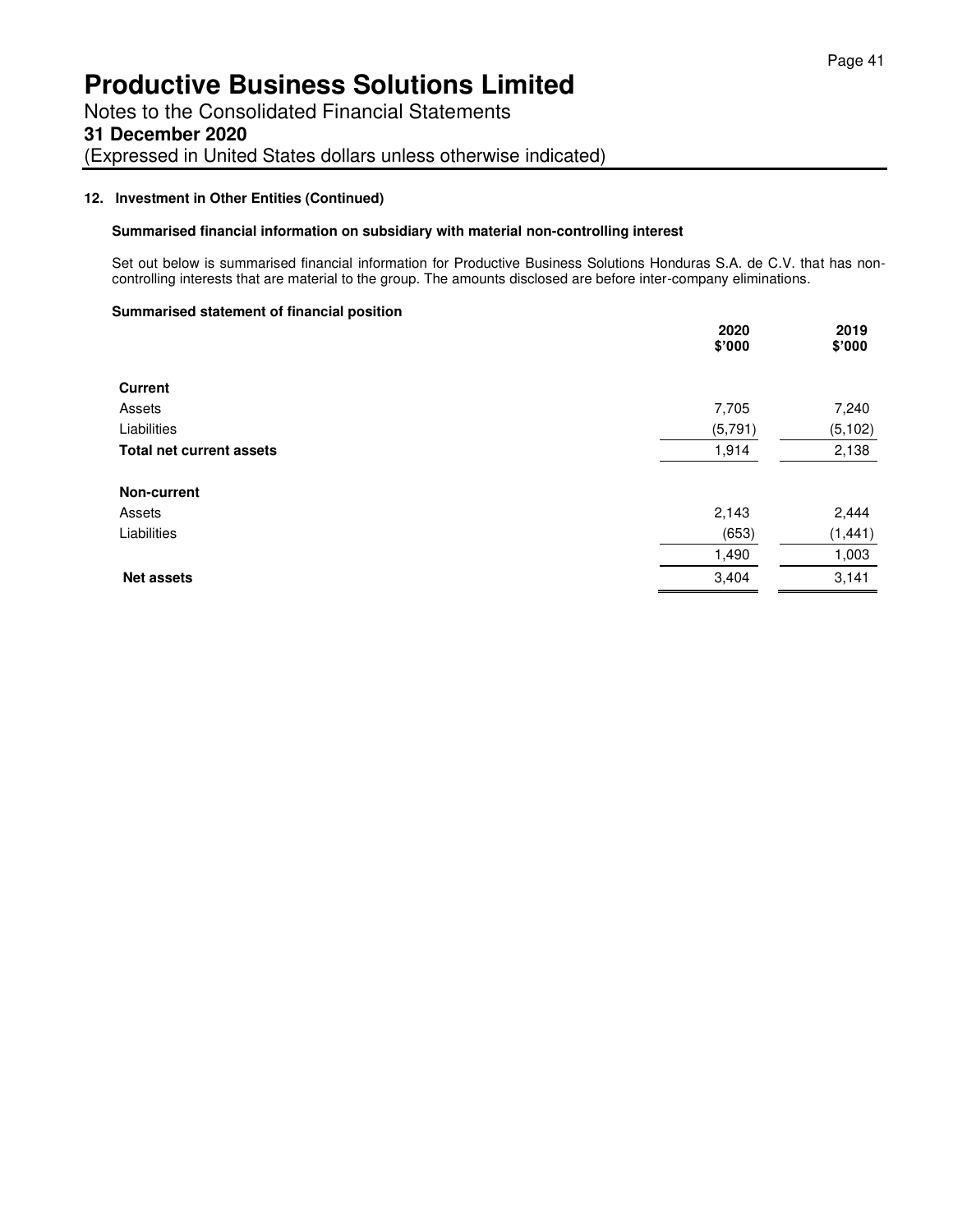Notes to the Consolidated Financial Statements **31 December 2020** 

(Expressed in United States dollars unless otherwise indicated)

## **12. Investment in Other Entities (Continued)**

## **Summarised statement of comprehensive income**

|                                                                                             | 2020<br>\$'000 | 2019<br>\$'000 |
|---------------------------------------------------------------------------------------------|----------------|----------------|
| <b>Revenue</b>                                                                              | 8,376          | 12,575         |
| Profit before income tax                                                                    | 333            | 1,452          |
| Income tax expense                                                                          | (142)          | (375)          |
| Net profit for the year/Total<br>comprehensive income                                       | 191            | 1,077          |
| <b>Summarised cash flows</b>                                                                | 2020<br>\$'000 | 2019<br>\$'000 |
| Cash flows from operating activities                                                        |                |                |
| Net cash provided by/ (used in) operating activities                                        | 74             | (1, 844)       |
| Net cash provided by/ (used in) investing activities                                        | 262            | (1,215)        |
| Net increase/(decrease) in cash and cash<br>equivalents                                     | 336            | (3,059)        |
| Cash, cash equivalents and bank overdrafts at<br>beginning of year                          | 215            | 3,314          |
| Exchange gains/(losses) on cash and cash<br>equivalents                                     | 5              | (40)           |
| Cash and cash equivalents at end of year                                                    | 556            | 215            |
| 13. Earnings per Share                                                                      |                |                |
|                                                                                             | 2020<br>\$'000 | 2019<br>\$'000 |
| Profit for the year attributable to ordinary shareholders                                   | 105            | 1,798          |
| <b>Number of shares</b>                                                                     | 123,272        | 123,272        |
| Total basic and diluted earnings per share attributable to ordinary<br>shareholders (cents) | 0.09           | 1.46           |
|                                                                                             |                |                |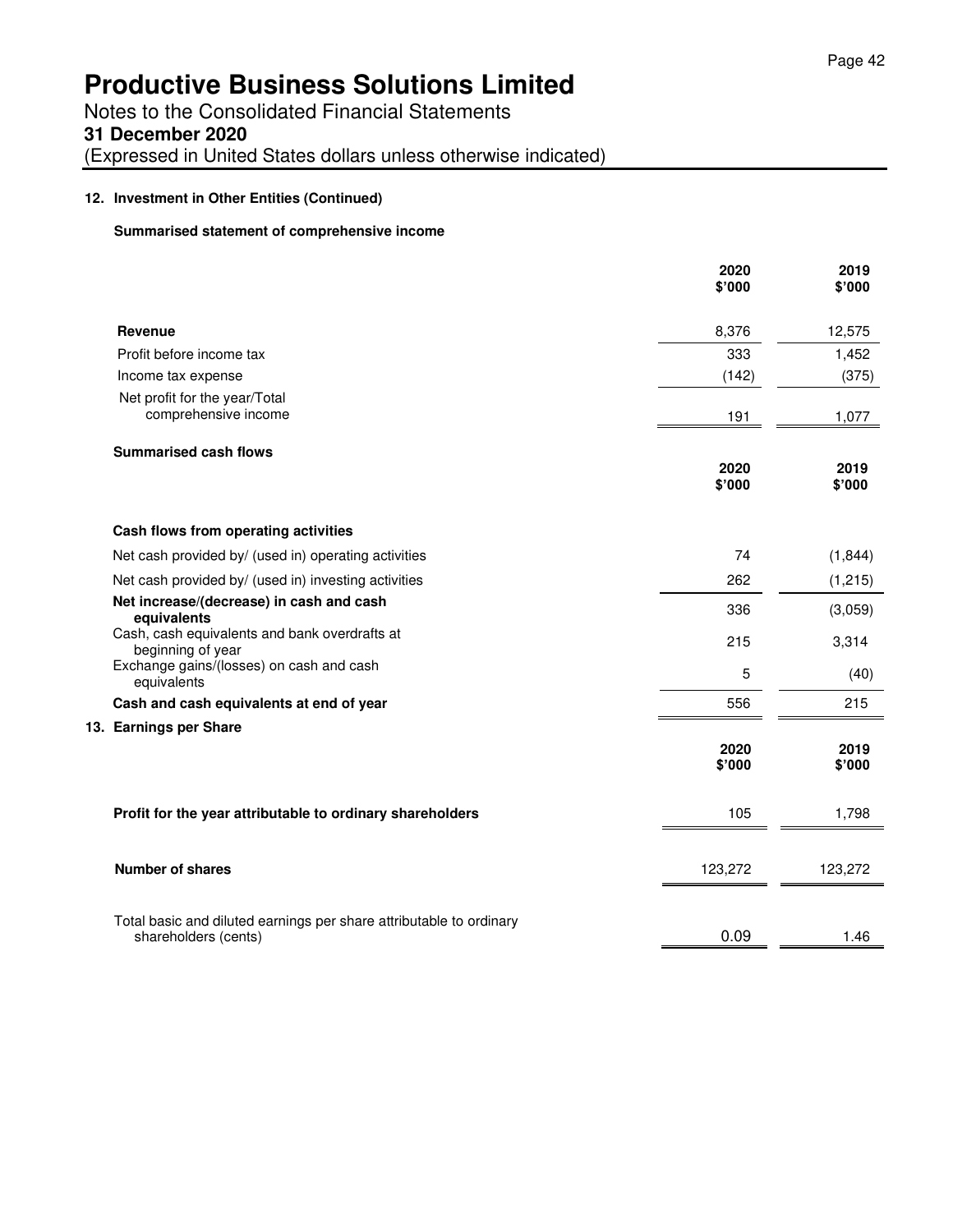Notes to the Consolidated Financial Statements **31 December 2020**  (Expressed in United States dollars unless otherwise indicated)

### **14. Net Income and Accumulated Deficit**

The net income and accumulated deficit attributable to the shareholder of the Group are reflected in the accounts of the Company and its subsidiaries as follows:

|                            | 2020<br>\$'000 | 2019<br>\$'000 |
|----------------------------|----------------|----------------|
| <b>Net Income</b>          |                |                |
| The Company                | (2,077)        | (3,931)        |
| <b>Subsidiaries</b>        | 2,182          | 5,729          |
|                            | 105            | 1,798          |
|                            | 2020<br>\$'000 | 2019<br>\$'000 |
| <b>Accumulated deficit</b> |                |                |
| The Company                | (22, 350)      | (20, 273)      |
| <b>Subsidiaries</b>        | 16,223         | 14,041         |
|                            |                |                |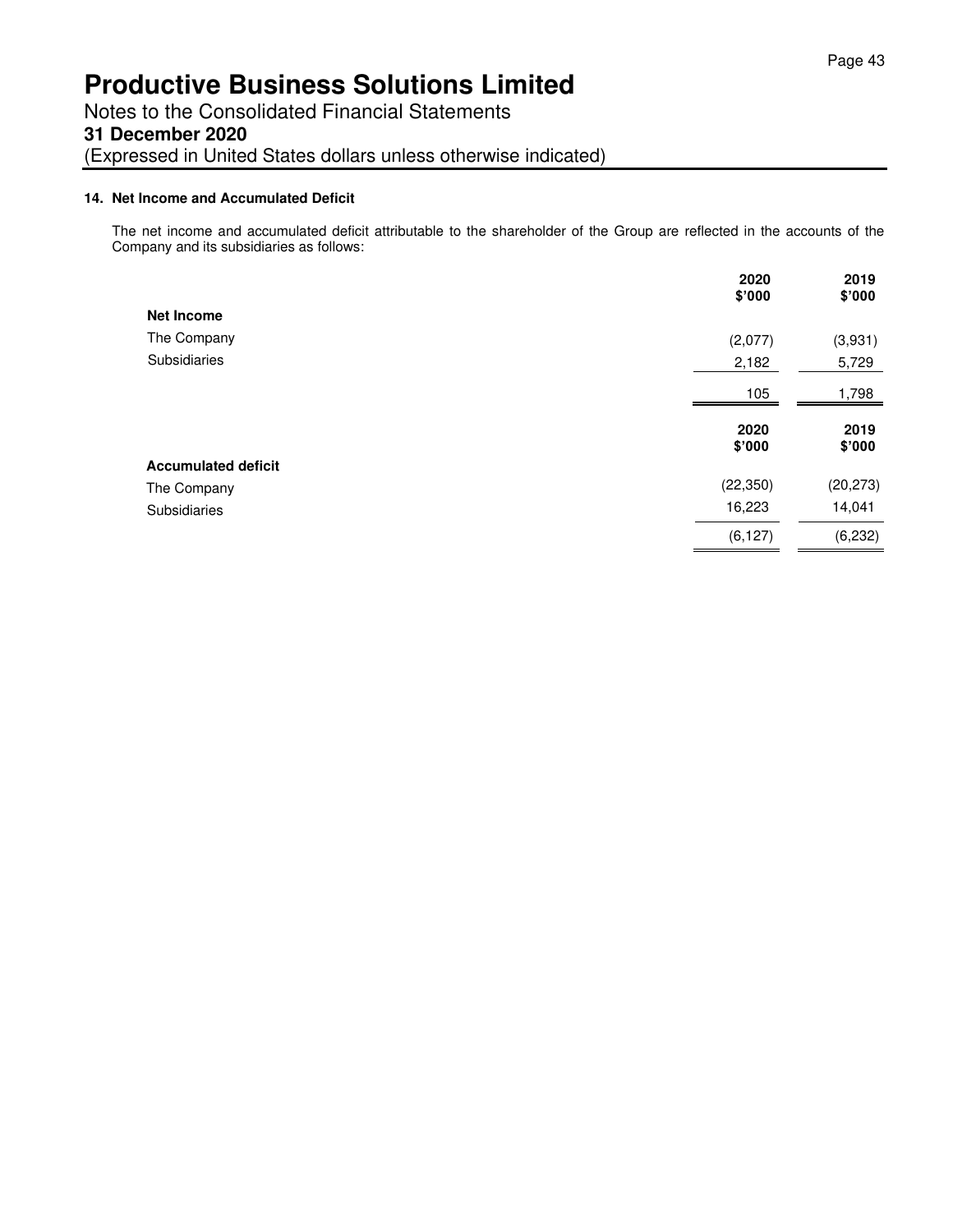Notes to the Consolidated Financial Statements

**31 December 2020** 

(Expressed in United States dollars unless otherwise indicated)

## **15. Property, Plant and Equipment**

|                             | Freehold<br><b>Land and</b><br><b>Buildings</b><br>\$'000 | Leasehold<br><b>Buildings and</b><br><b>Improvements</b><br>\$'000 | Furniture,<br>Fixtures.<br><b>Plant and</b><br><b>Equipment</b><br>\$'000 | <b>Motor</b><br><b>Vehicles</b><br>\$'000 | Capital<br>Work in<br><b>Progress</b><br>\$'000 | <b>Total</b><br>\$'000 |
|-----------------------------|-----------------------------------------------------------|--------------------------------------------------------------------|---------------------------------------------------------------------------|-------------------------------------------|-------------------------------------------------|------------------------|
|                             |                                                           |                                                                    | 2020                                                                      |                                           |                                                 |                        |
| At Cost/ Valuation -        |                                                           |                                                                    |                                                                           |                                           |                                                 |                        |
| At 1 January                | 53                                                        | 3,018                                                              | 71,884                                                                    | 1,286                                     | 13                                              | 76,254                 |
| Exchange<br>differences     | $\overline{\phantom{a}}$                                  | (65)                                                               | (1,778)                                                                   | (62)                                      |                                                 | (1,905)                |
| Additions                   |                                                           | 297                                                                | 3,517                                                                     |                                           | 2,585                                           | 6,399                  |
| Transfers from<br>inventory |                                                           |                                                                    | 6,334                                                                     |                                           |                                                 | 6,334                  |
| <b>Disposals</b>            | (20)                                                      | (134)                                                              | (188)                                                                     | (19)                                      |                                                 | (361)                  |
| Transfers to<br>inventory   |                                                           | $\overline{\phantom{a}}$                                           | (8, 549)                                                                  |                                           |                                                 | (8, 549)               |
| At 31 December              | 33                                                        | 3,116                                                              | 71,220                                                                    | 1,205                                     | 2,598                                           | 78,172                 |
| Depreciation -              |                                                           |                                                                    |                                                                           |                                           |                                                 |                        |
| At 1 January                |                                                           | 1,796                                                              | 48,051                                                                    | 888                                       |                                                 | 50,735                 |
| Exchange differences        |                                                           | 20                                                                 | (281)                                                                     | (36)                                      |                                                 | (297)                  |
| Charge for the year         |                                                           | 264                                                                | 8,621                                                                     | 79                                        |                                                 | 8,964                  |
| On transfer to<br>inventory |                                                           | 4                                                                  | (5,747)                                                                   |                                           |                                                 | (5,743)                |
| Relieved on disposals       |                                                           | (131)                                                              | (181)                                                                     | (19)                                      | $\overline{\phantom{a}}$                        | (331)                  |
| At 31 December              |                                                           | 1,953                                                              | 50,463                                                                    | 912                                       |                                                 | 53,328                 |
| Net Book Value -            |                                                           |                                                                    |                                                                           |                                           |                                                 |                        |
| At 31 December              | 33                                                        | 1,163                                                              | 20,757                                                                    | 293                                       | 2,598                                           | 24,844                 |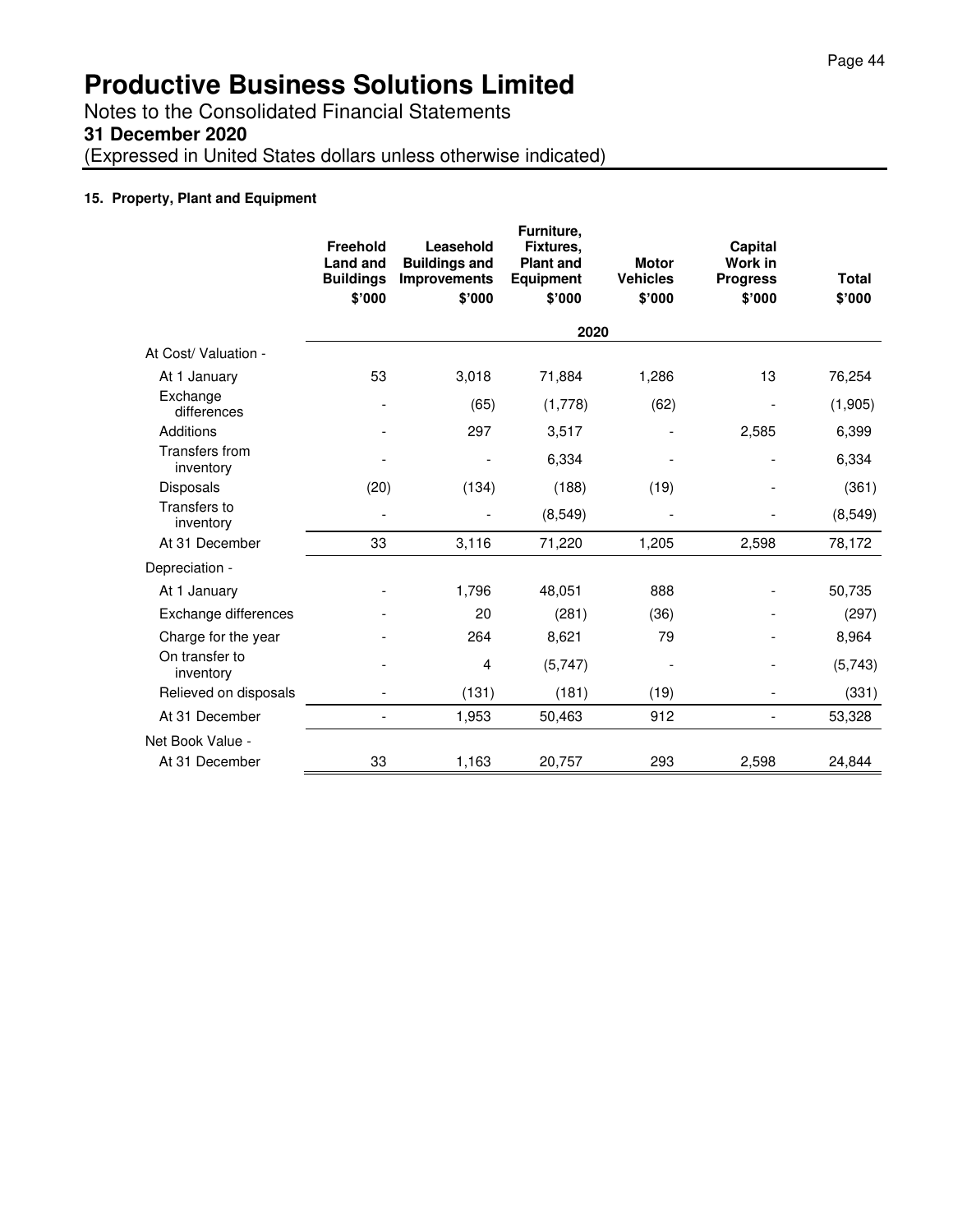Notes to the Consolidated Financial Statements **31 December 2020**  (Expressed in United States dollars unless otherwise indicated)

### **15. Property, Plant and Equipment (Continued)**

The furniture, fixtures, plant and equipment category for the Group includes equipment held for operating leases by various subsidiaries. Operating lease contracts for these items are entered into with third parties, with periodic lease payments being 36 to 60 months. Items which are leased are transferred from inventory on commencement of the lease arrangements and are transferred back to inventory on termination of the lease arrangements.

|                                                | Freehold<br><b>Land and</b><br><b>Buildings</b><br>\$'000 | Leasehold<br><b>Buildings and</b><br>Improvements<br>\$'000 | Furniture,<br>Fixtures,<br><b>Plant and</b><br><b>Equipment</b><br>\$'000 | <b>Motor</b><br><b>Vehicles</b><br>\$'000 | Capital<br>Work in<br><b>Progress</b><br>\$'000 | <b>Total</b><br>\$'000 |
|------------------------------------------------|-----------------------------------------------------------|-------------------------------------------------------------|---------------------------------------------------------------------------|-------------------------------------------|-------------------------------------------------|------------------------|
|                                                |                                                           |                                                             | 2019                                                                      |                                           |                                                 |                        |
| At Cost/ Valuation -                           |                                                           |                                                             |                                                                           |                                           |                                                 |                        |
| At 1 January                                   | 52                                                        | 2,666                                                       | 64,854                                                                    | 1,066                                     | 15 <sup>7</sup>                                 | 68,795                 |
| Exchange<br>differences                        | $\mathbf{1}$                                              | (27)                                                        | 161                                                                       | $\overline{7}$                            |                                                 | 142                    |
| <b>Additions</b>                               |                                                           | 458                                                         | 2,481                                                                     | 254                                       | 13                                              | 3,206                  |
| Acquisition of<br>subsidiary<br>Transfers from |                                                           |                                                             | 130                                                                       | $\overline{a}$                            |                                                 | 130                    |
| inventory                                      |                                                           |                                                             | 13,193                                                                    |                                           |                                                 | 13,193                 |
| Disposals                                      |                                                           | (79)                                                        | (1,608)                                                                   | (41)                                      |                                                 | (1,728)                |
| Transfers to<br>inventory                      |                                                           |                                                             | (7, 327)                                                                  |                                           |                                                 | (7, 327)               |
| Transfer from<br><b>CWIP</b>                   |                                                           |                                                             |                                                                           | $\overline{a}$                            | (157)                                           | (157)                  |
| At 31 December                                 | 53                                                        | 3,018                                                       | 71,884                                                                    | 1,286                                     | 13                                              | 76,254                 |
| Depreciation -                                 |                                                           |                                                             |                                                                           |                                           |                                                 |                        |
| At 1 January                                   |                                                           | 1,658                                                       | 43,641                                                                    | 839                                       |                                                 | 46,138                 |
| Exchange<br>differences                        |                                                           | (4)                                                         | (215)                                                                     | 15                                        | $\overline{a}$                                  | (204)                  |
| Charge for the year                            |                                                           | 229                                                         | 8,530                                                                     | 78                                        |                                                 | 8,837                  |
| Acquisition of<br>subsidiary                   |                                                           | $\overline{\phantom{a}}$                                    | 78                                                                        | $\overline{\phantom{a}}$                  | $\blacksquare$                                  | 78                     |
| On disposals and<br>transfer to<br>inventory   |                                                           | $\overline{c}$                                              | (2, 815)                                                                  | 3                                         | $\overline{a}$                                  | (2,810)                |
| Relieved on<br>disposals                       |                                                           | (89)                                                        | (1, 168)                                                                  | (47)                                      | $\overline{\phantom{a}}$                        | (1, 304)               |
| At 31 December                                 | $\blacksquare$                                            | 1,796                                                       | 48,051                                                                    | 888                                       | $\blacksquare$                                  | 50,735                 |
| Net Book Value -                               |                                                           |                                                             |                                                                           |                                           |                                                 |                        |
| At 31 December                                 | 53                                                        | 1,222                                                       | 23,833                                                                    | 398                                       | 13                                              | 25,519                 |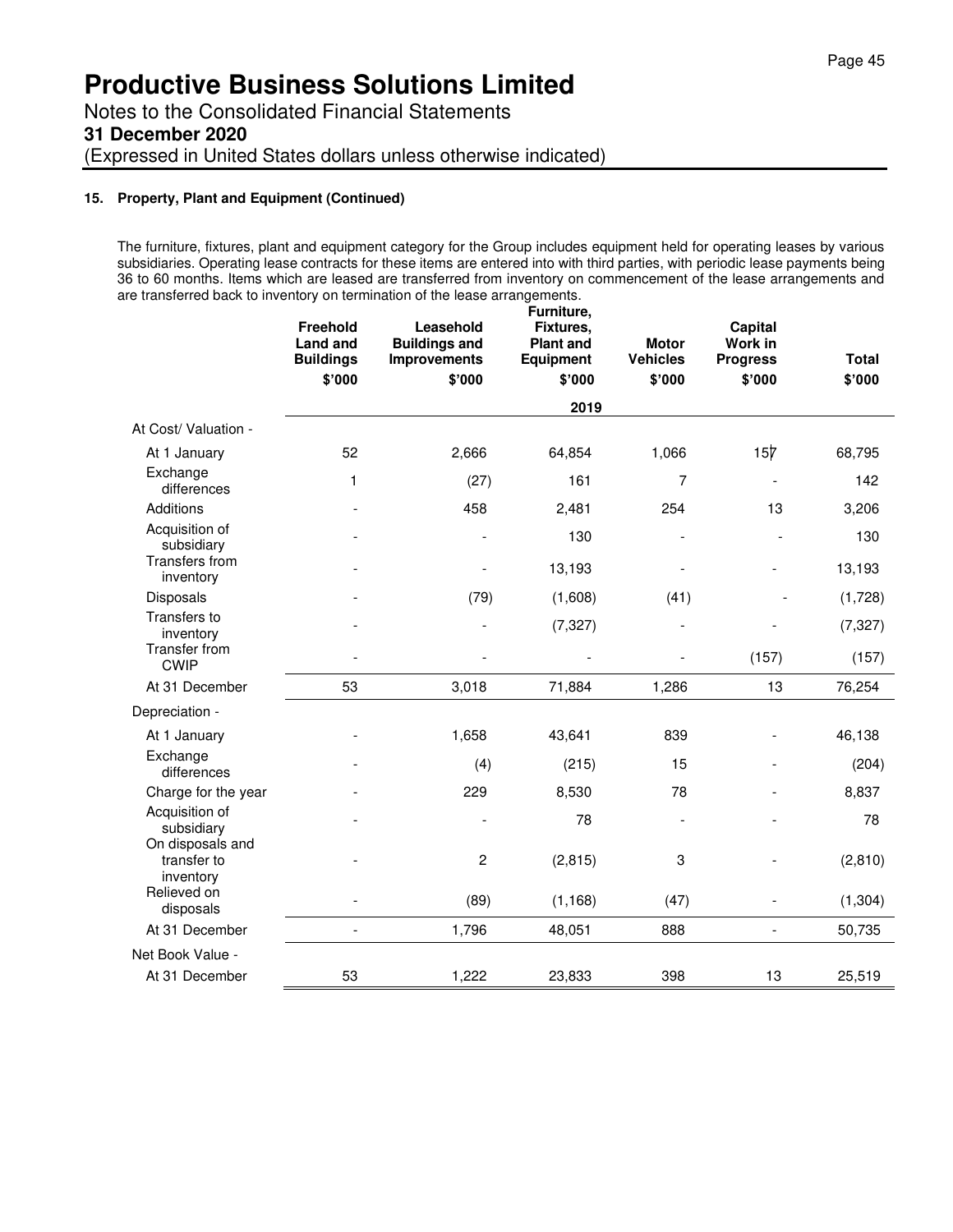Notes to the Consolidated Financial Statements **31 December 2020** 

(Expressed in United States dollars unless otherwise indicated)

### **15. Property, Plant and Equipment (Continued)**

The amounts included in property, plant and equipment are as follows:

|                                  | 2020<br>\$'000 | 2019<br>\$'000 |
|----------------------------------|----------------|----------------|
| Equipment held for lease at cost | 59.451         | 60,737         |
| Accumulated depreciation         | (40, 553)      | (38, 933)      |
| Net book value                   | 18.898         | 21,804         |

Equipment is ordinarily moved from inventory to docu-centers, printshops and internal use. Equipment from inventory is also placed under lease contracts. When the equipment is no longer assigned to a specific function, it is moved back to inventory at net book value. The most significant of these movements is for equipment held for lease which is as follows:

|                                                                   | 2020<br>\$'000 | 2019<br>\$'000 |
|-------------------------------------------------------------------|----------------|----------------|
| Opening net book value                                            | 21,804         | 19,410         |
| Additions                                                         | 2,347          |                |
| Transfers from inventory during operating lease period            | 4,319          | 13,193         |
| Depreciation charges                                              | (6, 421)       | (6,287)        |
| Disposals – transfers to inventory upon expiry of operating lease | (7,866)        | (7, 327)       |
| Depreciation released                                             | 4,715          | 2,815          |
| Closing net book value                                            | 18,898         | 21,804         |
|                                                                   |                |                |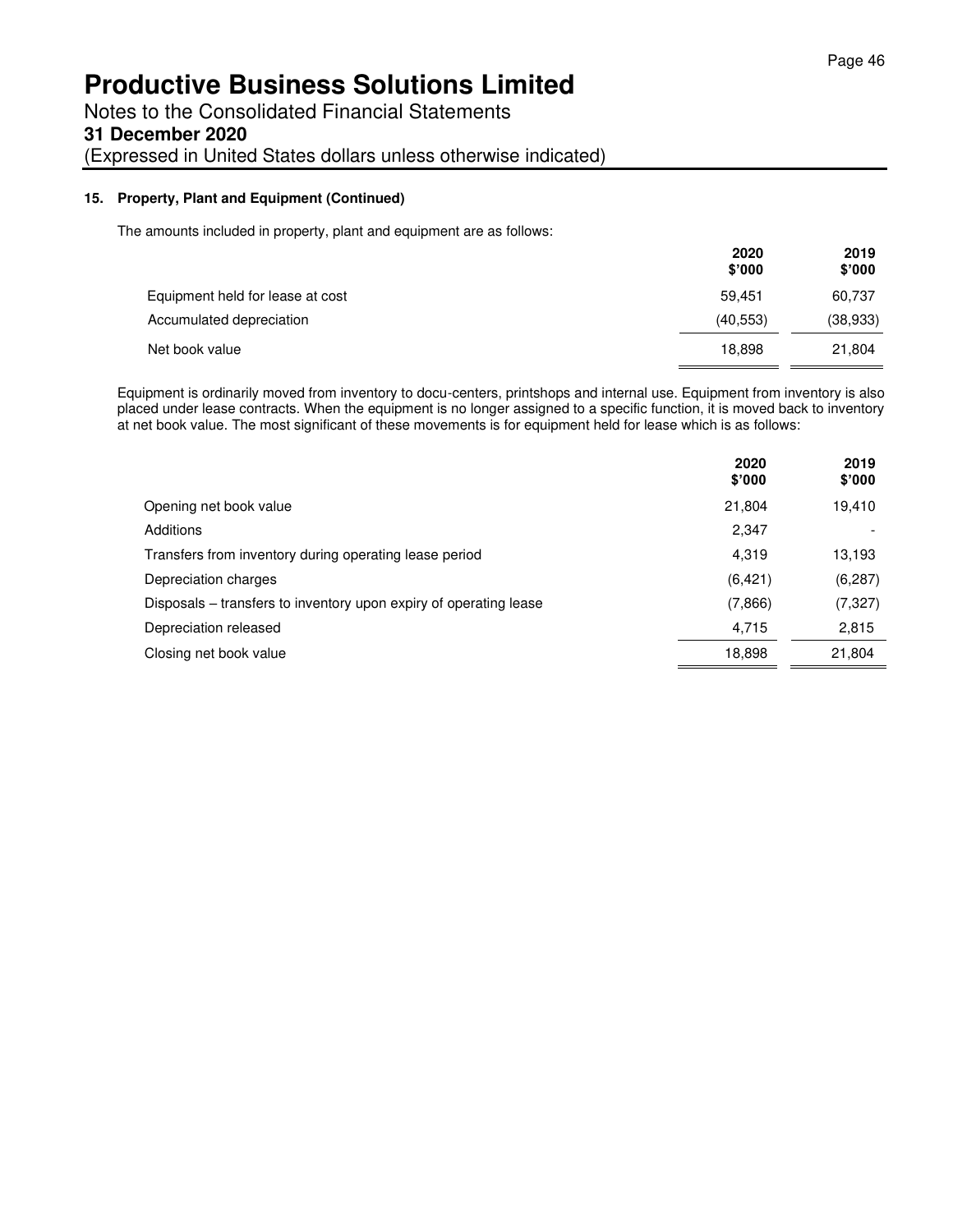Notes to the Consolidated Financial Statements **31 December 2020**  (Expressed in United States dollars unless otherwise indicated)

### **15. Property, Plant and Equipment (Continued)**

The pieces of freehold land of the Group were independently revalued as at various dates during 2015 on the basis of open market value or other market comparable approaches by independent qualified valuators. The directors are of the view that there were no material changes in the value over the prior year for Freehold land.

The following table analyses the non-financial assets carried at fair value, by valuation method. The different levels have been defined as follows:

- Inputs other than quoted prices included within level 1 that are observable for the asset or liability, or directly (that is, as prices) or indirectly (that is, derived from prices) (Level 2), and
- Inputs for the asset or liability that are not based on observable market data (that is unobservable inputs) (Level 3).

|                                   | Fair value measurements at<br>31 December 2020 using                    |                                                              |  |
|-----------------------------------|-------------------------------------------------------------------------|--------------------------------------------------------------|--|
|                                   | <b>Significant other</b><br>observable<br>inputs<br>(Level 2)<br>\$'000 | Significant<br>unobservable<br>inputs<br>(Level 3)<br>\$'000 |  |
| Recurring fair value measurements |                                                                         |                                                              |  |
| Land and buildings                |                                                                         |                                                              |  |
| Land - Surges St Thomas, Barbados |                                                                         | 33                                                           |  |
|                                   |                                                                         | 33                                                           |  |
|                                   |                                                                         | Fair value measurements at<br>31 December 2019 using         |  |
|                                   | <b>Significant other</b><br>observable                                  | Significant<br>unobservable                                  |  |

|                                                   | \$'000                   | \$'000 |
|---------------------------------------------------|--------------------------|--------|
| Recurring fair value measurements                 |                          |        |
| Land and buildings                                |                          |        |
| Land - Surges St Thomas, Barbados                 | $\overline{\phantom{a}}$ | 33     |
| San Salvador, El Salvador: Km.49.5 Litoral, Atami | 20                       |        |
|                                                   | 20                       | 33     |

**inputs (Level 2)** 

**inputs (Level 3)**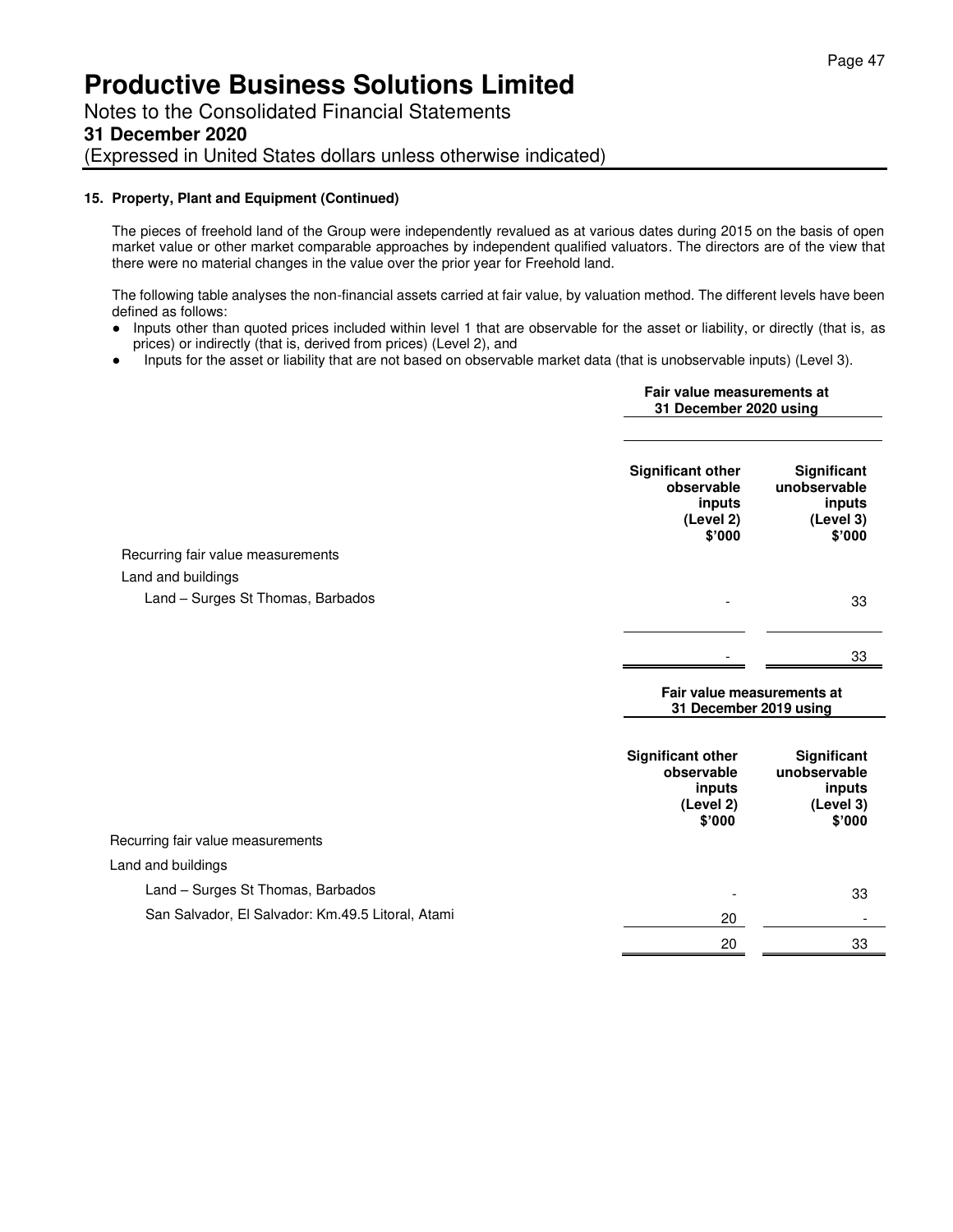Notes to the Consolidated Financial Statements **31 December 2020**  (Expressed in United States dollars unless otherwise indicated)

### **15. Property, Plant and Equipment (Continued)**

There were no transfers between levels during the year.

Level 2 fair values of land and buildings have been derived using the sales comparison approach. Sales prices of comparable land and buildings in close proximity are adjusted for differences in key attributes such as property size. The most significant input into this valuation approach is price per square foot. The valuation techniques for Level 3 fair values of land and buildings are disclosed in the tables below.

#### **Fair value measurements at 31 December 2019 and 2020 using significant unobservable inputs (Level 3)**

|                                             |                                                             |                                  |                               | $Land -$<br><b>Surges St</b><br>Thomas.<br><b>Barbados</b><br>\$'000         | <b>Total</b><br>\$'000                                            |
|---------------------------------------------|-------------------------------------------------------------|----------------------------------|-------------------------------|------------------------------------------------------------------------------|-------------------------------------------------------------------|
| Opening and Closing<br>balance              |                                                             |                                  |                               | 33                                                                           | 33                                                                |
| <b>Description</b>                          | Fair value at<br><b>December</b><br>2019 and 2020<br>\$'000 | Valuation<br>Technique(s)        | Unobservable<br><b>Inputs</b> | Range of<br>unobservable<br>inputs<br>(probability -<br>weighted<br>average) | <b>Relationship of</b><br>unobservable<br>inputs to fair<br>value |
|                                             |                                                             |                                  |                               |                                                                              |                                                                   |
| Land - Surges St Thomas,<br><b>Barbados</b> | 33                                                          | Market<br>Comparable<br>approach | None                          | None                                                                         | Not applicable                                                    |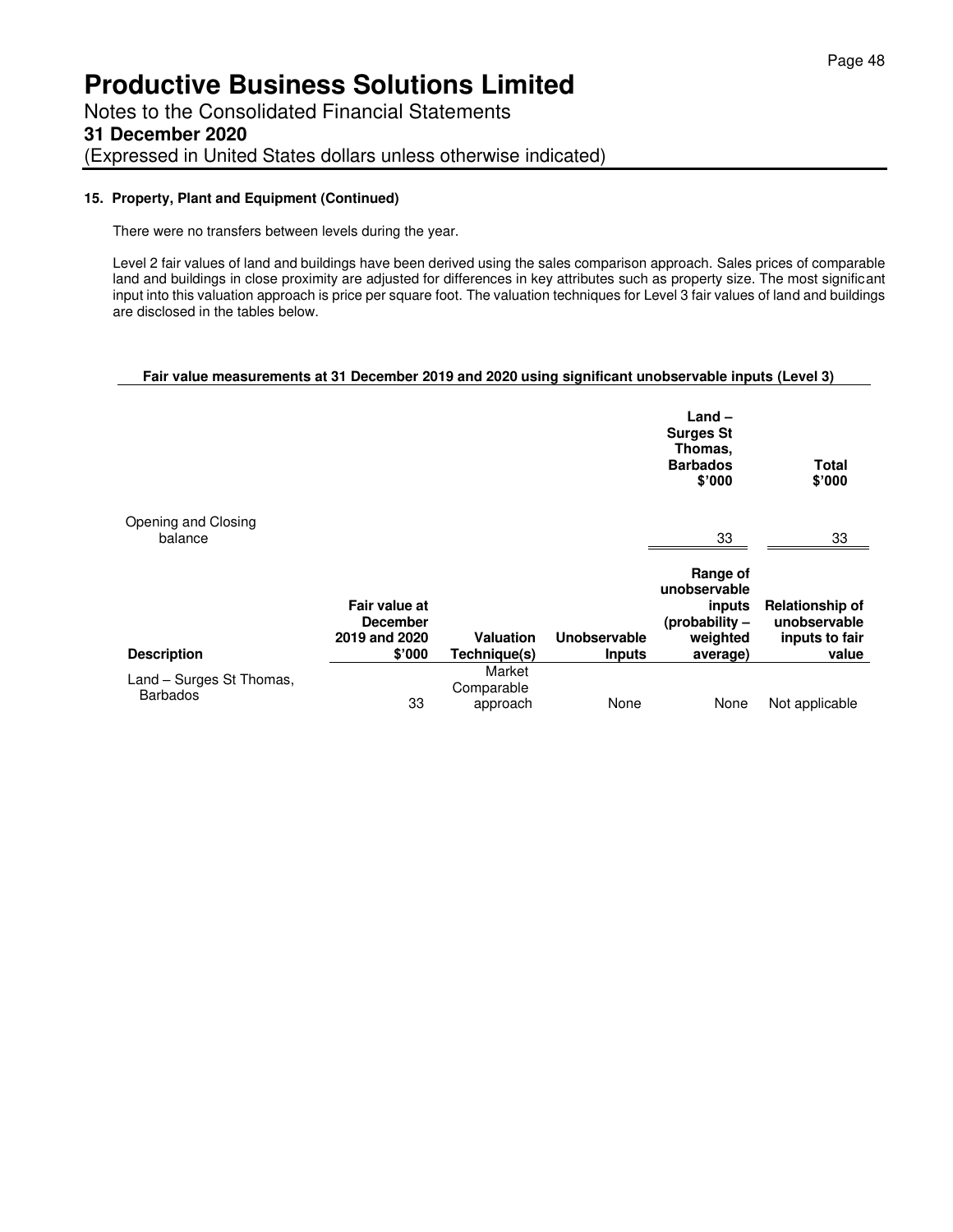Notes to the Consolidated Financial Statements **31 December 2020**  (Expressed in United States dollars unless otherwise indicated)

### **16. Right-of-Use Assets**

### **(i) Amounts recognised in the statement of financial position**

a) The statement of financial position shows the following amounts relating to leases:

| <b>Right-of-use assets</b> | 2020<br>\$'000 | 2019<br>\$'000 |
|----------------------------|----------------|----------------|
| <b>Buildings</b>           | 12.418         | 14,382         |
| Equipment                  | 1,346          | 1,553          |
| Motor vehicles             | 109            | 157            |
|                            | 13,873         | 16,092         |

Recognition of the right-of-use assets upon the adoption of IFRS 16 in 2019, was \$19,583,000. During the financial year there were no additions to right-of use assets.

#### **(ii) Amounts recognised in the statement of comprehensive income**

The statement of comprehensive income shows the following amounts relating to leases:

| Depreciation charge of right-of-use assets | 2020<br>\$'000 | 2019<br>\$'000 |
|--------------------------------------------|----------------|----------------|
| <b>Buildings</b>                           | 2,913          | 3,081          |
| Equipment                                  | 648            | 374            |
| Motor vehicles                             | 47             | 36             |
|                                            | 3,608          | 3.491          |

Right-of-use assets are measured at cost comprising the following:

- the amount of the initial measurement of lease liability

- any lease payments made at the commencement date less any lease incentives received

 Right-of-use assets are generally depreciated over the lease term on a straight-line basis. If the Group is reasonably certain to exercise a purchase option, the right-of-use asset is depreciated over the underlying asset's useful life.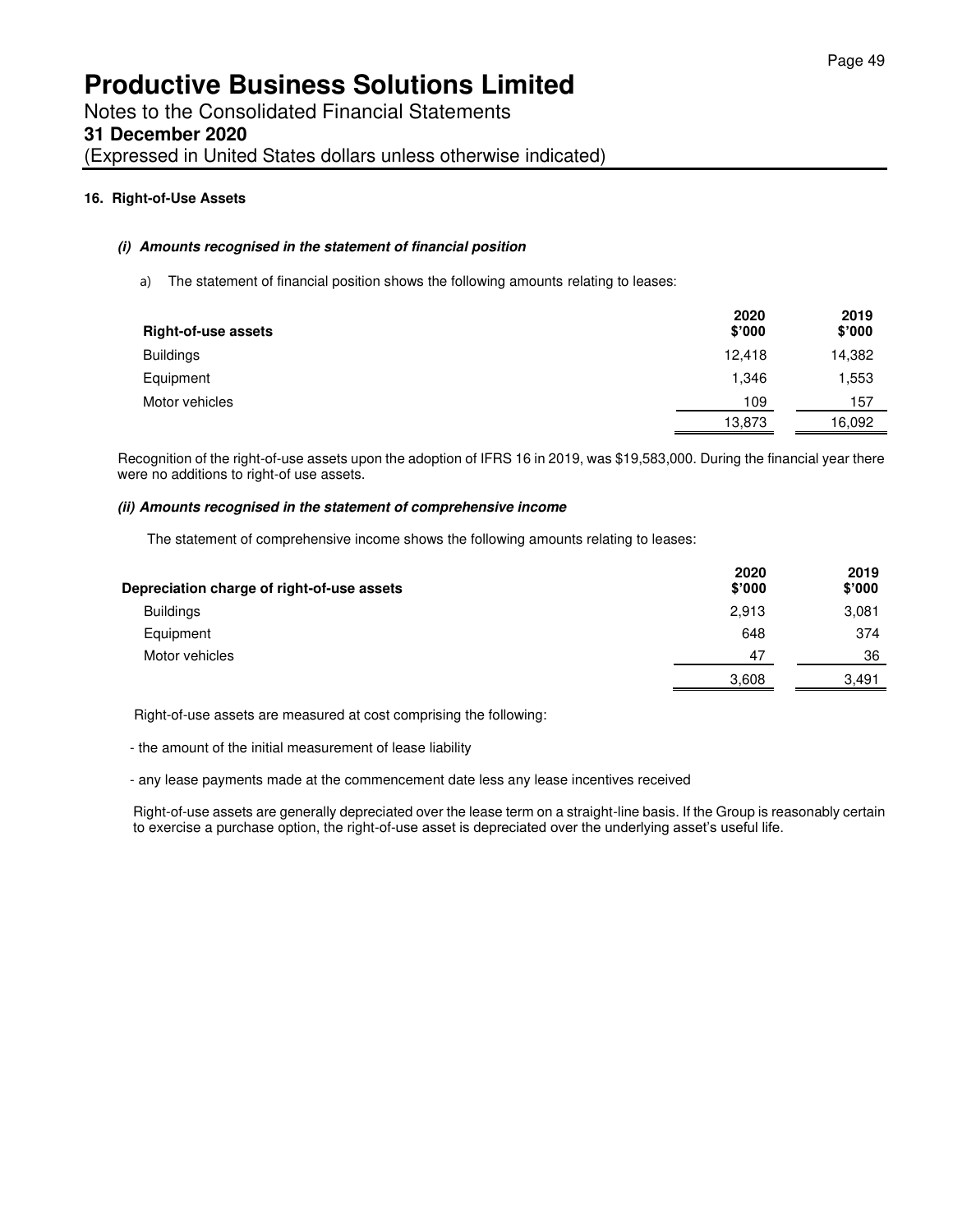Notes to the Consolidated Financial Statements

## **31 December 2020**

(Expressed in United States dollars unless otherwise indicated)

## **17. Intangible Assets**

|                                             | Goodwill<br>\$'000 | <b>Brands</b><br>\$'000  | <b>Contracts</b><br>\$'000 | <b>Franchise</b><br>Agreement,<br>Licenses &<br>Proprietary<br><b>Software</b><br>\$'000 | Total<br>\$'000 |
|---------------------------------------------|--------------------|--------------------------|----------------------------|------------------------------------------------------------------------------------------|-----------------|
|                                             |                    |                          | 2020                       |                                                                                          |                 |
| Year ended 31 December 2020                 |                    |                          |                            |                                                                                          |                 |
| Opening net book value                      | 15,837             | 1,367                    | 2,705                      | 1,195                                                                                    | 21,104          |
| Exchange differences                        | -                  | $\overline{\phantom{0}}$ |                            | (8)                                                                                      | (8)             |
| Amortisation (Note 8)                       |                    | (192)                    | (710)                      | (184)                                                                                    | (1,086)         |
| Closing net book amount at 31 December 2020 | 15,837             | 1,175                    | 1,995                      | 1,003                                                                                    | 20,010          |
|                                             |                    |                          |                            |                                                                                          |                 |
| Cost                                        | 16,753             | 4,169                    | 14,204                     | 7,133                                                                                    | 42,259          |
| Accumulated amortisation and impairment     | (916)              | (2,994)                  | (12, 209)                  | (6, 130)                                                                                 | (22, 249)       |
| Closing net book value                      | 15,837             | 1,175                    | 1,995                      | 1,003                                                                                    | 20,010          |

|                                             | Goodwill<br>\$'000 | <b>Brands</b><br>\$'000 | <b>Contracts</b><br>\$'000 | <b>Franchise</b><br>Agreement<br>& Licenses<br>\$'000 | Total<br>\$'000 |
|---------------------------------------------|--------------------|-------------------------|----------------------------|-------------------------------------------------------|-----------------|
|                                             |                    |                         | 2019                       |                                                       |                 |
| Year ended 31 December 2019                 |                    |                         |                            |                                                       |                 |
| Opening net book value                      | 12,880             | 1,559                   | 3,419                      | 535                                                   | 18,393          |
| Exchange differences                        |                    |                         | (4)                        |                                                       | (4)             |
| Acquisition of subsidiaries (note 38)       | 2,957              |                         |                            | 750                                                   | 3,707           |
| Amortisation (Note 8)                       |                    | (192)                   | (710)                      | (90)                                                  | (992)           |
| Closing net book amount at 31 December 2019 | 15,837             | 1,367                   | 2,705                      | 1,195                                                 | 21,104          |
| Cost                                        | 16,753             | 4,169                   | 14,204                     | 7,133                                                 | 42,259          |
| Accumulated amortisation and impairment     | (916)              | (2,802)                 | (11, 499)                  | (5,938)                                               | (21, 155)       |
| Closing net book value                      | 15,837             | 1,367                   | 2,705                      | 1,195                                                 | 21.104          |

Amortisation charges have been included in the other operating expenses in the statement of comprehensive income.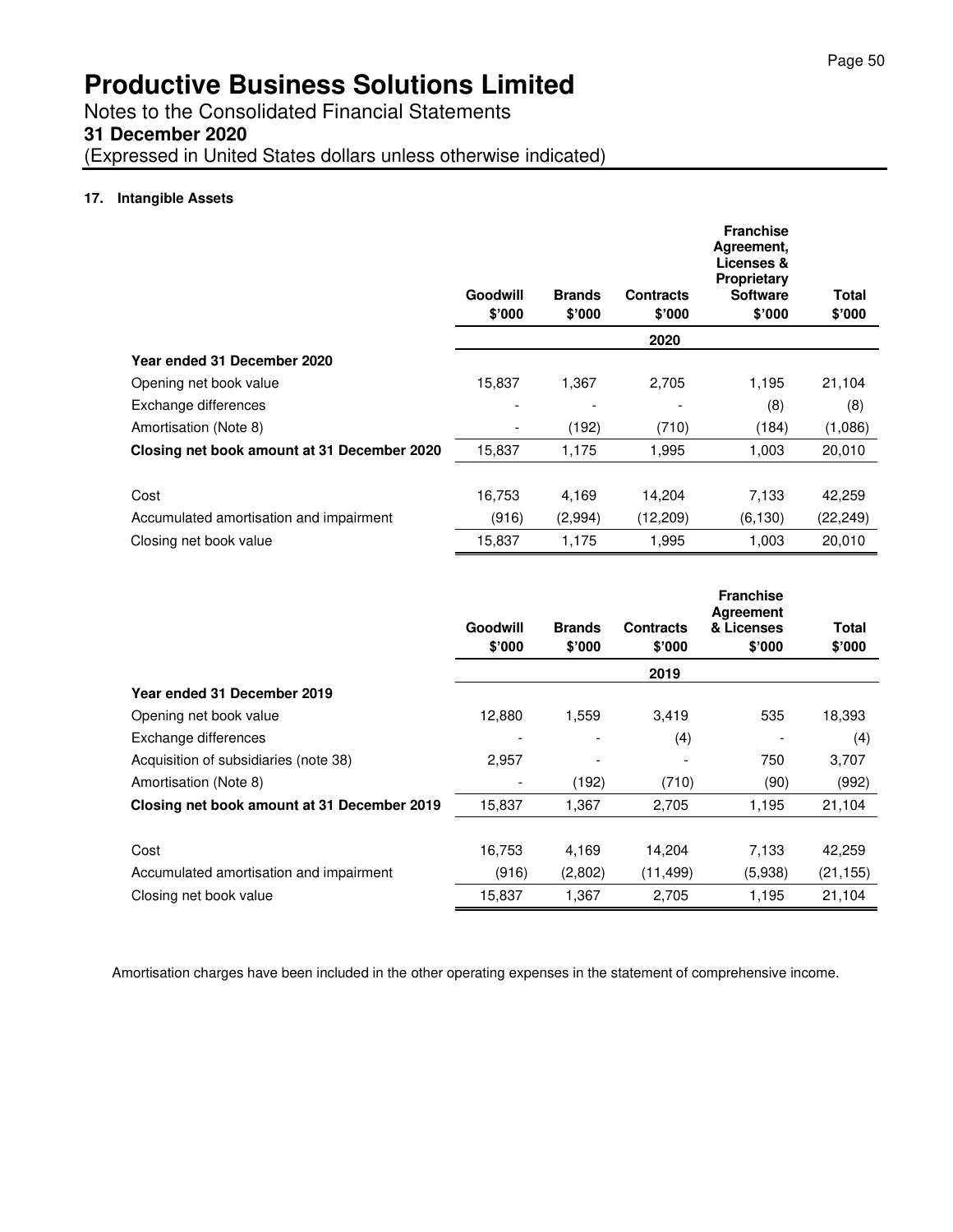**Pre-tax** 

# **Productive Business Solutions Limited**

Notes to the Consolidated Financial Statements **31 December 2020**  (Expressed in United States dollars unless otherwise indicated)

### **17. Intangible Assets (Continued)**

#### **Impairment tests for goodwill**

The Group determines whether goodwill is impaired at least on an annual basis or when events or changes in the circumstances indicate that the carrying value may be impaired. This requires an estimation of the recoverable amount of the cash generating unit (CGU) to which the goodwill is allocated. The recoverable amount is usually determined by reference to the value in use. Estimating the value in use requires the Group to make an estimate of the expected future cash flows from the CGU and also to choose an appropriate discount rate in order to calculate the present value of those future cash flows.

The allocation of goodwill to the Group's cash generating units (CGUs) as categorised by subsidiary is as follows:

|                                                            | 2020<br>\$'000 | 2019<br>\$'000 |
|------------------------------------------------------------|----------------|----------------|
| Productive Business Solutions (Barbados) Limited           | 403            | 403            |
| PBS Central America, S.A.                                  | 7.539          | 7.539          |
| Mobay Holdings N.V.                                        | 4.256          | 4.256          |
| Productive Business Solutions Limited (Dominican Republic) | 523            | 523            |
| High Tech Corporation S.A. de C.V                          | 2.957          | 2.957          |
| Other                                                      | 159            | 159            |
|                                                            | 15.837         | 15.837         |

The recoverable amount of each CGU is determined based on value in use calculations. These calculations use pre-tax cash flow projections based on financial budgets approved by management covering a 5-year period. Cash flows beyond the 5<sup>th</sup> year are extrapolated using the estimated growth rates stated below.

Key assumptions for value in use calculations for 2020 were as follows:

|                                                              | Revenue<br>growth rate<br>vear 1 | Terminal<br>growth rate | Average<br><b>EBITDA</b> to<br>revenue | Pre-tax<br><b>Discount</b><br>rate<br>2020 |
|--------------------------------------------------------------|----------------------------------|-------------------------|----------------------------------------|--------------------------------------------|
| <b>Productive Business Solutions</b><br>(Barbados) Limited   | 2.7%                             | 2.0%                    | 19.2%                                  | 19.2%                                      |
| PBS Central America S.A.                                     | 6.6%                             | 3.6%                    | 11.9%                                  | 19.3%                                      |
| Mobay Holdings N.V.<br>Productive Business Solutions Limited | 5.2%                             | 3.5%                    | 10.4%                                  | 14.6%                                      |
| (Dominican Republic)                                         | 7.3%                             | 4.8%                    | 13.3%                                  | 16.5%                                      |
| <b>High Tech Corporation</b>                                 | 20.5%                            | 3.5%                    | 15.7%                                  | 18.1%                                      |

Key assumptions for value in use calculations for 2019 were as follows:

|                                                                      | <b>Revenue</b><br>growth rate<br>vear 1 | <b>Terminal</b><br>growth rate | Average<br><b>EBITDA to</b><br>revenue | Pre-tax<br><b>Discount</b><br>rate<br>2019 |
|----------------------------------------------------------------------|-----------------------------------------|--------------------------------|----------------------------------------|--------------------------------------------|
| <b>Productive Business Solutions</b><br>(Barbados) Limited           | 13.9%                                   | 2.0%                           | 16.8%                                  | 18.4%                                      |
| PBS Central America S.A.                                             | 9.6%                                    | 3.0%                           | 13.6%                                  | 18.5%                                      |
| Mobay Holdings N. V.<br><b>Productive Business Solutions Limited</b> | 14.0%                                   | 3.0%                           | 13.4%                                  | 13.9%                                      |
| (Dominican Republic)                                                 | 23%                                     | 3.0%                           | 13.9%                                  | 14.7%                                      |
| <b>High Tech Corporation</b>                                         | 11.1%                                   | 5.9%                           | 27.1%                                  | 19.6%                                      |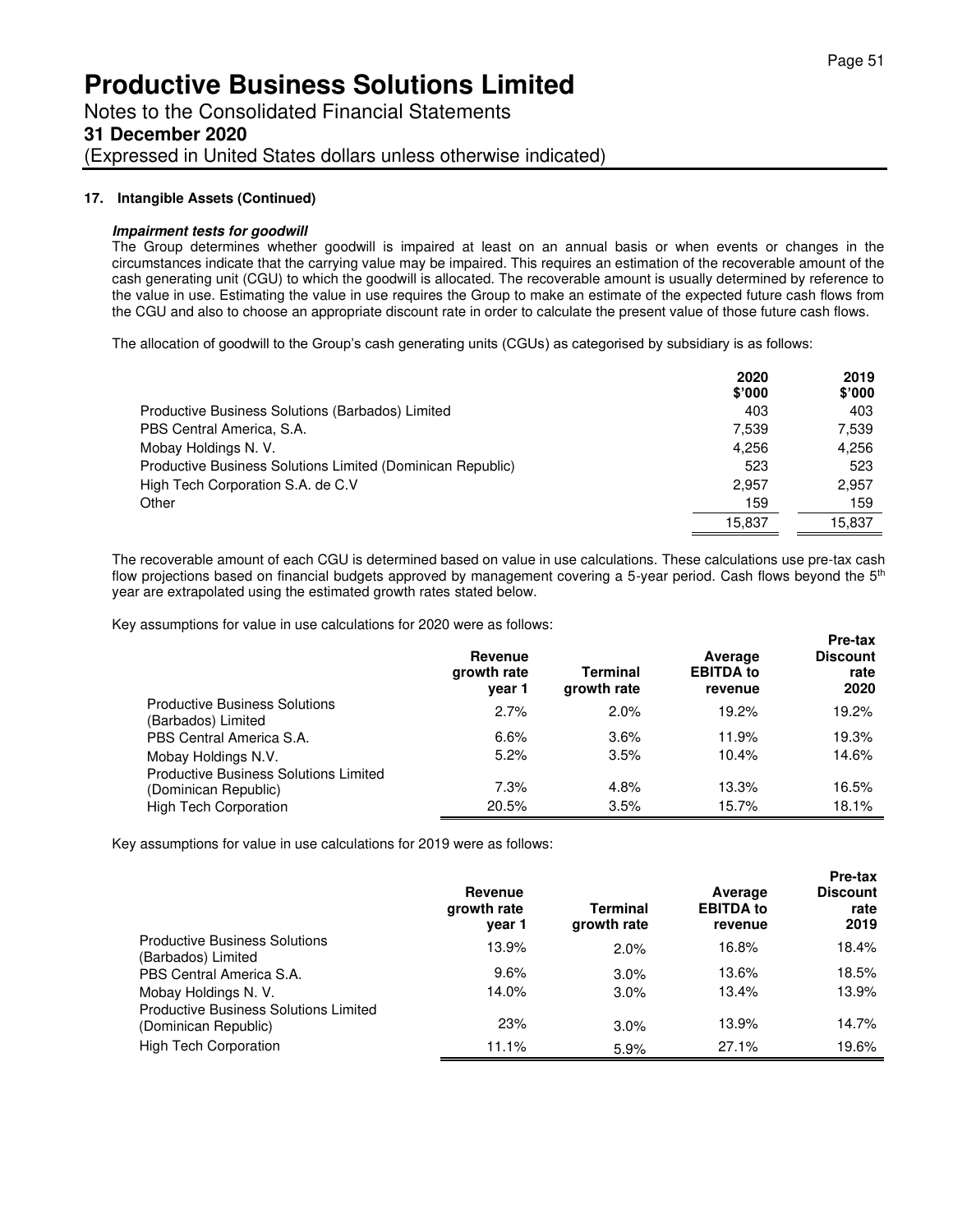Notes to the Consolidated Financial Statements **31 December 2020**  (Expressed in United States dollars unless otherwise indicated)

### **17. Intangible Assets (Continued)**

Impact of possible changes in key assumptions are as follows:

#### Productive Business Solutions (Barbados) Limited 2020

If the budgeted revenue growth for year 1 had been 1.5% lower than the estimated assumption disclosed for the Productive Business Solutions (Barbados) Limited CGU, the Group would have an excess of \$7,284,000 over the carrying value of goodwill and therefore no impairment would have been recognised. If the pre-tax discount rate had been 2% higher than the estimated assumption disclosed, the Group would have an excess over the carrying value of goodwill of \$6,201,000 and therefore no impairment would have been recognised. If the terminal growth rate had been 1% lower than the estimated assumption disclosed, the Group would have an excess over the carrying value of goodwill of \$7,043,000 and therefore no impairment would have been recognised. If the average EBITDA had been 2% lower than the estimated assumption disclosed, the Group would have an excess over the carrying value of goodwill of \$5,815,000 and therefore no impairment would have been recognised.

#### 2019

If the budgeted revenue growth for year 1 had been 11.09% lower than management's estimates for the Productive Business Solutions (Barbados) Limited CGU, the Group would have an excess of \$9,989,000 over the carrying value of goodwill and therefore no impairment would have been recognised. If the pre-tax discount rate for had been 2% higher than management's estimates, the Group would have an excess over the carrying value of goodwill of \$9,638,000 and therefore no impairment would have been recognised.

#### PBS Central America S.A 2020

If the budgeted revenue growth for year 1 had been 1.5% lower than the estimated assumption disclosed for PBS Central America, SA. CGU, the Group would have an excess of \$5,775,000 over the carrying value of goodwill and therefore no impairment would have been recognised. If the pre-tax discount rate had been 2% higher than the estimated assumption disclosed, the Group would have a deficit over the carrying value of goodwill of \$669,000 and the Group would be required to recognise an impairment on this premise. If the terminal growth rate had been 1% lower than the estimated assumption disclosed, the Group would have an excess over the carrying value of goodwill of \$4,318,000 and therefore no impairment would have been recognised. If the average EBITDA had been 2% lower than the estimated assumption disclosed, the Group would have a deficit over the carrying value of goodwill of \$9,218,000 and therefore would be required to recognise an impairment on this premise.

### 2019

If the budgeted revenue growth for year 1 had been 3.8% lower than management's estimates for PBS Central America S.A. CGU, the Group would have an excess of \$6,310,000 over the carrying value of goodwill and therefore no impairment would have been recognised. If the pre-tax discount rate for the PBS Central America S.A. CGU had been 2% higher than management's estimates, the Group would have an excess of \$1,700,000 over the carrying value of goodwill and therefore no impairment would have been recognised.

#### Mobay Holdings N. V. 2020

If the budgeted revenue growth for year 1 had been 1.5% lower than the estimated assumption disclosed for Mobay Holdings N.V. CGU, the Group would have an excess of \$1,590,000 over the carrying value of goodwill and therefore no impairment would have been recognised. If the pre-tax discount rate had been 2% higher than the estimated assumption disclosed, the Group would have an excess over the carrying value of goodwill of \$520,000 and therefore no impairment would have been recognised. If the terminal growth rate had been 1% lower than the estimated assumption disclosed, the Group would have an excess over the carrying value of goodwill of \$1,226,000 and therefore no impairment would have been recognised. If the average EBITDA had been 2% lower than the estimated assumption disclosed, the Group would have an excess over the carrying value of goodwill of \$38,000 and therefore no impairment would have been recognised.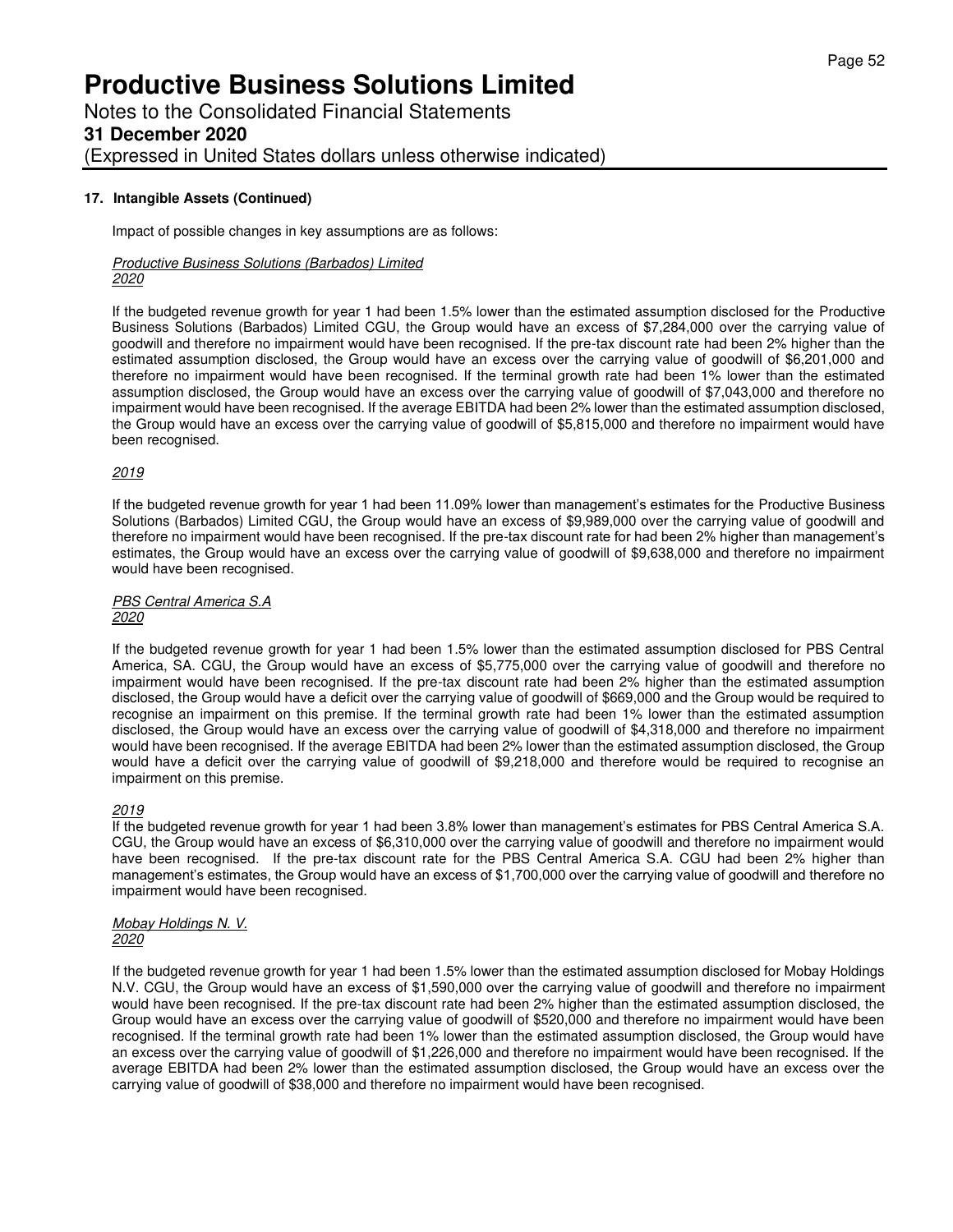Notes to the Consolidated Financial Statements **31 December 2020**  (Expressed in United States dollars unless otherwise indicated)

### **17. Intangible Assets (Continued)**

#### 2019

If the budgeted revenue growth for year 1 had been 11.9% lower than management's estimates for the Mobay Holdings N. V. CGU, the Group would have an excess over the carrying value of goodwill of \$100,000 and therefore no impairment would have been recognised. If the pre-tax discount rate for had been 1% higher than management's estimates, the Group have a deficit to the carrying value of goodwill of \$361,000 and therefore an impairment would have been recognised.

#### Productive Business Solutions Limited (Dominican Republic) 2020

If the budgeted revenue growth for year 1 had been 1.5% lower than the estimated assumption disclosed for Producitive Business Solutions Limited (Dominica Republic) CGU, the Group would have an excess of \$1,734,000 over the carrying value of goodwill and therefore no impairment would have been recognised. If the pre-tax discount rate had been 2% higher than the estimated assumption disclosed, the Group would have an excess over the carrying value of goodwill of \$860,000 and therefore no impairment would have been recognised. If the terminal growth rate had been 1% lower than the estimated assumption disclosed, the Group would have an excess over the carrying value of goodwill of \$1,458,000 and therefore no impairment would have been recognised. If the average EBITDA had been 2% lower than the estimated assumption disclosed, the Group would have a deficit over the carrying value of goodwill of \$65,000 and would be required to recognise and impairment on this premise.

#### 2019

If the budgeted revenue growth for year 1 had been 15.7% lower than management's estimates for the Productive Business Solutions Limited (Dominican Republic) CGU, the Group would have an excess over the carrying value of goodwill of \$676,000 and therefore no impairment would have been recognised. If the pre-tax discount rate for had been 2% higher than management's estimates, the Group would have an excess over the carrying value of goodwill of \$522,000 and therefore no impairment would have been recognised.

#### High Tech Corporation

#### 2020

If the budgeted revenue growth for year 1 had been 1.5% lower than the estimated assumption disclosed for High Tech Corporation CGU, the Group would have an excess of \$64,000 over the carrying value of goodwill and therefore no impairment would have been recognised. If the pre-tax discount rate had been 0.5% higher than the estimated assumption disclosed, the Group would have a deficit over the carrying value of goodwill of \$58,000 and would be required to recognise an impairment on this premise. If the terminal growth rate had been 1% lower than the estimated assumption disclosed, the Group would have a deficit over the carrying value of goodwill of \$60,000 and would be required to recognise an impairment on this premise. If the average EBITDA had been 0.5% lower than the estimated assumption disclosed, the Group would have a deficit over the carrying value of goodwill of \$60,000 and would be required to recognise an impairment on this premise.

#### 2019

If the budgeted revenue growth for year 1 had been 5.0% lower than management's estimates for the High Tech Corporation CGU, the Group would have an excess over the carrying value of goodwill of \$270,000 and therefore no impairment would have been recognised. If the pre-tax discount rate for had been 1% higher than management's estimates, the Group would have an excess over the carrying value of goodwill of \$319,000 and therefore no impairment would have been recognised.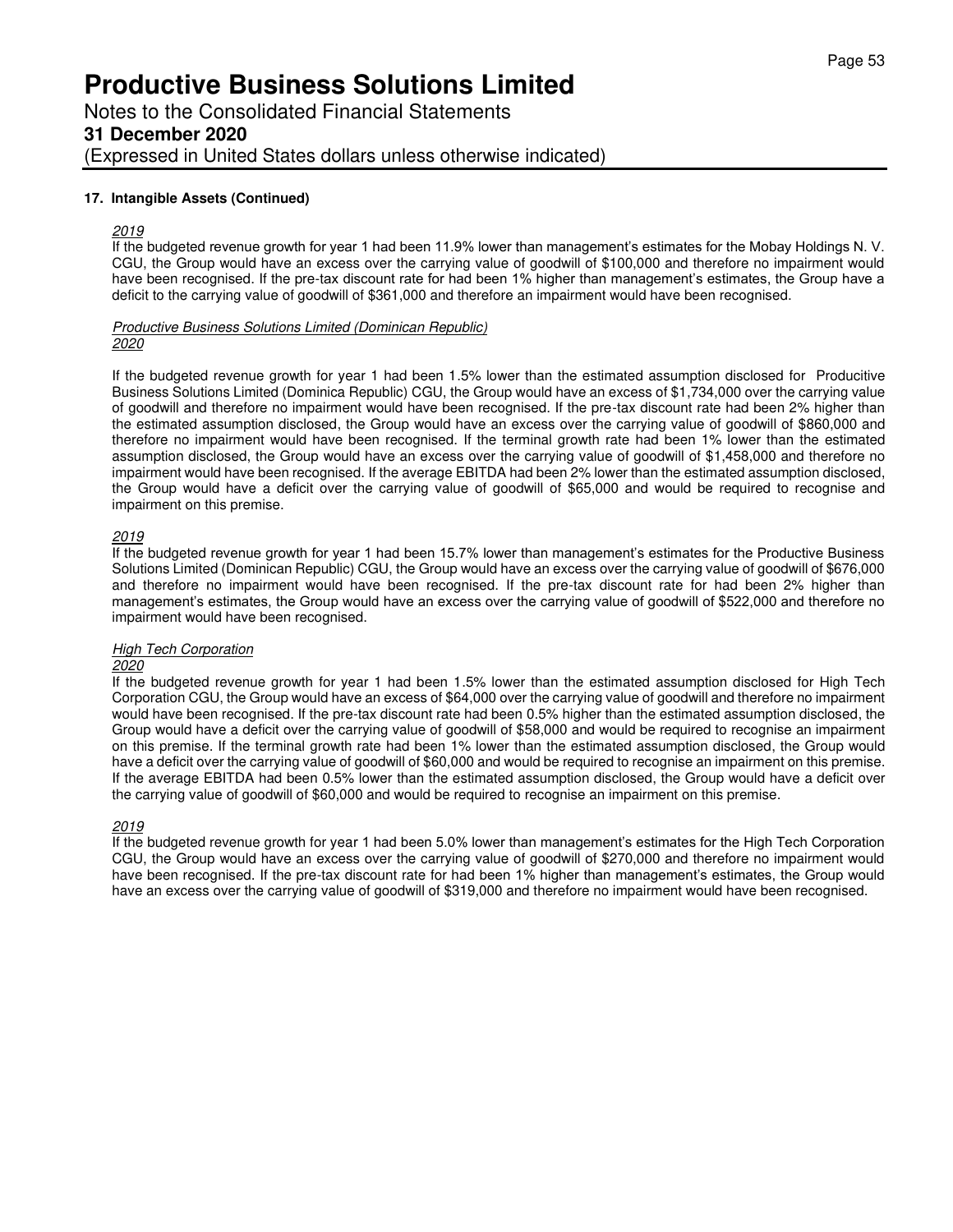Notes to the Consolidated Financial Statements

## **31 December 2020**

(Expressed in United States dollars unless otherwise indicated)

## **18. Lease Receivables**

|                                                                | 2020<br>\$'000 | 2019<br>\$'000 |
|----------------------------------------------------------------|----------------|----------------|
| Gross investment in finance leases                             |                |                |
| Not later than one year                                        | 1,621          | 2,056          |
| Later than one year and not later than five years              | 2,564          | 3,504          |
|                                                                | 4,185          | 5,560          |
| Less: Unearned income                                          | (609)          | (829)          |
|                                                                | 3,576          | 4,731          |
| Less: Expected credit loss on lease receivables                |                | (69)           |
|                                                                | 3,576          | 4,662          |
| Net investment in finance leases may be classified as follows: |                |                |
| Not later than one year                                        | 1,296          | 1,605          |
| Later than one year and not later than five years              | 2,280          | 3,126          |
|                                                                | 3,576          | 4,731          |
| Less: Expected credit loss on lease receivables                |                | (69)           |
|                                                                | 3,576          | 4,662          |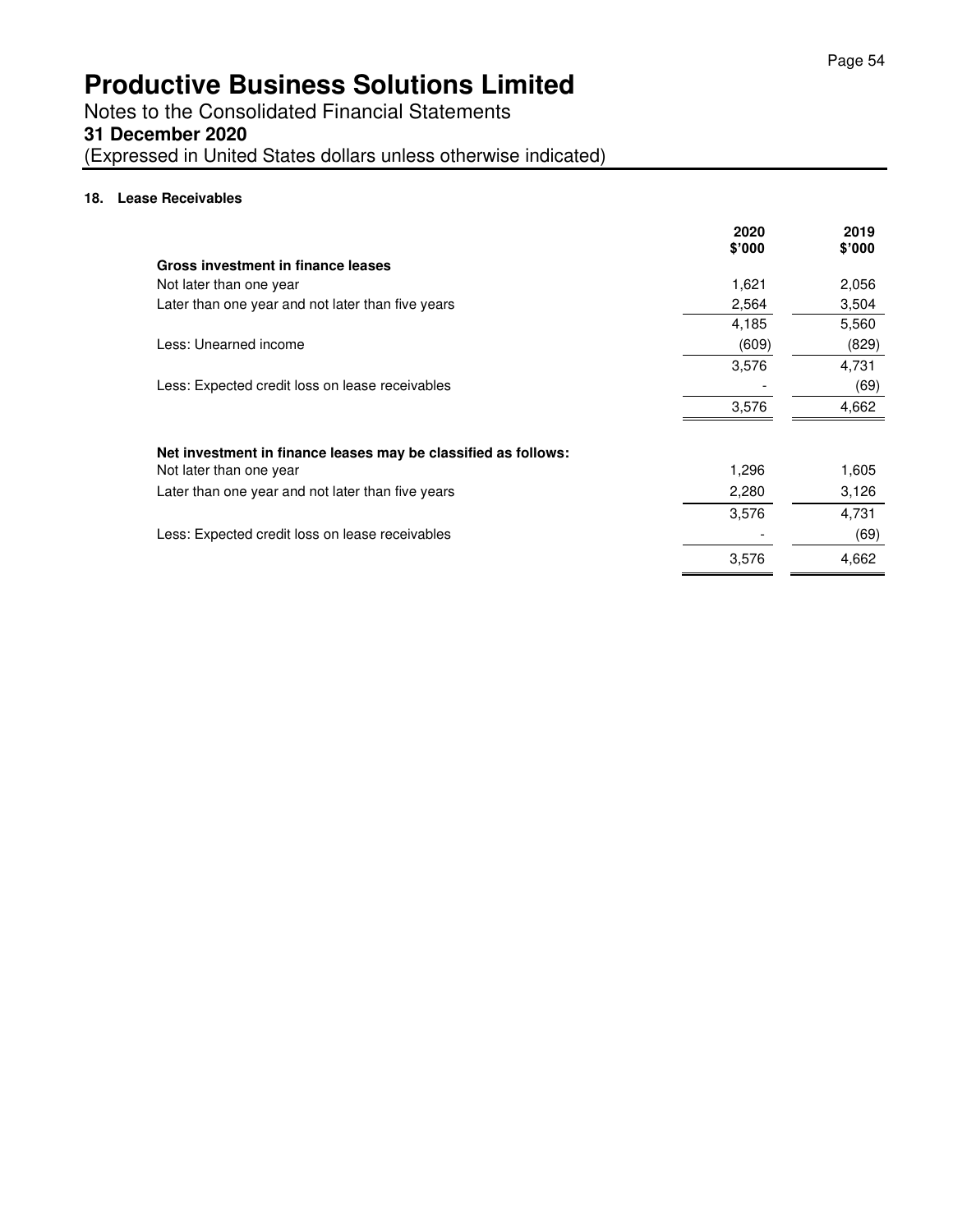Notes to the Consolidated Financial Statements **31 December 2020** 

(Expressed in United States dollars unless otherwise indicated)

## **19. Long Term Receivables**

|                                                                         | 2020<br>\$'000 | 2019<br>\$'000 |
|-------------------------------------------------------------------------|----------------|----------------|
| Banco Central de Nicaragua (Note a)                                     | 374            |                |
| Inversiones Yum Kaax S.R.L. (Note b)                                    | 91             | 72             |
| Expresión Creativa/José Bautista (Note c)                               | 52             |                |
| Máxima Industria Litográfica S.R.L. de C.V. (Note d)                    | 47             | 76             |
| Artes Gráficas Maximiliano (Note e)                                     | 46             |                |
| In House Print, S.A. de C.V. (Note f)                                   | 38             | 63             |
| Artes Gráficas Rivera (Note g)                                          | 37             |                |
| Rent deposits (Note h)                                                  | 35             |                |
| Impresos Creativos S.R.L. (Note i)                                      | 34             |                |
| Impresiones Industriales (Note j)                                       | 31             |                |
| Imprezos S.R.L. de C.V. ((Note k)                                       | 28             |                |
| Olvin Zelin Cruz Ferrera ((Note I)                                      | 27             |                |
| Comercial Plaza (Note m)                                                | 26             | 64             |
| Impresos Gráficos Sánchez (Note n)                                      | 26             |                |
| Más Color, S.A. (Note o)                                                | 25             |                |
| Ediciones AGM (Note p)                                                  | 24             | 34             |
| Fundación Empresarial para el Desarrollo Ejecutivo -<br>FEPADE (Note q) | 21             |                |
| Profuturo (Note r)                                                      |                | 504            |
| Digital Color S.A. de C.V. (Note s)                                     |                | 65             |
| Accesorios y Computadoras, S.A. (Note t)                                |                | 59             |
| Designs Factory S.R.L. de C.V. (Note u)                                 |                | 55             |
| Gráfica Fénix, S.A. de C.V. (Note v)                                    |                | 34             |
| Impresos Gráficos Sánchez - IMGRASA (Note w)                            |                | 37             |
| Staff loans (Note x)                                                    | 434            | 621            |
| Other (Note y)                                                          | 212            | 381            |
|                                                                         | 1,608          | 2,065          |
| Less: Expected credit loss on long term receivables                     | (523)          | (130)          |
|                                                                         | 1,085          | 1,935          |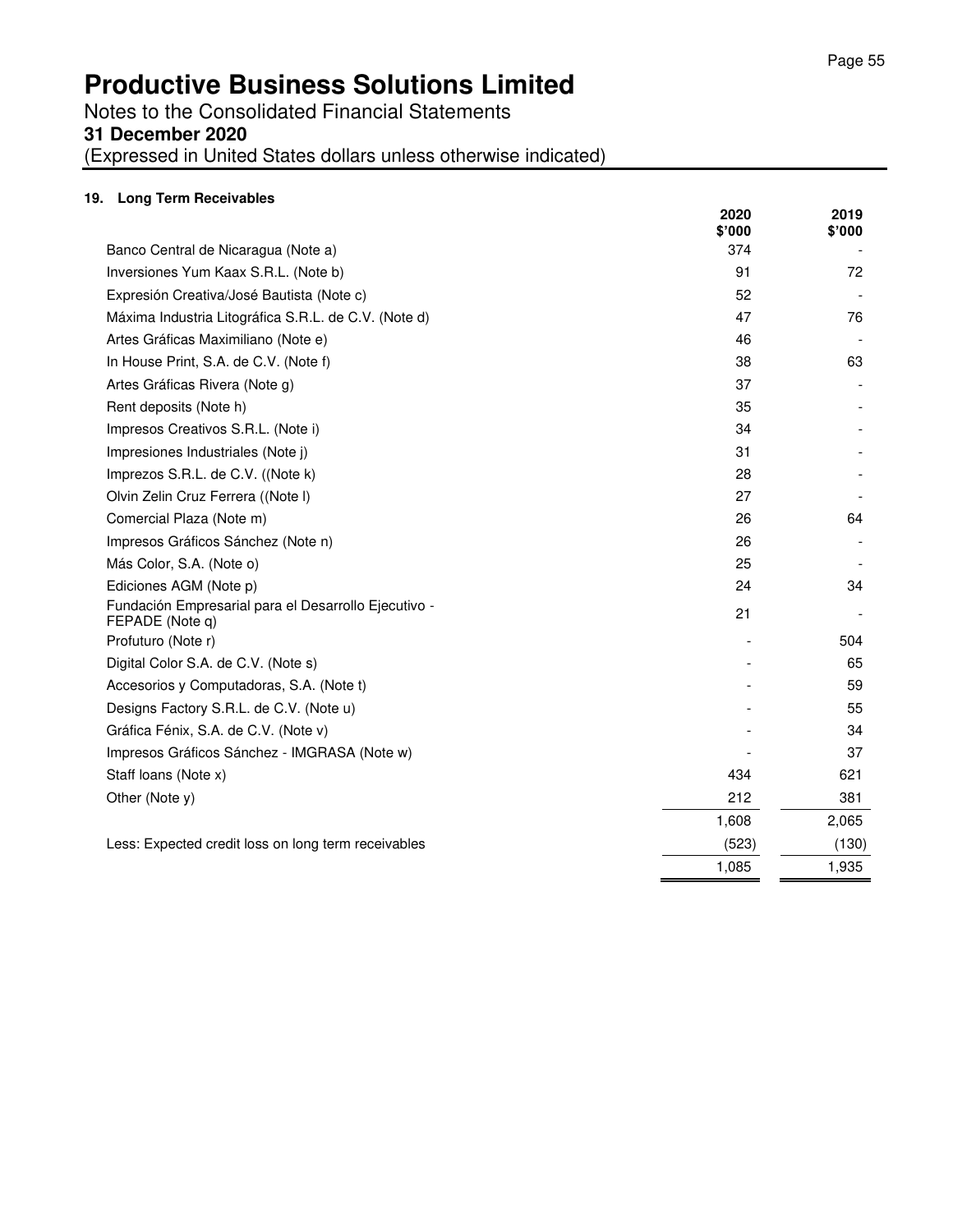## **19. Long Term Receivables (Continued)**

- a) Banco Central de Nicaragua The balance does not earn interest and it is maintained as an investment fund with no specified maturity date.
- b) Inversiones Yum Kaax, S.R.L. The balance earns interest of 15% per annum and matures on December 2022.
- c) Expresión Creativa/José Bautista D. The balance earns interest of 12% per annum and matures on October 2022.
- d) Máxima Industria Litográfica, S.R.L. de C.V. The balance earns interest of 12% per annum and matures on December 2022.
- e) Artes Gráficas Maximiliano. The balance earns interest of 12% per annum and matures on December 2022.
- f) In House Print, S.A. de C.V. The balance earns interest of 15% per annum and matures on December 2024.
- g) Artes Gráficas Rivera The balance earns interest of 12% per annum and matures on December 2022.
- h) Rental Deposits This represents various bank deposits to secure rented property.
- i) Impresos Creativos S.R.L. The balance earns interest of 12% per annum and matures on December 2022.
- j) Impresiones Industriales The balance earns interest of 12% per annum and matures on November 2022.
- k) Imprezos S.R.L. de C.V. The balance earns interest of 12% per annum and matures on November 2022.
- l) Olvin Zelín Cruz Ferrera The balance earns interest of 12% per annum and matures on December 2022.
- m) Comercial Plaza The balance earns interest of 18% per annum and matures on July 2022.
- n) Impresos Gráficos Sánchez The balance earns interest of 12% per annum and matures on February 2022.
- o) Más Color, S.A. The balance earns interest of 12% per annum and matures on December 2022.
- p) Ediciones AGM The balance earns interest of 15% per annum and matures on October 2022.
- q) Fundación Empresarial Para el Desarrollo Educativo (FEPADE) The balance earns interest of 12% per annum and matures on August 2023.
- r) Profuturo The balance earned interest of 5.17% per annum and was maintained as an investment fund with no specified maturity date.
- s) Digital Color S.A. de C.V. The balance earned interest of 18% per annum and originally matured on December 2024. The terms were renegotiated to be paid in 2021.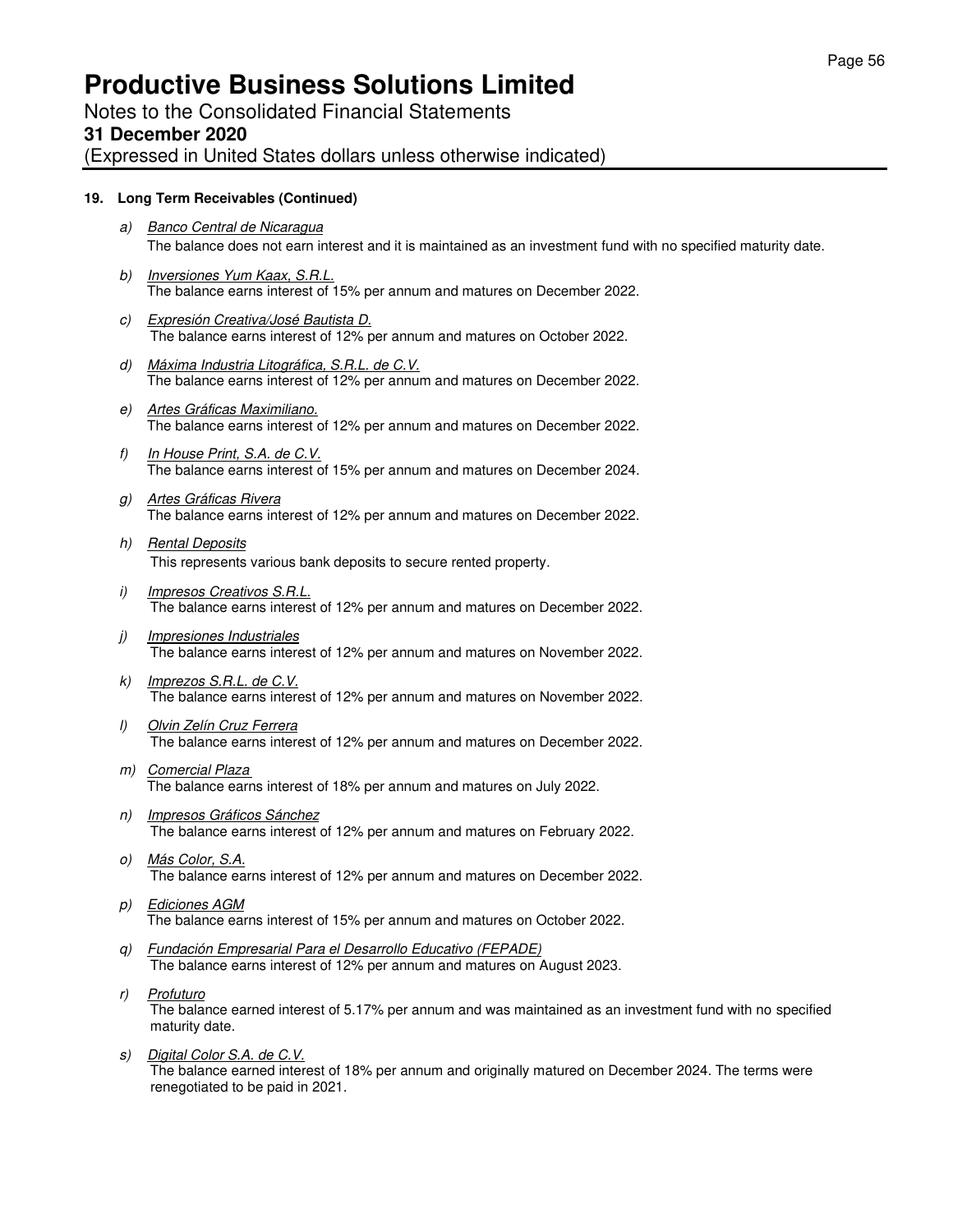# Notes to the Consolidated Financial Statements **31 December 2020**  (Expressed in United States dollars unless otherwise indicated)

### **19. Long Term Receivables (Continued)**

- t) Accesorios y Computadoras, S.A. The balance earns interest of 13% per annum and matures on October 2021.
- u) Designs Factory S.R.L. de C.V. The balance earns interest of 18% per annum and matures on March 2021.
- v) Gráfica Fénix, S.A. The balance earns interest of 12% per annum and matures on May 2021.
- w) Impresos Gráficos Sánchez IMGRASA The balance earns interest of 14% per annum and matures on February 2021.
- x) Staff loans. The balance does not earn interest and it matures on July 2022.
- y) Other

The balance relates to amounts that are individually insignificant. These balances relate to equipment sales with terms between 13 months and up to 37 months. These are secured with promissory notes and earns interest between 12% and 21% and is guaranteed with a pledge on the financed equipment.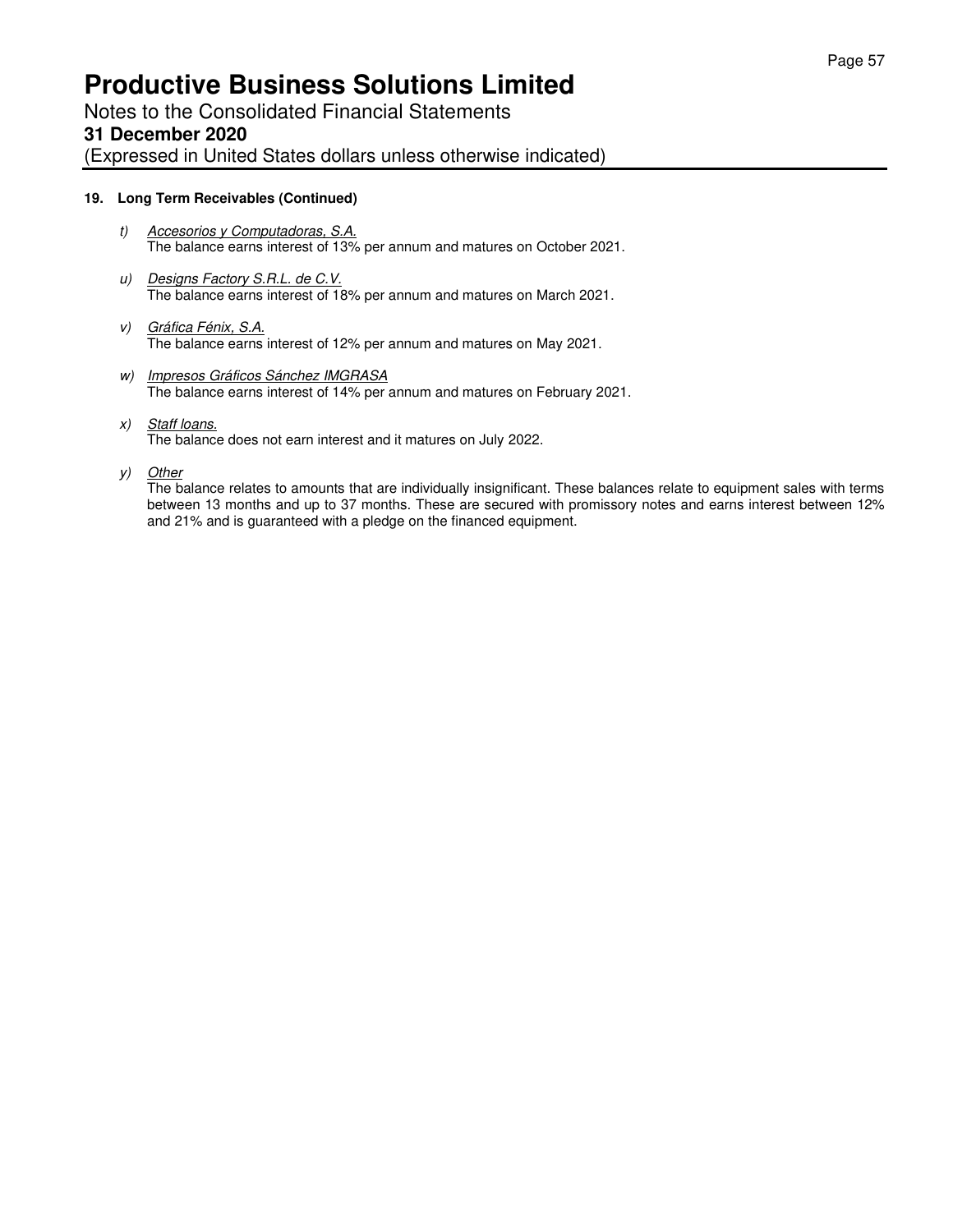Notes to the Consolidated Financial Statements **31 December 2020**  (Expressed in United States dollars unless otherwise indicated)

### **20. Deferred Income Taxes**

(a) Deferred income taxes are calculated in full on all temporary differences under the liability method and comprise:

|                                 | 2020<br>\$'000 | 2019<br>\$'000 |
|---------------------------------|----------------|----------------|
| Deferred income tax assets      | 1.326          | 1.349          |
| Deferred income tax liabilities | (334)          | (394)          |
| Net deferred income tax asset   | 992            | 955            |

(b) The movement on the deferred income tax assets balance for the year is as follows:

|                                              | 2020<br>\$'000 | 2019<br>\$'000 |
|----------------------------------------------|----------------|----------------|
| Net asset at beginning of the year           | 955            | 1.016          |
| Credit/(Charge) to profit and loss (Note 11) | 51             | (133)          |
| Exchange difference                          | (14)           | 72             |
| Net assets at end of the year                | 992            | 955            |

(c) Deferred income tax assets and liabilities are attributable to:

|                               | 2020<br>\$'000 | 2019<br>\$'000 |
|-------------------------------|----------------|----------------|
| Property, plant and equipment | 60             | 56             |
| Provisions                    | 776            | 822            |
| Foreign exchange losses       | 25             |                |
| Other                         | 131            | 73             |
|                               | 992            | 955            |

(d) The movement on the deferred tax asset is attributable to:

|                               | 2020<br>\$'000 | 2019<br>\$'000 |
|-------------------------------|----------------|----------------|
| Property, plant and equipment | 9              | (404)          |
| Provisions                    | 74             | 135            |
| Foreign exchange losses       | 20             | (83)           |
| Interest payable              | 3              | (46)           |
| Other                         | (55)           | 337            |
|                               | 51             | (61            |

- (e) Except for property, plant and equipment, all deferred income tax items are expected to be recovered/ settled within one year.
- (f) Deferred income tax liabilities have not been established for withholding tax that would be payable on unappropriated profits of subsidiaries as the amounts are permanently reinvested. Such unappropriated profits totaled 44,652,000 (2019: \$35,370,000).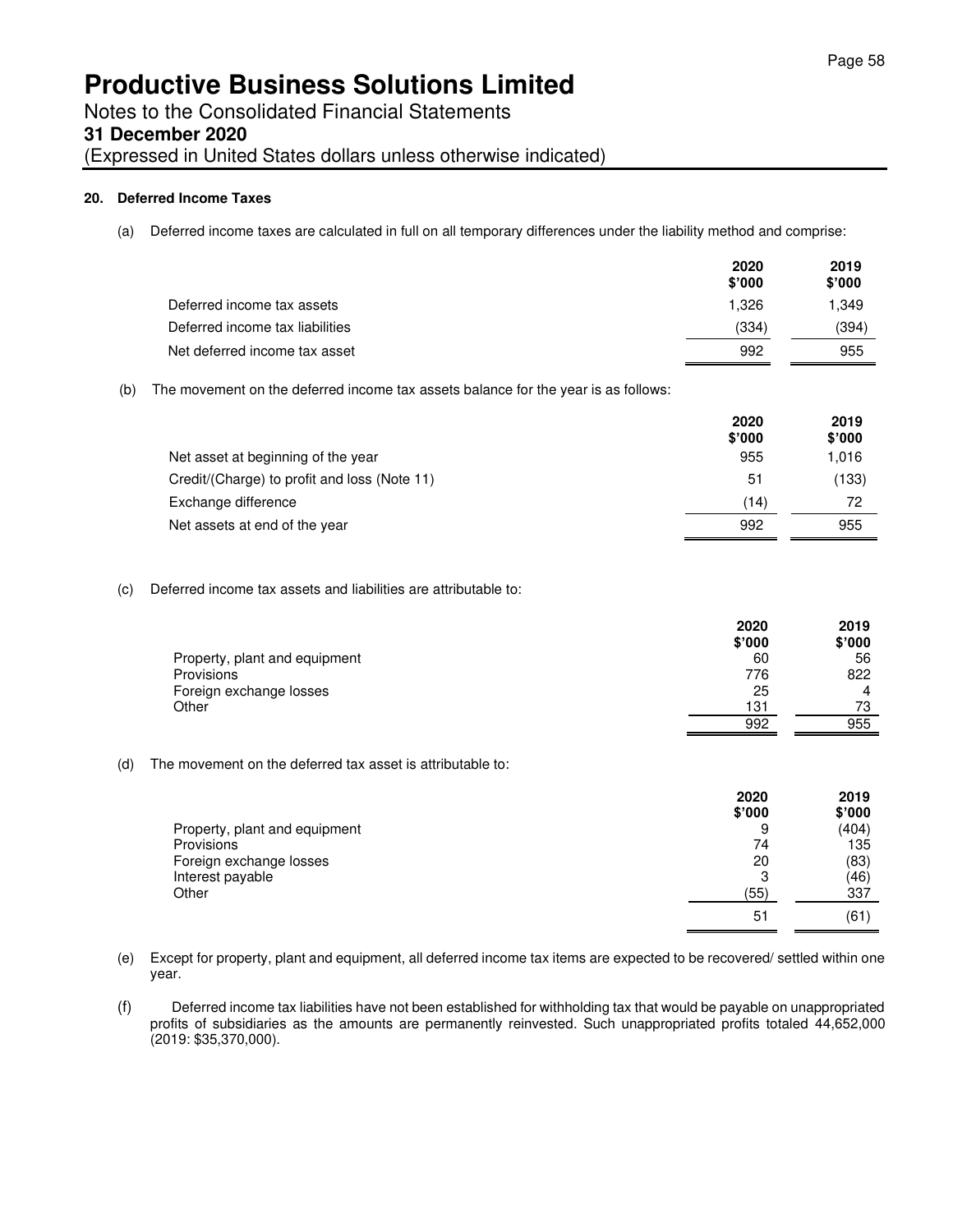Notes to the Consolidated Financial Statements **31 December 2020** 

(Expressed in United States dollars unless otherwise indicated)

### **21. Related Party Transactions and Balances**

The following transactions were carried out with related parties:

### **(a) Sale of goods and services**

|                       | 2020<br>\$'000 | 2019<br>\$'000 |
|-----------------------|----------------|----------------|
| Sale of goods         |                |                |
| Other related parties | 2.042          | 6,323          |

Goods are sold based on the price lists in force and terms that would be available to third parties.

#### **(b) Purchase of goods and services**

| .                     | 2020<br>\$'000 | 2019<br>\$'000 |
|-----------------------|----------------|----------------|
| Purchases of goods    |                |                |
| Other related parties | 738            | 834            |
|                       |                |                |

Transactions with other related parties include those with Interlinc International Incorporation.

#### **(c) Key management compensation**

Key management includes directors (executive and non-executive). The compensation paid or payable to key management for employee services is shown below:

| 2020<br>\$'000 | 2019<br>\$'000 |
|----------------|----------------|
| 3,976          | 3,716          |
| 303            | 432            |
| 63             | 77             |
| 87             | 88             |
| 4,429          | 4,313          |
| 71             | 68             |
| 2020<br>\$'000 | 2019<br>\$'000 |
|                |                |
| 864            | 1,600          |
|                |                |
|                | 34             |
| 864            | 1,634          |
|                |                |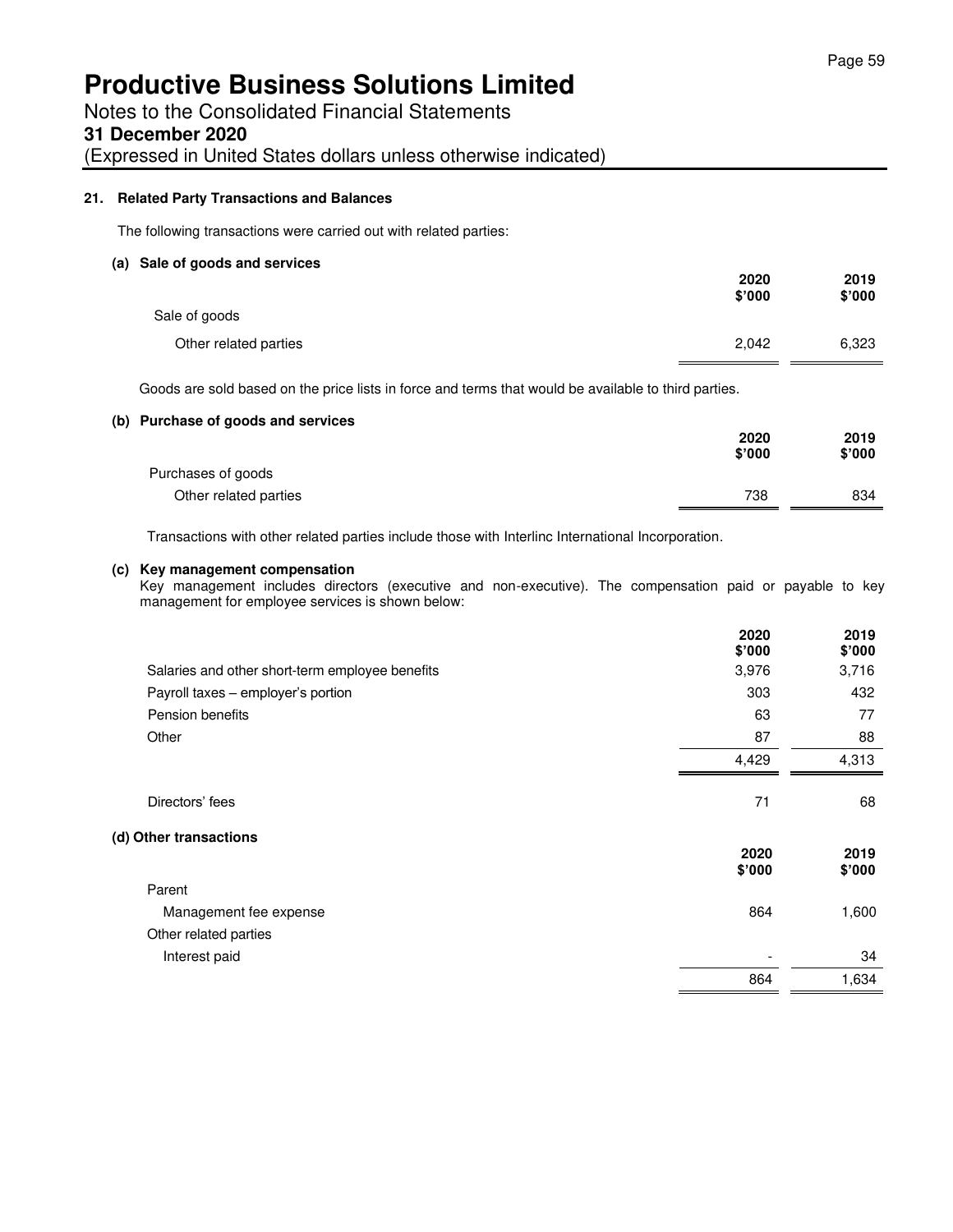Notes to the Consolidated Financial Statements **31 December 2020**  (Expressed in United States dollars unless otherwise indicated)

### **21. Related Party Transactions and Balances (Continued)**

#### **(e) Year end balances with related parties**

Balances with the parent company and fellow subsidiaries are repayable on demand and earn no interest. The Directors and key management balance relate to dividends approved on December 2019 and paid on 4 February 2020**.** 

|                                     | 2020<br>\$'000 | 2019<br>\$'000 |
|-------------------------------------|----------------|----------------|
| Receivable from related parties:    |                |                |
| Parent                              | 1,532          | 1,576          |
| Fellow subsidiaries and shareholder | 2,176          | 1,780          |
|                                     | 3,708          | 3,356          |
| Payable to related parties:         |                |                |
| Parent                              | 5,758          | 3,044          |
| <b>Fellow subsidiaries</b>          | 2,512          | 1,172          |
| Directors and key management        |                | 946            |
|                                     | 8,270          | 5,162          |
|                                     |                |                |

#### **22. Inventories**

|                                    | 2020<br>\$'000 | 2019<br>\$'000 |
|------------------------------------|----------------|----------------|
| Finished goods                     | 36,238         | 41,057         |
| Goods in transit                   | 2,634          | 5,113          |
|                                    | 38,872         | 46,170         |
| Less: Provision for obsolete stock | (6.925)        | (6,360)        |
|                                    | 31,947         | 39,810         |

Cost of inventory recognised as an expense aggregating to \$80,102,317 (2019: \$98,996,000), were recognised in profit and loss.

#### **23. Trade and Other Receivables**

|                                         | 2020<br>\$'000 | 2019<br>\$'000 |
|-----------------------------------------|----------------|----------------|
| Trade receivables                       | 47,278         | 40,959         |
| Less: Provision for credit losses       | (2, 455)       | (2,502)        |
|                                         | 44,823         | 38,457         |
| Prepaid expenses                        | 2,600          | 2,592          |
| Current portion of Long Term Receivable | 177            | 974            |
| Other (Note a)                          | 4.126          | 2,034          |
|                                         | 51,726         | 44,057         |

a) Includes advances to vendors by \$495,000 and short term deposits as guarantee of rental contracts by \$344,000.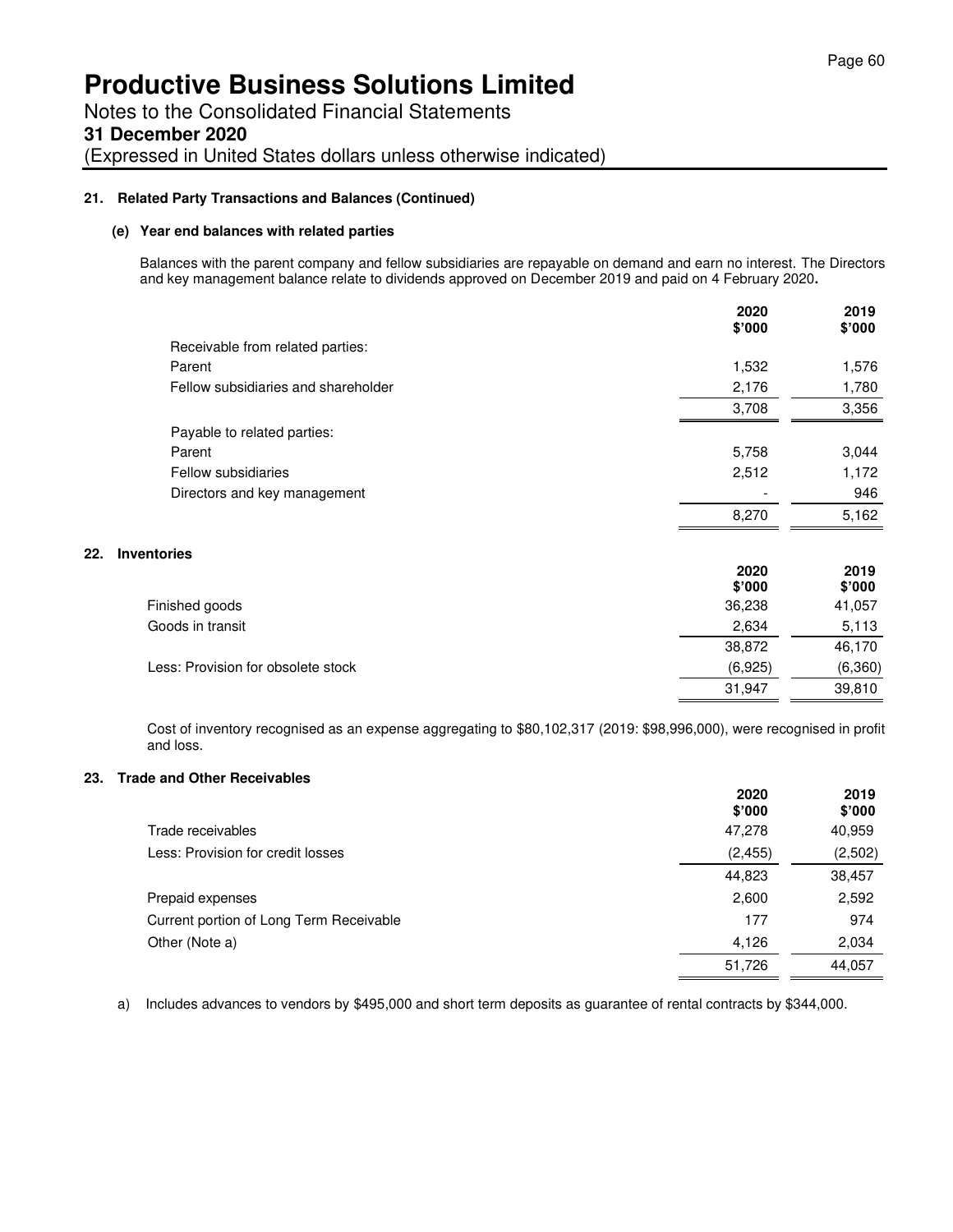Notes to the Consolidated Financial Statements

## **31 December 2020**

(Expressed in United States dollars unless otherwise indicated)

### **24. Cash and Cash Equivalents**

|                          | 2020<br>\$'000 | 2019<br>\$'000 |
|--------------------------|----------------|----------------|
| Cash at bank and in hand | 5,850          | 5,297          |
| Bank overdraft (Note 27) | (3, 174)       | (3,398)        |
|                          | 2,676          | .899           |
|                          |                |                |

The weighted average interest rate at the reporting date for short term bank deposits was 0.75% (2019: 0.75%) per annum.

### **25. Trade and Other Payables**

|                                | 2020<br>\$'000 | 2019<br>\$'000 |
|--------------------------------|----------------|----------------|
| Trade payables                 | 21,681         | 21,682         |
| Interest Payables              | 885            | 1,963          |
| <b>Accrued liabilities</b>     | 4,856          | 5,037          |
| On acquisition of subsidiary * |                | 3,295          |
| Other                          | 3,094          | 2,602          |
|                                | 30,516         | 34,579         |

The carrying amounts of trade and other payables are assumed to be the same as their fair values, due to their short-term nature.

\* This balance represents the outstanding sales proceeds payable connected to the acquisition of High-Tech Corporation, S.A. de C.V. (El Salvador) and High-Tech Consulting, S.A. de C.V. (Honduras. See Note 37 for details of the acquisition). The remaining balance as at 31 December 2020 has been reflected as Contingent consideration and payable and within loans.

### **26. Lease Liabilities**

The Group currently has long term lease agreements related to buildings, equipment and motor vehicles.

### **(i) Amounts recognised in the statement of financial position**

The statement of financial position shows the following amounts relating to leases:

|                          | 2020<br>\$'000 | 2019<br>\$'000 |
|--------------------------|----------------|----------------|
| <b>Lease liabilities</b> |                |                |
| Current                  | 2,683          | 2,726          |
| Non-current              | 12,648         | 14,402         |
|                          | 15,331         | 17,128         |

### **(ii) Amounts recognised in the statement of comprehensive income**

The statement of comprehensive income shows the following amounts relating to leases:

|                                                                                                                                      | 2020<br>\$'000 | 2019<br>\$'000 |
|--------------------------------------------------------------------------------------------------------------------------------------|----------------|----------------|
| Interest expense (included in finance cost)                                                                                          | 1.433          | 603. ا         |
| Expenses relating to short term leases or low value underlaying assets<br>(included in selling, general and administrative expenses) | 557            | 666            |
|                                                                                                                                      | .990           | 2.269          |

The total cash outflow for leases in 2020 was \$3,759,000 (2019: 2,455,000).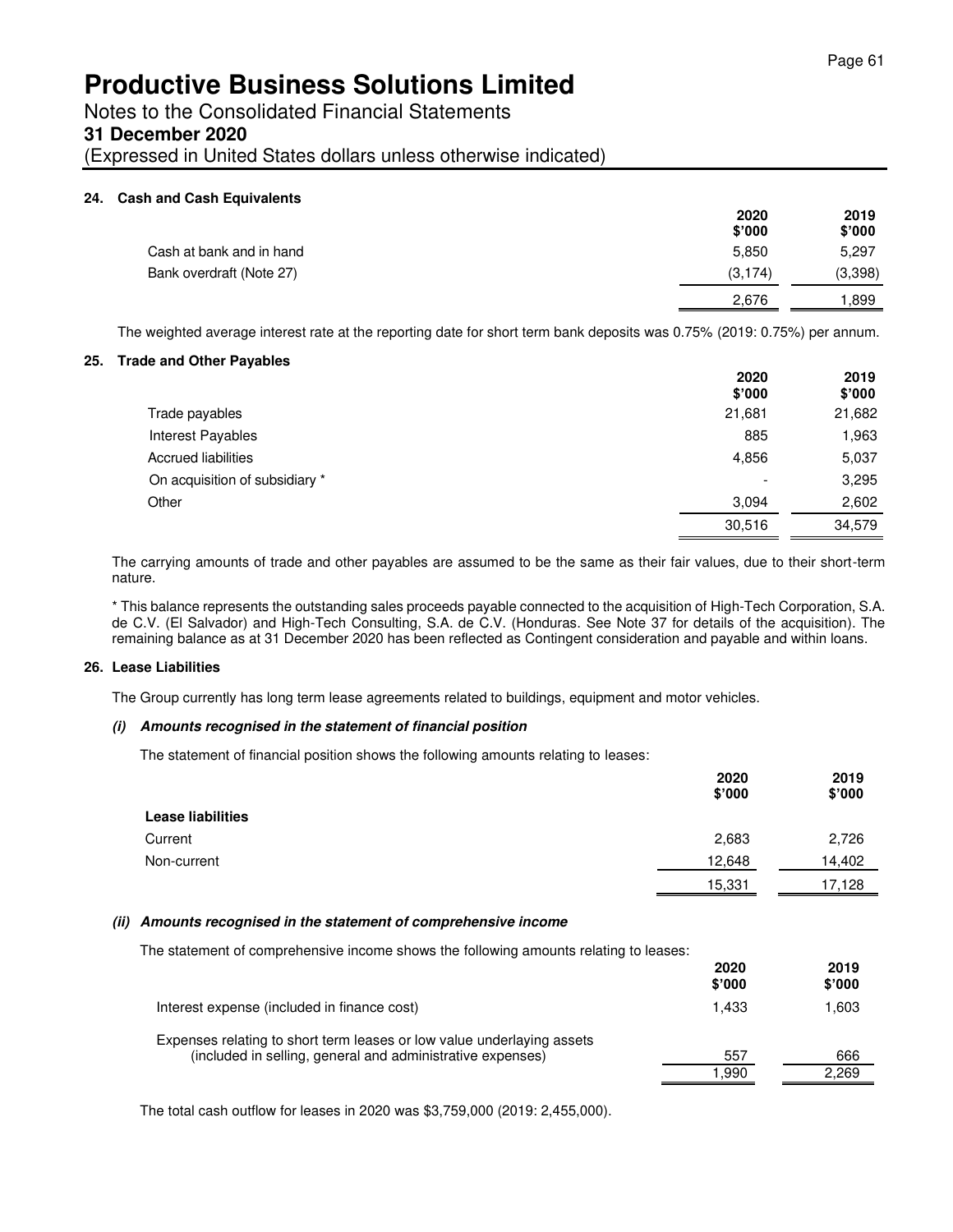Notes to the Consolidated Financial Statements **31 December 2020** 

(Expressed in United States dollars unless otherwise indicated)

### **26. Lease Liabilities (Continued)**

#### **(iii) Incremental borrowing rate**

For the incremental borrowing rate, the Group:

- Where possible, uses recent third-party financing received by bankers as a starting point, adjusted to reflect changes in financing conditions since third party financing was received, and
- Makes adjustments specific to the lease, e.g. term, country, currency and security.
- The weighted average incremental borrowing rate for the Group in 2019 and 2020 was determined to be 7%.

#### **(iv) Lease payments**

Payments associated with short-term leases of buildings, equipment and vehicles and all leases of low-value assets are recognised on a straight-line basis as an expense in profit or loss. Short-term leases are leases with a lease term of 12 months or less. Low-value assets comprise IT equipment and small items of office furniture.

#### **(v) Extension and termination options**

Extension and termination options are included in a number of leases across the Group. These are used to maximise operational flexibility in terms of managing the assets used in the Group's operations. The majority of extension and termination options held are exercisable only by the Group and not by the respective lessor.

As at 31 December 2020, potential future cash outflows of \$3,196,000 (2019: \$3,058,000) (undiscounted) have not been included in the lease liability because it is not reasonably certain that the leases will be extended (or not terminated).

The lease term is reassessed if an option is actually exercised (or not exercised) or the Group becomes obliged to exercise (or not exercise) it. The assessment of reasonable certainty is only revised if a significant event or a significant change in circumstances occurs, which affects this assessment, and that is within the control of the lessee. During the current financial year, the financial effect of revising lease terms to reflect the effect of exercising extension and termination options was nil.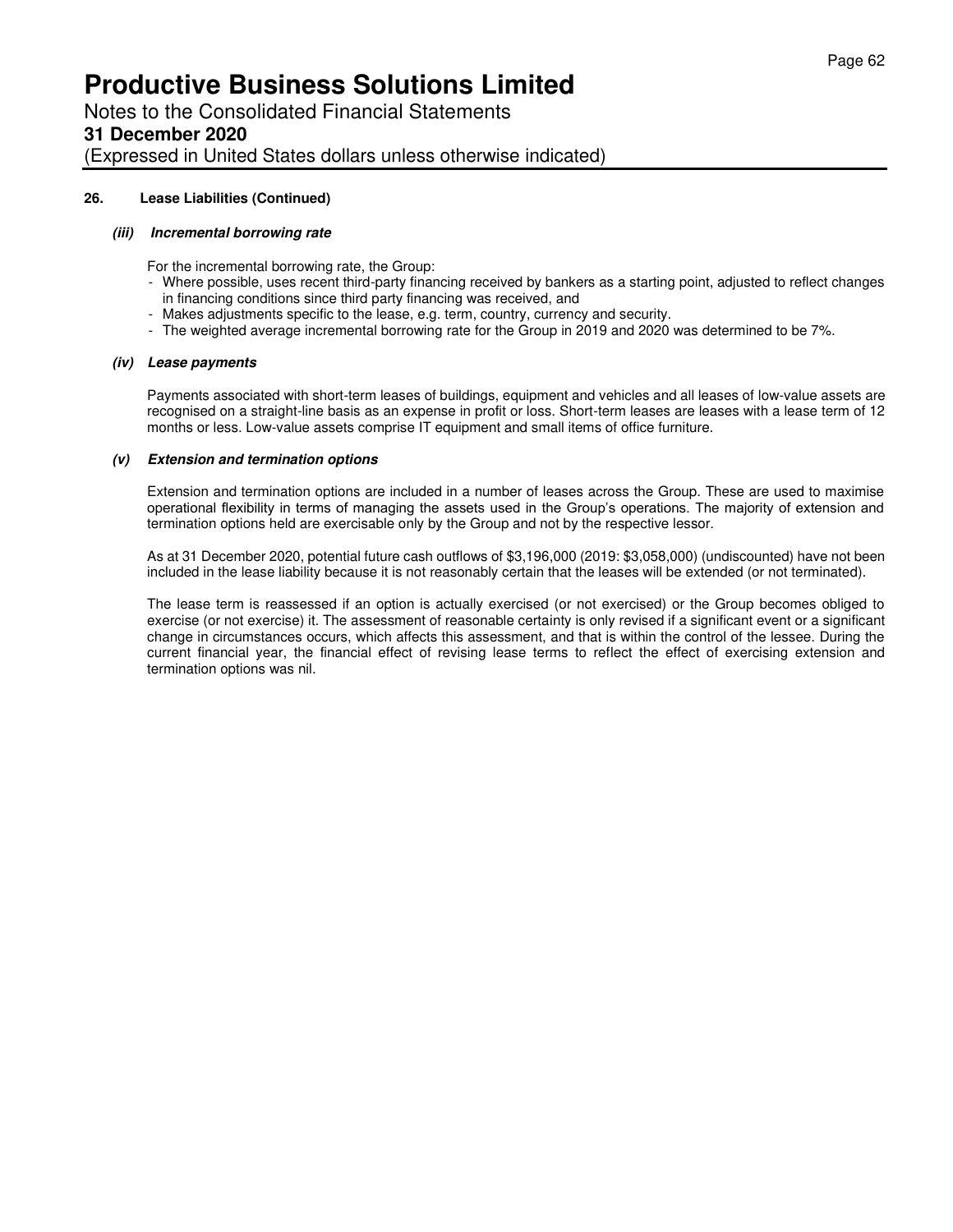Notes to the Consolidated Financial Statements

## **31 December 2020**

(Expressed in United States dollars unless otherwise indicated)

## **27. Borrowings**

|                                                                      | 2020<br>\$'000 | 2019<br>\$'000 |
|----------------------------------------------------------------------|----------------|----------------|
| Bank overdraft<br>(a)                                                | 3,174          | 3,398          |
| Short term loans -                                                   |                |                |
| Citibank<br>(b)                                                      | 1,500          |                |
| Lafise<br>(c)                                                        | 760            | 916            |
| <b>BAC</b><br>(d)                                                    | 449            |                |
| Davivienda<br>(e)                                                    | 250            | 248            |
| <b>Eppley Limited</b><br>(f)                                         |                | 806            |
| Operaciones de Consumo, S.A.<br>(g)                                  |                | 131            |
|                                                                      | 2,959          | 2,101          |
| Current portion of non-current borrowings                            | 3,241          | 999            |
| <b>Total Current Borrowings</b>                                      | 9,374          | 6,498          |
| Non-Current Borrowings -                                             |                |                |
| Finance lease<br>(h)                                                 | 2,080          | 2,039          |
| <b>JCSD Trustee Services Limited on behalf of Bondholders</b><br>(i) | 48,778         | 48,207         |
| (j)<br>Redeemable preference shares                                  | 17,554         | 18,870         |
| Operaciones de Consumo, S.A.<br>(k)                                  | 2,676          |                |
| Lafise<br>(1)                                                        | 859            | 1,011          |
| Baistmo<br>(m)                                                       | 622            |                |
| <b>BAC</b><br>(n)                                                    | 530            | 1,053          |
| CSI<br>(o)                                                           | 486            | 768            |
| Republic Bank<br>(p)                                                 | 177            | 221            |
| <b>Eppley Limited</b><br>(q)                                         | 11             | 20             |
| Ficohsa<br>(r)                                                       |                | 200            |
| Former owners of High Tech companies<br>(s)                          | 1,314          |                |
|                                                                      | 75,087         | 72,389         |
| Current portion of non-current borrowings                            | (3, 241)       | (999)          |
| <b>Total non-current borrowings</b>                                  | 71,846         | 71,390         |
| <b>Total borrowings</b>                                              | 81,220         | 77,888         |
|                                                                      |                |                |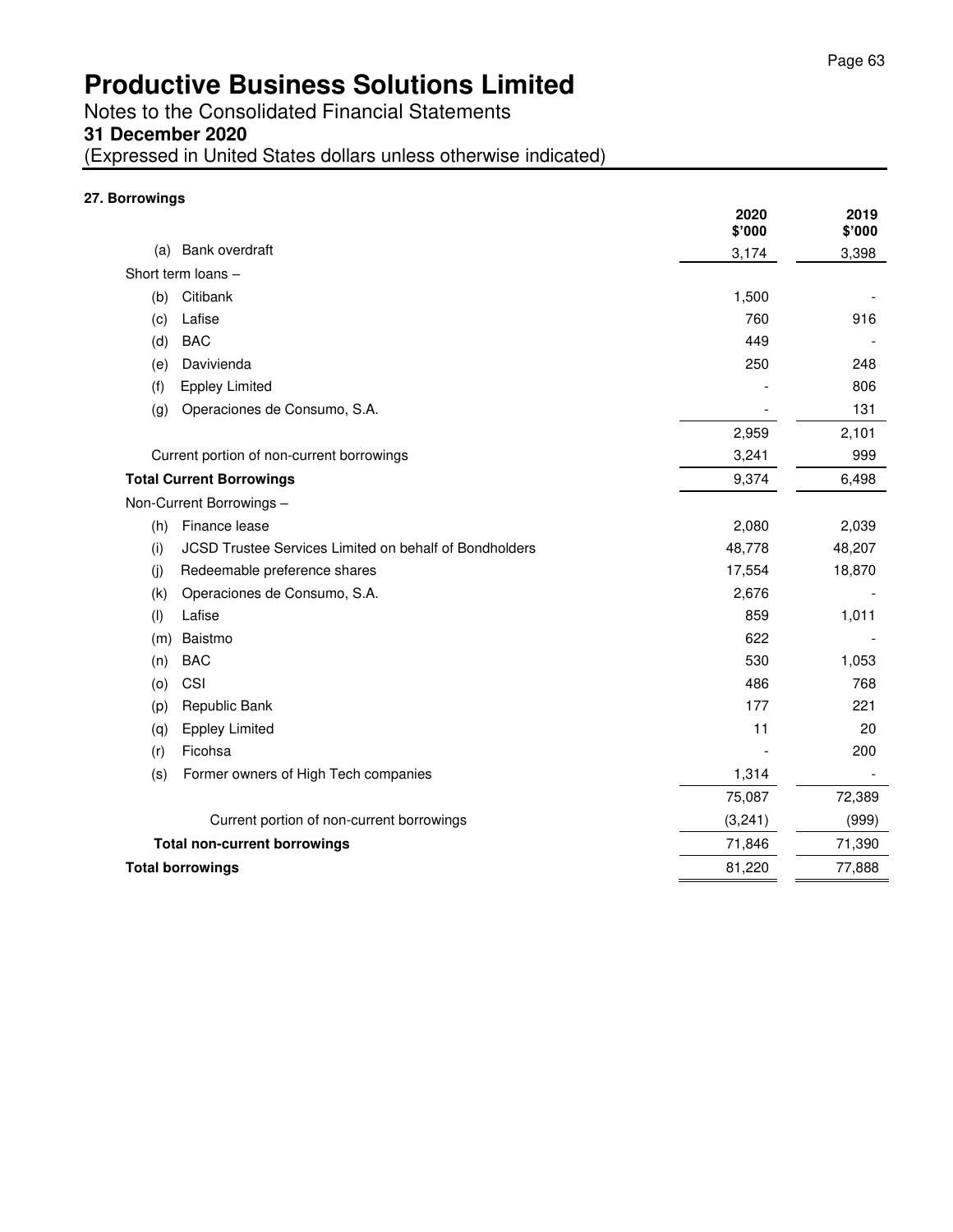Notes to the Consolidated Financial Statements **31 December 2020** 

(Expressed in United States dollars unless otherwise indicated)

### **27. Borrowings (Continued)**

### **Total borrowings comprise:**

|                     | 2020<br>\$'000 | 2019<br>\$'000 |
|---------------------|----------------|----------------|
| Non-related parties | 81,209         | 77,062         |
| Related parties     | 11             | 826            |
|                     | 81,220         | 77,888         |
|                     |                |                |

The exposure of the group's borrowings to interest rate changes and the contractual re-pricing dates at the end of the reporting period are as follows:

|             | 2020   | 2019   |
|-------------|--------|--------|
|             | \$'000 | \$'000 |
| 0-12 months | 9,374  | 6,498  |
| 1-5 years   | 71.846 | 71,390 |
|             | 81,220 | 77,888 |

The carrying amounts and fair value of the non-current borrowings are as follows:

|                              | <b>Carrying amount</b> |                | <b>Fair value</b> |                |
|------------------------------|------------------------|----------------|-------------------|----------------|
|                              | 2020<br>\$'000         | 2019<br>\$'000 | 2020<br>\$'000    | 2019<br>\$'000 |
| <b>Bonds</b>                 | 48.778                 | 48,207         | 52,519            | 50,939         |
| Redeemable preference shares | 17.554                 | 18.870         | 17.924            | 21,570         |
| Finance lease liabilities    | 2.080                  | 1.752          | 2,080             | 1,776          |
| Other                        | 3.434                  | 2,561          | 3,434             | 3,925          |
|                              | 71.846                 | 71,390         | 75,957            | 78,210         |

The Group has undrawn borrowing facilities of nil (2019: nil).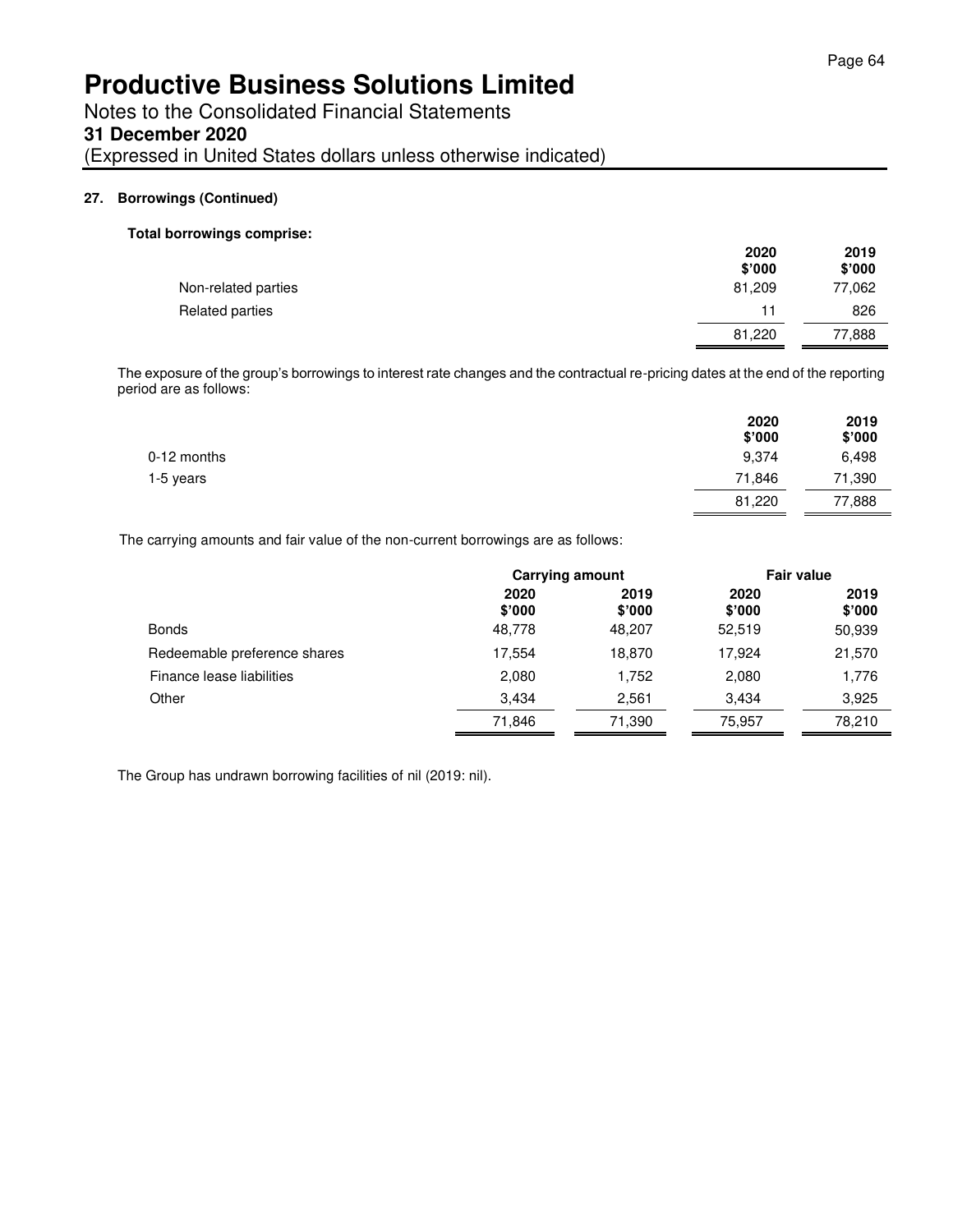Notes to the Consolidated Financial Statements

## **31 December 2020**

(Expressed in United States dollars unless otherwise indicated)

## **27. Borrowings (Continued)**

## **(a) Bank overdraft**

The Group has a bank overdraft facility with National Commercial Bank, originally granted in November 2019 which has been subsequently renewed. It attracts an interest at a rate of 8.95% up to J\$452,200,000 (US\$3,174,000).

### **Short term loans**

### **(b) Citibank**

These represent unsecured loans which attract interest of 5.3% +Libor per annum and are due 22 January 2021.

## **(c) Lafise**

 This represents various fiduciary loans to finance working capital earning interest rates that range from 7.75% to 9% per annum and with maturity dates between 31 March 2021 and 31 December 2021.

## **(d) BAC**

This represent two loans in US dollars which are due on 28 June and 30 October 2021, at a rate of 7.5% and 8.25% respectively per annum.

## **(e) Davivienda**

This represents an unsecured loan to finance working capital at a rate of 9% per annum and becomes due on 15 August 2021.

## **(f) Eppley Limited**

This represents a loan for the acquisition of vehicles commencing December 2017, payable in 36 monthly instalments which attracts interest of 11.5% per annum. This balance has been paid off during the year.

### **(g) Operaciones de Consumo, S.A.**

This represents an unsecured US dollar earning an interest of 9% per annum. This was paid on March 2020.

### **Non-Current Borrowings**

### **(h) Finance lease**

 This represents the present value of finance lease commitments. Finance leases maturing within 12 months amounts to \$861,000 (2019 - \$285,000). The finance leases maturing within 12 months is included in the current portion of noncurrent borrowings.

### **(i) JCSD Trustee Services Limited on behalf of Bondholders**

This long-term loan represents monies raised via a private Bond Offering ("Bond"). The Bond is secured by the Company and its assets. Under the original trust deed, the entire Bond's principal had a maturity date of December 2020 (5-year term), bearing interest fixed at 7.7% - 7.75% per annum to be paid quarterly. An amendment to the deed (Second Amendment to the Trust Deed with effective date December 9, 2019) extended the maturity date to December 29, 2025 and reduced the interest rate to 6.5% per annum. A consent fee was paid in 2019 by the amount of \$724,673 on the modification of the loan terms. Charges and guarantees over all present and future assets and property of Productive Business Solutions Limited to secure payment of this obligation are as follows:

- Guarantees with Productive Business Solutions Limited and its subsidiaries with the exception of Cayman Business Machines (CBM) Limited, Productive Business Solutions Honduras, High Tech Corporation S.A. de C.V and High-Tech Consulting, S.A. de C.V.
- Charge over assets of Productive Business Solutions Limited and its subsidiaries with the exception of Productive Business Solutions Honduras, Productive Business Solutions Belize, Eastern Commerce S.A. (Costa Rica), Cayman Business Machines (CBM) Limited, Productive Business Solutions Limited (St. Lucia), Productive Business Solutions Caribbean Limited and Productive Business Solutions St. Lucia.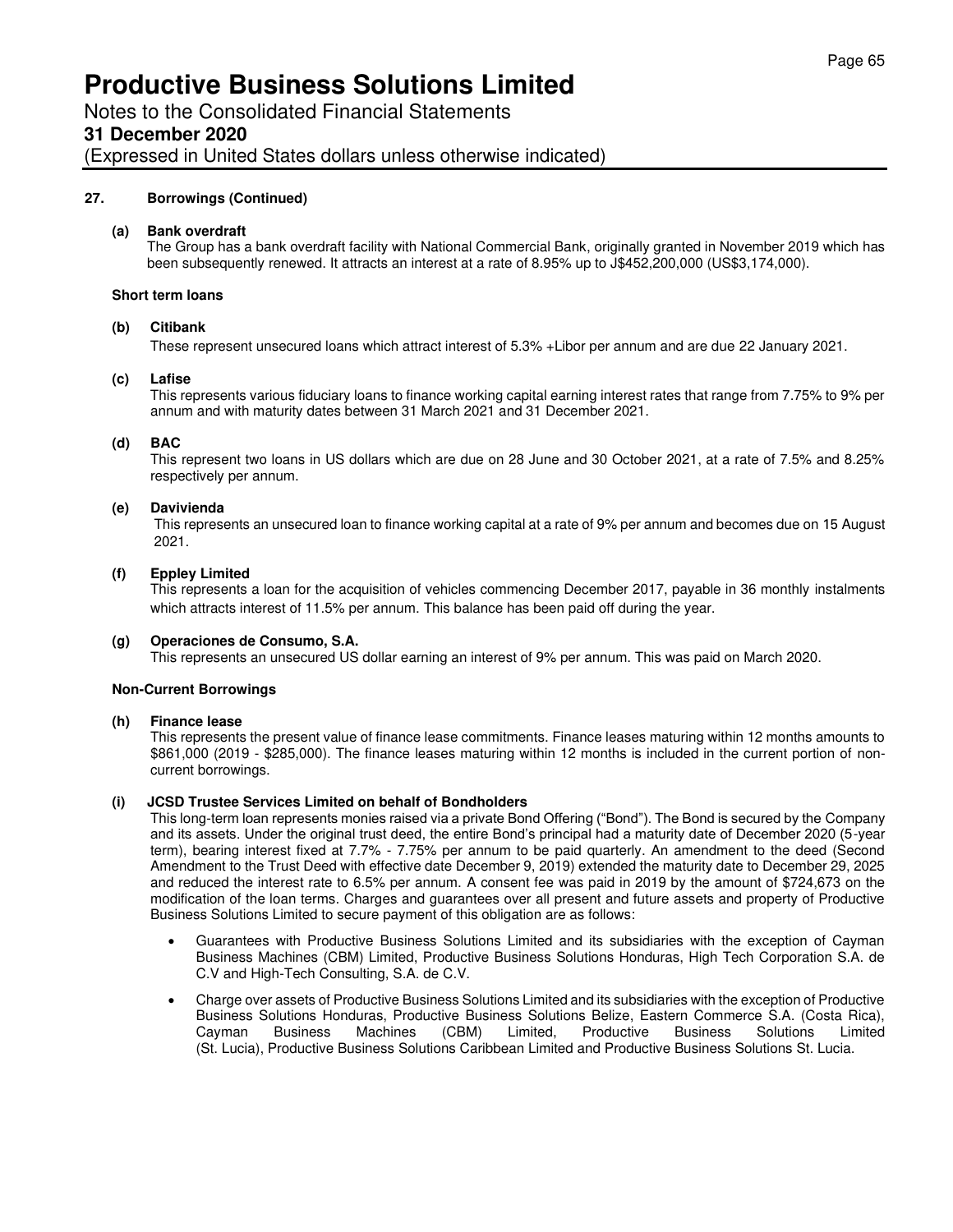Notes to the Consolidated Financial Statements **31 December 2020** 

(Expressed in United States dollars unless otherwise indicated)

### **27. Borrowings (Continued)**

- Charge over shares of all entities in the Productive Business Solutions Limited subgroup with restrictions for Productive Business Solutions Honduras, Productive Business Solutions Caribbean Limited and Productive Business Solutions Nicaragua.
- The deferred finance charges offset against the loan amounts to \$1,073,000 (2019 \$1,241,000). The loan agreement with JCSD Trustee Services Limited was amended on 28 March 2020 to exclude preference shares from the definition of debt for the purposes of computing the financial covenants.

### **(j) Reedemable preference shares**

This represents 25,800,000 Redeemable Cumulative Preference Shares in Jamaica dollars entitled to a fixed preferential cumulative cash dividend of 9.75% per annum, to be paid semi-annually. The maturity date is 30<sup>th</sup> day of June of 2024. The deferred finance charges offset against the loan amounts to \$652,000 (2019 - \$798,000).

### **(k) Operaciones de Consumo, S.A.**

This represents two unsecured US dollar loans earning an interest of 10.2% per annum. The maturity date is 31 October 2025.

### **(l) Lafise**

This represents an unsecured loan to finance working capital at an interest rate of 8% per annum. The maturity date is 30 October 2022.

#### **(m) Baistmo**

This represents an unsecured loan in US dollar earning an interest of 7.5% per annum. The maturity date is 30 October 2023.

#### **(n) BAC**

This represents a US dollar fiduciary loan at a rate of 7.5% and maturity date on 30 October 2023.

#### **(o) CSI**

This represents various unsecured loans to finance working capital earning interest rates that range from 7.62% to 8% per annum and with maturity dates between 31 July 2023 and 31 October 2024.

#### **(p) Republic Bank**

This represents a loan for the acquisition of vehicles, payable in 60 monthly instalments which attracts interest of 4.75% per annum and matures on 1 June 2024.

#### **(q) Eppley Limited**

This represents an unsecured US dollar loan earning an interest of 10.5% per annum. The maturity date for the loan is during May 2022

### **(r) Ficohsa**

This represents an unsecured US dollar loan earning an interest of 8.5% per annum. It was fully paid on April 2020.

#### **(s) Former owners of High-Tech companies**

This represents the deferred purchase price on acquisition of High-Tech subsidiaries in El Salvador and Honduras maturing on April 2021 and April 2022 respectively. These amounts are interest free.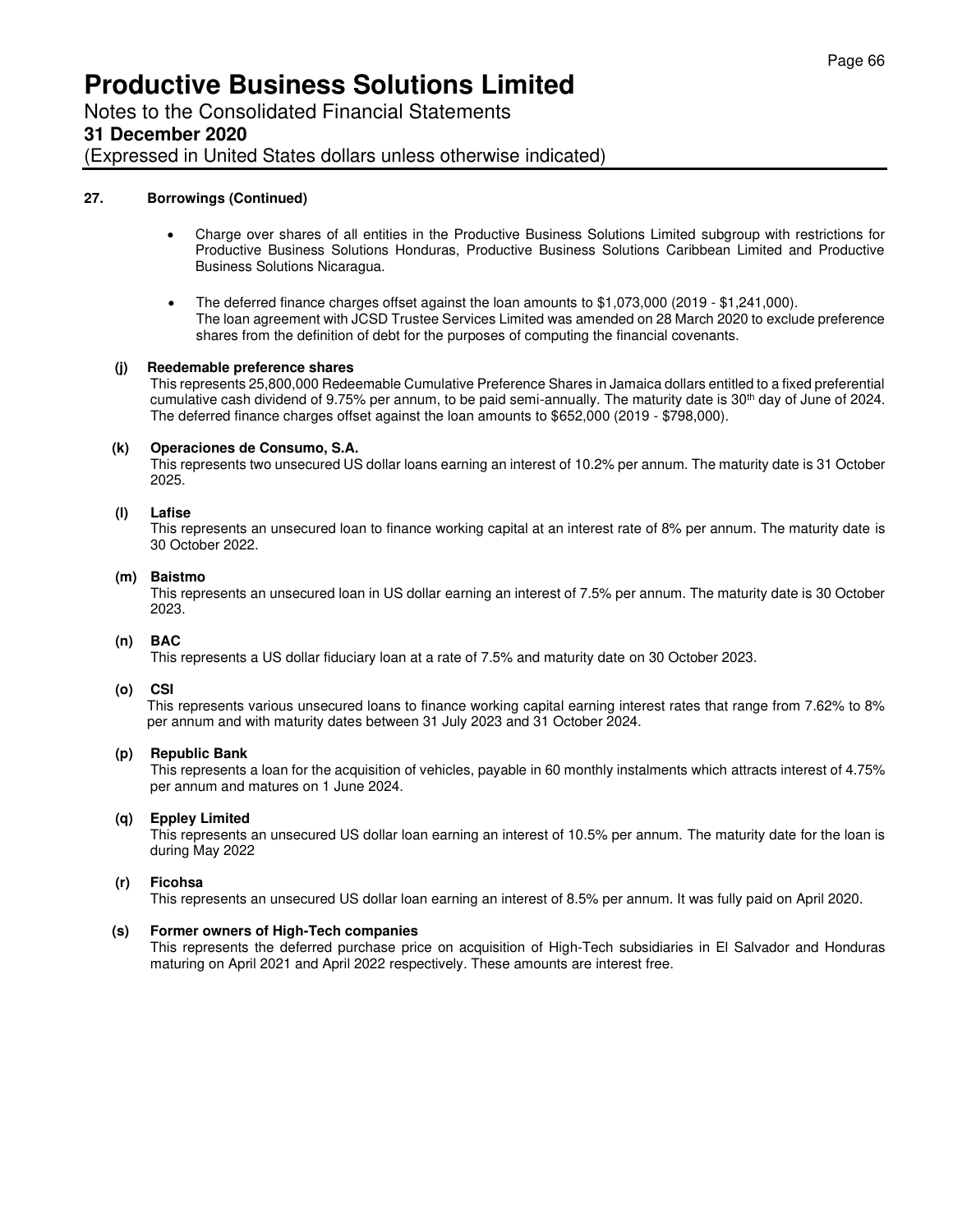Notes to the Consolidated Financial Statements **31 December 2020** 

(Expressed in United States dollars unless otherwise indicated)

### **28. Share Capital**

|                                             | 2020<br>\$'000 | 2019<br>\$'000 |
|---------------------------------------------|----------------|----------------|
| Authorised -                                |                |                |
| 123,271,000 Ordinary shares                 |                |                |
| Issued and fully paid -                     |                |                |
| $(2019 - 123, 271, 000)$<br>Ordinary shares | 57,317         | 57,317         |
|                                             |                |                |

### **29. Other Reserves**

Other reserves primarily represent the currency translation differences resulting from the unrealised gains and losses on the translation of the net assets of subsidiaries that have a different functional currency from that of the Company. Other reserves also include revaluation reserve for the revaluation of land and buildings.

|                                | <b>Revaluation</b><br>Reserves,<br><b>Net of Taxes</b><br>\$'000 | <b>Currency</b><br><b>Translation</b><br><b>Differences</b><br>\$'000 | Total<br>\$'000 |
|--------------------------------|------------------------------------------------------------------|-----------------------------------------------------------------------|-----------------|
| Balance as at 1 January 2019   | 217                                                              | (16, 424)                                                             | (16, 207)       |
| Movement during 2019           |                                                                  | 336                                                                   | 336             |
| Balance as at 31 December 2019 | 217                                                              | (16,088)                                                              | (15, 871)       |
| Movement during 2020           |                                                                  | (2,558)                                                               | (2,558)         |
| Balance as at 31 December 2020 | 217                                                              | (18,646)                                                              | (18, 429)       |

### **30. Accumulated Deficit**

|                                | <b>Total</b><br>\$'000 |
|--------------------------------|------------------------|
| Balance as at 1 January 2019   | (6,030)                |
| Declared dividends             | (2,000)                |
| Profit for the year            | 1,798                  |
| Balance as at 31 December 2019 | (6, 232)               |
| Profit for the year            | 105                    |
| Balance as at 31 December 2020 | (6,127)                |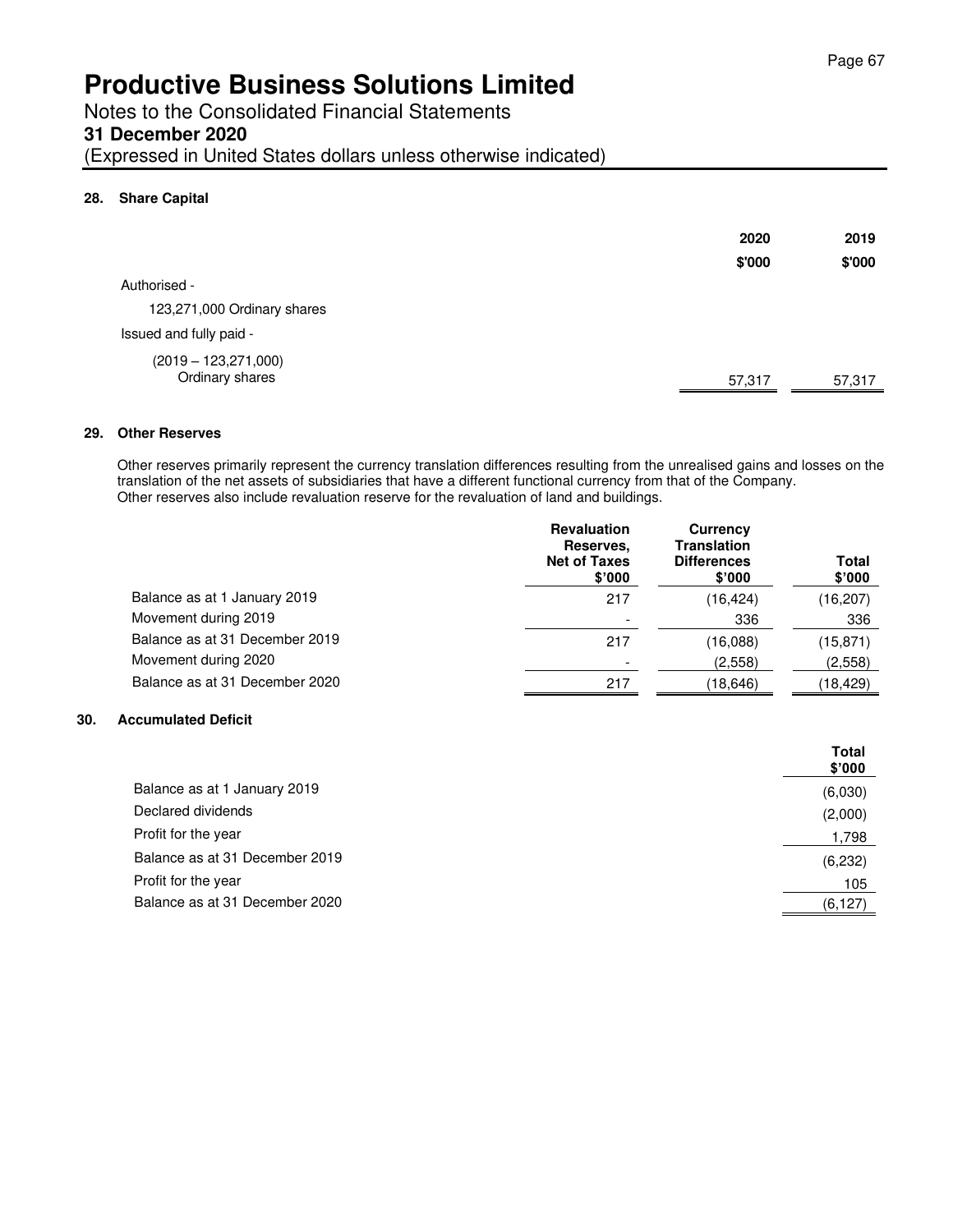Notes to the Consolidated Financial Statements **31 December 2020**  (Expressed in United States dollars unless otherwise indicated)

### **31. Litigation and Contingent Liabilities**

The Group is subject to various claims, disputes and legal proceedings in the normal course of business. Provision is made for such matters when, in the opinion of management and its professional advisors, it is probable that a payment will be made by the Group and the amount can be reasonably estimated.

Claims asserted against the Group, according to the principles outlined above, have not been provided for. Management is of the opinion that the claims are either without merit, can be successfully defended or will result in exposure to the Group which is immaterial to both financial position and results of operations.

#### **32. Retirement Benefit Obligation and pension plan asset**

The movement in the present value of the defined benefit obligation during the year was as follows:

|                      | 2020<br>\$'000 | 2019<br>\$'000 |
|----------------------|----------------|----------------|
| Opening balance      | 557            | 565            |
| Current service cost | 317            | 392            |
| Interest cost        | 5              | 30             |
| Benefits paid        | (354)          | (430)          |
| At end of year       | 525            | 557            |

The movement of the pension plan asset during the year was as follows:

|                      | 2020<br>\$'000 |
|----------------------|----------------|
| Opening balance      |                |
| Adjustment           | (152)          |
| Current service cost | 105            |
| Interest cost        | 5              |
| Benefits paid        | (43)           |
| At end of year       | (85)           |

The total investing fund of \$513,000 is held in Profuturo, a financial institution in Panama earning an annual interest of 5.17% with no specific maturity date.

The amounts recognised in arriving at profit or loss were as follows:

|                      | 2020<br>\$'000 | 2019<br>\$'000 |
|----------------------|----------------|----------------|
| Current service cost | 422            | 392            |
| Interest cost        | 10             | 30             |
| At end of year       | 432            | 422            |

The distribution of the obligation by country was as follows:

|             | 2020<br>\$'000 | 2019<br>\$'000 |
|-------------|----------------|----------------|
| Nicaragua   | 113            | 90             |
| El Salvador | 412            | 467            |
|             | 525            | 557            |

The value of the plan asset was as follows: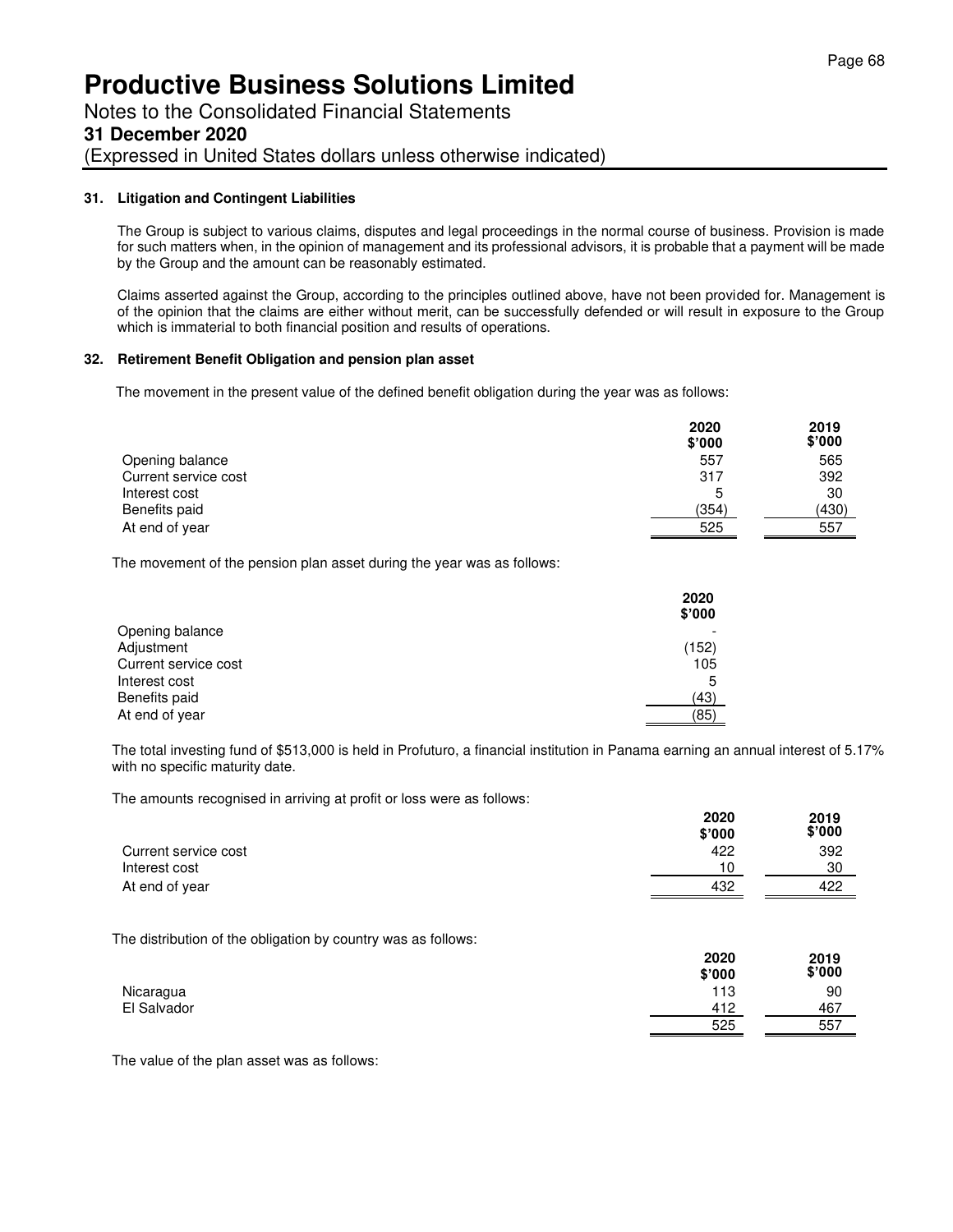Notes to the Consolidated Financial Statements **31 December 2020**  (Expressed in United States dollars unless otherwise indicated)

### **32. Retirement Benefit Obligation and pension plan asset (Continued)**

The distribution of the value of the obligation was as follows:

|             | 2020<br>\$'000 | 2019<br>\$'000 |
|-------------|----------------|----------------|
| Nicaragua   | 113            | 90             |
| El Salvador | 412            | 467            |
|             | 525            | 557            |
|             |                |                |

The sensitivity of the defined benefit obligation to changes in the weighted principal assumptions is:

|                                 | 2020                                       |                                                                                                      |                                                              |
|---------------------------------|--------------------------------------------|------------------------------------------------------------------------------------------------------|--------------------------------------------------------------|
|                                 | Impact on Retirement benefit obligation    |                                                                                                      |                                                              |
|                                 | Change in<br><b>Assumption</b>             | Increase in<br><b>Assumption</b>                                                                     | Decrease in<br><b>Assumption</b>                             |
| Discount rate<br>Inflation rate | $1\%$<br>1%                                | (128)<br>17                                                                                          | 158<br>(15)                                                  |
| Life expectancy                 |                                            |                                                                                                      | <b>Increase</b><br>assumption by<br>one year<br>\$'000<br>73 |
| Discount rate<br>Inflation rate | Change in<br><b>Assumption</b><br>1%<br>1% | 2019<br>Impact on Retirement benefit obligation<br>Increase in<br><b>Assumption</b><br>(101)<br>(82) | Decrease in<br><b>Assumption</b><br>119<br>99                |
| Life expectancy                 |                                            |                                                                                                      | <b>Increase</b><br>assumption by<br>one year<br>\$'000<br>99 |
|                                 |                                            |                                                                                                      |                                                              |

The above sensitivity analyses are based on a change in an assumption while holding all other assumptions constant. In practice, this is unlikely to occur, and changes in some of the assumptions may be correlated. When calculating the sensitivity of the defined benefit obligation to significant actuarial assumptions the same method (present value of the defined benefit obligation calculated with the projected unit credit method at the end of the reporting period) has been applied as when calculating the pension liability recognised within the statement of financial position.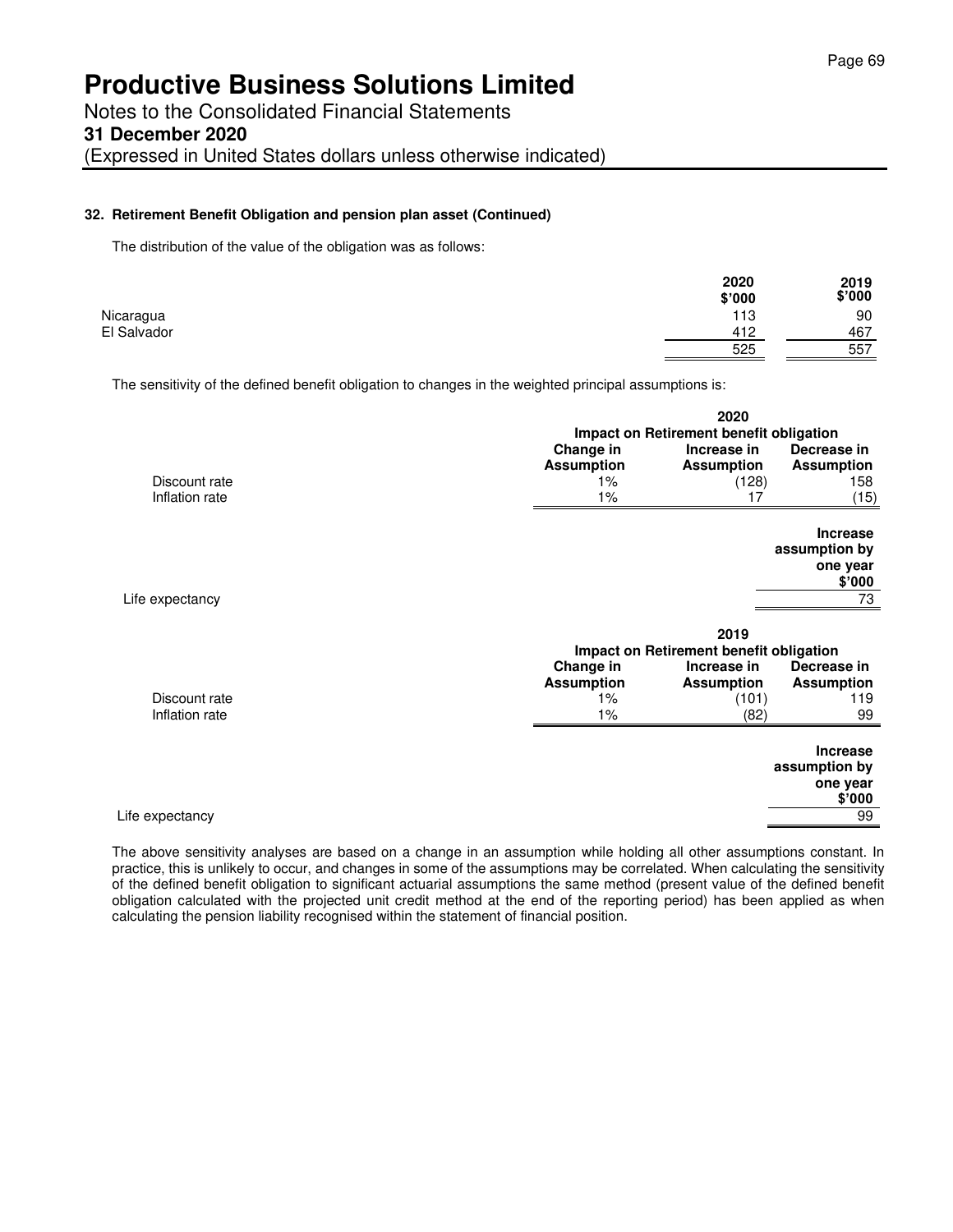Notes to the Consolidated Financial Statements **31 December 2020**  (Expressed in United States dollars unless otherwise indicated)

## **32. Retirement Benefit Obligation (Continued)**

Termination benefits in El Salvador and Nicaragua are established by law and entitle the employee to receive a payment upon termination of employment, regardless of cause. In El Salvador the benefit is founded in the law 592, that is the regulatory law for the economic benefit for voluntary resignation. Employees with more than two years of uninterrupted service for the company shall receive a payment of, at least, the equivalent of 15 days of minimum wage for each year of service. In Nicaragua, the law 185, Labour Code, entitles the employee to the right to receive a payment equivalent to one monthly salary for each year of service, up to the third year, and 20 days of salary for each additional year. Neither of these plans require the employer to establish a fund.

The principal actuarial assumptions used in valuing post-employment benefits are as follows:

| <b>PBS Nicaragua</b>    | 2020<br>\$'000                                             | 2019<br>\$'000                                             |
|-------------------------|------------------------------------------------------------|------------------------------------------------------------|
| Discount rate           | 9%                                                         | 10.5%                                                      |
| Future salary increases | 5%                                                         | 3%                                                         |
| Retirement age          | 60 years                                                   | 60 years                                                   |
| <b>PBS El Salvador</b>  | 2020<br>\$'000                                             | 2019<br>\$'000                                             |
| Discount rate           | 1.15%                                                      | 1.65%                                                      |
| Future salary increases | 2.8%                                                       | 2.8%                                                       |
| Retirement age          | 55 and 60<br>years for<br>Women and<br>men<br>respectively | 55 and 60<br>years for<br>Women and<br>men<br>respectively |
| <b>PBS Panama</b>       | 2020<br>\$'000                                             |                                                            |
| Discount rate           | 2.03%                                                      |                                                            |
| Future salary increases | 3.75%                                                      |                                                            |
| Retirement age          | 57 and 62<br>years for<br>Women and<br>men<br>respectively |                                                            |

### **33. Commitments**

Capital commitments

There are no capital expenditures contracted for at the end of the reporting period but not yet incurred.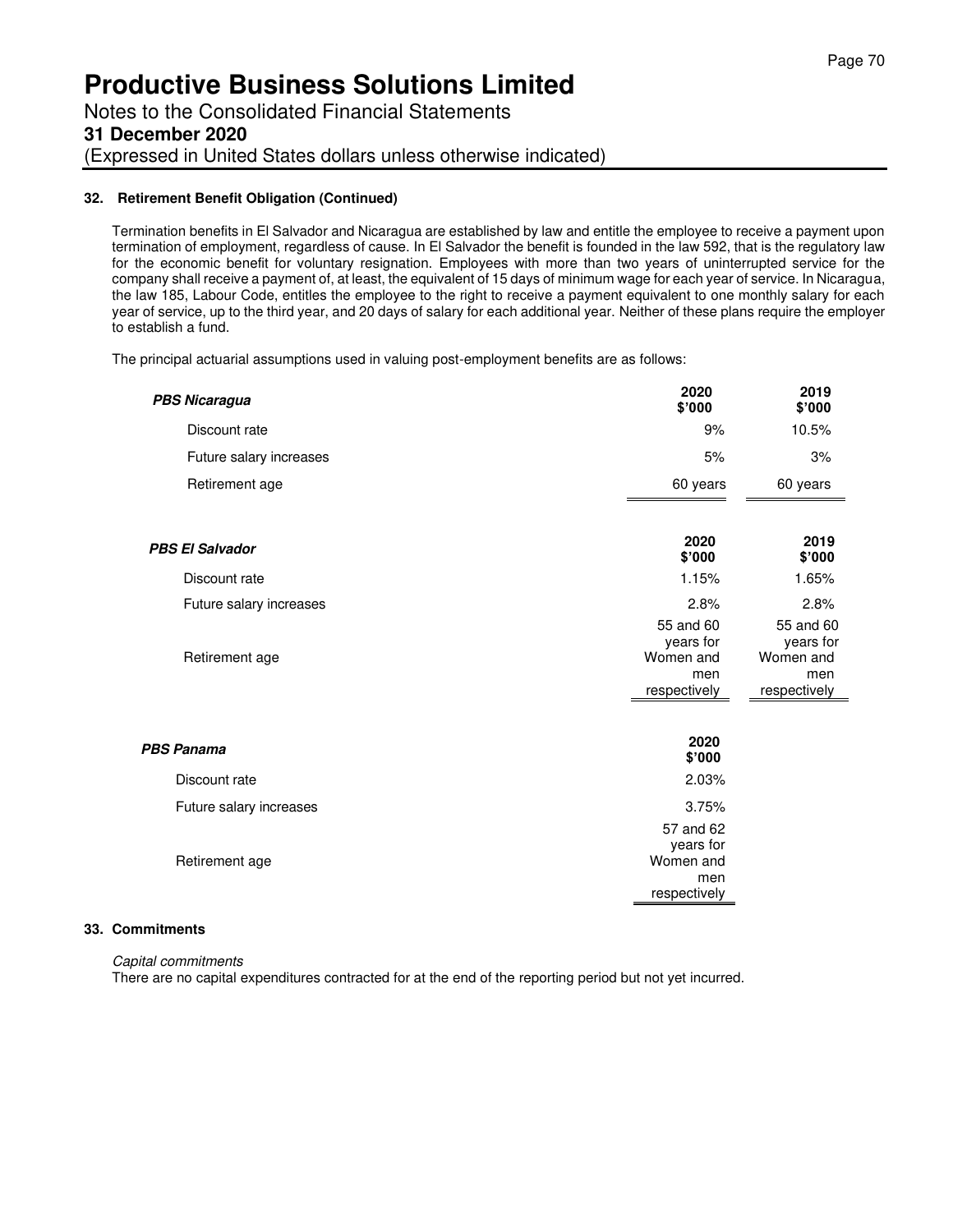Notes to the Consolidated Financial Statements

**31 December 2020** 

(Expressed in United States dollars unless otherwise indicated)

## **34. Cash Flows from Operating Activities**

Reconciliation of the Group's net profit to cash generated from operating activities:

|                                                  | <b>Note</b> | 2020<br>\$'000 | 2019<br>\$'000 |
|--------------------------------------------------|-------------|----------------|----------------|
| Net profit                                       |             | 120            | 2,085          |
| Items not affecting cash:                        |             |                |                |
| Depreciation                                     | 15 & 16     | 12,572         | 12,328         |
| Amortisation and impairment of intangible assets | 17          | 1,086          | 992            |
| Adjustment on debt restructure                   |             |                | (2,822)        |
| Taxation expense                                 | 11          | 2,124          | 1,955          |
| Currency translation differences                 |             | (2, 210)       | (1,529)        |
| Interest income                                  | 7           | (584)          | (543)          |
| Interest expense                                 | 10          | 8,784          | 7,856          |
|                                                  |             | 21,892         | 20,322         |
| Change in non-cash working capital balances:     |             |                |                |
| Inventories                                      |             | 4,335          | (5, 373)       |
| Contract assets                                  |             | (6,605)        | (5,253)        |
| Accounts receivable                              |             | (7,669)        | 6,913          |
| Due from related parties                         |             | (352)          | 86             |
| Long term receivable                             |             | 850            | (369)          |
| Lease receivable                                 |             | 1,086          | (221)          |
| Accounts payable                                 |             | (974)          | (9,820)        |
| Contract liabilities                             |             | (122)          | 562            |
| Retirement benefit obligation                    |             | (117)          | (8)            |
| Due to related parties                           |             | 4,061          | (70)           |
|                                                  |             | 16,385         | 6,769          |
| Taxation paid                                    |             | (377)          | (1, 498)       |
| Net cash provided by operating activities        |             | 16,008         | 5,271          |
|                                                  |             |                |                |

### **Net Debt Reconciliation**

This section sets out an analysis of net debt and the movements in net debt for the year ended 31 December 2020.

|                                                              | 2020<br>\$'000 | 2019<br>\$'000 |
|--------------------------------------------------------------|----------------|----------------|
| Cash and cash equivalents                                    | 5,850          | 5,297          |
| Borrowings - repayable within one year (including overdraft) | (9,374)        | (6, 498)       |
| Borrowings - repayable after one year                        | (71,846)       | (71,390)       |
| Lease liability                                              | (15, 331)      | (17, 128)      |
| Net debt                                                     | (90, 701)      | (89, 719)      |
|                                                              |                |                |
| Cash and liquid investments                                  | 5,850          | 5,297          |
| Gross debt - fixed interest rates                            | (81,220)       | (77,888)       |
| Lease liability                                              | (15,331)       | (17,128)       |
| Net debt                                                     | (90, 701)      | (89, 719)      |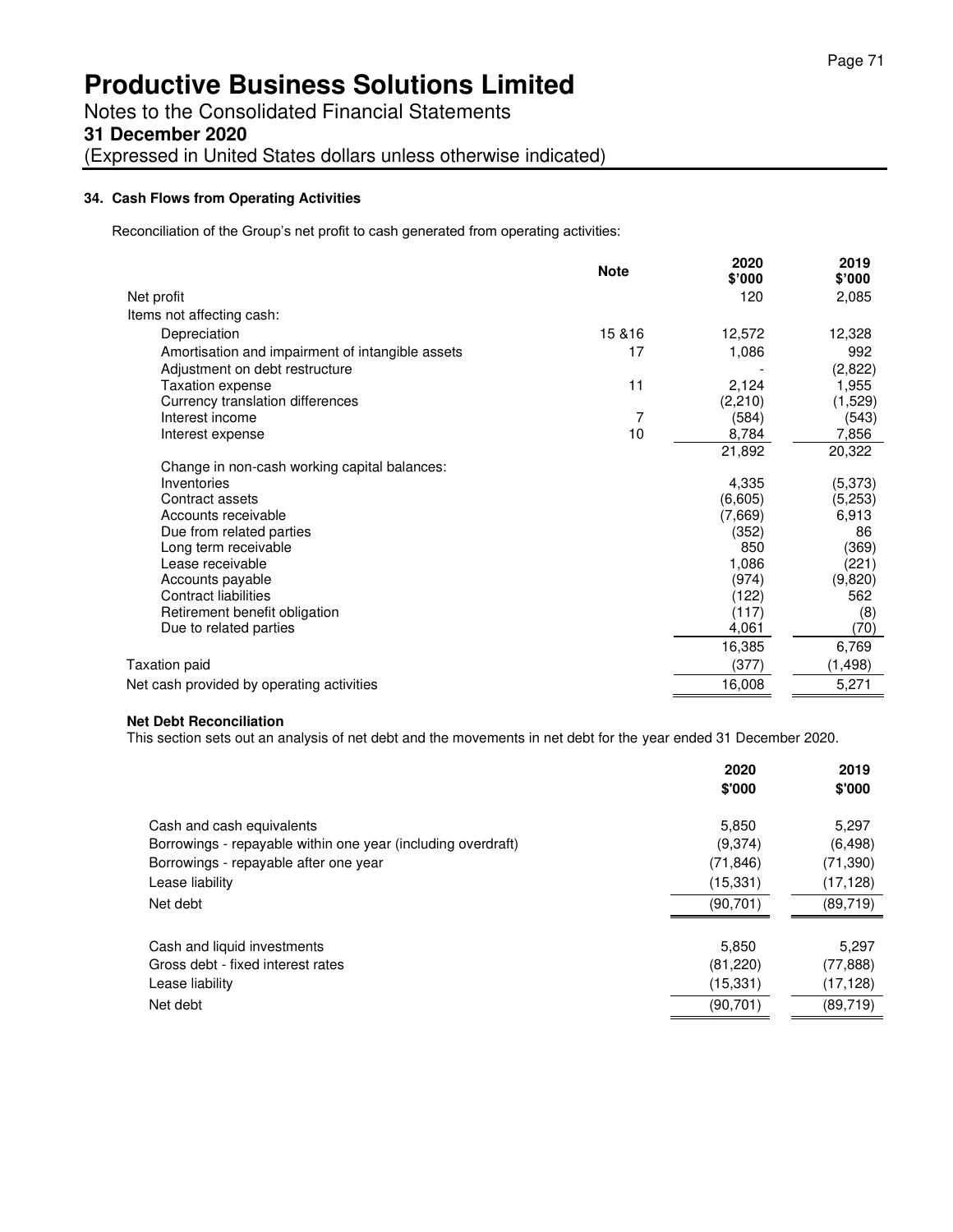Notes to the Consolidated Financial Statements

**31 December 2020** 

(Expressed in United States dollars unless otherwise indicated)

## **34. Cash Flows from Operating Activities (Continued)**

|                                                   | Cash<br>\$'000    | <b>Finance</b><br>leases<br>due within<br>1 year | <b>Finance</b><br>leases<br>due after<br>1 year | Lease<br>liability | <b>Borrowing</b><br>due within<br>1 year | <b>Borrowing</b><br>due after<br>1 year | <b>Total</b>          |
|---------------------------------------------------|-------------------|--------------------------------------------------|-------------------------------------------------|--------------------|------------------------------------------|-----------------------------------------|-----------------------|
|                                                   |                   | \$'000                                           | \$'000                                          | \$'000             | \$'000                                   | \$'000                                  | \$'000                |
| Net debt as at 31<br>December 2018<br>Addition    | 6,570<br>(1, 267) | (78)<br>(285)                                    | (1, 192)<br>(562)                               | (19, 583)          | (5,052)<br>(1,769)                       | (69, 299)<br>(2,529)                    | (88, 634)<br>(6, 412) |
| Repayments                                        |                   |                                                  |                                                 |                    |                                          |                                         |                       |
| Foreign exchange                                  |                   | 78                                               |                                                 | 2,455              |                                          |                                         | 2,533                 |
| adjustments<br>Other non-cash                     | (6)               |                                                  |                                                 |                    | 118                                      | 1,395                                   | 1,507                 |
| movements                                         |                   |                                                  |                                                 |                    | 490                                      | 797                                     | 1,287                 |
| Net debt as at 31<br>December 2019                | 5,297             | (285)                                            | (1,754)                                         | (17, 128)          | (6, 213)                                 | (69, 636)                               | (89, 719)             |
| Addition<br>Repayments                            | 1,478             | (1,210)                                          | (189)                                           | (1,505)            | (2, 153)                                 | (3,290)                                 | (6,869)               |
|                                                   | (912)             | 1,183                                            | 624                                             | 3,269              | 171                                      | 1,925                                   | 6,260                 |
| Foreign exchange<br>adjustments<br>Other non-cash | (13)              | (449)                                            |                                                 | 33                 | 252                                      | 1,812                                   | 1,635                 |
| movements                                         |                   |                                                  |                                                 |                    | (670)                                    | (1, 338)                                | (2,008)               |
| Net debt as at 31<br>December 2020                | 5,850             | (761)                                            | (1, 319)                                        | (15,331)           | (8,613)                                  | (70,527)                                | (90,701)              |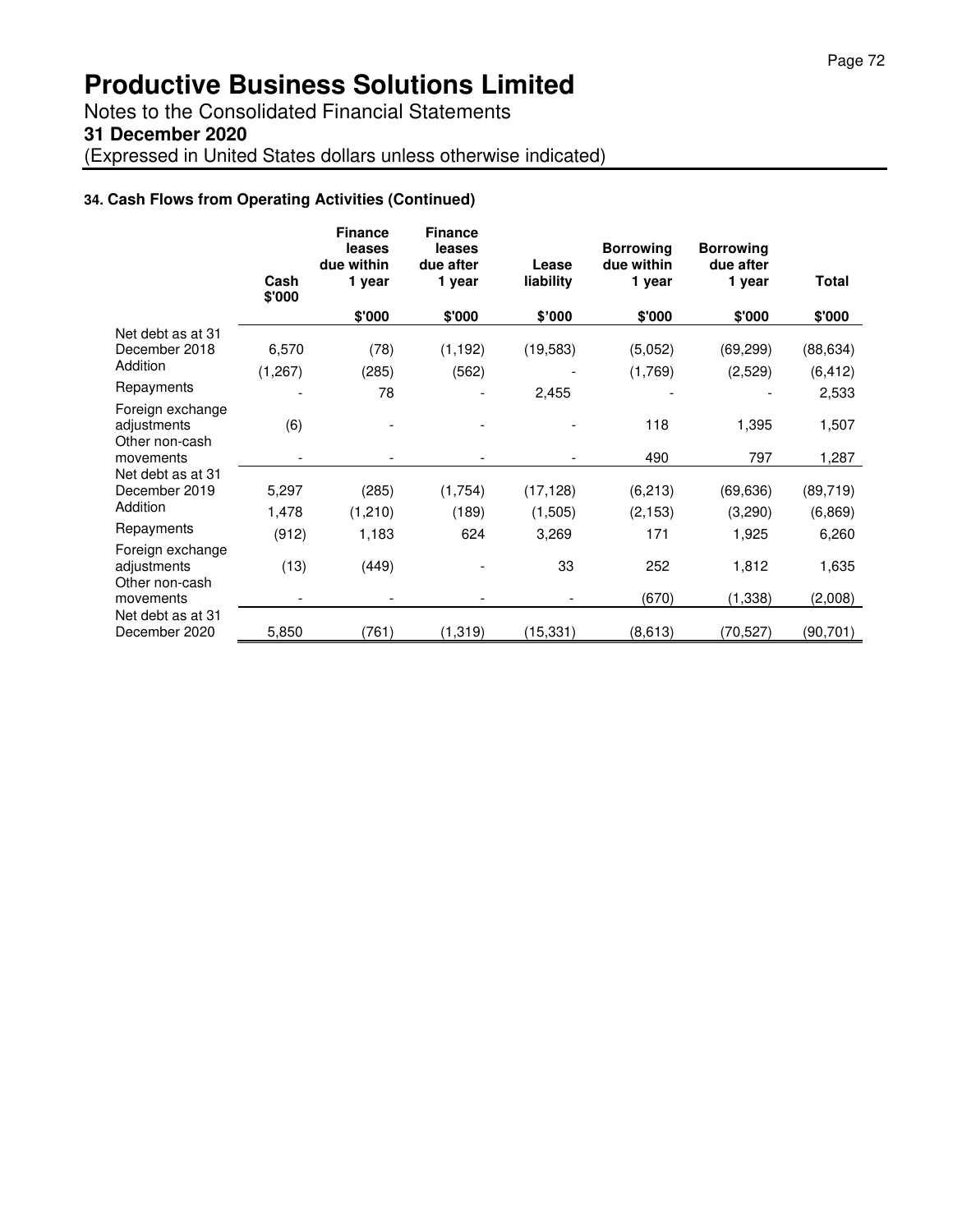Notes to the Consolidated Financial Statements **31 December 2020**  (Expressed in United States dollars unless otherwise indicated)

## **35. Assets Pledged as Security**

With the exception of Productive Business Solutions Honduras S.A. de C.V., Easton Commerce S.A. (Costa Rica), Productive Business Solutions (Belize) Ltd., Cayman Business Machines (Cayman Islands), High Tech Corporation S.A. de C.V., High Tech Consulting S.A. de C.V. and Productive Business Solutions Limited (St. Lucia), the assets of the subsidiaries are pledged as security for the borrowings. The pledged assets at year end totaled \$151,264,000 (2019: \$154,179,000).

#### **36. Contract Assets and Contract Liabilities**

The Group classifies rights and obligations in its relationship with customers whenever either party performs any of its contractual obligations.

The total contract assets are shown in the table below.

|                        | 2020<br>\$'000           | 2019<br>\$'000 |
|------------------------|--------------------------|----------------|
| Contract assets        |                          |                |
| on equipment contracts | 12,684                   | 5,261          |
| on service contracts   | $\overline{\phantom{a}}$ | 818            |
|                        | 12.684                   | 6.079          |

The contract liabilities refer to advances received from customers under the promise to deliver equipment. Total contract liabilities at the end of the year are reflected in the table below.

|                        | 2020<br>\$'000 | 2019<br>\$'000 |
|------------------------|----------------|----------------|
| Contract liabilities   |                |                |
| on equipment contracts | 4,029          | 4.104          |
| on service contracts   | 81             | 128            |
|                        | 4.110          | 4.232          |
|                        |                |                |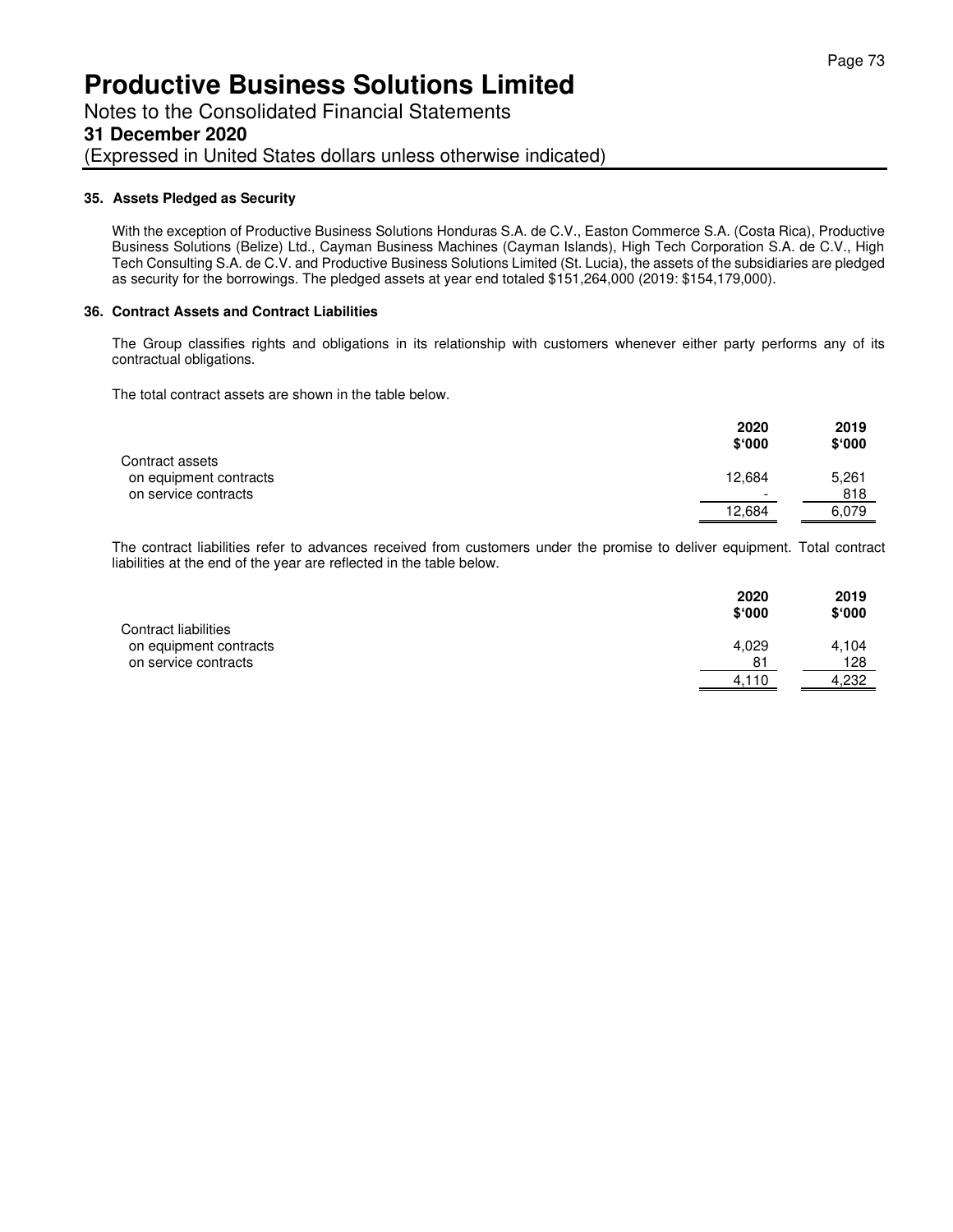Notes to the Consolidated Financial Statements **31 December 2020**  (Expressed in United States dollars unless otherwise indicated)

### **37. Acquisition of High-Tech Corporation, S.A de C.V.**

On November 2019, the Group acquired 100% stake in High Tech Corporation, S.A de C.V. (domiciled in El Salvador) and High-Tech Consulting S.A. de C.V. (domiciled in Honduras). The principal activity of the companies is to provide information technology solutions and services to clients in Central and South America (primarily Colombia and Bolivia).

Since the date of acquisition, Company has contributed revenue of \$1,876,800 and attributable post-acquisition profit of \$1,142,000 to the Group's results in the period to December 31, 2019. If the acquisition had occurred on January 1, 2019, management estimates that revenue from the operations would have been \$184 million, and profit for the year would have been \$2.66 million.

The following summarises the fair value of the identifiable assets and liabilities recognised by the Group at the date of acquisition:

#### (i) Identifiable assets acquired

|                                                                      | 2019<br>\$'000 |
|----------------------------------------------------------------------|----------------|
| Property and equipment                                               | 52             |
| Trade and other receivables                                          | 381            |
| Cash and cash equivalents                                            | 9              |
| Tax recoverable                                                      | 30             |
| Intangible assets                                                    | 750            |
| Trade and other payables                                             | (572)          |
| Tax Payable                                                          | (312)          |
| Net identifiable assets acquired                                     | 338            |
| Cash consideration                                                   | 3,295          |
| Less net identifiable assets acquired                                | (338)          |
| Goodwill                                                             | 2,957          |
|                                                                      |                |
| (ii)<br>Cash flow on acquisition                                     |                |
|                                                                      | 2019           |
|                                                                      | \$'000         |
| Expected outflow of cash to acquire subsidiary, net of cash acquired |                |
| Cash consideration                                                   | (3,295)        |
| Less: balance acquired                                               |                |
| Cash                                                                 | 9              |
| Net Outflow of cash                                                  | (3,286)        |

#### (iii) Acquisition-related costs

In 2019 the Group incurred acquisition-related costs of \$81,974 which was fully expensed. These costs have been included in professional fees expenses for the current period.

(iv) Consideration

| The purchase price (at present value) is comprised by the following: |       |
|----------------------------------------------------------------------|-------|
| Shares (1,150 common shares equivalent to \$1,357.39 per share)      | 1.561 |
| Earnout                                                              | 1.734 |
|                                                                      | 3.295 |

The earn-out is calculated as four times the average EBITDA minus 10% PBS Contribution of EBITDA of the HTC companies. If the average EBITDA is 10% higher, the earn-out will be \$351,000 higher. If the average EBITDA is 5% lower, the earn-out will be \$173,000 lower.